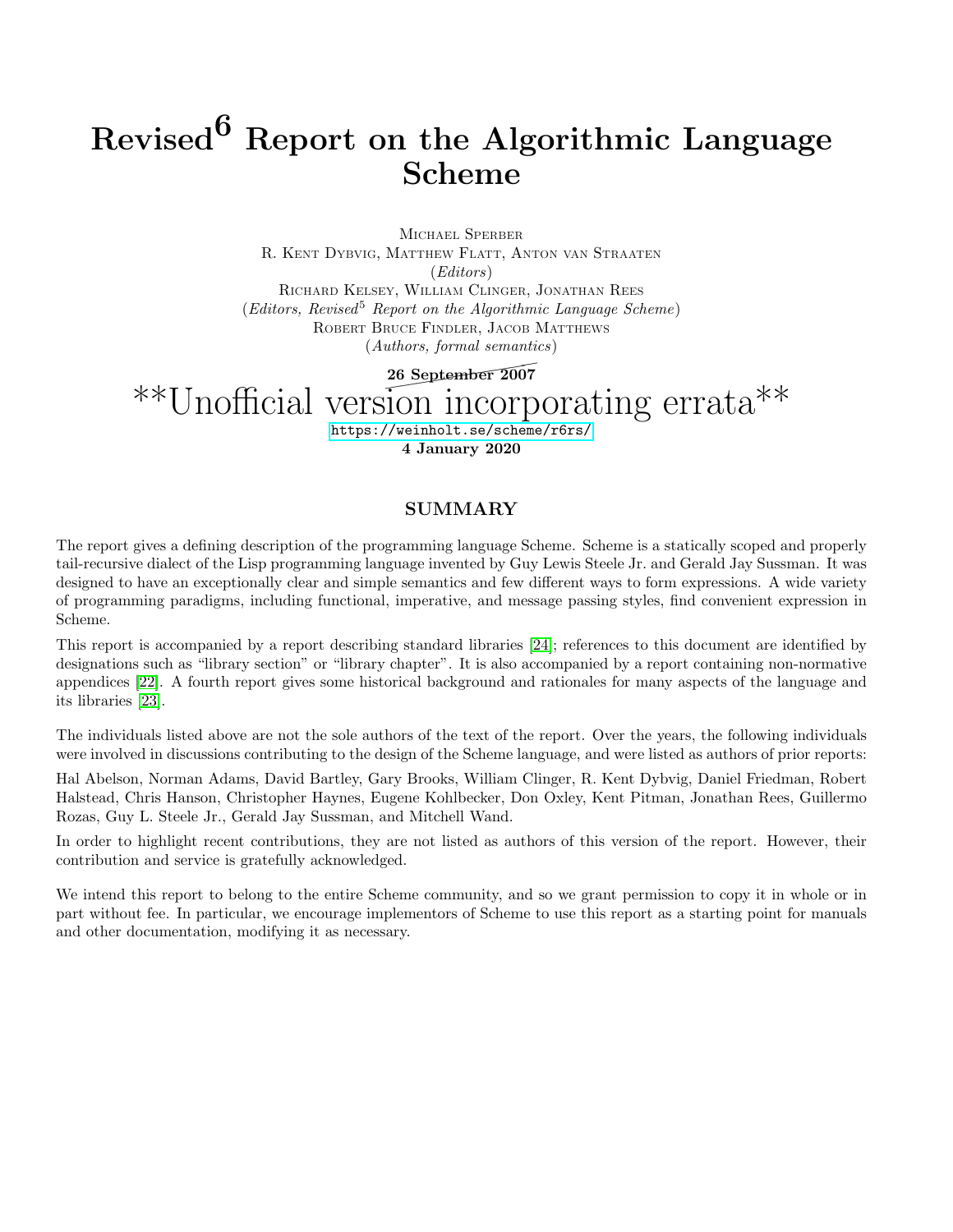<span id="page-1-0"></span>2 Revised<br/><sup>6</sup> Scheme (latest erratum: 4 January 2020)

# **CONTENTS**

|   |      | Introduction $\ldots \ldots \ldots \ldots \ldots \ldots \ldots$                                                          | 3              |
|---|------|--------------------------------------------------------------------------------------------------------------------------|----------------|
|   |      | Description of the language                                                                                              |                |
| 1 |      | Overview of Scheme                                                                                                       | 5              |
|   | 1.1  | Basic types                                                                                                              | 5              |
|   | 1.2  |                                                                                                                          | 6              |
|   | 1.3  | Variables and binding $\dots \dots \dots \dots$                                                                          | 6              |
|   | 1.4  |                                                                                                                          | 6              |
|   | 1.5  |                                                                                                                          | 7              |
|   | 1.6  | Procedures                                                                                                               | $\overline{7}$ |
|   | 1.7  | Procedure calls and syntactic keywords                                                                                   | 7              |
|   | 1.8  | Assignment                                                                                                               | 7              |
|   | 1.9  | Derived forms and macros                                                                                                 | 8              |
|   |      | 1.10 Syntactic data and datum values                                                                                     | 8              |
|   |      | 1.11 Continuations $\ldots \ldots \ldots \ldots \ldots$                                                                  | 8              |
|   |      |                                                                                                                          | 9              |
|   |      |                                                                                                                          | 9              |
|   |      | 1.13 Top-level programs                                                                                                  | 9              |
| 2 |      | Requirement levels                                                                                                       |                |
| 3 |      | 10                                                                                                                       |                |
|   | 3.1  | Numerical tower<br>10                                                                                                    |                |
|   | 3.2  | 10                                                                                                                       |                |
|   | 3.3  | 10                                                                                                                       |                |
|   | 3.4  | Implementation requirements<br>10                                                                                        |                |
|   | 3.5  | Infinities and NaNs<br>11                                                                                                |                |
|   | 3.6  | Distinguished $-0.0$<br>11                                                                                               |                |
| 4 |      | Lexical syntax and datum syntax $\ldots \ldots \ldots$<br>11                                                             |                |
|   | 4.1  | 12                                                                                                                       |                |
|   | 4.2  | 12<br>Lexical syntax $\ldots \ldots \ldots \ldots \ldots \ldots$                                                         |                |
|   | 4.3  | 16<br>Datum syntax $\ldots \ldots \ldots \ldots \ldots \ldots$                                                           |                |
| 5 |      | Semantic concepts<br>17                                                                                                  |                |
|   | 5.1  | Programs and libraries<br>17                                                                                             |                |
|   | 5.2  | Variables, keywords, and regions<br>17                                                                                   |                |
|   | 5.3  | Exceptional situations $\ldots \ldots \ldots \ldots$<br>18                                                               |                |
|   | 5.4  | Argument checking<br>18                                                                                                  |                |
|   | 5.5  | Syntax violations $\ldots \ldots \ldots \ldots \ldots$<br>19                                                             |                |
|   | 5.6  | 19                                                                                                                       |                |
|   | 5.7  | Boolean values<br>19                                                                                                     |                |
|   | 5.8  | Multiple return values<br>19                                                                                             |                |
|   | 5.9  | Unspecified behavior<br>20                                                                                               |                |
|   | 5.10 | 20<br>Storage model $\ldots \ldots \ldots \ldots \ldots$                                                                 |                |
|   | 5.11 | Proper tail recursion<br>20                                                                                              |                |
|   | 5.12 | Dynamic extent and the dynamic environment 20                                                                            |                |
|   |      | Entry format $\ldots \ldots \ldots \ldots \ldots$                                                                        |                |
| 6 |      | 20                                                                                                                       |                |
|   | 6.1  | 21<br>Syntax entries $\ldots \ldots \ldots \ldots$                                                                       |                |
|   | 6.2  | Procedure entries<br>21                                                                                                  |                |
|   | 6.3  | 22<br>Implementation responsibilities                                                                                    |                |
|   | 6.4  | Other kinds of entries<br>22                                                                                             |                |
|   | 6.5  | Equivalent entries $\ldots \ldots \ldots \ldots \ldots$<br>22                                                            |                |
|   | 6.6  | 22<br>Evaluation examples $\dots \dots \dots \dots$                                                                      |                |
|   | 6.7  | $23\,$<br>Naming conventions<br>$\mathcal{A}$ , and a set of the set of the set of $\mathcal{A}$<br>$\ddot{\phantom{a}}$ |                |
| 7 |      | 23                                                                                                                       |                |

| 7.1        | Library form                                                          | 23       |
|------------|-----------------------------------------------------------------------|----------|
| 7.2        | Import and export levels                                              | 25       |
| 7.3        | Examples $\ldots \ldots \ldots \ldots \ldots \ldots$                  | 26       |
| 8          | Top-level programs                                                    | 27       |
| 8.1        | Top-level program syntax $\ldots \ldots \ldots$                       | 27       |
| 8.2        | Top-level program semantics $\ldots \ldots \ldots$                    | 28       |
| 9          |                                                                       | 28       |
| 9.1        | Primitive expression types                                            | 28       |
| 9.2        | Macros                                                                | 29       |
|            | $10$ Expansion process                                                | 29       |
|            | 11 Base library $\ldots \ldots \ldots \ldots \ldots \ldots \ldots$    | 31       |
|            | 11.1 Base types $\ldots \ldots \ldots \ldots \ldots \ldots \ldots$    | 31       |
|            |                                                                       | 31       |
|            |                                                                       | 32       |
|            | 11.4 Expressions                                                      | 32       |
|            | 11.5 Equivalence predicates                                           | 37       |
|            | 11.6 Procedure predicate $\ldots \ldots \ldots \ldots$                | 39       |
|            |                                                                       | 39       |
|            |                                                                       | 47       |
|            | 11.9 Pairs and lists                                                  | 47       |
|            |                                                                       | 49       |
|            |                                                                       | 50       |
|            |                                                                       | 50       |
|            | 11.13Vectors                                                          | 51       |
|            | $11.14$ Errors and violations $\ldots$                                | 52       |
|            | 11.15Control features                                                 | 53       |
|            |                                                                       | 55       |
|            | 11.17Quasiquotation                                                   | 55       |
|            | 11.18Binding constructs for syntactic keywords.                       | 56       |
|            | 11.19 Macro transformers                                              | 57       |
|            | 11.20 Tail calls and tail contexts $\ldots \ldots \ldots$             | 59       |
| Appendices |                                                                       |          |
|            |                                                                       | 61       |
|            | A Formal semantics                                                    |          |
|            | A.1 Background                                                        | 61       |
| A.2        | .<br>Grammar                                                          | 62       |
| A.3        | Quote                                                                 | 64       |
| A.4        | Multiple values                                                       | 66       |
| A.5<br>A.6 | Exceptions<br>.                                                       | 66       |
|            | Arithmetic and basic forms                                            | 67       |
| A.7        |                                                                       | 68       |
| A.8<br>A.9 | Eqv                                                                   | 69<br>71 |
|            | Procedures and application                                            |          |
|            | A.10 Call/cc and dynamic wind $\ldots \ldots \ldots$                  | 72       |
|            |                                                                       | 73       |
|            | A.12 Underspecification                                               | 74       |
|            | B Sample definitions for derived forms                                | 75       |
| €          | Additional material                                                   | 77       |
| D          | Example $\ldots \ldots \ldots \ldots \ldots \ldots \ldots \ldots$     | 77       |
| E          |                                                                       | 79       |
|            |                                                                       | 81       |
|            | Alphabetic index of definitions of concepts, keywords, and procedures |          |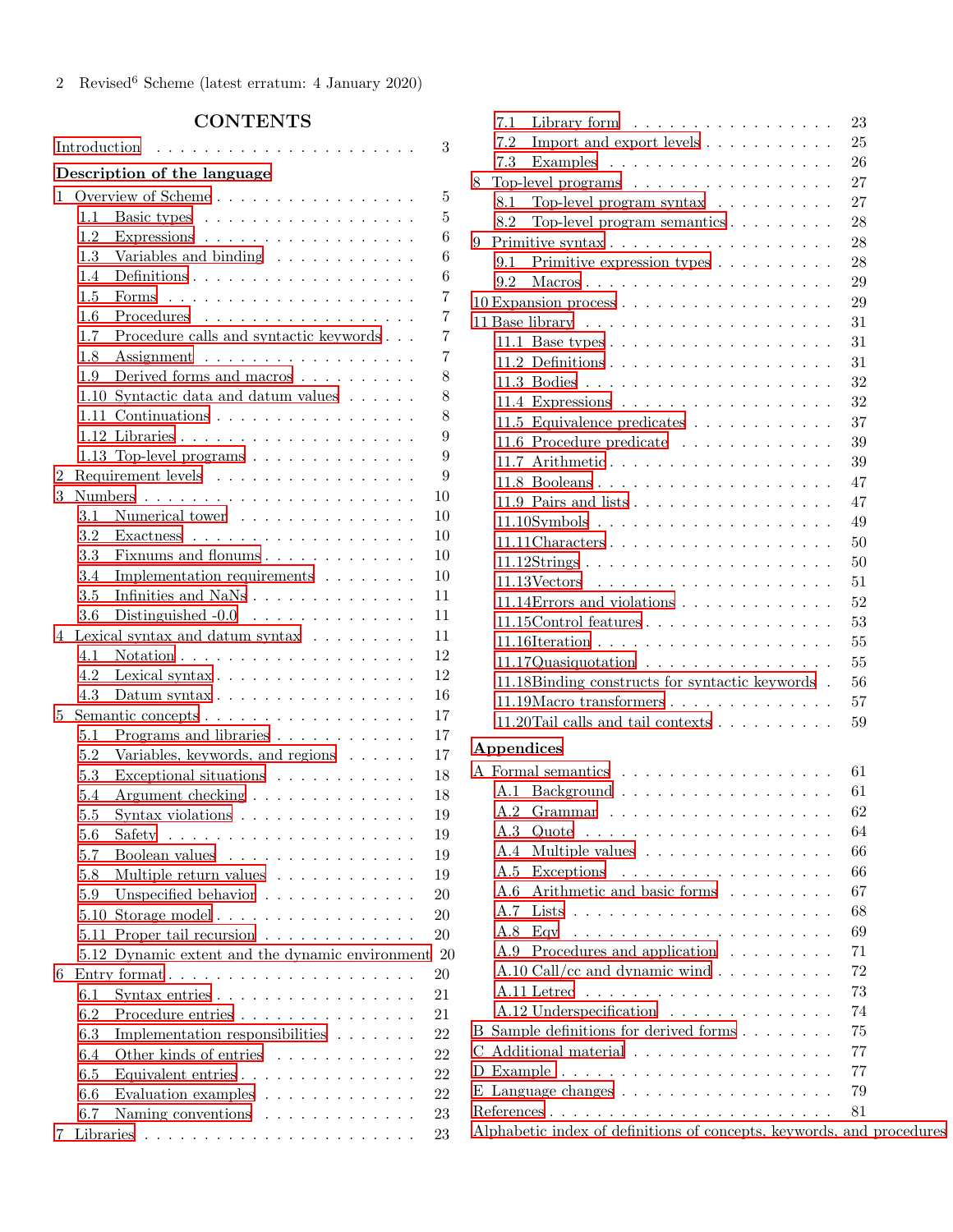# INTRODUCTION

Programming languages should be designed not by piling feature on top of feature, but by removing the weaknesses and restrictions that make additional features appear necessary. Scheme demonstrates that a very small number of rules for forming expressions, with no restrictions on how they are composed, suffice to form a practical and efficient programming language that is flexible enough to support most of the major programming paradigms in use today.

Scheme was one of the first programming languages to incorporate first-class procedures as in the lambda calculus, thereby proving the usefulness of static scope rules and block structure in a dynamically typed language. Scheme was the first major dialect of Lisp to distinguish procedures from lambda expressions and symbols, to use a single lexical environment for all variables, and to evaluate the operator position of a procedure call in the same way as an operand position. By relying entirely on procedure calls to express iteration, Scheme emphasized the fact that tail-recursive procedure calls are essentially gotos that pass arguments. Scheme was the first widely used programming language to embrace first-class escape procedures, from which all previously known sequential control structures can be synthesized. A subsequent version of Scheme introduced the concept of exact and inexact number objects, an extension of Common Lisp's generic arithmetic. More recently, Scheme became the first programming language to support hygienic macros, which permit the syntax of a block-structured language to be extended in a consistent and reliable manner.

## Guiding principles

To help guide the standardization effort, the editors have adopted a set of principles, presented below. Like the Scheme language defined in *Revised*<sup>5</sup> *Report on the Algorithmic Language Scheme* [\[14\]](#page-80-3), the language described in this report is intended to:

- allow programmers to read each other's code, and allow development of portable programs that can be executed in any conforming implementation of Scheme;
- derive its power from simplicity, a small number of generally useful core syntactic forms and procedures, and no unnecessary restrictions on how they are composed;
- allow programs to define new procedures and new hygienic syntactic forms;
- support the representation of program source code as data;
- make procedure calls powerful enough to express any form of sequential control, and allow programs to perform non-local control operations without the use of global program transformations;
- allow interesting, purely functional programs to run indefinitely without terminating or running out of memory on finite-memory machines;
- allow educators to use the language to teach programming effectively, at various levels and with a variety of pedagogical approaches; and
- allow researchers to use the language to explore the design, implementation, and semantics of programming languages.

In addition, this report is intended to:

- allow programmers to create and distribute substantial programs and libraries, e.g., implementations of Scheme Requests for Implementation, that run without modification in a variety of Scheme implementations;
- support procedural, syntactic, and data abstraction more fully by allowing programs to define hygienebending and hygiene-breaking syntactic abstractions and new unique datatypes along with procedures and hygienic macros in any scope;
- allow programmers to rely on a level of automatic runtime type and bounds checking sufficient to ensure type safety; and
- allow implementations to generate efficient code, without requiring programmers to use implementationspecific operators or declarations.

While it was possible to write portable programs in Scheme as described in *Revised*<sup>5</sup> *Report on the Algorithmic Language Scheme*, and indeed portable Scheme programs were written prior to this report, many Scheme programs were not, primarily because of the lack of substantial standardized libraries and the proliferation of implementationspecific language additions.

In general, Scheme should include building blocks that allow a wide variety of libraries to be written, include commonly used user-level features to enhance portability and readability of library and application code, and exclude features that are less commonly used and easily implemented in separate libraries.

The language described in this report is intended to also be backward compatible with programs written in Scheme as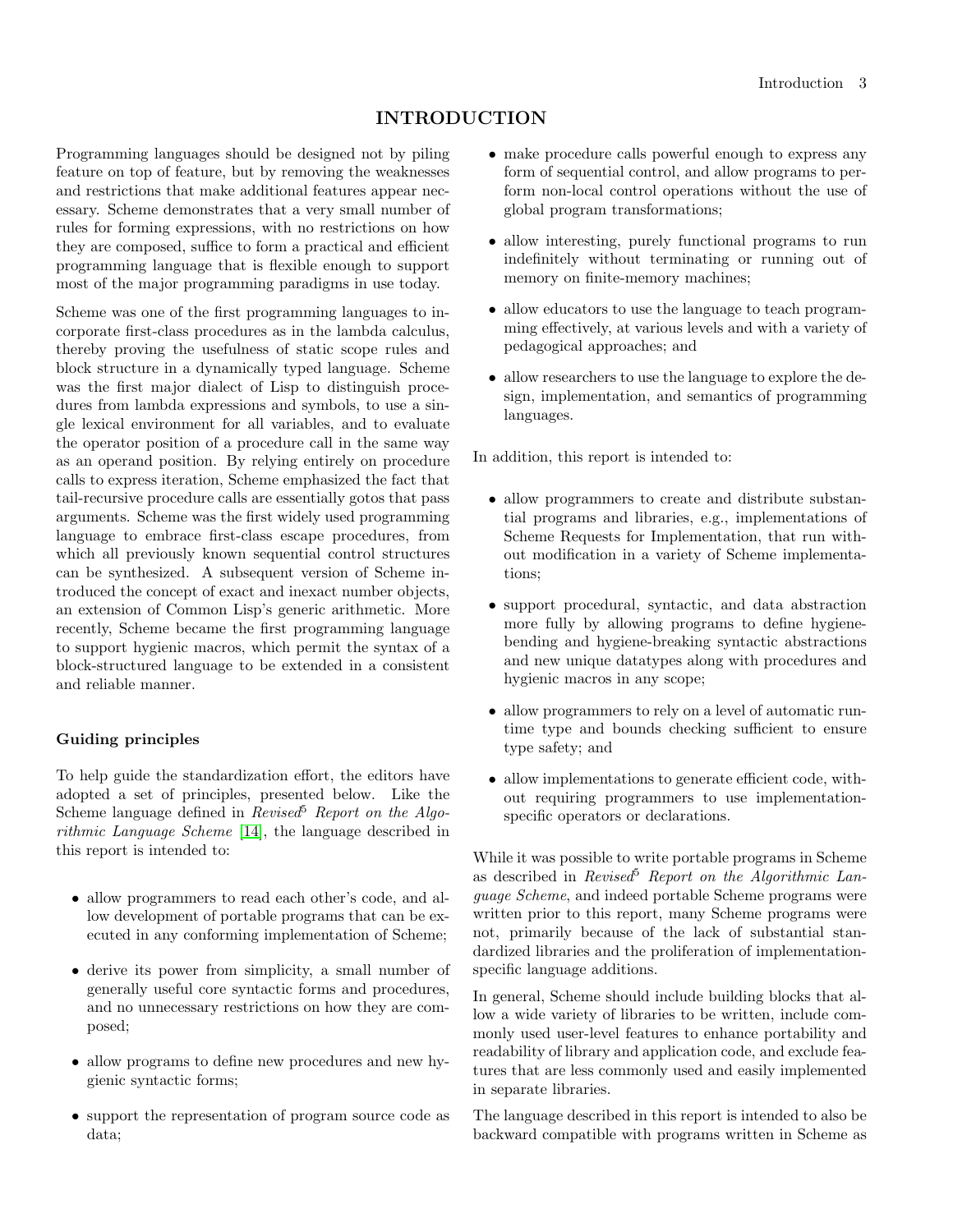described in *Revised*<sup>5</sup> *Report on the Algorithmic Language Scheme* to the extent possible without compromising the above principles and future viability of the language. With respect to future viability, the editors have operated under the assumption that many more Scheme programs will be written in the future than exist in the present, so the future programs are those with which we should be most concerned.

#### <span id="page-3-0"></span>Acknowledgements

Many people contributed significant help to this revision of the report. Specifically, we thank Aziz Ghuloum and André van Tonder for contributing reference implementations of the library system. We thank Alan Bawden, John Cowan, Sebastian Egner, Aubrey Jaffer, Shiro Kawai, Bradley Lucier, and André van Tonder for contributing insights on language design. Marc Feeley, Martin Gasbichler, Aubrey Jaffer, Lars T Hansen, Richard Kelsey, Olin Shivers, and André van Tonder wrote SRFIs that served as direct input to the report. Casey Klein found and fixed several bugs in the formal semantics. Marcus Crestani, David Frese, Aziz Ghuloum, Arthur A. Gleckler, Eric Knauel, Jonathan Rees, and André van Tonder thoroughly proofread early versions of the report.

We would also like to thank the following people for their help in creating this report: Lauri Alanko, Eli Barzilay, Alan Bawden, Brian C. Barnes, Per Bothner, Trent Buck, Thomas Bushnell, Taylor Campbell, Ludovic Courtès, Pascal Costanza, John Cowan, Ray Dillinger, Jed Davis, J.A. "Biep" Durieux, Carl Eastlund, Sebastian Egner, Tom Emerson, Marc Feeley, Matthias Felleisen, Andy Freeman, Ken Friedenbach, Martin Gasbichler, Arthur A. Gleckler, Aziz Ghuloum, Dave Gurnell, Lars T Hansen, Ben Harris, Sven Hartrumpf, Dave Herman, Nils M. Holm, Stanislav Ievlev, James Jackson, Aubrey Jaffer, Shiro Kawai, Alexander Kjeldaas, Eric Knauel, Michael Lenaghan, Felix Klock, Donovan Kolbly, Marcin Kowalczyk, Thomas Lord, Bradley Lucier, Paulo J. Matos, Dan Muresan, Ryan Newton, Jason Orendorff, Erich Rast, Jeff Read, Jonathan Rees, Jorgen Schäfer, Paul Schlie, Manuel Serrano, Olin Shivers, Jonathan Shapiro, Jens Axel Søgaard, Jay Sulzberger, Pinku Surana, Mikael Tillenius, Sam Tobin-Hochstadt, David Van Horn, André van Tonder, Reinder Verlinde, Alan Watson, Andrew Wilcox, Jon Wilson, Lynn Winebarger, Keith Wright, and Chongkai Zhu.

We would like to thank the following people for their help in creating the previous revisions of this report: Alan Bawden, Michael Blair, George Carrette, Andy Cromarty, Pavel Curtis, Jeff Dalton, Olivier Danvy, Ken Dickey, Bruce Duba, Marc Feeley, Andy Freeman, Richard Gabriel, Yekta Gürsel, Ken Haase, Robert Hieb, Paul Hudak, Morry Katz, Chris Lindblad, Mark Meyer, Jim Miller, Jim Philbin, John Ramsdell, Mike Shaff, Jonathan Shapiro, Julie Sussman, Perry Wagle, Daniel Weise, Henry Wu, and Ozan Yigit.

We thank Carol Fessenden, Daniel Friedman, and Christopher Haynes for permission to use text from the Scheme 311 version 4 reference manual. We thank Texas Instruments, Inc. for permission to use text from the *TI Scheme Language Reference Manual* [\[26\]](#page-81-1). We gladly acknowledge the influence of manuals for MIT Scheme [\[20\]](#page-80-4), T [\[21\]](#page-80-5), Scheme 84 [\[12\]](#page-80-6), Common Lisp [\[25\]](#page-81-2), Chez Scheme [\[8\]](#page-80-7), PLT Scheme [\[11\]](#page-80-8), and Algol 60 [\[1\]](#page-80-9).

We also thank Betty Dexter for the extreme effort she put into setting this report in T<sub>E</sub>X, and Donald Knuth for designing the program that caused her troubles.

The Artificial Intelligence Laboratory of the Massachusetts Institute of Technology, the Computer Science Department of Indiana University, the Computer and Information Sciences Department of the University of Oregon, and the NEC Research Institute supported the preparation of this report. Support for the MIT work was provided in part by the Advanced Research Projects Agency of the Department of Defense under Office of Naval Research contract N00014- 80-C-0505. Support for the Indiana University work was provided by NSF grants NCS 83-04567 and NCS 83-03325.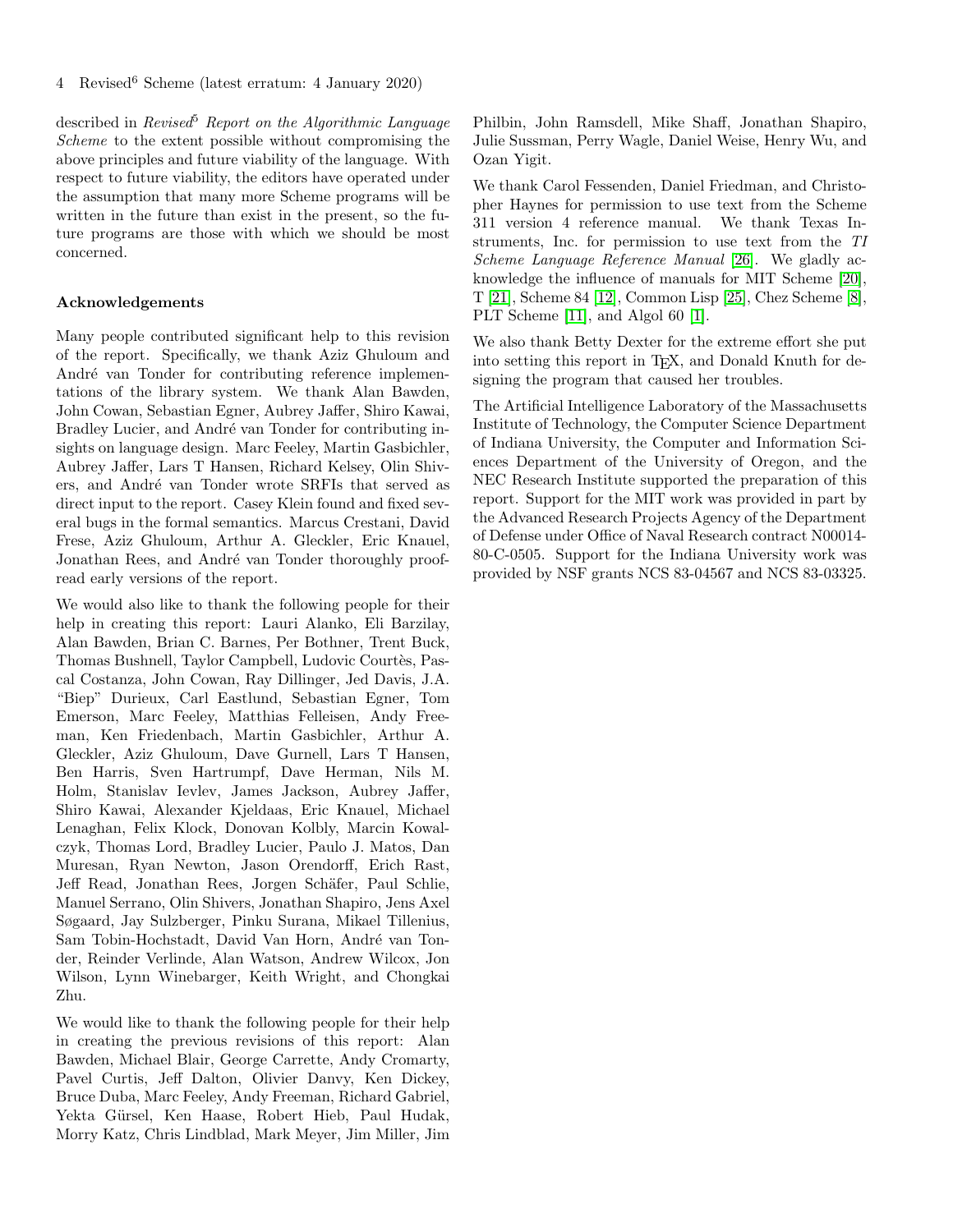# DESCRIPTION OF THE LANGUAGE

## <span id="page-4-0"></span>1. Overview of Scheme

This chapter gives an overview of Scheme's semantics. The purpose of this overview is to explain enough about the basic concepts of the language to facilitate understanding of the subsequent chapters of the report, which are organized as a reference manual. Consequently, this overview is not a complete introduction to the language, nor is it precise in all respects or normative in any way.

Following Algol, Scheme is a statically scoped programming language. Each use of a variable is associated with a lexically apparent binding of that variable.

Scheme has latent as opposed to manifest types [\[28\]](#page-81-3). Types are associated with objects (also called values) rather than with variables. (Some authors refer to languages with latent types as untyped, weakly typed or dynamically typed languages.) Other languages with latent types are Python, Ruby, Smalltalk, and other dialects of Lisp. Languages with manifest types (sometimes referred to as strongly typed or statically typed languages) include Algol 60, C, C#, Java, Haskell, and ML.

All objects created in the course of a Scheme computation, including procedures and continuations, have unlimited extent. No Scheme object is ever destroyed. The reason that implementations of Scheme do not (usually!) run out of storage is that they are permitted to reclaim the storage occupied by an object if they can prove that the object cannot possibly matter to any future computation. Other languages in which most objects have unlimited extent include C#, Java, Haskell, most Lisp dialects, ML, Python, Ruby, and Smalltalk.

Implementations of Scheme must be properly tailrecursive. This allows the execution of an iterative computation in constant space, even if the iterative computation is described by a syntactically recursive procedure. Thus with a properly tail-recursive implementation, iteration can be expressed using the ordinary procedure-call mechanics, so that special iteration constructs are useful only as syntactic sugar.

Scheme was one of the first languages to support procedures as objects in their own right. Procedures can be created dynamically, stored in data structures, returned as results of procedures, and so on. Other languages with these properties include Common Lisp, Haskell, ML, Ruby, and Smalltalk.

One distinguishing feature of Scheme is that continuations, which in most other languages only operate behind the scenes, also have "first-class" status. First-class continuations are useful for implementing a wide variety of advanced control constructs, including non-local exits, backtracking, and coroutines.

In Scheme, the argument expressions of a procedure call are evaluated before the procedure gains control, whether the procedure needs the result of the evaluation or not. C, C#, Common Lisp, Python, Ruby, and Smalltalk are other languages that always evaluate argument expressions before invoking a procedure. This is distinct from the lazyevaluation semantics of Haskell, or the call-by-name semantics of Algol 60, where an argument expression is not evaluated unless its value is needed by the procedure.

Scheme's model of arithmetic provides a rich set of numerical types and operations on them. Furthermore, it distinguishes *exact* and *inexact* number objects: Essentially, an exact number object corresponds to a number exactly, and an inexact number object is the result of a computation that involved rounding or other errors.

#### <span id="page-4-1"></span>1.1. Basic types

Scheme programs manipulate *objects*, which are also referred to as *values*. Scheme objects are organized into sets of values called *types*. This section gives an overview of the fundamentally important types of the Scheme language. More types are described in later chapters.

Note: As Scheme is latently typed, the use of the term type in this report differs from the use of the term in the context of other languages, particularly those with manifest typing.

Booleans A boolean is a truth value, and can be either true or false. In Scheme, the object for "false" is written #f. The object for "true" is written #t. In most places where a truth value is expected, however, any object different from #f counts as true.

Numbers Scheme supports a rich variety of numerical data types, including objects representing integers of arbitrary precision, rational numbers, complex numbers, and inexact numbers of various kinds. Chapter [3](#page-9-0) gives an overview of the structure of Scheme's numerical tower.

Characters Scheme characters mostly correspond to textual characters. More precisely, they are isomorphic to the *scalar values* of the Unicode standard.

Strings Strings are finite sequences of characters with fixed length and thus represent arbitrary Unicode texts.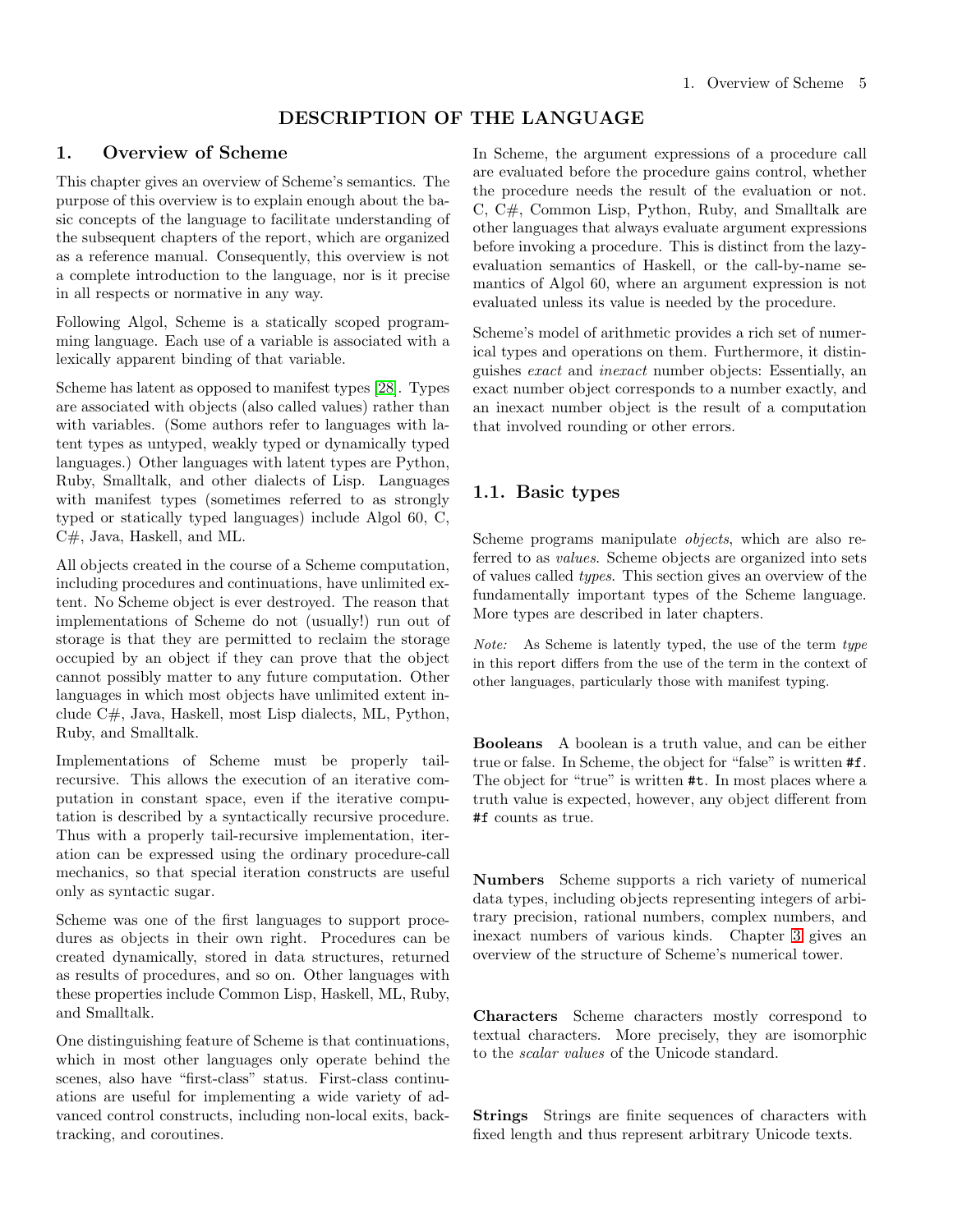Symbols A symbol is an object representing a string, the symbol's *name*. Unlike strings, two symbols whose names are spelled the same way are never distinguishable. Symbols are useful for many applications; for instance, they may be used the way enumerated values are used in other languages.

Pairs and lists A pair is a data structure with two components. The most common use of pairs is to represent (singly linked) lists, where the first component (the "car") represents the first element of the list, and the second component (the "cdr") the rest of the list. Scheme also has a distinguished empty list, which is the last cdr in a chain of pairs that form a list.

Vectors Vectors, like lists, are linear data structures representing finite sequences of arbitrary objects. Whereas the elements of a list are accessed sequentially through the chain of pairs representing it, the elements of a vector are addressed by integer indices. Thus, vectors are more appropriate than lists for random access to elements.

<span id="page-5-0"></span>Procedures Procedures are values in Scheme.

## 1.2. Expressions

The most important elements of Scheme code are *expressions*. Expressions can be *evaluated*, producing a *value*. (Actually, any number of values—see section [5.8.](#page-18-3)) The most fundamental expressions are literal expressions:

| #t | $\implies$ #t |  |
|----|---------------|--|
| 23 | $\implies$ 23 |  |

This notation means that the expression #t evaluates to #t, that is, the value for "true", and that the expression 23 evaluates to a number object representing the number 23.

Compound expressions are formed by placing parentheses around their subexpressions. The first subexpression identifies an operation; the remaining subexpressions are operands to the operation:

| $(+ 23 42)$ |  |                    |  | $\implies$ 65  |  |
|-------------|--|--------------------|--|----------------|--|
|             |  | $(+ 14 (* 23 42))$ |  | $\implies$ 980 |  |

In the first of these examples, + is the name of the builtin operation for addition, and 23 and 42 are the operands. The expression (+ 23 42) reads as "the sum of 23 and 42". Compound expressions can be nested—the second example reads as "the sum of 14 and the product of 23 and 42".

As these examples indicate, compound expressions in Scheme are always written using the same prefix notation. As a consequence, the parentheses are needed to indicate

structure. Consequently, "superfluous" parentheses, which are often permissible in mathematical notation and also in many programming languages, are not allowed in Scheme.

As in many other languages, whitespace (including line endings) is not significant when it separates subexpressions of an expression, and can be used to indicate structure.

#### <span id="page-5-1"></span>1.3. Variables and binding

Scheme allows identifiers to stand for locations containing values. These identifiers are called variables. In many cases, specifically when the location's value is never modified after its creation, it is useful to think of the variable as standing for the value directly.

$$
(let ((x 23)(y 42))(+ x y))  $\implies 65$
$$

In this case, the expression starting with let is a binding construct. The parenthesized structure following the let lists variables alongside expressions: the variable x alongside 23, and the variable y alongside 42. The let expression binds x to 23, and y to 42. These bindings are available in the *body* of the let expression, (+ x y), and only there.

#### <span id="page-5-2"></span>1.4. Definitions

The variables bound by a let expression are *local*, because their bindings are visible only in the let's body. Scheme also allows creating top-level bindings for identifiers as follows:

| $(\text{define } x \; 23)$ |               |
|----------------------------|---------------|
| (define y 42)              |               |
| $(+ x y)$                  | $\implies$ 65 |

(These are actually "top-level" in the body of a top-level program or library; see section [1.12](#page-8-0) below.)

The first two parenthesized structures are *definitions*; they create top-level bindings, binding x to 23 and y to 42. Definitions are not expressions, and cannot appear in all places where an expression can occur. Moreover, a definition has no value.

Bindings follow the lexical structure of the program: When several bindings with the same name exist, a variable refers to the binding that is closest to it, starting with its occurrence in the program and going from inside to outside, and referring to a top-level binding if no local binding can be found along the way:

| (detine x 23)            |  |
|--------------------------|--|
| (detine y 42)            |  |
| $(\text{let } ((y 43)))$ |  |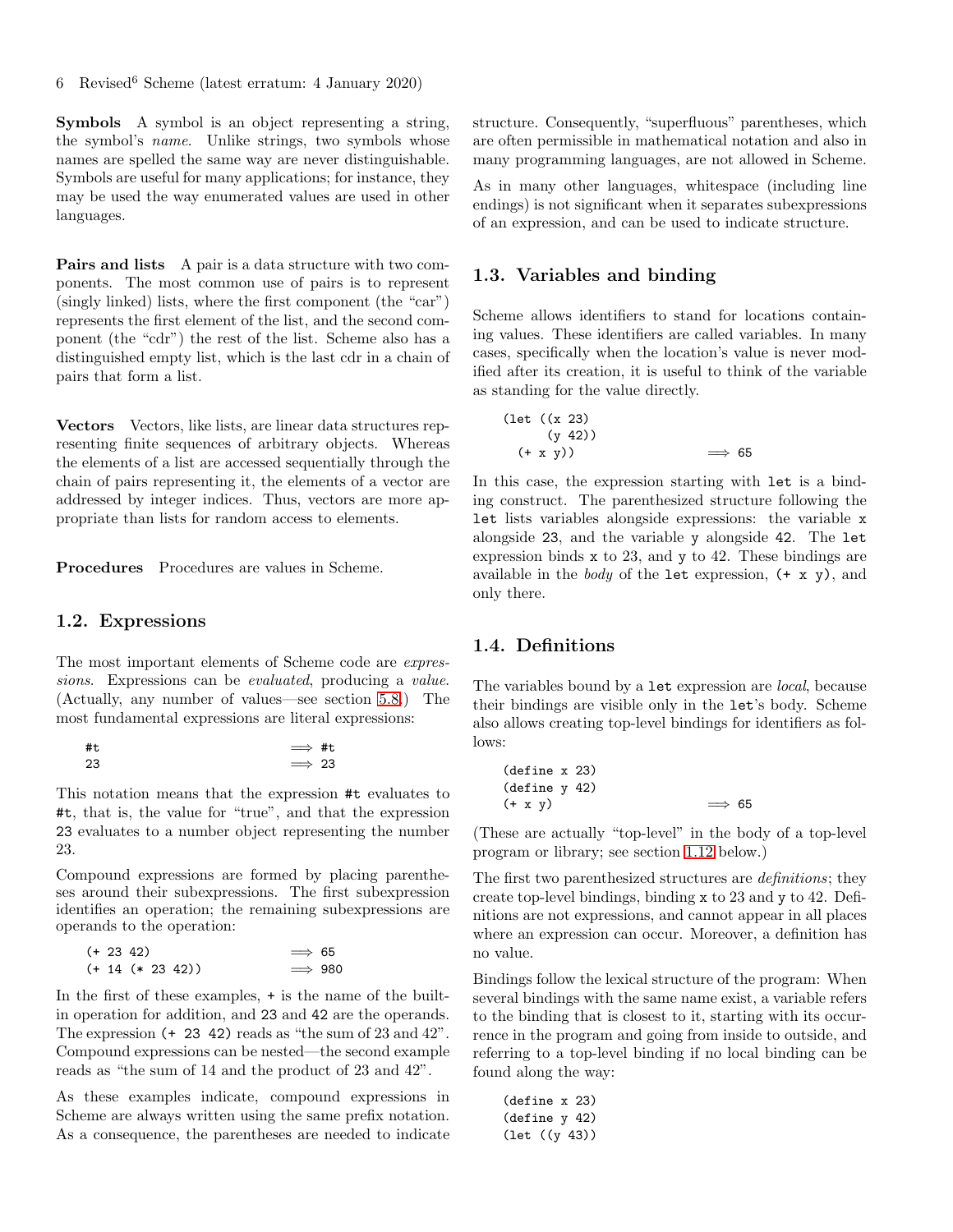$$
(+ x y) \Rightarrow 66
$$

(let ((y 43)) (let ((y 44))  $(+ x y))$   $\implies 67$ 

# <span id="page-6-0"></span>1.5. Forms

While definitions are not expressions, compound expressions and definitions exhibit similar syntactic structure:

(define x 23)  $(* x 2)$ 

While the first line contains a definition, and the second an expression, this distinction depends on the bindings for define and \*. At the purely syntactical level, both are *forms*, and *form* is the general name for a syntactic part of a Scheme program. In particular, 23 is a *subform* of the form (define x 23).

## <span id="page-6-1"></span>1.6. Procedures

Definitions can also be used to define procedures:

$$
(\text{define } (f x) \n (+ x 42)) \n(f 23) \implies 65
$$

A procedure is, slightly simplified, an abstraction of an expression over objects. In the example, the first definition defines a procedure called f. (Note the parentheses around f x, which indicate that this is a procedure definition.) The expression (f 23) is a procedure call, meaning, roughly, "evaluate (+ x 42) (the body of the procedure) with x bound to 23".

As procedures are objects, they can be passed to other procedures:

(define (f x)  $(+ x 42)$ (define (g p x)  $(p x)$  $(g f 23)$   $\implies 65$ 

In this example, the body of  $g$  is evaluated with p bound to f and x bound to 23, which is equivalent to (f 23), which evaluates to 65.

In fact, many predefined operations of Scheme are provided not by syntax, but by variables whose values are procedures. The + operation, for example, which receives special syntactic treatment in many other languages, is just a regular identifier in Scheme, bound to a procedure that adds number objects. The same holds for \* and many others:

|               | (detine (h op x y)) |                   |
|---------------|---------------------|-------------------|
| (op x y))     |                     |                   |
|               |                     |                   |
| $(h + 23 42)$ |                     | $\implies$ 65     |
| $(h * 23 42)$ |                     | $\Rightarrow$ 966 |

Procedure definitions are not the only way to create procedures. A lambda expression creates a new procedure as an object, with no need to specify a name:

 $((\text{lambda } (x) (+ x 42)) 23) \implies 65$ 

The entire expression in this example is a procedure call; (lambda  $(x)$   $(+ x 42)$ ), evaluates to a procedure that takes a single number object and adds 42 to it.

# <span id="page-6-2"></span>1.7. Procedure calls and syntactic keywords

Whereas (+ 23 42), (f 23), and ((lambda (x) (+ x 42)) 23) are all examples of procedure calls, lambda and let expressions are not. This is because let, even though it is an identifier, is not a variable, but is instead a *syntactic keyword*. A form that has a syntactic keyword as its first subexpression obeys special rules determined by the keyword. The define identifier in a definition is also a syntactic keyword. Hence, definitions are also not procedure calls.

The rules for the lambda keyword specify that the first subform is a list of parameters, and the remaining subforms are the body of the procedure. In let expressions, the first subform is a list of binding specifications, and the remaining subforms constitute a body of expressions.

Procedure calls can generally be distinguished from these *special forms* by looking for a syntactic keyword in the first position of an form: if the first position does not contain a syntactic keyword, the expression is a procedure call. (So-called *identifier macros* allow creating other kinds of special forms, but are comparatively rare.) The set of syntactic keywords of Scheme is fairly small, which usually makes this task fairly simple. It is possible, however, to create new bindings for syntactic keywords; see section [1.9](#page-7-0) below.

## <span id="page-6-3"></span>1.8. Assignment

Scheme variables bound by definitions or let or lambda expressions are not actually bound directly to the objects specified in the respective bindings, but to locations containing these objects. The contents of these locations can subsequently be modified destructively via *assignment*:

```
(let ((x 23))
 (set! x 42)
 x) \implies 42
```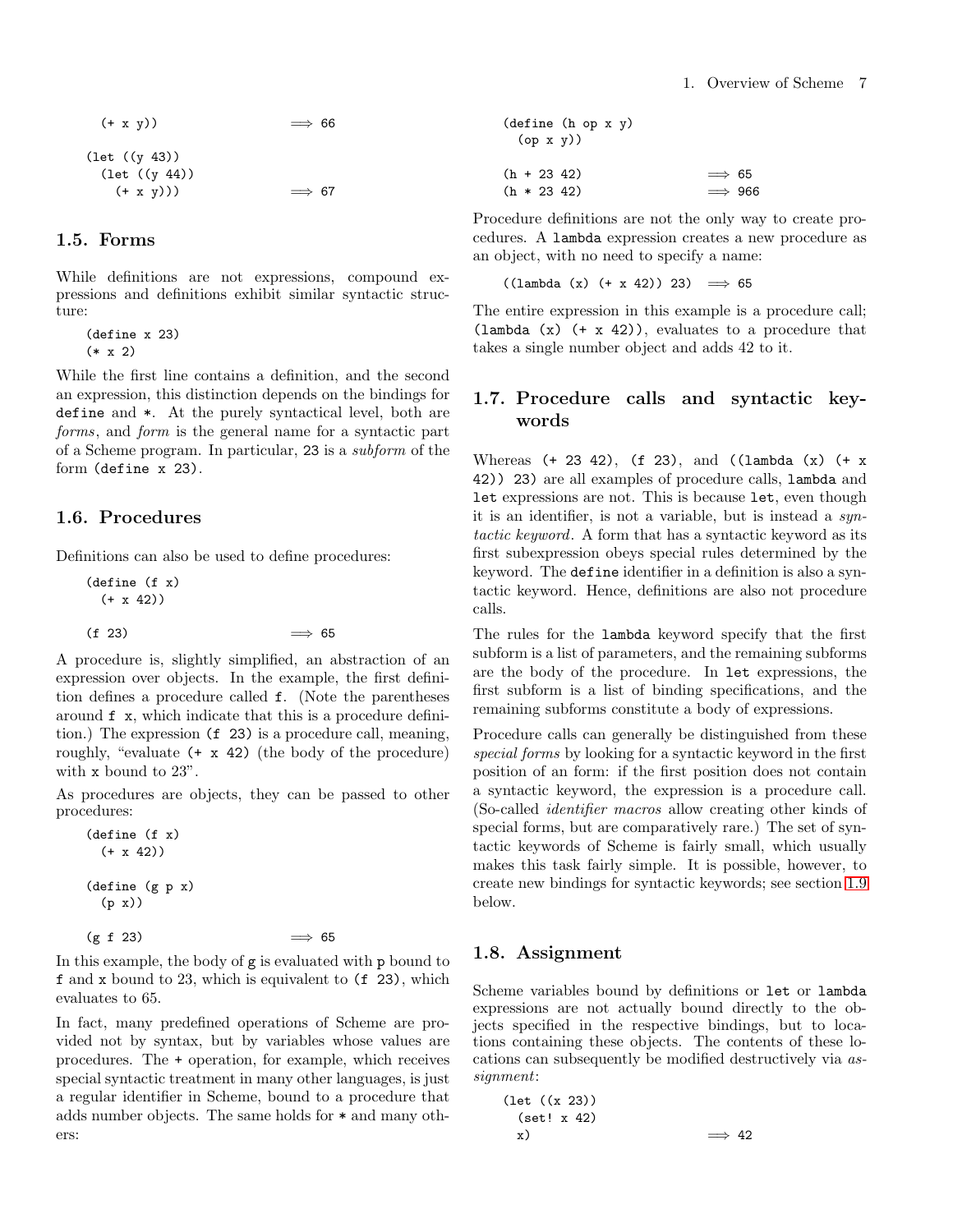In this case, the body of the let expression consists of two expressions which are evaluated sequentially, with the value of the final expression becoming the value of the entire let expression. The expression (set! x 42) is an assignment, saying "replace the object in the location referenced by x with 42". Thus, the previous value of x, 23, is replaced by 42.

# <span id="page-7-0"></span>1.9. Derived forms and macros

Many of the special forms specified in this report can be translated into more basic special forms. For example, a let expression can be translated into a procedure call and a lambda expression. The following two expressions are equivalent:

```
(let ((x 23)\n      (y 42))\n (+ x y))  
$$
\implies
$$
 65\n((lambda (x y) (+ x y)) 23 42)\n    $\implies$  65
```

Special forms like let expressions are called *derived forms* because their semantics can be derived from that of other kinds of forms by a syntactic transformation. Some procedure definitions are also derived forms. The following two definitions are equivalent:

```
(define (f x)
  (+ x 42)(define f
  (lambda (x)
    (+ x 42))
```
In Scheme, it is possible for a program to create its own derived forms by binding syntactic keywords to macros:

```
(define-syntax def
  (syntax-rules ()
    ((def f (p ...) body)
     (define (f p ...)
       body))))
(\text{def } f(x))(+ x 42)
```
The define-syntax construct specifies that a parenthesized structure matching the pattern (def f  $(p \ldots)$ body), where f, p, and body are pattern variables, is translated to (define  $(f p ... )$  body). Thus, the def form appearing in the example gets translated to:

```
(define (f x)
  (+ x 42))
```
The ability to create new syntactic keywords makes Scheme extremely flexible and expressive, allowing many of the features built into other languages to be derived forms in Scheme.

#### <span id="page-7-1"></span>1.10. Syntactic data and datum values

A subset of the Scheme objects is called *datum values*. These include booleans, number objects, characters, symbols, and strings as well as lists and vectors whose elements are data. Each datum value may be represented in textual form as a *syntactic datum*, which can be written out and read back in without loss of information. A datum value may be represented by several different syntactic data. Moreover, each datum value can be trivially translated to a literal expression in a program by prepending a ' to a corresponding syntactic datum:

| '23           | $\implies$ 23       |
|---------------|---------------------|
| , 4t          | $\implies$ #t       |
| 'foo          | $\implies$ foo      |
| $(1\ 2\ 3)$   | $\implies$ (1 2 3)  |
| $'#(1\ 2\ 3)$ | $\implies$ #(1 2 3) |

The ' shown in the previous examples is not needed for representations of number objects or booleans. The syntactic datum foo represents a symbol with name "foo", and 'foo is a literal expression with that symbol as its value. (1 2 3) is a syntactic datum that represents a list with elements 1, 2, and 3, and  $\prime$  (1 2 3) is a literal expression with this list as its value. Likewise, #(1 2 3) is a syntactic datum that represents a vector with elements 1, 2 and 3, and  $'$ #(1) 2 3) is the corresponding literal.

The syntactic data are a superset of the Scheme forms. Thus, data can be used to represent Scheme forms as data objects. In particular, symbols can be used to represent identifiers.

$$
^{\prime} (+ 23 42) \implies (+ 23 42)
$$
  

$$
^{\prime} (define (f x) (+ x 42))
$$
  

$$
\implies (define (f x) (+ x 42))
$$

This facilitates writing programs that operate on Scheme source code, in particular interpreters and program transformers.

## <span id="page-7-2"></span>1.11. Continuations

Whenever a Scheme expression is evaluated there is a *continuation* wanting the result of the expression. The continuation represents an entire (default) future for the computation. For example, informally the continuation of 3 in the expression

 $(+ 1 3)$ 

adds 1 to it. Normally these ubiquitous continuations are hidden behind the scenes and programmers do not think much about them. On rare occasions, however, a programmer may need to deal with continuations explicitly. The call-with-current-continuation procedure (see section [11.15\)](#page-52-0) allows Scheme programmers to do that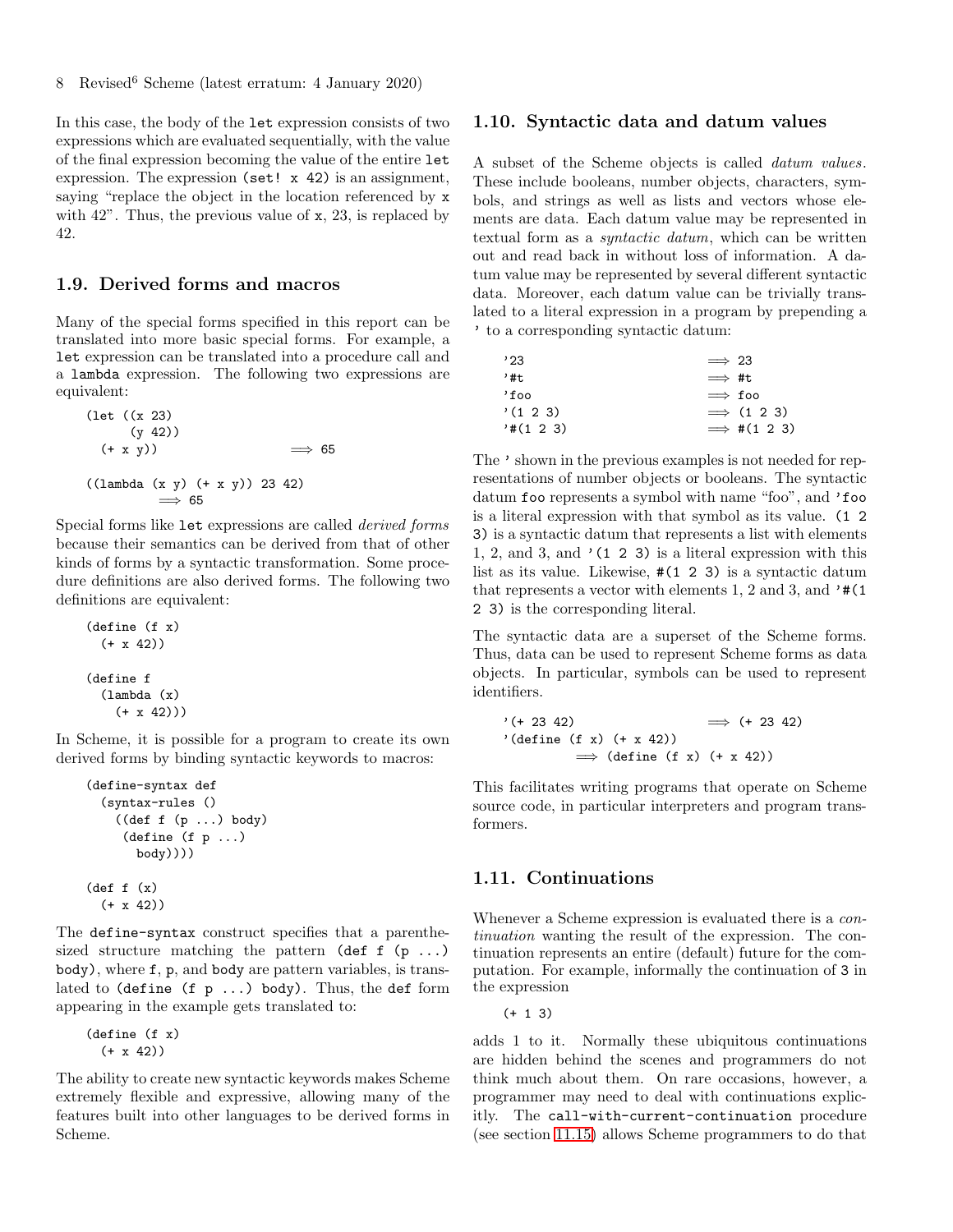by creating a procedure that reinstates the current continuation. The call-with-current-continuation procedure accepts a procedure, calls it immediately with an argument that is an *escape procedure*. This escape procedure can then be called with an argument that becomes the result of the call to call-with-current-continuation. That is, the escape procedure abandons its own continuation, and reinstates the continuation of the call to call-with-current-continuation.

In the following example, an escape procedure representing the continuation that adds 1 to its argument is bound to escape, and then called with 3 as an argument. The continuation of the call to escape is abandoned, and instead the 3 is passed to the continuation that adds 1:

```
(+ 1 (call-with-current-continuation
       (lambda (escape)
          (+ 2 (escape 3)))))
           \implies 4
```
An escape procedure has unlimited extent: It can be called after the continuation it captured has been invoked, and it can be called multiple times. This makes call-with-current-continuation significantly more powerful than typical non-local control constructs such as exceptions in other languages.

# <span id="page-8-0"></span>1.12. Libraries

Scheme code can be organized in components called *libraries*. Each library contains definitions and expressions. It can import definitions from other libraries and export definitions to other libraries.

The following library called (hello) exports a definition called hello-world, and imports the base library (see chapter [11\)](#page-30-0) and the simple I/O library (see library section 8.3). The hello-world export is a procedure that displays Hello World on a separate line:

```
(library (hello)
  (export hello-world)
  (import (rnrs base)
          (rnrs io simple))
  (define (hello-world)
    (display "Hello World")
    (newline)))
```
## <span id="page-8-1"></span>1.13. Top-level programs

A Scheme program is invoked via a *top-level program*. Like a library, a top-level program contains imports, definitions and expressions, and specifies an entry point for execution. Thus a top-level program defines, via the transitive closure of the libraries it imports, a Scheme program.

The following top-level program obtains the first argument from the command line via the command-line procedure from the (rnrs programs (6)) library (see library chapter [10\)](#page-28-1). It then opens the file using open-file-input-port (see library section [8.2\)](#page-27-0), yielding a *port*, i.e. a connection to the file as a data source, and calls the get-bytevector-all procedure to obtain the contents of the file as binary data. It then uses put-bytevector to output the contents of the file to standard output:

```
#!r6rs
(import (rnrs base)
        (rnrs io ports)
        (rnrs programs))
(let ((p (standard-output-port)))
  (put-bytevector p
                   (call-with-port
                       (open-file-input-port
                         (cadr (command-line)))
                    get-bytevector-all))
```
<span id="page-8-2"></span>(close-port p))

#### 2. Requirement levels

The key words "must", "must not", "should", "should not", "recommended", "may", and "optional" in this report are to be interpreted as described in RFC 2119 [\[3\]](#page-80-10). Specifically:

- must This word means that a statement is an absolute requirement of the specification.
- must not This phrase means that a statement is an absolute prohibition of the specification.
- should This word, or the adjective "recommended", means that valid reasons may exist in particular circumstances to ignore a statement, but that the implications must be understood and weighed before choosing a different course.
- should not This phrase, or the phrase "not recommended", means that valid reasons may exist in particular circumstances when the behavior of a statement is acceptable, but that the implications should be understood and weighed before choosing the course described by the statement.
- may This word, or the adjective "optional", means that an item is truly optional.

In particular, this report occasionally uses "should" to designate circumstances that are outside the specification of this report, but cannot be practically detected by an implementation; see section [5.4.](#page-17-1) In such circumstances, a particular implementation may allow the programmer to ignore the recommendation of the report and even exhibit reasonable behavior. However, as the report does not specify the behavior, these programs may be unportable, that is, their execution might produce different results on different implementations.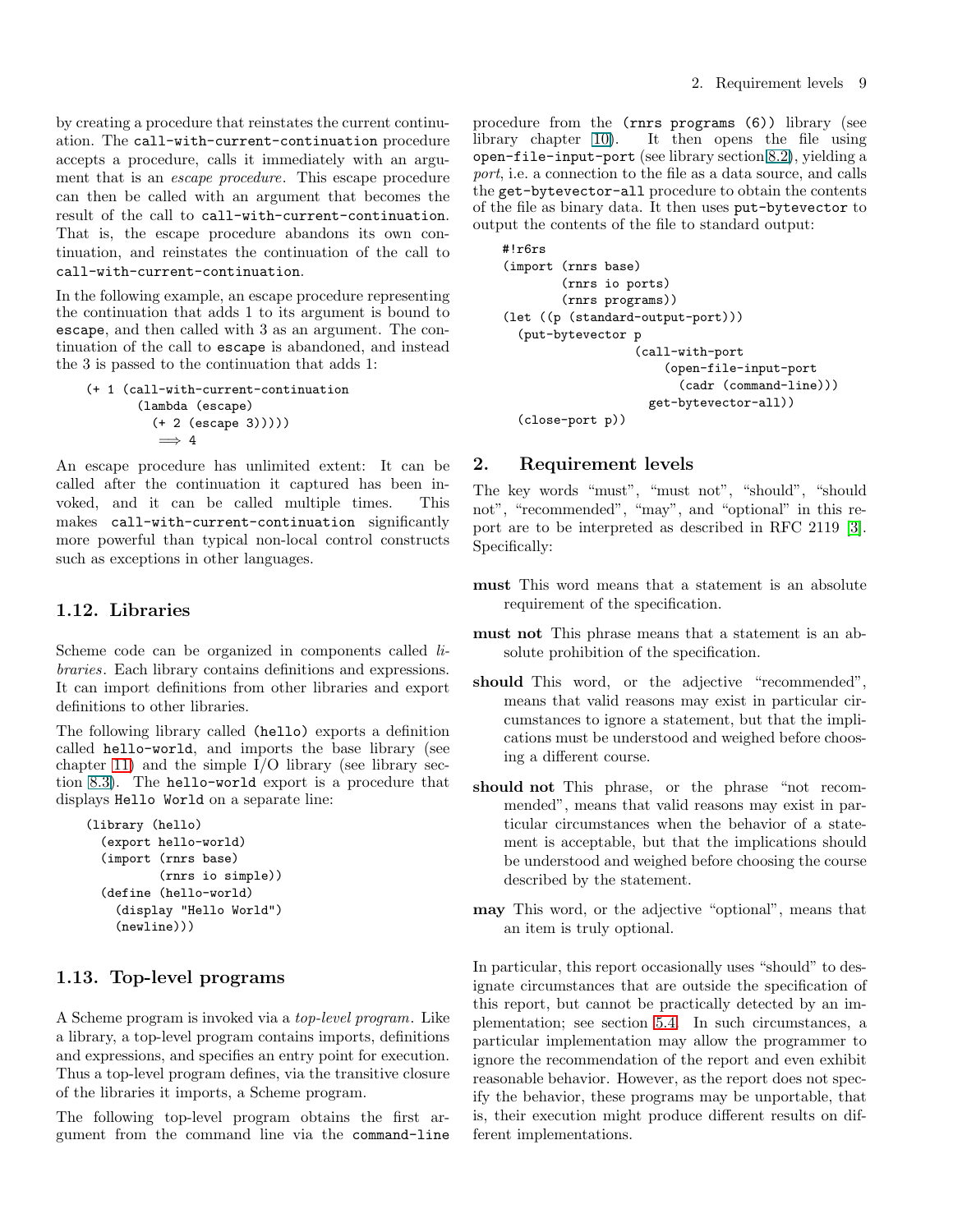<span id="page-9-0"></span>Moreover, this report occasionally uses the phrase "not required" to note the absence of an absolute requirement.

#### 3. Numbers

This chapter describes Scheme's model for numbers. It is important to distinguish between the mathematical numbers, the Scheme objects that attempt to model them, the machine representations used to implement the numbers, and notations used to write numbers. In this report, the term *number* refers to a mathematical number, and the term *number object* refers to a Scheme object representing a number. This report uses the types *complex*, *real*, *rational*, and *integer* to refer to both mathematical numbers and number objects. The *fixnum* and *flonum* types refer to special subsets of the number objects, as determined by common machine representations, as explained below.

## <span id="page-9-1"></span>3.1. Numerical tower

Numbers may be arranged into a tower of subsets in which each level is a subset of the level above it:

> number complex real rational integer

For example, 5 is an integer. Therefore 5 is also a rational, a real, and a complex. The same is true of the number objects that model 5.

Number objects are organized as a corresponding tower of subtypes defined by the predicates number?, complex?, real?, rational?, and integer?; see section [11.7.4.](#page-40-0) Integer number objects are also called *integer objects*.

There is no simple relationship between the subset that contains a number and its representation inside a computer. For example, the integer 5 may have several representations. Scheme's numerical operations treat number objects as abstract data, as independent of their representation as possible. Although an implementation of Scheme may use many different representations for numbers, this should not be apparent to a casual programmer writing simple programs.

# <span id="page-9-2"></span>3.2. Exactness

It is useful to distinguish between number objects that are known to correspond to a number exactly, and those number objects whose computation involved rounding or other errors. For example, index operations into data structures may need to know the index exactly, as may some operations on polynomial coefficients in a symbolic algebra system. On the other hand, the results of measurements are inherently inexact, and irrational numbers may be approximated by rational and therefore inexact approximations. In order to catch uses of numbers known only inexactly where exact numbers are required. Scheme explicitly distinguishes *exact* from *inexact* number objects. This distinction is orthogonal to the dimension of type.

A number object is exact if it is the value of an exact numerical literal or was derived from exact number objects using only exact operations. Exact number objects correspond to mathematical numbers in the obvious way.

Conversely, a number object is inexact if it is the value of an inexact numerical literal, or was derived from inexact number objects, or was derived using inexact operations. Thus inexactness is contagious.

Exact arithmetic is reliable in the following sense: If exact number objects are passed to any of the arithmetic procedures described in section [11.7.1,](#page-38-2) and an exact number object is returned, then the result is mathematically correct. This is generally not true of computations involving inexact number objects because approximate methods such as floating-point arithmetic may be used, but it is the duty of each implementation to make the result as close as practical to the mathematically ideal result.

# <span id="page-9-3"></span>3.3. Fixnums and flonums

A *fixnum* is an exact integer object that lies within a certain implementation-dependent subrange of the exact integer objects. (Library section [11.2](#page-30-2) describes a library for computing with fixnums.) Likewise, every implementation must designate a subset of its inexact real number objects as *flonum*s, and to convert certain external representations into flonums. (Library section [11.3](#page-31-0) describes a library for computing with flonums.) Note that this does not imply that an implementation must use floating-point representations.

## <span id="page-9-4"></span>3.4. Implementation requirements

Implementations of Scheme must support number objects for the entire tower of subtypes given in section [3.1.](#page-9-1) Moreover, implementations must support exact integer objects and exact rational number objects of practically unlimited size and precision, and to implement certain procedures (listed in [11.7.1\)](#page-38-2) so they always return exact results when given exact arguments. ("Practically unlimited" means that the size and precision of these numbers should only be limited by the size of the available memory.)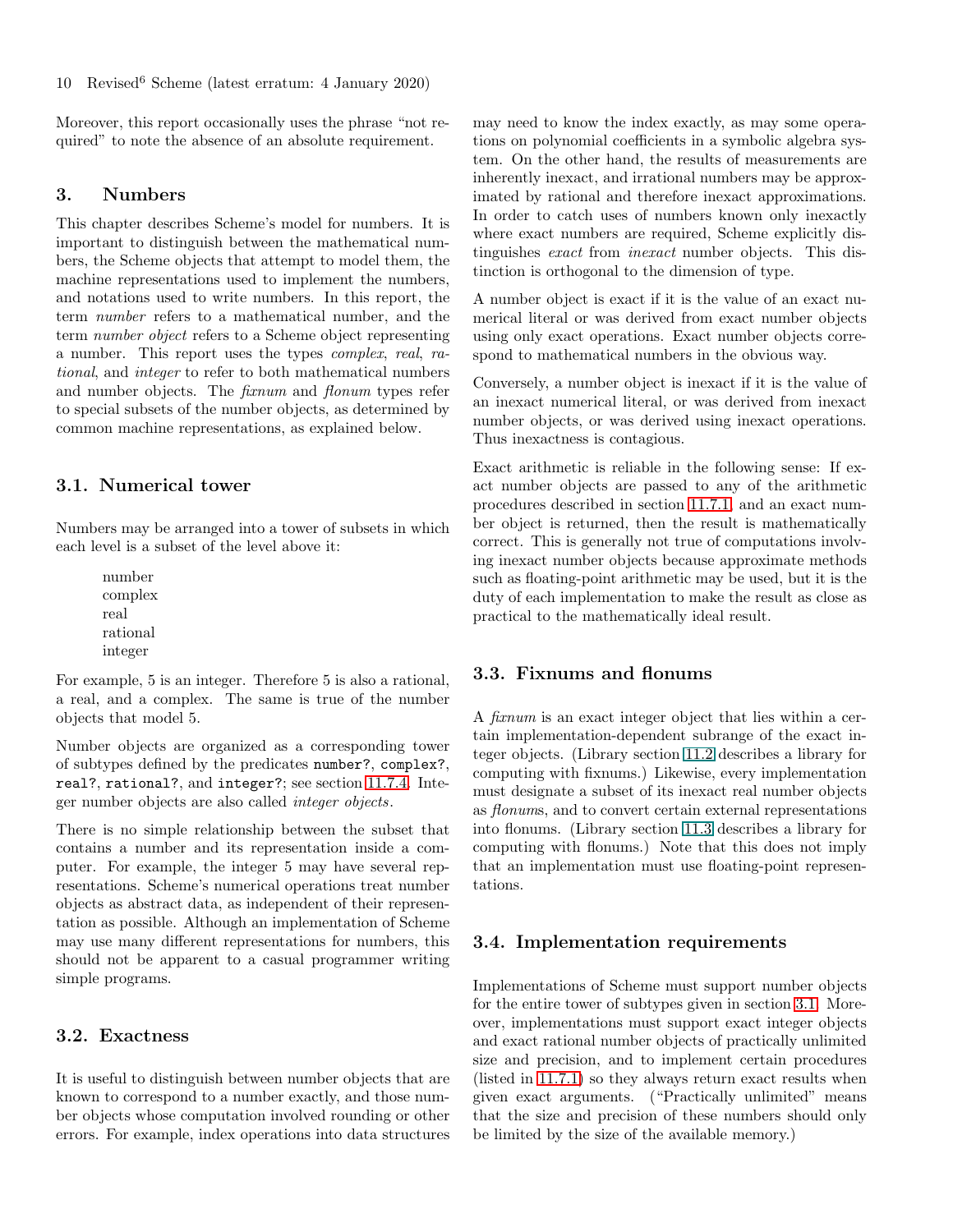Implementations may support only a limited range of inexact number objects of any type, subject to the requirements of this section. For example, an implementation may limit the range of the inexact real number objects (and therefore the range of inexact integer and rational number objects) to the dynamic range of the flonum format. Furthermore the gaps between the inexact integer objects and rationals are likely to be very large in such an implementation as the limits of this range are approached.

An implementation may use floating point and other approximate representation strategies for inexact numbers. This report recommends, but does not require, that the IEEE floating-point standards be followed by implementations that use floating-point representations, and that implementations using other representations should match or exceed the precision achievable using these floating-point standards [\[13\]](#page-80-11).

In particular, implementations that use floating-point representations must follow these rules: A floating-point result must be represented with at least as much precision as is used to express any of the inexact arguments to that operation. Potentially inexact operations such as sqrt, when applied to exact arguments, should produce exact answers whenever possible (for example the square root of an exact 4 ought to be an exact 2). However, this is not required. If, on the other hand, an exact number object is operated upon so as to produce an inexact result (as by sqrt), and if the result is represented in floating point, then the most precise floating-point format available must be used; but if the result is represented in some other way then the representation must have at least as much precision as the most precise floating-point format available.

It is the programmer's responsibility to avoid using inexact number objects with magnitude or significand too large to be represented in the implementation.

## <span id="page-10-0"></span>3.5. Infinities and NaNs

Some Scheme implementations, specifically those that follow the IEEE floating-point standards, distinguish special number objects called *positive infinity*, *negative infinity*, and *NaN*.

Positive infinity is regarded as an inexact real (but not rational) number object that represents an indeterminate number greater than the numbers represented by all rational number objects. Negative infinity is regarded as an inexact real (but not rational) number object that represents an indeterminate number less than the numbers represented by all rational numbers.

A NaN is regarded as an inexact real (but not rational) number object so indeterminate that it might represent any real number, including positive or negative infinity, and might even be greater than positive infinity or less than negative infinity.

## <span id="page-10-1"></span>3.6. Distinguished -0.0

Some Scheme implementations, specifically those that follow the IEEE floating-point standards, distinguish between number objects for 0.0 and −0.0, i.e., positive and negative inexact zero. This report will sometimes specify the behavior of certain arithmetic operations on these number objects. These specifications are marked with "if −0.0 is distinguished" or "implementations that distinguish −0.0".

#### <span id="page-10-2"></span>4. Lexical syntax and datum syntax

The syntax of Scheme code is organized in three levels:

- 1. the *lexical syntax* that describes how a program text is split into a sequence of lexemes,
- 2. the *datum syntax*, formulated in terms of the lexical syntax, that structures the lexeme sequence as a sequence of *syntactic data*, where a syntactic datum is a recursively structured entity,
- 3. the *program syntax* formulated in terms of the read syntax, imposing further structure and assigning meaning to syntactic data.

Syntactic data (also called *external representations*) double as a notation for objects, and Scheme's (rnrs io ports (6)) library (library section [8.2\)](#page-27-0) provides the get-datum and put-datum procedures for reading and writing syntactic data, converting between their textual representation and the corresponding objects. Each syntactic datum represents a corresponding *datum value*. A syntactic datum can be used in a program to obtain the corresponding datum value using quote (see section [11.4.1\)](#page-31-2).

Scheme source code consists of syntactic data and (nonsignificant) comments. Syntactic data in Scheme source code are called *forms*. (A form nested inside another form is called a *subform*.) Consequently, Scheme's syntax has the property that any sequence of characters that is a form is also a syntactic datum representing some object. This can lead to confusion, since it may not be obvious out of context whether a given sequence of characters is intended to be a representation of objects or the text of a program. It is also a source of power, since it facilitates writing programs such as interpreters or compilers that treat programs as objects (or vice versa).

A datum value may have several different external representations. For example, both "#e28.000" and "#x1c" are syntactic data representing the exact integer object 28, and the syntactic data "(8 13)", "( 08 13 )", "(8 . (13 .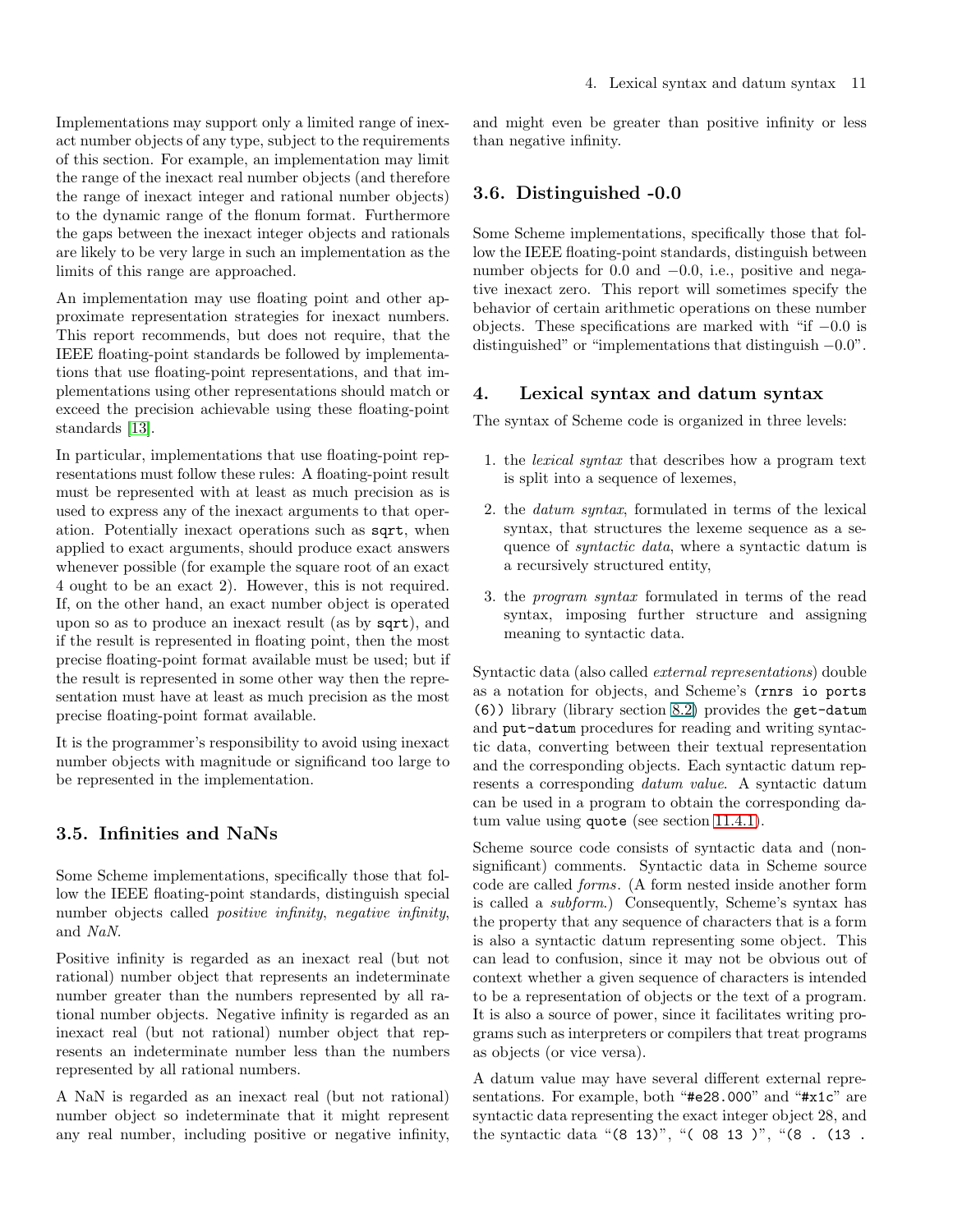()))" all represent a list containing the exact integer objects 8 and 13. Syntactic data that represent equal objects (in the sense of equal?; see section  $11.5$ ) are always equivalent as forms of a program.

Because of the close correspondence between syntactic data and datum values, this report sometimes uses the term *datum* for either a syntactic datum or a datum value when the exact meaning is apparent from the context.

An implementation must not extend the lexical or datum syntax in any way, with one exception: it need not treat the syntax  $\#!$  (identifier), for any (identifier) (see section [4.2.4\)](#page-13-0) that is not r6rs, as a syntax violation, and it may use specific #!-prefixed identifiers as flags indicating that subsequent input contains extensions to the standard lexical or datum syntax. The syntax #!r6rs may be used to signify that the input afterward is written with the lexical syntax and datum syntax described by this report. #!r6rs is otherwise treated as a comment; see section [4.2.3.](#page-12-0)

## <span id="page-11-0"></span>4.1. Notation

The formal syntax for Scheme is written in an extended BNF. Non-terminals are written using angle brackets. Case is insignificant for non-terminal names.

All spaces in the grammar are for legibility.  $\langle \text{Empty} \rangle$ stands for the empty string.

The following extensions to BNF are used to make the description more concise:  $\langle \text{thing} \rangle^*$  means zero or more occurrences of  $\langle \text{thing}\rangle$ , and  $\langle \text{thing}\rangle^+$  means at least one  $\langle \text{thing}\rangle$ .

Some non-terminal names refer to the Unicode scalar values of the same name:  $\langle$ character tabulation $\rangle$  (U+0009),  $\langle$ linefeed $\rangle$  (U+000A),  $\langle$ line tabulation $\rangle$  (U+000B),  $\langle \text{form feed} \rangle$  (U+000C),  $\langle \text{carriage return} \rangle$  (U+000D),  $\langle$ space $\rangle$  (U+0020),  $\langle$ next line $\rangle$  (U+0085),  $\langle$ line separator $\rangle$  $(U+2028)$ , and  $\langle$  paragraph separator $\rangle$   $(U+2029)$ .

## <span id="page-11-1"></span>4.2. Lexical syntax

The lexical syntax determines how a character sequence is split into a sequence of lexemes, omitting non-significant portions such as comments and whitespace. The character sequence is assumed to be text according to the Unicode standard [\[27\]](#page-81-4). Some of the lexemes, such as identifiers, representations of number objects, strings etc., of the lexical syntax are syntactic data in the datum syntax, and thus represent objects. Besides the formal account of the syntax, this section also describes what datum values are represented by these syntactic data.

The lexical syntax, in the description of comments, contains a forward reference to  $\langle \text{datum} \rangle$ , which is described as part of the datum syntax. Being comments, however, these (datum)s do not play a significant role in the syntax.

Case is significant except in representations of booleans, number objects, and in hexadecimal numbers specifying Unicode scalar values. For example, #x1A and #X1a are equivalent. The identifier Foo is, however, distinct from the identifier FOO.

#### 4.2.1. Formal account

 $\langle$ Interlexeme space $\rangle$  may occur on either side of any lexeme, but not within a lexeme.

 $\{Identity\}, \ldots, \{number\}\$ ,  $\{character\}$ , and  $\{boolean\}$ s, must be terminated by a  $\langle$  delimiter $\rangle$  or by the end of the input.

The following two characters are reserved for future extensions to the language: { }

```
\langlelexeme\rangle \longrightarrow \langleidentifier\rangle | \langleboolean\rangle | \langlenumber\rangle| \langlecharacter\rangle | \langlestring\rangle| ( | ) | [ | ] | #( | #vu8( | \cdot | \cdot | , | , 0 | .
       | #' | #' | #, | #, @
\langle delimiter\rangle \longrightarrow (\vert \rangle \vert [\vert \vert ] \vert \vert \vert \vert ; \vert \sharp\vert (whitespace)
\langle \text{whitespace} \rangle \longrightarrow \langle \text{character tabulation} \rangle\langlelinefeed\rangle | \langleline tabulation\rangle | \langle form feed\rangle\langle carriage return\rangle | \langle next line\rangle\vert \langle any character whose category is Zs, Zl, or Zp\rangle\langleline ending\rangle \longrightarrow \langlelinefeed\rangle | \langlecarriage return\rangle\langle (carriage return) \langle linefeed) \langle (next line)
       \langle (carriage return) \langle hext line\rangle | \langle line separator)
\langle \text{comment} \rangle \longrightarrow; \langle \text{all subsequent characters up to a} \rangle\langleline ending\rangle or \langle paragraph separator\rangle\langle nested comment\rangle\#; (interlexeme space) (datum)
       | #!r6rs
\langle \text{nested comment} \rangle \longrightarrow #| \langle \text{comment text} \rangle\langle comment cont\rangle^* |#
\langlecomment text\rangle \longrightarrow \langlecharacter sequence not containing
                                     #| or |#}
\langlecomment cont\rangle \longrightarrow \langlenested comment\rangle \langlecomment text\rangle\langle atmosphere\rangle \longrightarrow \langle whitespace\rangle | \langle comment\rangle\langleinterlexeme space\rangle \rightarrow \langleatmosphere\rangle^*\langleidentifier\rangle \longrightarrow \langleinitial\rangle \langlesubsequent\rangle^*\langle (peculiar identifier)
\langleinitial\rangle \longrightarrow \langleconstituent\rangle | \langlespecial initial\rangle| \langleinline hex escape\rangle\langleletter\rangle \longrightarrow a | b | c | ... | z
       | A | B | C | ... | Z
\langleconstituent\rangle \rightarrow \langleletter\rangle\frac{1}{2} (any character whose Unicode scalar value is greater than
           127, and whose category is Lu, Ll, Lt, Lm, Lo, Mn,
           Nl, No, Pd, Pc, Po, Sc, Sm, Sk, So, or Co
```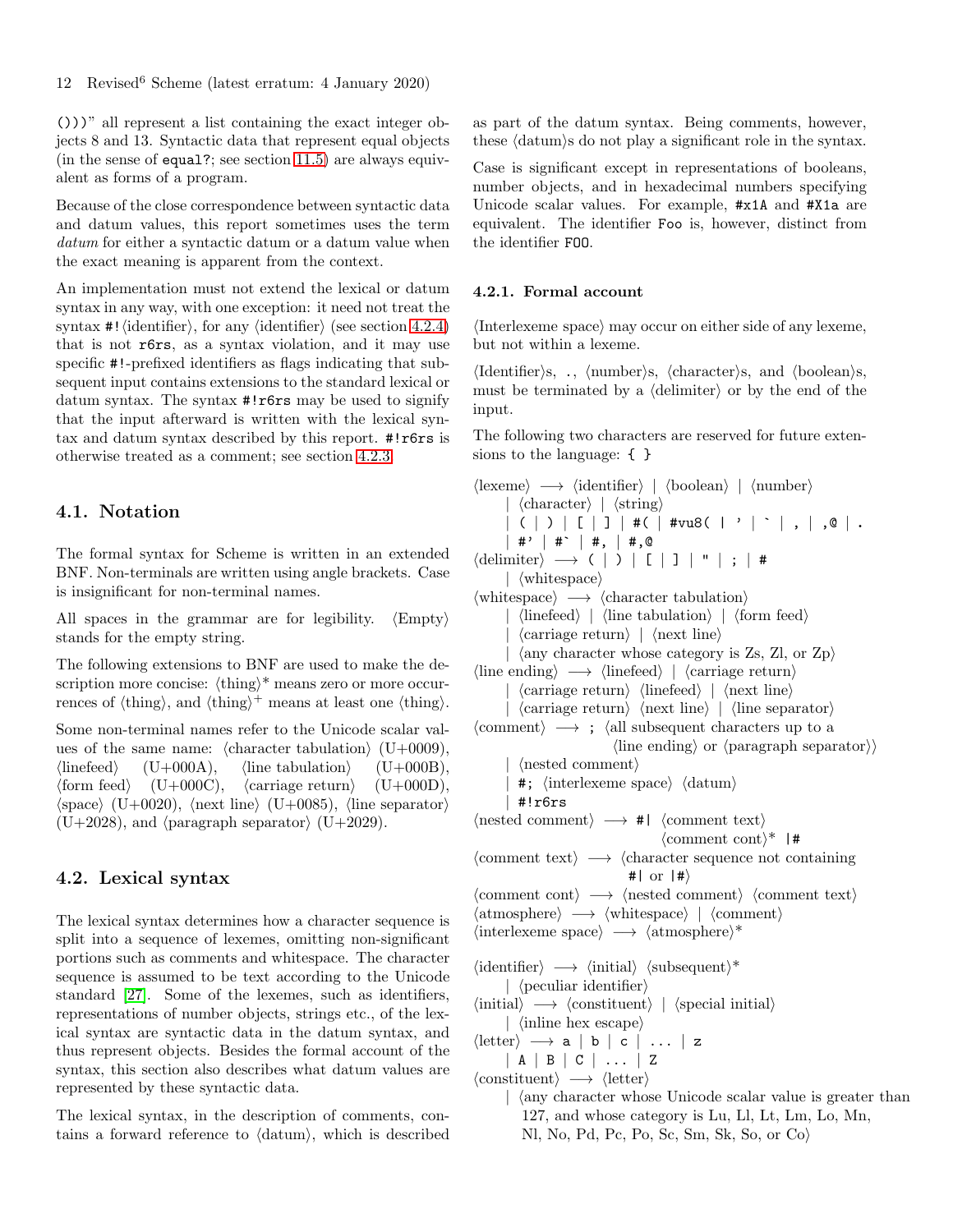$\langle \text{special initial} \rangle \longrightarrow$  ! | \$ | % | & | \* | / | : | < | =  $| > | ? | ^ - | _ - | ^ \langle\text{subsequent}\rangle \rightarrow \langle\text{initial}\rangle | \langle\text{digit}\rangle$  $\vert$   $\langle$ any character whose category is Nd, Mc, or Me $\rangle$  $\langle$  special subsequent $\rangle$  $\langle \text{digit} \rangle \longrightarrow 0 \mid 1 \mid 2 \mid 3 \mid 4 \mid 5 \mid 6 \mid 7 \mid 8 \mid 9$  $\langle \text{hex digit} \rangle \longrightarrow \langle \text{digit} \rangle$ | a | A | b | B | c | C | d | D | e | E | f | F  $\langle \text{special subsequent} \rangle \longrightarrow + \langle - | . | \mathcal{Q} \rangle$  $\langle$ inline hex escape $\rangle \longrightarrow \langle x \rangle$ hex scalar value $\rangle$ ;  $\langle$ hex scalar value $\rangle \longrightarrow \langle$ hex digit $\rangle^+$  $\langle$  peculiar identifier $\rangle \rightarrow + | - |$  ...  $| \rightarrow \langle$  subsequent $\rangle^*$  $\langle$ boolean $\rangle \longrightarrow$  #t | #T | #f | #F  $\langle$ character $\rangle \longrightarrow \# \langle$ any character $\rangle$  $\vert \# \backslash$  (character name) |  $\sharp \x \text{hex scalar value}$  $\langle$ character name $\rangle$  → nul | alarm | backspace | tab | linefeed | newline | vtab | page | return | esc | space | delete  $\langle \text{string} \rangle \longrightarrow$  "  $\langle \text{string element} \rangle^*$  "  $\langle$ string element $\rangle \longrightarrow \langle$ any character other than " or  $\setminus$  $|\ \{a \mid \b \mid \t \mid \n \mid \n \vee \mid \f \mid \r$  $\lambda$ " |  $\lambda\lambda$  $\langle \rangle^*$  \\left{intraline whitespace}<sup>\*</sup> $\langle \text{line ending} \rangle$  $\langle$ intraline whitespace $\rangle^*$  $\int$  (inline hex escape)  $\langle$ intraline whitespace $\rangle \rightarrow \langle$ character tabulation $\rangle$  $\vert$   $\langle$ any character whose category is Zs $\rangle$ 

A (hex scalar value) represents a Unicode scalar value between 0 and #x10FFFF, excluding the range  $[\#xD800, \#xDFFF].$ 

The rules for  $\langle \text{num } R \rangle$ ,  $\langle \text{complex } R \rangle$ ,  $\langle \text{real } R \rangle$ ,  $\langle \text{area } R \rangle$ ,  $\langle$ uinteger R $\rangle$ , and  $\langle$ prefix R $\rangle$  below should be replicated for  $R = 2, 8, 10, \text{ and } 16.$  There are no rules for  $\langle \text{decimal } 2 \rangle$ ,  $\langle$  decimal 8 $\rangle$ , and  $\langle$  decimal 16 $\rangle$ , which means that number representations containing decimal points or exponents must be in decimal radix.

In the following rules, case is insignificant.

```
\langlenumber\rangle \longrightarrow \langlenum 2\rangle | \langlenum 8\rangle| \langlenum 10\rangle | \langlenum 16\rangle\langle \text{num } R \rangle \longrightarrow \langle \text{prefix } R \rangle \langle \text{complex } R \rangle\langle \text{complex } R \rangle \longrightarrow \langle \text{real } R \rangle | \langle \text{real } R \rangle © \langle \text{real } R \rangle\langle \text{real } R \rangle + \langle \text{real } R \rangle i | \langle \text{real } R \rangle - \langle \text{real } R \rangle i
               \langle \text{real } R \rangle + \langle \text{naninf} \rangle i | \langle \text{real } R \rangle - \langle \text{naninf} \rangle i
               \langlereal R\rangle + i | \langlereal R\rangle - i
              + \langleureal R\rangle i | - \langleureal R\rangle i
            + \langle \text{nanimf} \rangle i - \langle \text{nanimf} \rangle i
            | + i | - i
\langle \text{real } R \rangle \longrightarrow \langle \text{sign} \rangle \langle \text{area } R \rangle| + \langle \text{nanimf} \rangle | - \langle \text{nanimf} \rangle\langlenaninf\rangle \longrightarrow nan.0 | inf.0
\langle \text{ured } R \rangle \longrightarrow \langle \text{uinteger } R \rangle| \langleuinteger R\rangle / \langleuinteger R\rangle
```
|  $\langle$  decimal R $\rangle$   $\langle$  mantissa width $\rangle$  $\langle$  decimal 10 $\rangle \longrightarrow \langle$ uinteger 10 $\rangle \langle$ suffix $\rangle$ | .  $\langle$ digit 10 $\rangle$ <sup>+</sup>  $\langle$ suffix $\rangle$ |  $\langle$ digit 10 $\rangle^+$  .  $\langle$ digit 10 $\rangle^*$   $\langle$ suffix $\rangle$  $\langle$ uinteger R $\rangle \longrightarrow \langle$ digit R $\rangle^+$  $\langle \text{prefix } R \rangle \longrightarrow \langle \text{radius } R \rangle \langle \text{exactness} \rangle$ |  $\langle$ exactness $\rangle$   $\langle$ radix R $\rangle$  $\langle \text{suffix} \rangle \rightarrow \langle \text{empty} \rangle$ |  $\langle$ exponent marker $\rangle$   $\langle$ sign $\rangle$   $\langle$ digit 10 $\rangle$ <sup>+</sup>  $\langle$  exponent marker $\rangle \rightarrow e \mid s \mid f$ | d | l  $\langle$ mantissa width $\rangle \rightarrow \langle$ empty $\rangle$ |  $\int \text{digit } 10$ <sup>+</sup>  $\langle sign \rangle \longrightarrow \langle empty \rangle$  | + | - $\langle\text{exactness}\rangle \longrightarrow \langle\text{empty}\rangle$ | #i | #e  $\langle \text{radix 2} \rangle \longrightarrow \text{#b}$  $\langle \text{radix 8}\rangle \longrightarrow \text{\#o}$  $\langle \text{radix } 10 \rangle \longrightarrow \langle \text{empty} \rangle$  | #d  $\langle \text{radix } 16 \rangle \longrightarrow \# \mathbf{x}$  $\langle \text{digit 2} \rangle \rightarrow 0$  | 1  $\langle \text{digit 8} \rangle \longrightarrow 0 \mid 1 \mid 2 \mid 3 \mid 4 \mid 5 \mid 6 \mid 7$  $\langle$ digit 10 $\rangle \rightarrow \langle$ digit $\rangle$  $\langle$ digit 16 $\rangle \rightarrow$   $\langle$ hex digit $\rangle$ 

#### 4.2.2. Line endings

Line endings are significant in Scheme in single-line comments (see section [4.2.3\)](#page-12-0) and within string literals. In Scheme source code, any of the line endings in  $\langle$  line ending $\rangle$ marks the end of a line. Moreover, the two-character line endings  $\langle$ carriage return $\rangle$   $\langle$ linefeed $\rangle$  and  $\langle$ carriage return $\rangle$  $\langle$  next line $\rangle$  each count as a single line ending.

In a string literal, a  $\langle$ line ending $\rangle$  not preceded by a  $\langle$ stands for a linefeed character, which is the standard lineending character of Scheme.

#### <span id="page-12-0"></span>4.2.3. Whitespace and comments

*Whitespace* characters are spaces, linefeeds, carriage returns, character tabulations, form feeds, line tabulations, and any other character whose category is Zs, Zl, or Zp. Whitespace is used for improved readability and as necessary to separate lexemes from each other. Whitespace may occur between any two lexemes, but not within a lexeme. Whitespace may also occur inside a string, where it is significant.

The lexical syntax includes several comment forms. In all cases, comments are invisible to Scheme, except that they act as delimiters, so, for example, a comment cannot appear in the middle of an identifier or representation of a number object.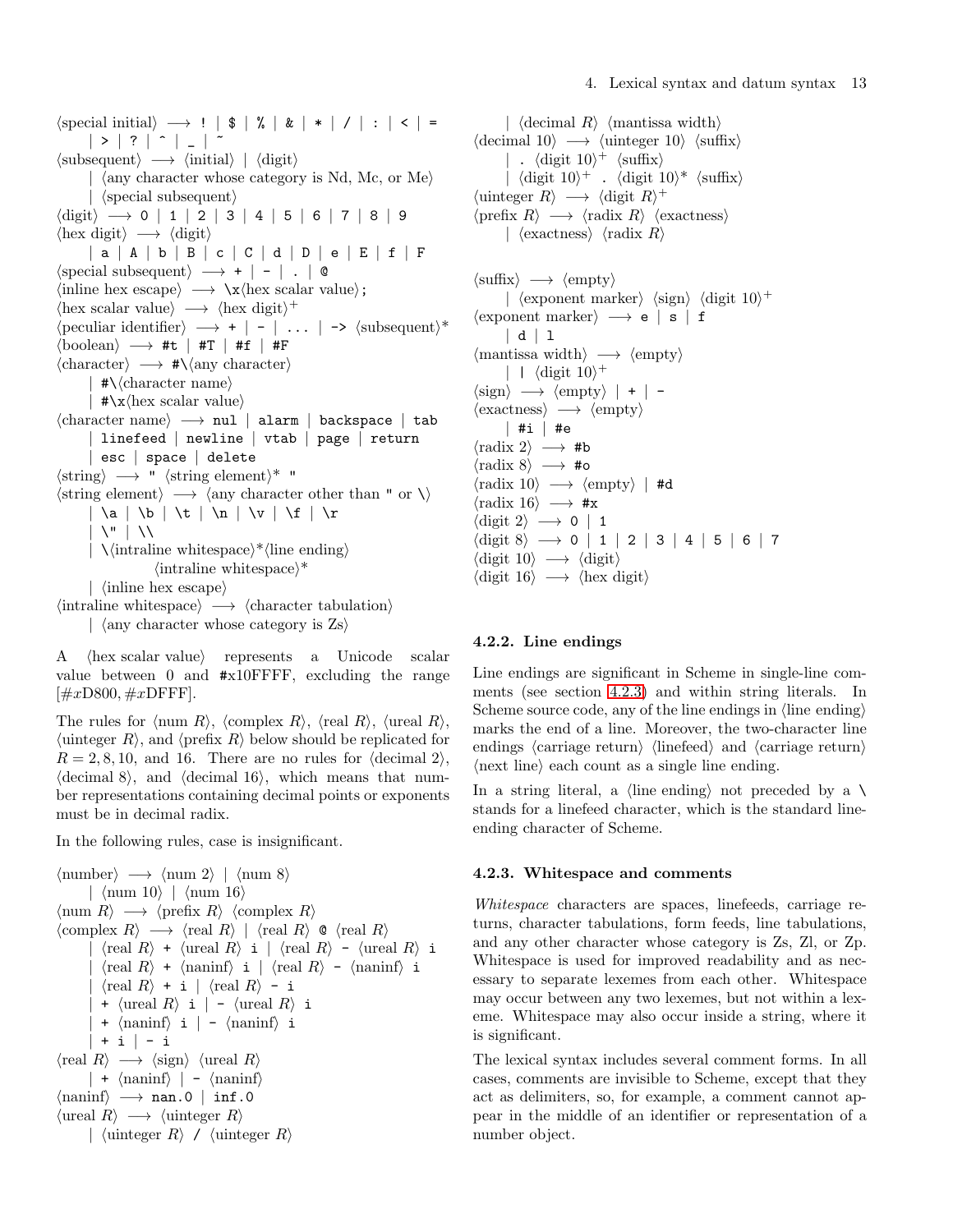A semicolon (;) indicates the start of a line comment. The comment continues to the end of the line on which the semicolon appears.

Another way to indicate a comment is to prefix a  $\langle \text{datum} \rangle$  (cf. section [4.3.1\)](#page-15-1) with  $\#$ ;, possibly with  $\langle$ interlexeme space $\rangle$  before the  $\langle$ datum $\rangle$ . The comment consists of the comment prefix  $\#$ ; and the  $\langle \text{datum} \rangle$  together. This notation is useful for "commenting out" sections of code.

Block comments may be indicated with properly nested #| and |# pairs.

```
#|
   The FACT procedure computes the factorial
   of a non-negative integer.
|#
(define fact
  (lambda (n)
    ;; base case
    (if (= n 0)
        \#; (= n 1)
        1 ; identity of *
        (* n (fact (- n 1))))))
```
The lexeme #!r6rs, which signifies that the program text that follows is written with the lexical and datum syntax described in this report, is also otherwise treated as a comment.

#### <span id="page-13-0"></span>4.2.4. Identifiers

Most identifiers allowed by other programming languages are also acceptable to Scheme. In general, a sequence of letters, digits, and "extended alphabetic characters" is an identifier when it begins with a character that cannot begin a representation of a number object. In addition, +, -, and ... are identifiers, as is a sequence of letters, digits, and extended alphabetic characters that begins with the two-character sequence ->. Here are some examples of identifiers:

| lambda       | a                                    | soup |
|--------------|--------------------------------------|------|
| list->vector | ÷                                    | V17a |
| $\leq$       | a34kTMNs                             | ->-  |
|              | the-word-recursion-has-many-meanings |      |

Extended alphabetic characters may be used within identifiers as if they were letters. The following are extended alphabetic characters:

$$
9 \times 10^{-11}
$$

Moreover, all characters whose Unicode scalar values are greater than 127 and whose Unicode category is Lu, Ll, Lt, Lm, Lo, Mn, Mc, Me, Nd, Nl, No, Pd, Pc, Po, Sc, Sm, Sk, So, or Co can be used within identifiers. In addition, any character can be used within an identifier when

specified via an  $\langle$  inline hex escape $\rangle$ . For example, the identifier H\x65;llo is the same as the identifier Hello, and the identifier  $\x3BB$ ; is the same as the identifier  $\lambda$ .

Any identifier may be used as a variable or as a syntactic keyword (see sections [5.2](#page-16-2) and [9.2\)](#page-28-0) in a Scheme program. Any identifier may also be used as a syntactic datum, in which case it represents a *symbol* (see section [11.10\)](#page-48-0).

#### 4.2.5. Booleans

The standard boolean objects for true and false have external representations #t and #f.

#### 4.2.6. Characters

Characters are represented using the notation  $\#\langle \text{character} \rangle$  or  $\#\langle \text{character name} \rangle$  or  $\star \x \text{hex scalar value}.$ 

For example:

| $(* n (fact (- n 1)))))$                                                      | #\a                   | lower case letter a            |
|-------------------------------------------------------------------------------|-----------------------|--------------------------------|
|                                                                               | $\sharp \backslash A$ | upper case letter A            |
| lexeme #!r6rs, which signifies that the program text                          | # $\backslash$ (      | left parenthesis               |
| follows is written with the lexical and datum syntax                          | #\                    | space character                |
| ribed in this report, is also otherwise treated as a com-                     | #\nul                 | $U + 0000$                     |
| t.                                                                            | #\alarm               | $U + 0007$                     |
|                                                                               | #\backspace           | $U + 0008$                     |
| 4. Identifiers                                                                | $\#$ \tab             | $U + 0009$                     |
|                                                                               | #\linefeed            | $U+000A$                       |
| t identifiers allowed by other programming languages                          | #\newline             | $U+000A$                       |
| also acceptable to Scheme. In general, a sequence of                          | #\vtab                | $U+000B$                       |
| rs, digits, and "extended alphabetic characters" is an                        | #\page                | $U+000C$                       |
| tifier when it begins with a character that cannot be-                        | #\return              | $U+000D$                       |
| a representation of a number object. In addition, $\pm$ ,                     | $#$ \esc              | $U+001B$                       |
| nd  are identifiers, as is a sequence of letters, dig-                        | #\space               | $U + 0020$                     |
| and extended alphabetic characters that begins with                           |                       | preferred way to write a space |
| $two$ -character sequence $\rightarrow$ . Here are some examples of           | #\delete              | $U+007F$                       |
| tifiers:                                                                      | # $xFF$               | $U+00FF$                       |
|                                                                               | $\#$ \x03BB           | $U+03BB$                       |
| lambda<br>soup<br>q                                                           | #\x00006587           | $U + 6587$                     |
| list->vector<br><b>V17a</b><br>$\ddot{}$                                      | #\ $\lambda$          | $U+03BB$                       |
| $\leq$<br>a34kTMNs<br>$\rightarrow -$<br>the-word-recursion-has-many-meanings | $\text{\#}\x0001z$    | &lexical exception             |
|                                                                               | #\ $\lambda$ x        | &lexical exception             |
| ended alphabetic characters may be used within iden-                          | #\alarmx              | &lexical exception             |
| s as if they were letters. The following are extended                         | #\alarm x             | $U + 0007$                     |
| abetic characters:                                                            |                       | followed by x                  |
|                                                                               | #\Alarm               | &lexical exception             |
| $1$ \$ % & * + - . / : < = > ? @ ^ _ ~                                        | #\alert               | &lexical exception             |
| eover, all characters whose Unicode scalar values are                         | #\xA                  | $U+000A$                       |
| ter than 127 and whose Unicode category is Lu, Ll,                            | $\#\xFF$              | $U+00FF$                       |
| Lm, Lo, Mn, Mc, Me, Nd, Nl, No, Pd, Pc, Po, Sc,                               | # $\x{f}$             | $U+00FF$                       |
| Sk, So, or Co can be used within identifiers. In addi-                        | # $\x f f$            | $U + 0078$                     |
| any character can be used within an identifier when                           |                       | followed by another datum, ff  |
|                                                                               |                       |                                |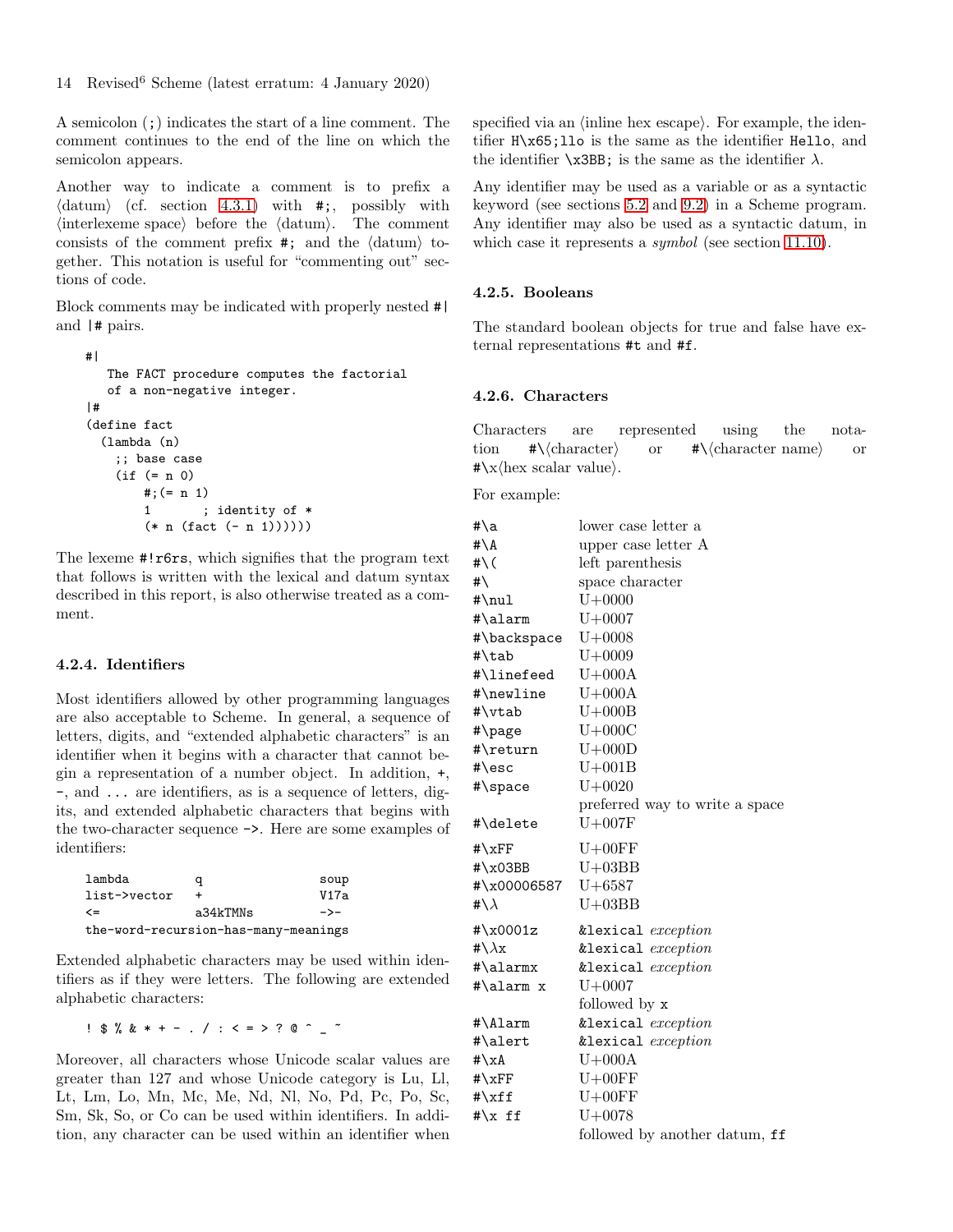| $\# \x(ff)$         | $U + 0078$                 |
|---------------------|----------------------------|
|                     | followed by another datum, |
|                     | a parenthesized ff         |
| # $\chi(x)$         | &lexical exception         |
| #\ $(x)$            | &lexical exception         |
| #\ $((x))$          | $U + 0028$                 |
|                     | followed by another datum, |
|                     | parenthesized x            |
| #\x00110000         | &lexical <i>exception</i>  |
|                     | out of range               |
| #\x000000001        | $U + 0001$                 |
| $\texttt{\#}\xD800$ | &lexical exception         |
|                     | in excluded range          |
|                     |                            |

(The notation &lexical *exception* means that the line in question is a lexical syntax violation.)

Case is significant in  $\#\setminus \langle \text{character} \rangle$ , and in  $\#\setminus \langle \text{character} \rangle$ name), but not in the  $\langle$ hex scalar value $\rangle$  part of  $\star \x \text{hex scalar value}.$  A (character) must be followed by a  $\langle$  delimiter $\rangle$  or by the end of the input. This rule resolves various ambiguous cases involving named characters, requiring, for example, the sequence of characters "#\space" to be interpreted as the space character rather than as the character "#\s" followed by the identifier "pace".

Note: The #\newline notation is retained for backward compatibility. Its use is deprecated; #\linefeed should be used instead.

#### 4.2.7. Strings

String are represented by sequences of characters enclosed within doublequotes ("). Within a string literal, various escape sequences represent characters other than themselves. Escape sequences always start with a backslash  $(\cdot)$ :

- \a : alarm,  $U+0007$
- $\b$  : backspace, U+0008
- $\setminus t$  : character tabulation, U+0009
- $\in$  : linefeed, U+000A
- $\vee$  : line tabulation, U+000B
- \f : formfeed,  $U+000C$
- $\mathbf{r}$  : return, U+000D
- $\vee$  : doublequote, U+0022
- $\bullet \ \backslash \backslash :$  backslash, U+005C
- $\langle$ intraline whitespace $\rangle$ line ending $\rangle$  $\langle$  intraline whitespace $\rangle$ : nothing
- $\langle x \rangle$  \x \lex scalar value}; : specified character (note the terminating semi-colon).

These escape sequences are case-sensitive, except that the alphabetic digits of a  $\langle$ hex scalar value $\rangle$  can be uppercase or lowercase.

Any other character in a string after a backslash is a syntax violation. Except for a line ending, any character outside of an escape sequence and not a doublequote stands for itself in the string literal. For example the single-character string literal " $\lambda$ " (doublequote, a lower case lambda, doublequote) represents the same string as "\x03bb;". A line ending that does not follow a backslash stands for a linefeed character.

Examples:

| "abc"            | $U+0061, U+0062, U+0063$               |
|------------------|----------------------------------------|
| " $\x41$ ; bc"   | "Abc" ; $U+0041$ , $U+0062$ , $U+0063$ |
| " $\x41; bc"$    | "A bc"                                 |
|                  | $U+0041, U+0020, U+0062, U+0063$       |
| " $\x41bc$ ;"    | $U+41BC$                               |
| $''\x41"$        | &lexical <i>exception</i>              |
| "x: "            | &lexical exception                     |
| " $\x41bx;$ "    | &lexical exception                     |
| $"\x00000041;"$  | " $A$ "; $U+0041$                      |
| "\x0010FFFF;"    | $U+10$ FFFF                            |
| $"\x00110000;"$  | &lexical exception                     |
|                  | out of range                           |
| $"\x000000001;"$ | $U + 0001$                             |
| $"\xD800;"$      | &lexical exception                     |
|                  | in excluded range                      |
| "A               |                                        |
| bc"              | $U+0041, U+000A, U+0062, U+0063$       |
|                  | if no space occurs after the A         |

#### 4.2.8. Numbers

The syntax of external representations for number objects is described formally by the  $\langle$ number $\rangle$  rule in the formal grammar. Case is not significant in external representations of number objects.

A representation of a number object may be written in binary, octal, decimal, or hexadecimal by the use of a radix prefix. The radix prefixes are #b (binary), #o (octal), #d (decimal), and #x (hexadecimal). With no radix prefix, a representation of a number object is assumed to be expressed in decimal.

A representation of a number object may be specified to be either exact or inexact by a prefix. The prefixes are #e for exact, and #i for inexact. An exactness prefix may appear before or after any radix prefix that is used. If the representation of a number object has no exactness prefix, the constant is inexact if it contains a decimal point, an exponent, or a nonempty mantissa width; otherwise it is exact.

In systems with inexact number objects of varying precisions, it may be useful to specify the precision of a constant.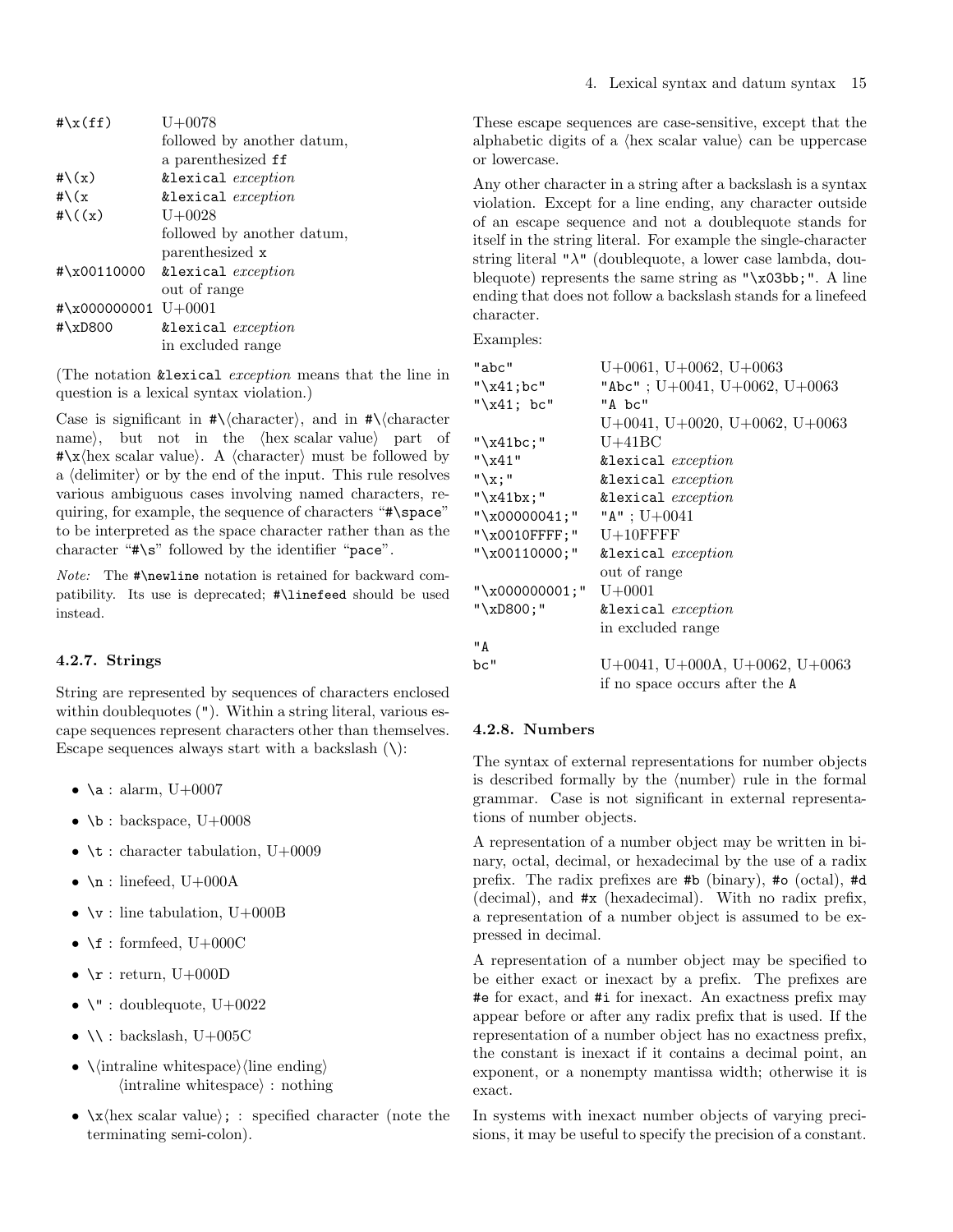For this purpose, representations of number objects may be written with an exponent marker that indicates the desired precision of the inexact representation. The letters s, f, d, and l specify the use of *short*, *single*, *double*, and *long* precision, respectively. (When fewer than four internal inexact representations exist, the four size specifications are mapped onto those available. For example, an implementation with two internal representations may map short and single together and long and double together.) In addition, the exponent marker e specifies the default precision for the implementation. The default precision has at least as much precision as *double*, but implementations may wish to allow this default to be set by the user.

```
3.1415926535898F0
       Round to single, perhaps 3.141593
0.6L0
       Extend to long, perhaps .600000000000000
```
A representation of a number object with nonempty mantissa width,  $x | p$ , represents the best binary floating-point approximation of *x* using a *p*-bit significand. For example, 1.1|53 is a representation of the best approximation of 1.1 in IEEE double precision. If *x* is an external representation of an inexact real number object that contains no vertical bar, then its numerical value should be computed as though it had a mantissa width of 53 or more.

Implementations that use binary floating-point representations of real number objects should represent  $x | p$  using a *p*-bit significand if practical, or by a greater precision if a *p*-bit significand is not practical, or by the largest available precision if *p* or more bits of significand are not practical within the implementation.

Note: The precision of a significand should not be confused with the number of bits used to represent the significand. In the IEEE floating-point standards, for example, the significand's most significant bit is implicit in single and double precision but is explicit in extended precision. Whether that bit is implicit or explicit does not affect the mathematical precision. In implementations that use binary floating point, the default precision can be calculated by calling the following procedure:

```
(define (precision)
 (do ((n 0 (+ n 1))
      (x 1.0 ((x 2.0)))((= 1.0 (+ 1.0 x)) n)))
```
Note: When the underlying floating-point representation is IEEE double precision, the  $|p \text{ suffix}$  should not always be omitted: Denormalized floating-point numbers have diminished precision, and therefore their external representations should carry a  $|p \rangle$  suffix with the actual width of the significand.

The literals  $+inf.0$  and  $-inf.0$  represent positive and negative infinity, respectively. The +nan.0 literal represents the NaN that is the result of (/ 0.0 0.0), and may represent other NaNs as well. The **-nan.0** literal also represents a NaN.

If *x* is an external representation of an inexact real number object and contains no vertical bar and no exponent marker other than e, the inexact real number object it represents is a flonum (see library section [11.3\)](#page-31-0). Some or all of the other external representations of inexact real number objects may also represent flonums, but that is not required by this report.

## <span id="page-15-0"></span>4.3. Datum syntax

The datum syntax describes the syntax of syntactic data in terms of a sequence of  $\langle$  lexeme $\rangle$ s, as defined in the lexical syntax.

Syntactic data include the lexeme data described in the previous section as well as the following constructs for forming compound data:

- pairs and lists, enclosed by ( ) or [ ] (see section [4.3.2\)](#page-15-2)
- vectors (see section [4.3.3\)](#page-16-3)
- bytevectors (see section [4.3.4\)](#page-16-4)

#### <span id="page-15-1"></span>4.3.1. Formal account

The following grammar describes the syntax of syntactic data in terms of various kinds of lexemes defined in the grammar in section [4.2:](#page-11-1)

```
\langle \text{datum} \rangle \rightarrow \langle \text{lexeme datum} \rangle\vert (compound datum)
\langlelexeme datum\rangle \longrightarrow \langleboolean\rangle | \langlenumber\rangle|\langle character \rangle | \langle string \rangle | \langle symbol \rangle\langlesymbol\rangle \longrightarrow \langleidentifier\rangle\langle \text{compound datum} \rangle \longrightarrow \langle \text{list} \rangle | \langle \text{vector} \rangle | \langle \text{bytevector} \rangle\langlelist\rangle \longrightarrow (\langledatum\rangle^*) | [\langledatum\rangle^*]
          \int (\langle \text{datum} \rangle^+ \cdot \langle \text{datum} \rangle) \int [\langle \text{datum} \rangle^+ \cdot \langle \text{datum} \rangle]\langle abbreviation\rangle\langleabbreviation\rangle \rightarrow \langleabbrev prefix\rangle \langledatum\rangle\langle \text{abbrev prefix} \rangle \longrightarrow' |\cdot|, |, 0
         | #' | #` | #, | #,@
\langle vector \rangle \longrightarrow \#(\langle datum \rangle^*)\langlebytevector\rangle \rightarrow \text{true}(\langle u8 \rangle^*)\langle u8 \rangle \longrightarrow \langle \text{any } \langle \text{number} \rangle representing an exact
                       integer in \{0, \ldots, 255\}\rangle
```
## <span id="page-15-2"></span>4.3.2. Pairs and lists

List and pair data, representing pairs and lists of values (see section [11.9\)](#page-46-1) are represented using parentheses or brackets. Matching pairs of brackets that occur in the rules of  $\langle$ list $\rangle$ are equivalent to matching pairs of parentheses.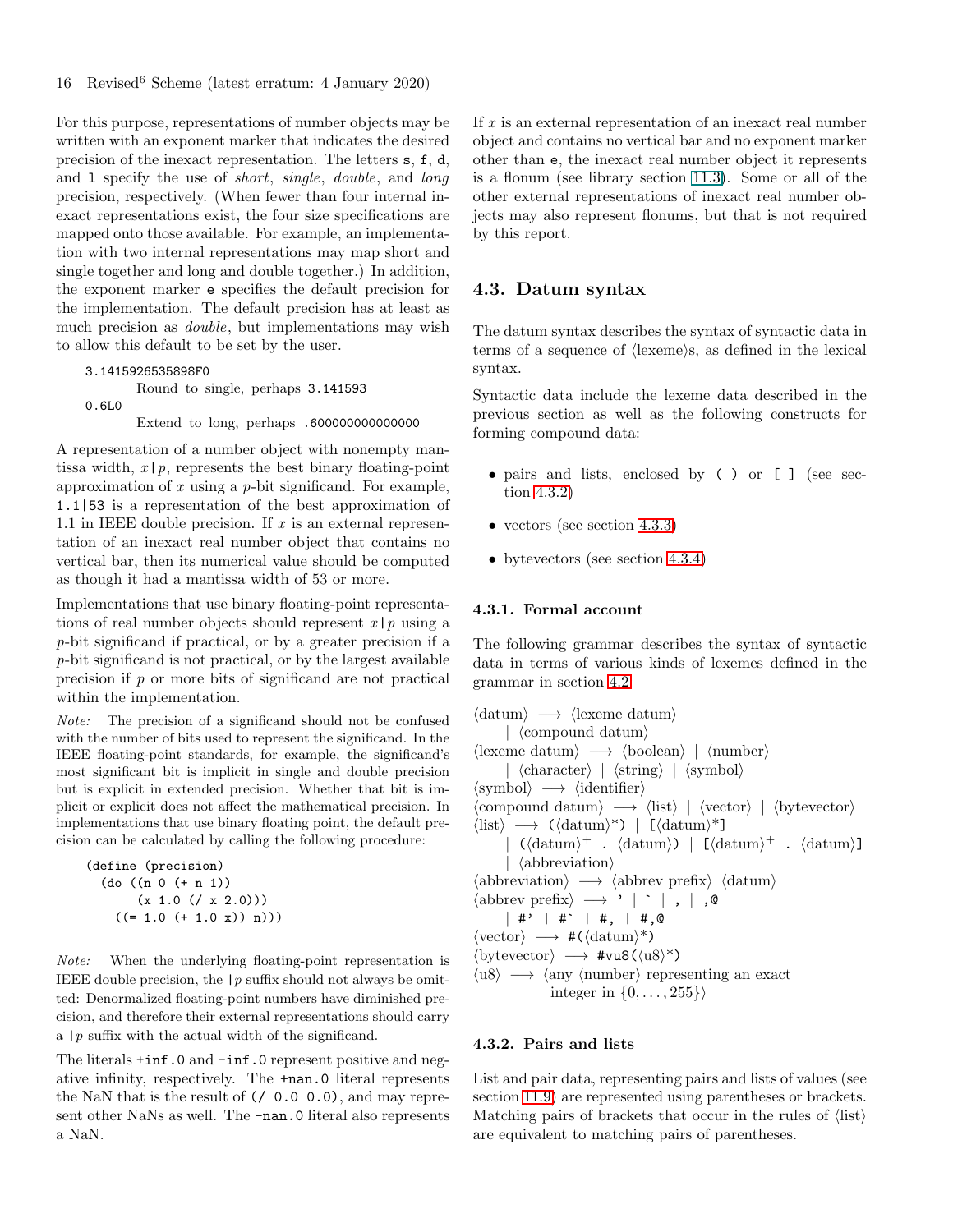The most general notation for Scheme pairs as syntactic data is the "dotted" notation  $(\langle \text{datum}_1 \rangle \cdot \langle \text{datum}_2 \rangle)$ where  $\langle \text{datum}_1 \rangle$  is the representation of the value of the car field and  $\langle \text{datum}_2 \rangle$  is the representation of the value of the cdr field. For example (4 . 5) is a pair whose car is 4 and whose cdr is 5.

A more streamlined notation can be used for lists: the elements of the list are simply enclosed in parentheses and separated by spaces. The empty list is represented by () . For example,

(a b c d e)

and

 $(a . (b . (c . (d . (e . ())))))$ 

are equivalent notations for a list of symbols.

The general rule is that, if a dot is followed by an open parenthesis, the dot, open parenthesis, and matching closing parenthesis can be omitted in the external representation.

The sequence of characters "(4 . 5)" is the external representation of a pair, not an expression that evaluates to a pair. Similarly, the sequence of characters "(+ 2 6)" is *not* an external representation of the integer 8, even though it *is* an expression (in the language of the (rnrs base (6)) library) evaluating to the integer 8; rather, it is a syntactic datum representing a three-element list, the elements of which are the symbol + and the integers 2 and 6.

#### <span id="page-16-3"></span>4.3.3. Vectors

Vector data, representing vectors of objects (see sec-tion [11.13\)](#page-50-0), are represented using the notation  $\#(\text{datum})$ ...). For example, a vector of length 3 containing the number object for zero in element 0, the list (2 2 2 2) in element 1, and the string "Anna" in element 2 can be represented as follows:

#(0 (2 2 2 2) "Anna")

This is the external representation of a vector, not an expression that evaluates to a vector.

#### <span id="page-16-4"></span>4.3.4. Bytevectors

Bytevector data, representing bytevectors (see library chapter [2\)](#page-8-2), are represented using the notation  $\text{\#vu8}(\langle u8 \rangle)$  $\ldots$ ), where the  $\langle u8 \rangle$ s represent the octets of the bytevector. For example, a bytevector of length 3 containing the octets 2, 24, and 123 can be represented as follows:

#vu8(2 24 123)

This is the external representation of a bytevector, and also an expression that evaluates to a bytevector.

#### <span id="page-16-5"></span>4.3.5. Abbreviations

```
'\langle \text{datum} \rangle\langledatum\rangle, \langle \text{datum} \rangle, \mathcal{Q} \langle \text{datum} \rangle\star' (datum)
\# \dagger (datum)
\#, \langle \text{datum} \rangle#,@(datum)
```
Each of these is an abbreviation:

' $\langle$ datum $\rangle$  for (quote  $\langle$ datum $\rangle$ ),

 $\dot{\phi}$  (datum) for (quasiquote  $\langle \text{datum} \rangle$ ),

- ,  $\langle \text{datum} \rangle$  for (unquote  $\langle \text{datum} \rangle$ ),
- ,  $\mathcal{Q}(\text{datum})$  for (unquote-splicing  $\langle \text{datum} \rangle$ ),
- $\sharp$ ' (datum) for (syntax (datum)),
- $\sharp$  (datum) for (quasisyntax (datum)),
- $\sharp$ ,  $\langle \text{datum} \rangle$  for (unsyntax  $\langle \text{datum} \rangle$ ), and
- <span id="page-16-0"></span>#, $\mathcal{Q}(\text{datum})$  for (unsyntax-splicing  $\langle \text{datum} \rangle$ ).

#### <span id="page-16-1"></span>5. Semantic concepts

#### 5.1. Programs and libraries

A Scheme program consists of a *top-level program* together with a set of *libraries*, each of which defines a part of the program connected to the others through explicitly specified exports and imports. A library consists of a set of export and import specifications and a body, which consists of definitions, and expressions. A top-level program is similar to a library, but has no export specifications. Chapters [7](#page-22-1) and [8](#page-26-0) describe the syntax and semantics of libraries and top-level programs, respectively. Chapter [11](#page-30-0) describes a base library that defines many of the constructs traditionally associated with Scheme. A separate report [\[24\]](#page-81-0) describes the various *standard libraries* provided by a Scheme system.

The division between the base library and the other standard libraries is based on use, not on construction. In particular, some facilities that are typically implemented as "primitives" by a compiler or the run-time system rather than in terms of other standard procedures or syntactic forms are not part of the base library, but are defined in separate libraries. Examples include the fixnums and flonums libraries, the exceptions and conditions libraries, and the libraries for records.

## <span id="page-16-2"></span>5.2. Variables, keywords, and regions

Within the body of a library or top-level program, an identifier may name a kind of syntax, or it may name a location where a value can be stored. An identifier that names a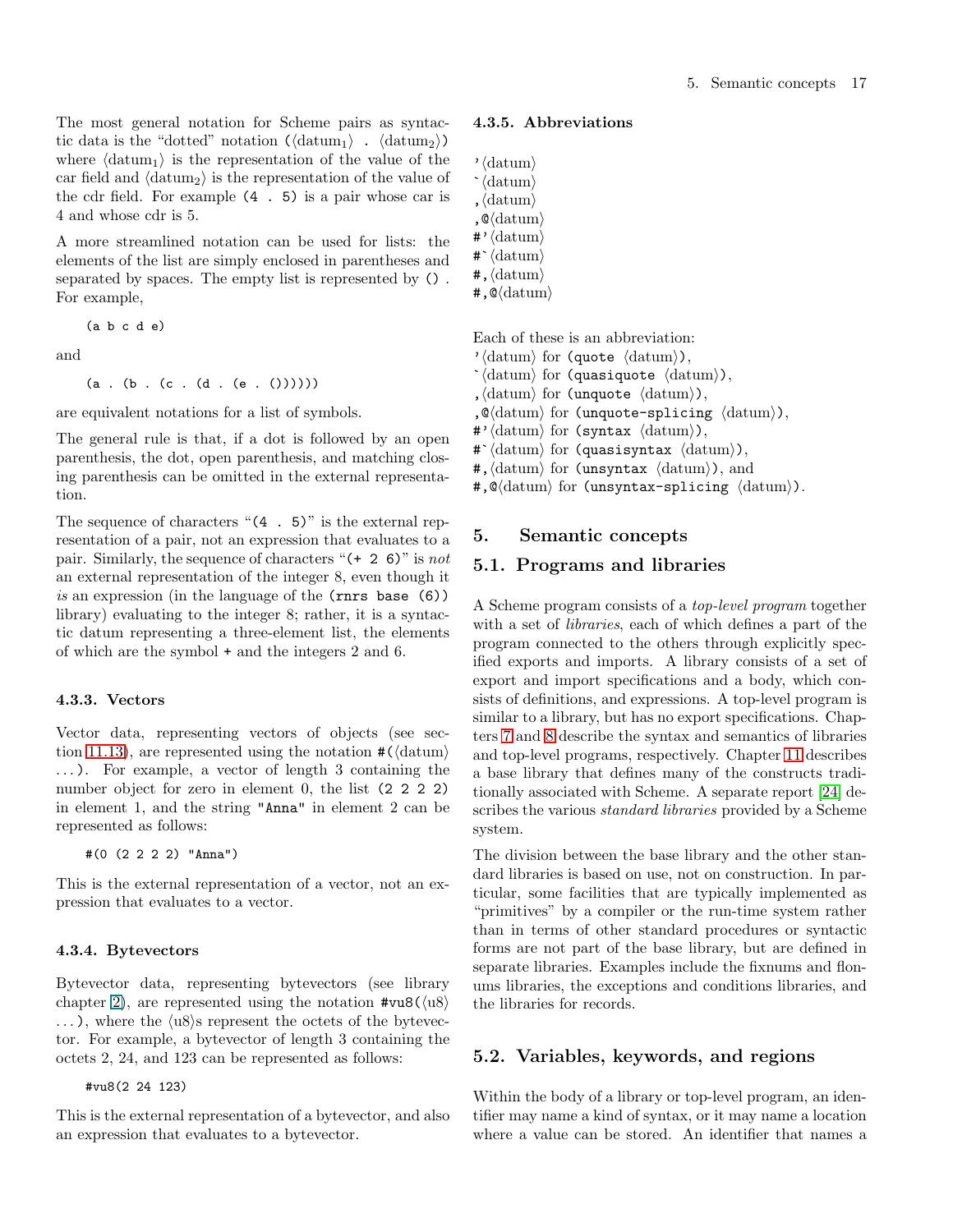kind of syntax is called a *keyword*, or *syntactic keyword*, and is said to be *bound* to that kind of syntax (or, in the case of a syntactic abstraction, a *transformer* that translates the syntax into more primitive forms; see section [9.2\)](#page-28-0). An identifier that names a location is called a *variable* and is said to be *bound* to that location. At each point within a top-level program or a library, a specific, fixed set of identifiers is bound. The set of these identifiers, the set of *visible bindings*, is known as the *environment* in effect at that point.

Certain forms are used to create syntactic abstractions and to bind keywords to transformers for those new syntactic abstractions, while other forms create new locations and bind variables to those locations. Collectively, these forms are called *binding constructs*. Some binding constructs take the form of *definitions*, while others are expressions. With the exception of exported library bindings, a binding created by a definition is visible only within the body in which the definition appears, e.g., the body of a library, top-level program, or lambda expression. Exported library bindings are also visible within the bodies of the libraries and toplevel programs that import them (see chapter [7\)](#page-22-1).

Expressions that bind variables include the lambda, let, let\*, letrec, letrec\*, let-values, and let\*-values forms from the base library (see sections [11.4.2,](#page-31-3) [11.4.6\)](#page-34-0). Of these, lambda is the most fundamental. Variable definitions appearing within the body of such an expression, or within the bodies of a library or top-level program, are treated as a set of letrec\* bindings. In addition, for library bodies, the variables exported from the library can be referenced by importing libraries and top-level programs.

Expressions that bind keywords include the let-syntax and letrec-syntax forms (see section [11.18\)](#page-55-0). A define form (see section [11.2.1\)](#page-30-3) is a definition that creates a variable binding (see section [11.2\)](#page-30-2), and a define-syntax form is a definition that creates a keyword binding (see section [11.2.2\)](#page-30-4).

Scheme is a statically scoped language with block structure. To each place in a top-level program or library body where an identifier is bound there corresponds a *region* of code within which the binding is visible. The region is determined by the particular binding construct that establishes the binding; if the binding is established by a lambda expression, for example, then its region is the entire lambda expression. Every mention of an identifier refers to the binding of the identifier that establishes the innermost of the regions containing the use. If a use of an identifier appears in a place where none of the surrounding expressions contains a binding for the identifier, the use may refer to a binding established by a definition or import at the top of the enclosing library or top-level program (see chapter [7\)](#page-22-1). If there is no binding for the identifier, it is said to be *unbound*.

## <span id="page-17-0"></span>5.3. Exceptional situations

A variety of exceptional situations are distinguished in this report, among them violations of syntax, violations of a procedure's specification, violations of implementation restrictions, and exceptional situations in the environment. When an exceptional situation is detected by the implementation, an *exception is raised*, which means that a special procedure called the *current exception handler* is called. A program can also raise an exception, and override the current exception handler; see library section [7.1.](#page-22-2)

When an exception is raised, an object is provided that describes the nature of the exceptional situation. The report uses the condition system described in library section [7.2](#page-24-0) to describe exceptional situations, classifying them by condition types.

Some exceptional situations allow continuing the program if the exception handler takes appropriate action. The corresponding exceptions are called *continuable*. For most of the exceptional situations described in this report, portable programs cannot rely upon the exception being continuable at the place where the situation was detected. For those exceptions, the exception handler that is invoked by the exception should not return. In some cases, however, continuing is permissible, and the handler may return. See library section [7.1.](#page-22-2)

Implementations must raise an exception when they are unable to continue correct execution of a correct program due to some *implementation restriction*. For example, an implementation that does not support infinities must raise an exception with condition type &implementation-restriction when it evaluates an expression whose result would be an infinity.

Some possible implementation restrictions such as the lack of representations for NaNs and infinities (see section [11.7.2\)](#page-39-0) are anticipated by this report, and implementations typically must raise an exception of the appropriate condition type if they encounter such a situation.

This report uses the phrase "an exception is raised" synonymously with "an exception must be raised". This report uses the phrase "an exception with condition type *t*" to indicate that the object provided with the exception is a condition object of the specified type. The phrase "a continuable exception is raised" indicates an exceptional situation that permits the exception handler to return.

## <span id="page-17-1"></span>5.4. Argument checking

Many procedures specified in this report or as part of a standard library restrict the arguments they accept. Typically, a procedure accepts only specific numbers and types of arguments. Many syntactic forms similarly restrict the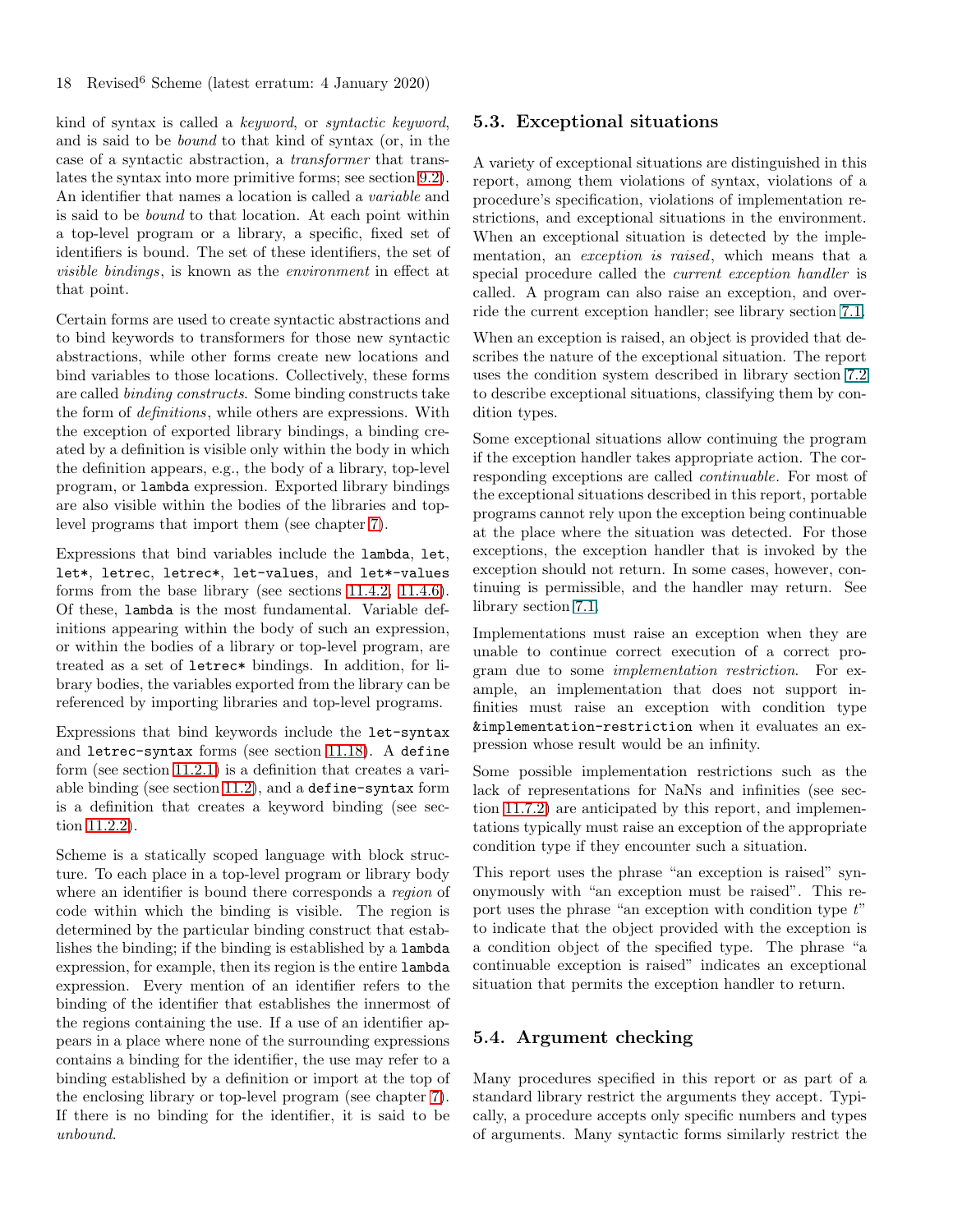values to which one or more of their subforms can evaluate. These restrictions imply responsibilities for both the programmer and the implementation. Specifically, the programmer is responsible for ensuring that the values indeed adhere to the restrictions described in the specification. The implementation must check that the restrictions in the specification are indeed met, to the extent that it is reasonable, possible, and necessary to allow the specified operation to complete successfully. The implementation's responsibilities are specified in more detail in chapter [6](#page-19-4) and throughout the report.

Note that it is not always possible for an implementation to completely check the restrictions set forth in a specification. For example, if an operation is specified to accept a procedure with specific properties, checking of these properties is undecidable in general. Similarly, some operations accept both lists and procedures that are called by these operations. Since lists can be mutated by the procedures through the (rnrs mutable-pairs (6)) library (see library chapter 17), an argument that is a list when the operation starts may become a non-list during the execution of the operation. Also, the procedure might escape to a different continuation, preventing the operation from performing more checks. Requiring the operation to check that the argument is a list after each call to such a procedure would be impractical. Furthermore, some operations that accept lists only need to traverse these lists partially to perform their function; requiring the implementation to traverse the remainder of the list to verify that all specified restrictions have been met might violate reasonable performance assumptions. For these reasons, the programmer's obligations may exceed the checking obligations of the implementation.

When an implementation detects a violation of a restriction for an argument, it must raise an exception with condition type &assertion in a way consistent with the safety of execution as described in section [5.6.](#page-18-1)

## <span id="page-18-0"></span>5.5. Syntax violations

The subforms of a special form usually need to obey certain syntactic restrictions. As forms may be subject to macro expansion, which may not terminate, the question of whether they obey the specified restrictions is undecidable in general.

When macro expansion terminates, however, implementations must detect violations of the syntax. A *syntax violation* is an error with respect to the syntax of library bodies, top-level bodies, or the "syntax" entries in the specification of the base library or the standard libraries. Moreover, attempting to assign to an immutable variable (i.e., the variables exported by a library; see section [7.1\)](#page-22-2) is also considered a syntax violation.

If a syntax violation occurs, the implementation must raise an exception with condition type &syntax, and execution of that top-level program or library must not be allowed to begin.

#### <span id="page-18-1"></span>5.6. Safety

The standard libraries whose exports are described by this document are said to be *safe libraries*. Libraries and toplevel programs that import only from safe libraries are also said to be safe.

As defined by this document, the Scheme programming language is safe in the following sense: The execution of a safe top-level program cannot go so badly wrong as to crash or to continue to execute while behaving in ways that are inconsistent with the semantics described in this document, unless an exception is raised.

Violations of an implementation restriction must raise an exception with condition type &implementationrestriction, as must all violations and errors that would otherwise threaten system integrity in ways that might result in execution that is inconsistent with the semantics described in this document.

The above safety properties are guaranteed only for toplevel programs and libraries that are said to be safe. In particular, implementations may provide access to unsafe libraries in ways that cannot guarantee safety.

## <span id="page-18-2"></span>5.7. Boolean values

Although there is a separate boolean type, any Scheme value can be used as a boolean value for the purpose of a conditional test. In a conditional test, all values count as true in such a test except for #f. This report uses the word "true" to refer to any Scheme value except #f, and the word "false" to refer to #f.

## <span id="page-18-3"></span>5.8. Multiple return values

A Scheme expression can evaluate to an arbitrary finite number of values. These values are passed to the expression's continuation.

Not all continuations accept any number of values. For example, a continuation that accepts the argument to a procedure call is guaranteed to accept exactly one value. The effect of passing some other number of values to such a continuation is unspecified. The call-with-values procedure described in section [11.15](#page-52-0) makes it possible to create continuations that accept specified numbers of return values. If the number of return values passed to a continuation created by a call to call-with-values is not accepted by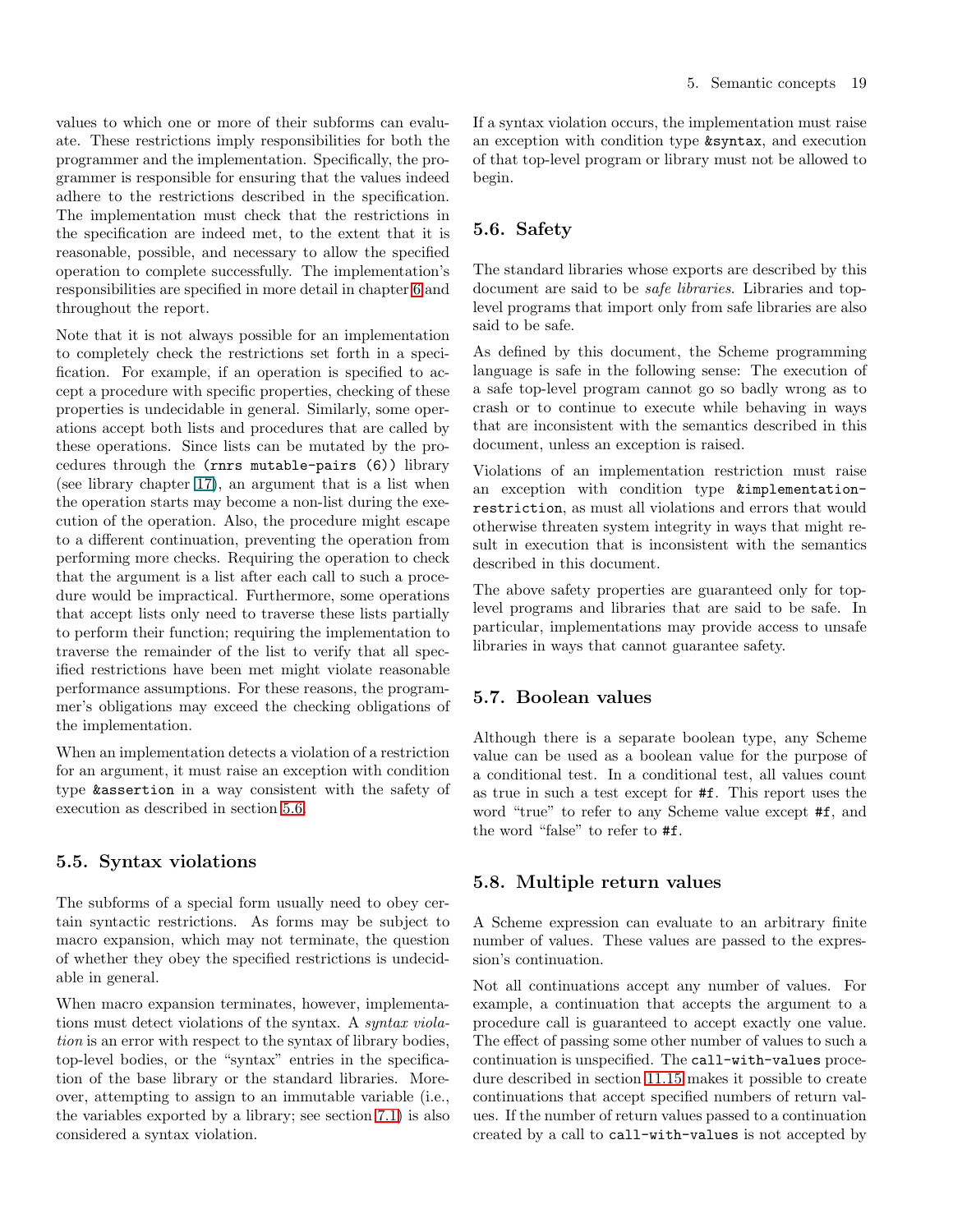its consumer that was passed in that call, then an exception is raised. A more complete description of the number of values accepted by different continuations and the consequences of passing an unexpected number of values is given in the description of the values procedure in section [11.15.](#page-52-0)

A number of forms in the base library have sequences of expressions as subforms that are evaluated sequentially, with the return values of all but the last expression being discarded. The continuations discarding these values accept any number of values.

## <span id="page-19-0"></span>5.9. Unspecified behavior

If an expression is said to "return unspecified values", then the expression must evaluate without raising an exception, but the values returned depend on the implementation; this report explicitly does not say how many or what values should be returned. Programmers should not rely on a specific number of return values or the specific values themselves.

# <span id="page-19-1"></span>5.10. Storage model

Variables and objects such as pairs, vectors, bytevectors, strings, hashtables, and records implicitly refer to locations or sequences of locations. A string, for example, contains as many locations as there are characters in the string. (These locations need not correspond to a full machine word.) A new value may be stored into one of these locations using the string-set! procedure, but the string contains the same locations as before.

An object fetched from a location, by a variable reference or by a procedure such as car, vector-ref, or string-ref, is equivalent in the sense of eqv? (section [11.5\)](#page-36-0) to the object last stored in the location before the fetch, except when that object is a procedure. When the object is a procedure, the object fetched from the location will also be a procedure that behaves identically to the procedure last stored in the location, but it is possible that it is not the same object.

Every location is marked to show whether it is in use. No variable or object ever refers to a location that is not in use. Whenever this report speaks of storage being allocated for a variable or object, what is meant is that an appropriate number of locations are chosen from the set of locations that are not in use, and the chosen locations are marked to indicate that they are now in use before the variable or object is made to refer to them.

It is desirable for constants (i.e. the values of literal expressions) to reside in read-only memory. To express this, it is convenient to imagine that every object that refers to locations is associated with a flag telling whether that object is mutable or immutable. Literal constants, the strings returned by symbol->string, records with no mutable fields, and other values explicitly designated as immutable are immutable objects, while all objects created by the other procedures listed in this report are mutable. An attempt to store a new value into a location referred to by an immutable object should raise an exception with condition type &assertion.

#### <span id="page-19-2"></span>5.11. Proper tail recursion

Implementations of Scheme must be *properly tail-recursive*. Procedure calls that occur in certain syntactic contexts called *tail contexts* are *tail calls*. A Scheme implementation is properly tail-recursive if it supports an unbounded number of active tail calls. A call is *active* if the called procedure may still return. Note that this includes regular returns as well as returns through continuations captured earlier by call-with-current-continuation that are later invoked. In the absence of captured continuations, calls could return at most once and the active calls would be those that had not yet returned. A formal definition of proper tail recursion can be found in Clinger's paper [\[5\]](#page-80-12). The rules for identifying tail calls in constructs from the (rnrs base (6)) library are described in section [11.20.](#page-58-0)

# <span id="page-19-3"></span>5.12. Dynamic extent and the dynamic environment

For a procedure call, the time between when it is initiated and when it returns is called its *dynamic extent*. In Scheme, call-with-current-continuation (section [11.15\)](#page-52-0) allows reentering a dynamic extent after its procedure call has returned. Thus, the dynamic extent of a call may not be a single, connected time period.

Some operations described in the report acquire information in addition to their explicit arguments from the *dynamic environment*. For example, call-with-currentcontinuation accesses an implicit context established by dynamic-wind (section [11.15\)](#page-52-0), and the raise procedure (library section [7.1\)](#page-22-2) accesses the current exception handler. The operations that modify the dynamic environment do so dynamically, for the dynamic extent of a call to a procedure like dynamic-wind or with-exception-handler. When such a call returns, the previous dynamic environment is restored. The dynamic environment can be thought of as part of the dynamic extent of a call. Consequently, it is captured by call-with-current-continuation, and restored by invoking the escape procedure it creates.

## <span id="page-19-4"></span>6. Entry format

The chapters that describe bindings in the base library and the standard libraries are organized into entries. Each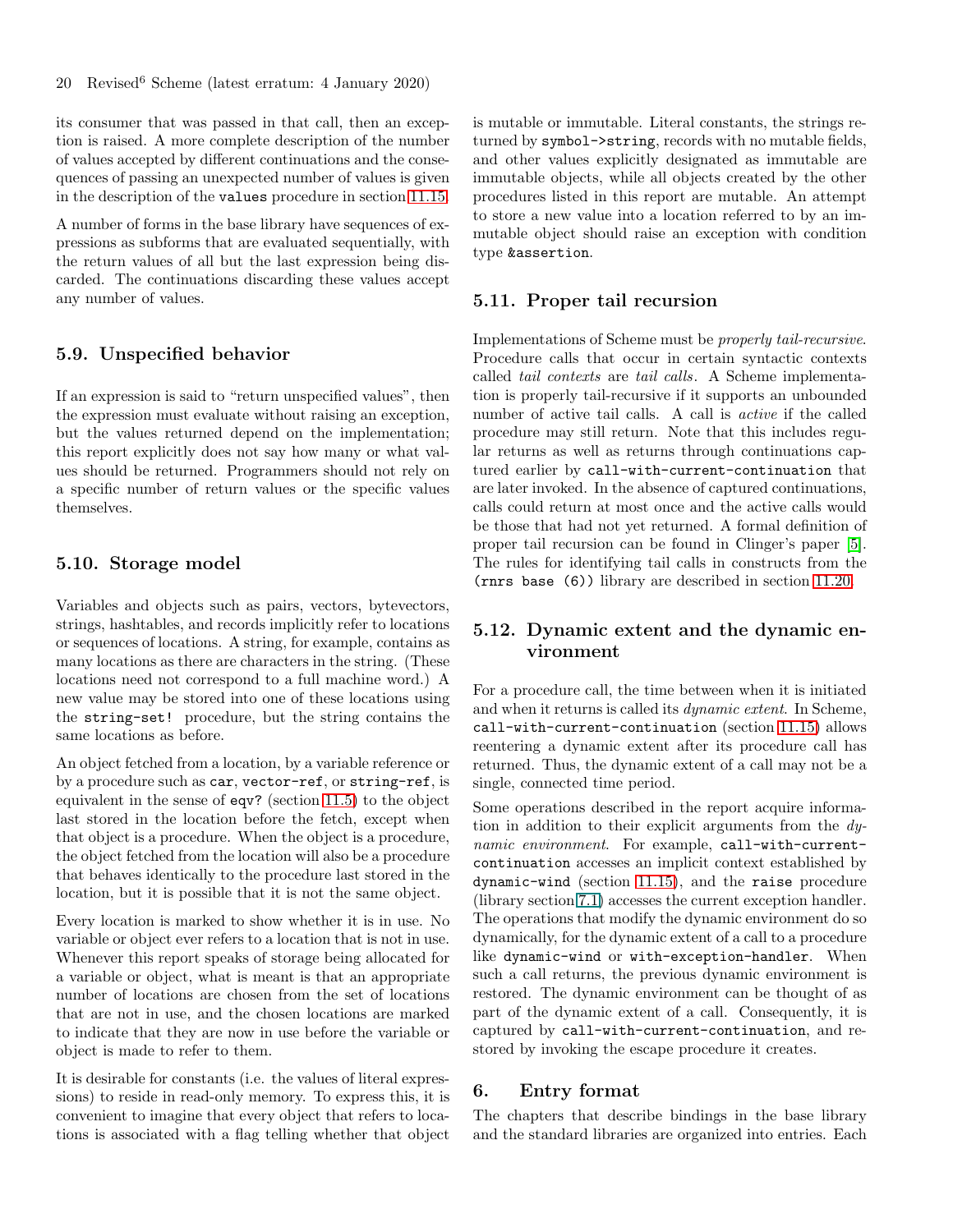entry describes one language feature or a group of related features, where a feature is either a syntactic construct or a built-in procedure. An entry begins with one or more header lines of the form

#### *template category*

The *category* defines the kind of binding described by the entry, typically either "syntax" or "procedure". An entry may specify various restrictions on subforms or arguments. For background on this, see section [5.4.](#page-17-1)

## <span id="page-20-0"></span>6.1. Syntax entries

If *category* is "syntax", the entry describes a special syntactic construct, and the template gives the syntax of the forms of the construct. The template is written in a notation similar to a right-hand side of the BNF rules in chapter [4,](#page-10-2) and describes the set of forms equivalent to the forms matching the template as syntactic data. Some "syntax" entries carry a suffix (expand), specifying that the syntactic keyword of the construct is exported with level 1. Otherwise, the syntactic keyword is exported with level 0; see section [7.2.](#page-24-0)

Components of the form described by a template are designated by syntactic variables, which are written using angle brackets, for example,  $\langle$  expression $\rangle$ ,  $\langle$  variable $\rangle$ . Case is insignificant in syntactic variables. Syntactic variables stand for other forms, or sequences of them. A syntactic variable may refer to a non-terminal in the grammar for syntactic data (see section [4.3.1\)](#page-15-1), in which case only forms matching that non-terminal are permissible in that position. For example,  $\langle$ identifier $\rangle$  stands for a form which must be an identifier. Also,  $\langle$  expression $\rangle$  stands for any form which is a syntactically valid expression. Other non-terminals that are used in templates are defined as part of the specification.

The notation

 $\langle \text{thing}_1 \rangle \dots$ 

indicates zero or more occurrences of a  $\{\text{thing}\},$  and

 $\langle \text{thing}_1 \rangle$   $\langle \text{thing}_2 \rangle$  ...

indicates one or more occurrences of a  $\{\text{thing}\}.$ 

It is the programmer's responsibility to ensure that each component of a form has the shape specified by a template. Descriptions of syntax may express other restrictions on the components of a form. Typically, such a restriction is formulated as a phrase of the form " $\langle x \rangle$  must be a ...". Again, these specify the programmer's responsibility. It is the implementation's responsibility to check that these restrictions are satisfied, as long as the macro transformers involved in expanding the form terminate. If the implementation detects that a component does not meet the restriction, an exception with condition type &syntax is raised.

## <span id="page-20-1"></span>6.2. Procedure entries

If *category* is "procedure", then the entry describes a procedure, and the header line gives a template for a call to the procedure. Parameter names in the template are *italicized*. Thus the header line

| (vector-ref $vector k$ ) |  |  | procedure |
|--------------------------|--|--|-----------|
|--------------------------|--|--|-----------|

indicates that the built-in procedure vector-ref takes two arguments, a vector *vector* and an exact non-negative integer object *k* (see below). The header lines

| $(make-vector k)$      | procedure |
|------------------------|-----------|
| (make-vector $k$ fill) | procedure |

indicate that the make-vector procedure takes either one or two arguments. The parameter names are caseinsensitive: *Vector* is the same as *vector* .

As with syntax templates, an ellipsis ... at the end of a header line, as in

$$
(\equiv z_1 \ z_2 \ z_3 \ \ldots) \qquad \qquad \text{procedure}
$$

indicates that the procedure takes arbitrarily many arguments of the same type as specified for the last parameter name. In this case, = accepts two or more arguments that must all be complex number objects.

A procedure that detects an argument that it is not specified to handle must raise an exception with condition type &assertion. Also, the argument specifications are exhaustive: if the number of arguments provided in a procedure call does not match any number of arguments accepted by the procedure, an exception with condition type &assertion must be raised.

For succinctness, the report follows the convention that if a parameter name is also the name of a type, then the corresponding argument must be of the named type. For example, the header line for vector-ref given above dictates that the first argument to vector-ref must be a vector. The following naming conventions imply type restrictions:

| obj              | any object                                    |
|------------------|-----------------------------------------------|
| $\boldsymbol{z}$ | complex number object                         |
| $\boldsymbol{x}$ | real number object                            |
| $\boldsymbol{y}$ | real number object                            |
| q                | rational number object                        |
| $\boldsymbol{n}$ | integer object                                |
| $\boldsymbol{k}$ | exact non-negative integer object             |
| bool             | boolean $(\#f \text{ or } \#t)$               |
| octet            | exact integer object in $\{0, \ldots, 255\}$  |
| byte             | exact integer object in $\{-128,\ldots,127\}$ |
| char             | character (see section $11.11$ )              |
| pair             | pair (see section $11.9$ )                    |
| vector           | vector (see section $11.13$ )                 |
| string           | string (see section $11.12$ )                 |
| condition        | condition (see library section 7.2)           |
| bytevector       | bytevector (see library chapter 2)            |
| proc             | procedure (see section $1.6$ )                |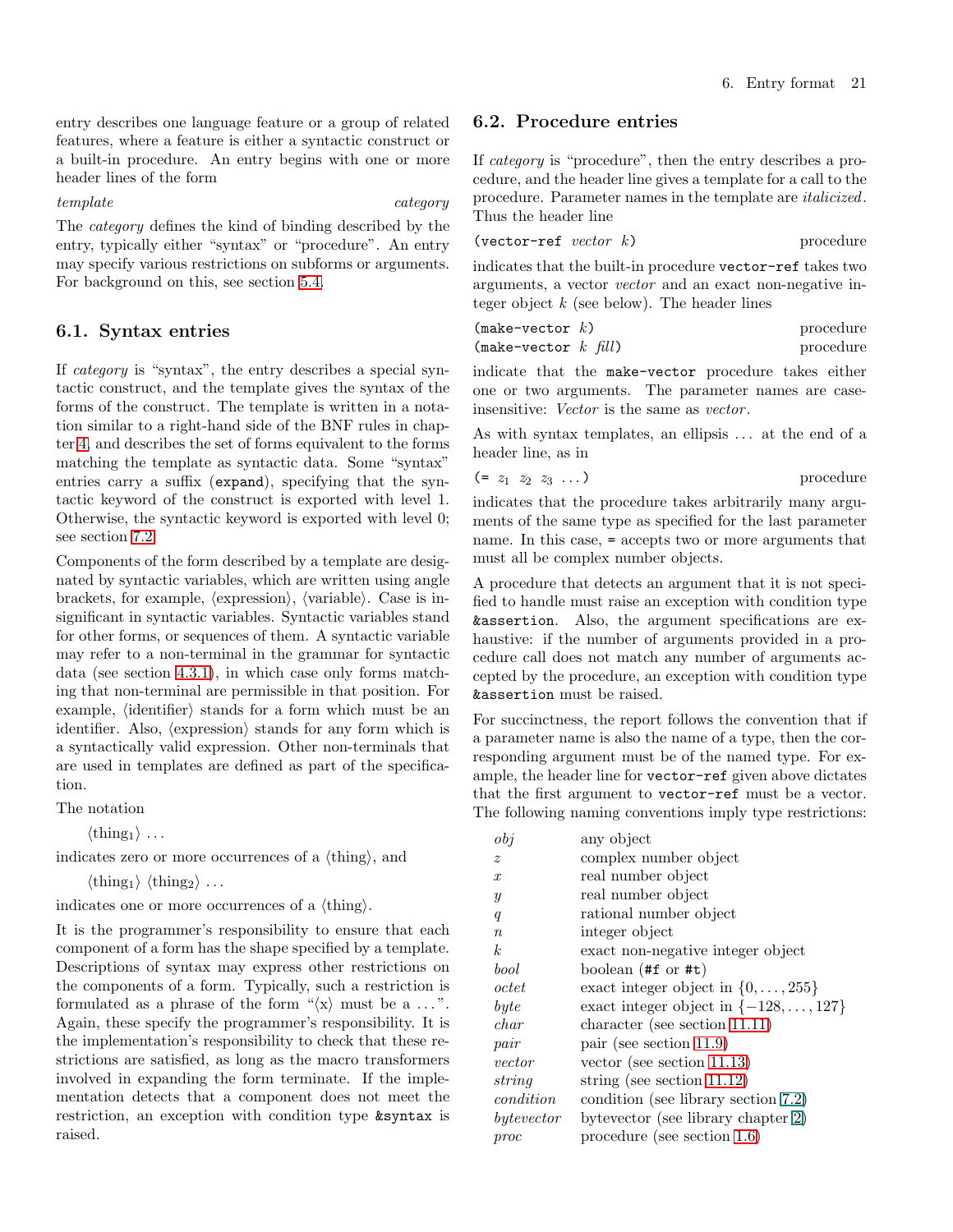22 Revised<sup>6</sup> Scheme (latest erratum: 4 January 2020)

Other type restrictions are expressed through parameternaming conventions that are described in specific chapters. For example, library chapter [11](#page-30-0) uses a number of special parameter variables for the various subsets of the numbers.

With the listed type restrictions, it is the programmer's responsibility to ensure that the corresponding argument is of the specified type. It is the implementation's responsibility to check for that type.

A parameter called *list* means that it is the programmer's responsibility to pass an argument that is a list (see section [11.9\)](#page-46-1). It is the implementation's responsibility to check that the argument is appropriately structured for the operation to perform its function, to the extent that this is possible and reasonable. The implementation must at least check that the argument is either an empty list or a pair.

Descriptions of procedures may express other restrictions on the arguments of a procedure. Typically, such a restriction is formulated as a phrase of the form "*x* must be a . . . " (or otherwise using the word "must").

#### <span id="page-21-0"></span>6.3. Implementation responsibilities

In addition to the restrictions implied by naming conventions, an entry may list additional explicit restrictions. These explicit restrictions usually describe both the programmer's responsibilities, who must ensure that the subforms of a form are appropriate, or that an appropriate argument is passed, and the implementation's responsibilities, which must check that subform adheres to the specified restrictions (if macro expansion terminates), or if the argument is appropriate. A description may explicitly list the implementation's responsibilities for some arguments or subforms in a paragraph labeled "*Implementation responsibilities*". In this case, the responsibilities specified for these subforms or arguments in the rest of the description are only for the programmer. A paragraph describing implementation responsibility does not affect the implementation's responsibilities for checking subforms or arguments not mentioned in the paragraph.

# <span id="page-21-1"></span>6.4. Other kinds of entries

If *category* is something other than "syntax" and "procedure", then the entry describes a non-procedural value, and the *category* describes the type of that value. The header line

&who condition type

indicates that &who is a condition type. The header line

unquote auxiliary syntax

indicates that unquote is a syntax binding that may occur only as part of specific surrounding expressions. Any use as an independent syntactic construct or identifier is a syntax violation. As with "syntax" entries, some "auxiliary syntax" entries carry a suffix (expand), specifying that the syntactic keyword of the construct is exported with level 1.

## <span id="page-21-2"></span>6.5. Equivalent entries

The description of an entry occasionally states that it is *the same* as another entry. This means that both entries are equivalent. Specifically, it means that if both entries have the same name and are thus exported from different libraries, the entries from both libraries can be imported under the same name without conflict.

#### <span id="page-21-3"></span>6.6. Evaluation examples

The symbol " $\implies$ " used in program examples can be read "evaluates to". For example,

 $(* 5 8)$   $\implies$  40

means that the expression (\* 5 8) evaluates to the object 40. Or, more precisely: the expression given by the sequence of characters "( $*$  5 8)" evaluates, in an environment that imports the relevant library, to an object that may be represented externally by the sequence of characters "40". See section [4.3](#page-15-0) for a discussion of external representations of objects.

The " $\implies$ " symbol is also used when the evaluation of an expression causes a violation. For example,

$$
(\texttt{integer}\texttt{-}\texttt{char}~\texttt{\#xD800})\qquad\Longrightarrow\texttt{\&assertion}\;\mathit{exception}
$$

means that the evaluation of the expression (integer->char #xD800) must raise an exception with condition type &assertion.

Moreover, the " $\Longrightarrow$ " symbol is also used to explicitly say that the value of an expression in unspecified. For example:

 $\text{(eqv?} \text{ " " " "")} \implies \text{unspecified}$ 

Mostly, examples merely illustrate the behavior specified in the entry. In some cases, however, they disambiguate otherwise ambiguous specifications and are thus normative. Note that, in some cases, specifically in the case of inexact number objects, the return value is only specified conditionally or approximately. For example:

```
(atan -inf.0)=⇒ -1.5707963267948965 ; approximately
```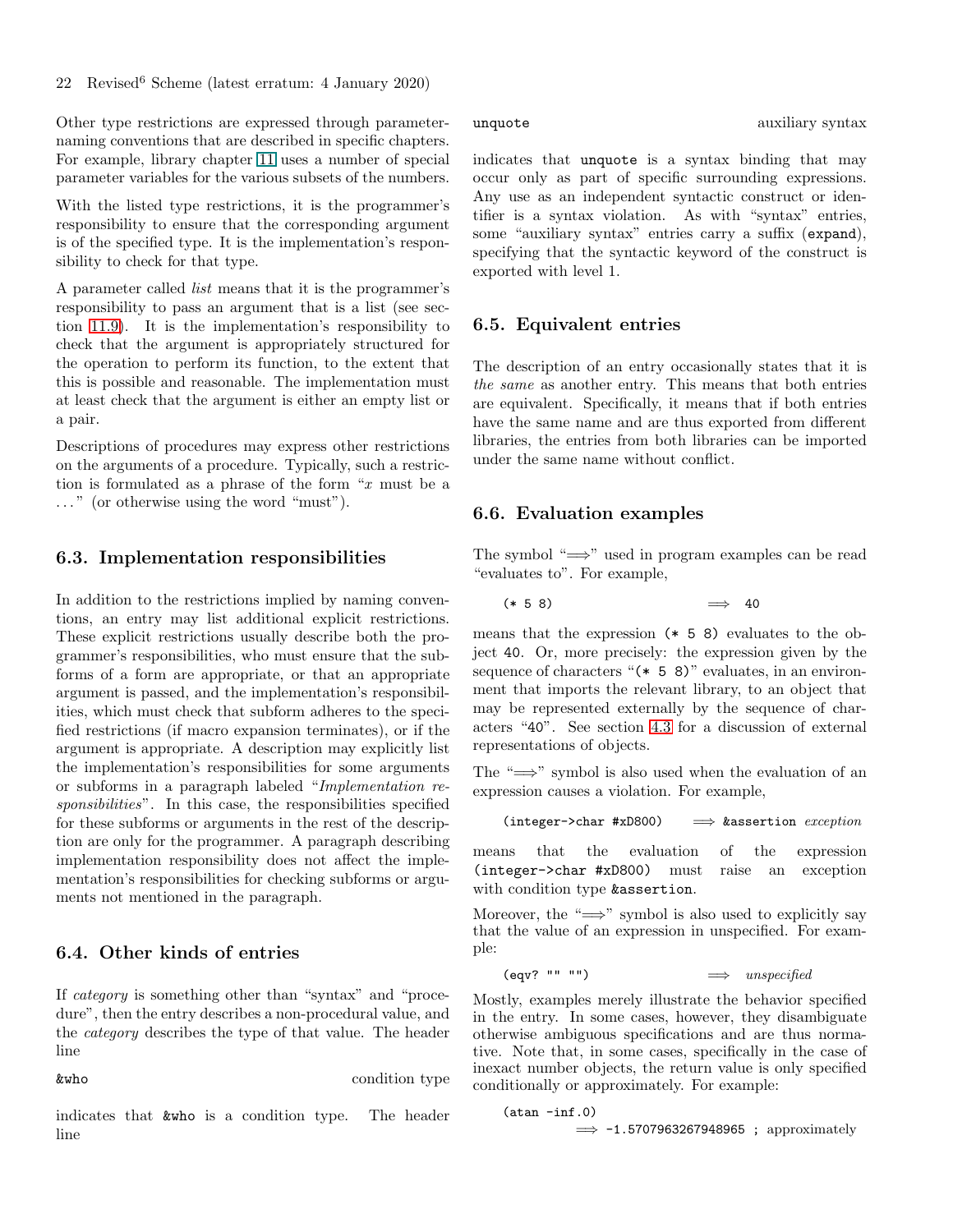# <span id="page-22-0"></span>6.7. Naming conventions

By convention, the names of procedures that store values into previously allocated locations (see section [5.10\)](#page-19-1) usually end in "!".

By convention, " $\rightarrow$ " appears within the names of procedures that take an object of one type and return an analogous object of another type. For example, list->vector takes a list and returns a vector whose elements are the same as those of the list.

By convention, the names of predicates—procedures that always return a boolean value—end in "?" when the name contains any letters; otherwise, the predicate's name does not end with a question mark.

By convention, the components of compound names are separated by "-" In particular, prefixes that are actual words or can be pronounced as though they were actual words are followed by a hyphen, except when the first character following the hyphen would be something other than a letter, in which case the hyphen is omitted. Short, unpronounceable prefixes ("fx" and "fl") are not followed by a hyphen.

<span id="page-22-1"></span>By convention, the names of condition types start with "&".

# 7. Libraries

Libraries are parts of a program that can be distributed independently. The library system supports macro definitions within libraries, macro exports, and distinguishes the phases in which definitions and imports are needed. This chapter defines the notation for libraries and a semantics for library expansion and execution.

# <span id="page-22-2"></span>7.1. Library form

A library definition must have the following form:

```
(library \library name)
   (export \langle export spec\rangle \ldots)
   (import \langleimport spec\rangle ...)
   \langlelibrary body\rangle)
```
A library declaration contains the following elements:

- The  $\langle$ library name $\rangle$  specifies the name of the library (possibly with version).
- The export subform specifies a list of exports, which name a subset of the bindings defined within or imported into the library.
- The import subform specifies the imported bindings as a list of import dependencies, where each dependency specifies:
- the imported library's name, and, optionally, constraints on its version,
- the relevant levels, e.g., expand or run time (see section [7.2,](#page-24-0) and
- the subset of the library's exports to make available within the importing library, and the local names to use within the importing library for each of the library's exports.
- The  $\langle$ library body $\rangle$  is the library body, consisting of a sequence of definitions followed by a sequence of expressions. The definitions may be both for local (unexported) and exported bindings, and the expressions are initialization expressions to be evaluated for their effects.

An identifier can be imported with the same local name from two or more libraries or for two levels from the same library only if the binding exported by each library is the same (i.e., the binding is defined in one library, and it arrives through the imports only by exporting and reexporting). Otherwise, no identifier can be imported multiple times, defined multiple times, or both defined and imported. No identifiers are visible within a library except for those explicitly imported into the library or defined within the library.

A  $\langle$  hibrary name $\rangle$  uniquely identifies a library within an implementation, and is globally visible in the import clauses (see below) of all other libraries within an implementation. A  $\langle$ library name $\rangle$  has the following form:

```
(\langle \text{identifier}_1 \rangle \langle \text{identifier}_2 \rangle \dots \langle \text{version} \rangle)
```
where  $\langle \text{version} \rangle$  is empty or has the following form:

 $(\langle sub-version \rangle \dots)$ 

Each  $\langle sub-version \rangle$  must represent an exact nonnegative integer object. An empty  $\langle version \rangle$  is equivalent to  $($ ).

An  $\langle$  export spec $\rangle$  names a set of imported and locally defined bindings to be exported, possibly with different external names. An  $\langle$ export spec $\rangle$  must have one of the following forms:

```
\langleidentifier\rangle(rename (\langleidentifier<sub>1</sub>) \langleidentifier<sub>2</sub>) ...)
```
In an  $\langle$  export spec $\rangle$ , an  $\langle$  identifier $\rangle$  names a single binding defined within or imported into the library, where the external name for the export is the same as the name of the binding within the library. A rename spec exports the binding named by  $\langle$ identifier<sub>1</sub> $\rangle$  in each  $(\langle$ identifier<sub>1</sub> $\rangle$  $\langle$ identifier<sub>2</sub> $\rangle$ ) pairing, using  $\langle$ identifier<sub>2</sub> $\rangle$  as the external name.

Each  $\langle$  import spec $\rangle$  specifies a set of bindings to be imported into the library, the levels at which they are to be available, and the local names by which they are to be known. An  $\langle$ import spec $\rangle$  must be one of the following: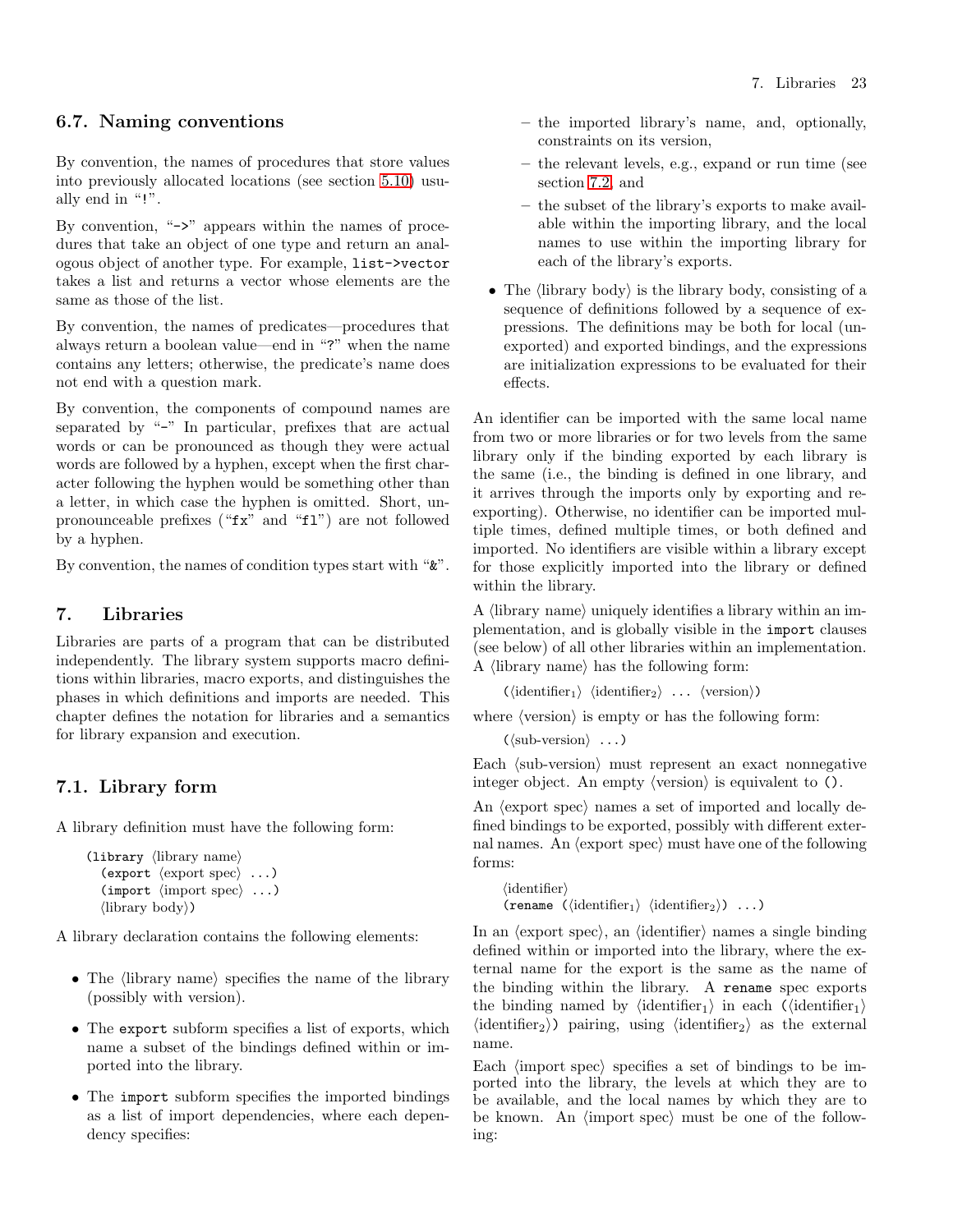$\langle$ import set $\rangle$ (for  $\langle \text{import set} \rangle$   $\langle \text{import level} \rangle$  ...)

An  $\langle$ import level $\rangle$  is one of the following:

```
run
expand
(meta \langle level \rangle)
```
where  $\langle$  level $\rangle$  represents an exact integer object.

As an  $\langle$ import level $\rangle$ , run is an abbreviation for (meta 0), and expand is an abbreviation for (meta 1). Levels and phases are discussed in section [7.2.](#page-24-0)

An  $\langle$ import set $\rangle$  names a set of bindings from another library and possibly specifies local names for the imported bindings. It must be one of the following:

```
\langlelibrary reference\rangle(library (library reference))
(only \langle \text{import set} \rangle \langle \text{identifier} \rangle ...)
(except \langle \text{import set} \rangle \langle \text{identifier} \rangle ...)
(\text{prefix } \langle \text{import set} \rangle \langle \text{identifier} \rangle)(rename \langleimport set\rangle (\langleidentifier<sub>1</sub>\rangle \langleidentifier<sub>2</sub>\rangle) ...)
```
A (library reference) identifies a library by its name and optionally by its version. It has one of the following forms:

```
(\langle \text{identifier}_1 \rangle \langle \text{identifier}_2 \rangle \dots)(\langle \text{identifier}_1 \rangle \langle \text{identifier}_2 \rangle \dots \langle \text{version reference} \rangle)
```
A (library reference) whose first (identifier) is for, library, only, except, prefix, or rename is permitted only within a library (import set). The  $\langle$ import set $\rangle$ (library  $\langle$ library reference $\rangle$ ) is otherwise equivalent to  $\langle$ library reference $\rangle$ .

A (library reference) with no (version reference) (first form above) is equivalent to a  $\langle$  hibrary reference $\rangle$  with a  $\langle$  version reference $\rangle$  of  $\langle$ ).

A (version reference) specifies a set of (version)s that it matches. The (library reference) identifies all libraries of the same name and whose version is matched by the  $\langle$  version reference $\rangle$ . A  $\langle$  version reference $\rangle$  has the following form:

```
(\langle sub-version reference_1 \rangle \dots \langle sub-version reference_n \rangle)(and \langle version reference \rangle ...)
(or \langle \text{version reference} \rangle ...)
(not \langle version reference \rangle)
```
A (version reference) of the first form matches a (version) with at least *n* elements, whose  $\langle \text{sub-version reference} \rangle$ s match the corresponding  $\langle sub-version \rangle$ s. An and (version reference) matches a version if all  $\langle$  version references $\rangle$  following the and match it. Correspondingly, an  $or$  (version reference) matches a version if one of  $\langle$  version references $\rangle$  following the or matches it, and a not (version reference) matches a version if the  $\langle$  version reference $\rangle$  following it does not match it.

A  $\langle \text{sub-version reference} \rangle$  has one of the following forms:

 $\langle sub-version \rangle$  $\left(>= \langle \text{sub-version} \rangle\right)$  $(\langle = \langle \text{sub-version} \rangle)$ (and  $\langle \text{sub-version reference} \rangle$  ...) (or  $\langle \text{sub-version reference} \rangle$  ...)  $(not \langle sub-version reference \rangle)$ 

A  $\langle$ sub-version reference $\rangle$  of the first form matches  $\langle \text{sub-version} \rangle$  if it is equal to it. A >=  $\langle sub-version reference \rangle$  form matches a sub-version if it is greater or equal to the  $\langle sub-version \rangle$  following it; analogously for  $\leq$ . An and  $\langle \text{sub-version reference} \rangle$ matches a sub-version if all of the subsequent  $\langle sub-version reference \rangle$ s match it. Correspondingly, an or  $\langle sub-version reference \rangle$  matches a sub-version if one of the subsequent  $\langle sub-version reference \rangle$ s matches it, and a not (sub-version reference) matches a sub-version if the subsequent  $\langle sub-version reference \rangle$  does not match it.

Examples:

| version reference<br>version              | match? |
|-------------------------------------------|--------|
| (1)<br>$\left(\right)$<br>yes             |        |
| (1)<br>(1)<br>yes                         |        |
| (1)<br>(2)<br>$\mathbf{no}$               |        |
| (2)<br>(23)<br>no                         |        |
| (23)<br>(23)<br>yes                       |        |
| (2, 3)<br>(235)<br>yes                    |        |
| (2)<br>(or $(1 \ (> = 1))$ $(2)$ )<br>yes |        |
| $(or (1 (> = 1)) (2))$<br>(1 1)<br>yes    |        |
| $(or (1 (> = 1)) (2))$<br>$(1 \ 0)$<br>no |        |
| ((or 1 2 3))<br>(1)<br>yes                |        |
| ((or 1 2 3))<br>(2)<br>yes                |        |
| ((or 1 2 3))<br>(3)<br>yes                |        |
| ((or 1 2 3))<br>(4)<br>nο                 |        |

When more than one library is identified by a library reference, the choice of libraries is determined in some implementation-dependent manner.

To avoid problems such as incompatible types and replicated state, implementations should prohibit the two libraries whose library names consist of the same sequence of identifiers but whose versions do not match to co-exist in the same program.

By default, all of an imported library's exported bindings are made visible within an importing library using the names given to the bindings by the imported library. The precise set of bindings to be imported and the names of those bindings can be adjusted with the only, except, prefix, and rename forms as described below.

• An only form produces a subset of the bindings from another  $\langle$ import set $\rangle$ , including only the listed  $\langle$ identifier $\rangle$ s. The included  $\langle$ identifier $\rangle$ s must be in the original  $\langle \text{import set} \rangle$ .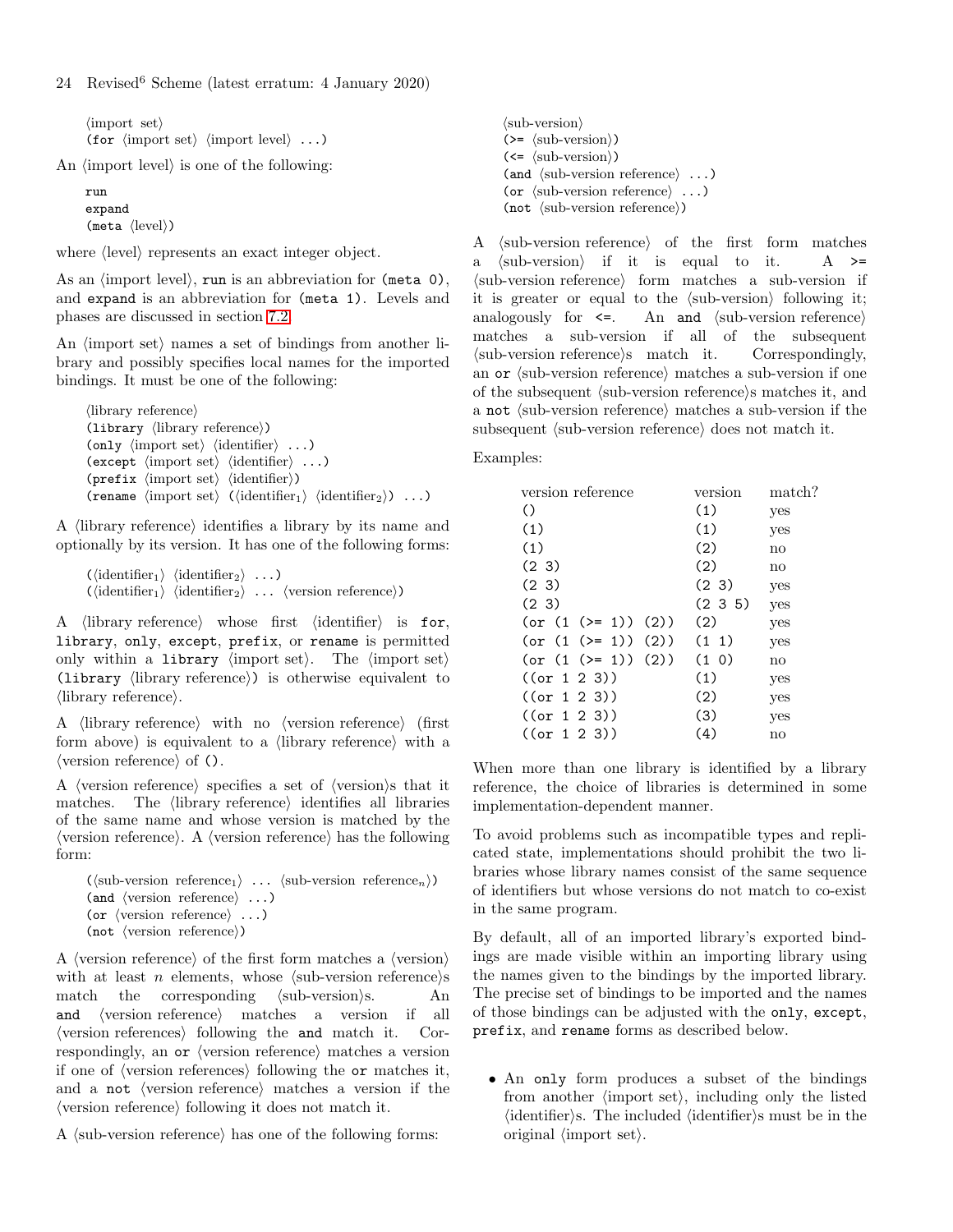- An except form produces a subset of the bindings from another  $\langle$ import set $\rangle$ , including all but the listed  $\langle$ identifier $\rangle$ s. All of the excluded  $\langle$ identifier $\rangle$ s must be in the original  $\langle$ import set $\rangle$ .
- A prefix form adds the  $\langle$ identifier $\rangle$  prefix to each name from another  $\langle$ import set $\rangle$ .
- A rename form, (rename  $(\langle \text{identifier}_1 \rangle \langle \text{identifier}_2 \rangle)$ )  $\ldots$ ), removes the bindings for  $\langle$ identifier<sub>1</sub> $\rangle$  ... to form an intermediate  $\langle$ import set $\rangle$ , then adds the bindings back for the corresponding  $\langle$ identifier<sub>2</sub> $\rangle$ ... to form the final (import set). Each (identifier<sub>1</sub>) must be in the original  $\langle \text{import set} \rangle$ , each  $\langle \text{identifier}_2 \rangle$  must not be in the intermediate  $\langle$ import set $\rangle$ , and the  $\langle$ identifier<sub>2</sub> $\rangle$ s must be distinct.

It is a syntax violation if a constraint given above is not met.

The  $\langle$ library body $\rangle$  of a library form consists of forms that are classified as *definitions* or *expressions*. Which forms belong to which class depends on the imported libraries and the result of expansion—see chapter [10.](#page-28-1) Generally, forms that are not definitions (see section [11.2](#page-30-2) for definitions available through the base library) are expressions.

A  $\langle$ library body $\rangle$  is like a  $\langle$ body $\rangle$  (see section [11.3\)](#page-31-0) except that a  $\langle$ library body $\rangle$ s need not include any expressions. It must have the following form:

 $\langle definition \rangle \dots \langle expression \rangle \dots$ 

When begin, let-syntax, or letrec-syntax forms occur in a library body prior to the first expression, they are spliced into the body; see section [11.4.7.](#page-36-1) Some or all of the body, including portions wrapped in begin, let-syntax, or letrec-syntax forms, may be specified by a syntactic abstraction (see section [9.2\)](#page-28-0).

The transformer expressions and bindings are evaluated and created from left to right, as described in chapter [10.](#page-28-1) The expressions of variable definitions are evaluated from left to right, as if in an implicit letrec\*, and the body expressions are also evaluated from left to right after the expressions of the variable definitions. A fresh location is created for each exported variable and initialized to the value of its local counterpart. The effect of returning twice to the continuation of the last body expression is unspecified.

Note: The names library, export, import, for, run, expand, meta, import, export, only, except, prefix, rename, and, or, not, >=, and <= appearing in the library syntax are part of the syntax and are not reserved, i.e., the same names can be used for other purposes within the library or even exported from or imported into a library with different meanings, without affecting their use in the library form.

Bindings defined with a library are not visible in code outside of the library, unless the bindings are explicitly exported from the library. An exported macro may, however, *implicitly export* an otherwise unexported identifier defined within or imported into the library. That is, it may insert a reference to that identifier into the output code it produces.

All explicitly exported variables are immutable in both the exporting and importing libraries. It is thus a syntax violation if an explicitly exported variable appears on the left-hand side of a set! expression, either in the exporting or importing libraries.

All implicitly exported variables are also immutable in both the exporting and importing libraries. It is thus a syntax violation if a variable appears on the left-hand side of a set! expression in any code produced by an exported macro outside of the library in which the variable is defined. It is also a syntax violation if a reference to an assigned variable appears in any code produced by an exported macro outside of the library in which the variable is defined, where an assigned variable is one that appears on the left-hand side of a set! expression in the exporting library.

<span id="page-24-0"></span>All other variables defined within a library are mutable.

# 7.2. Import and export levels

Expanding a library may require run-time information from another library. For example, if a macro transformer calls a procedure from library  $A$ , then the library  $A$  must be instantiated before expanding any use of the macro in library  $B$ . Library  $A$  may not be needed when library  $B$  is eventually run as part of a program, or it may be needed for run time of library  $B$ , too. The library mechanism distinguishes these times by phases, which are explained in this section.

Every library can be characterized by expand-time information (minimally, its imported libraries, a list of the exported keywords, a list of the exported variables, and code to evaluate the transformer expressions) and run-time information (minimally, code to evaluate the variable definition right-hand-side expressions, and code to evaluate the body expressions). The expand-time information must be available to expand references to any exported binding, and the run-time information must be available to evaluate references to any exported variable binding.

A *phase* is a time at which the expressions within a library are evaluated. Within a library body, top-level expressions and the right-hand sides of define forms are evaluated at run time, i.e., phase 0, and the right-hand sides of define-syntax forms are evaluated at expand time, i.e., phase 1. When define-syntax, let-syntax, or letrec-syntax forms appear within code evaluated at phase *n*, the right-hand sides are evaluated at phase  $n + 1$ .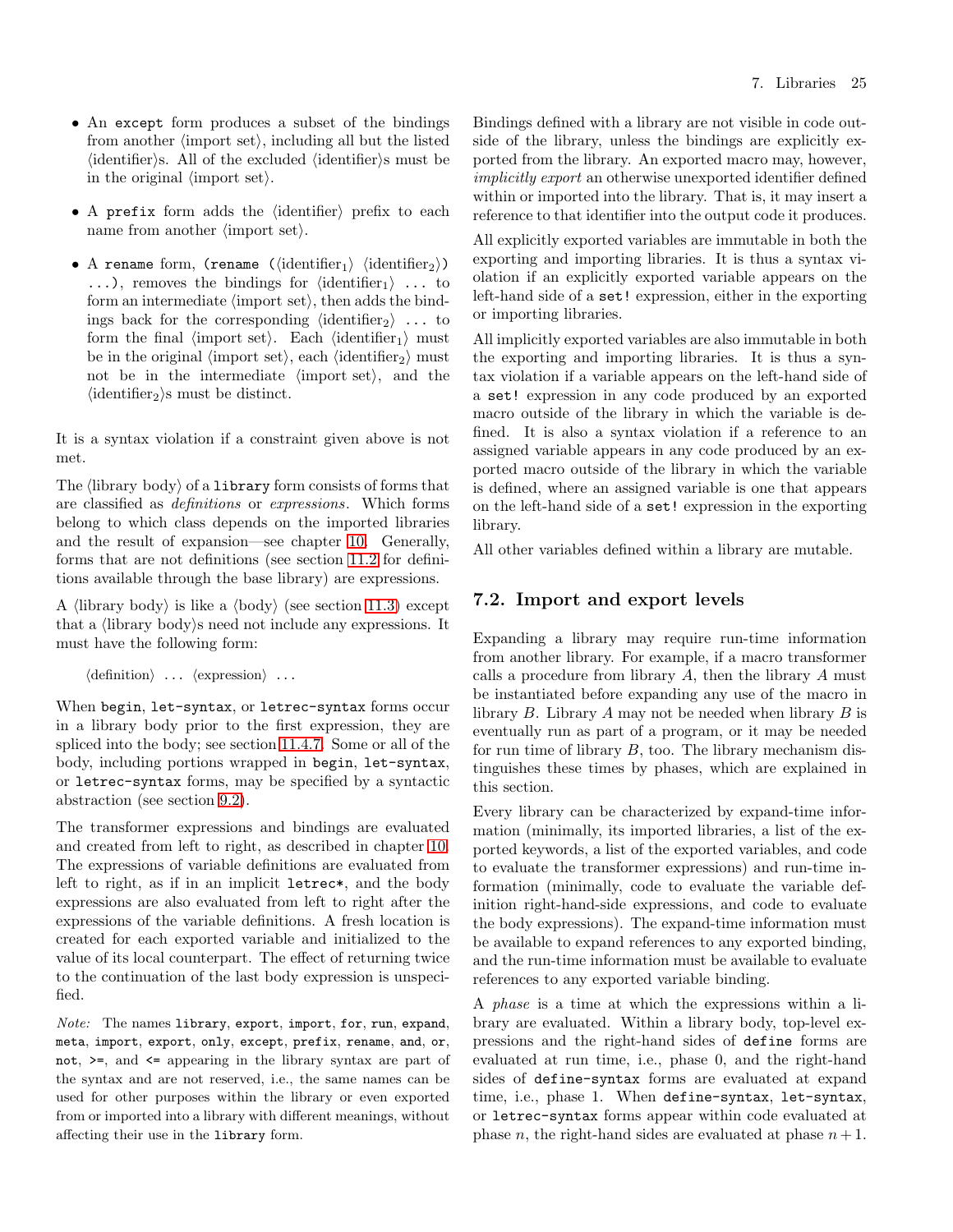These phases are relative to the phase in which the library itself is used. An *instance* of a library corresponds to an evaluation of its variable definitions and expressions in a particular phase relative to another library—a process called *instantiation*. For example, if a top-level expression in a library B refers to a variable export from another library A, then it refers to the export from an instance of A at phase 0 (relative to the phase of  $B$ ). But if a phase 1 expression within B refers to the same binding from A, then it refers to the export from an instance of A at phase 1 (relative to the phase of B).

A *visit* of a library corresponds to the evaluation of its syntax definitions in a particular phase relative to another library—a process called *visiting*. For example, if a toplevel expression in a library B refers to a macro export from another library A, then it refers to the export from a visit of  $A$  at phase 0 (relative to the phase of  $B$ ), which corresponds to the evaluation of the macro's transformer expression at phase 1.

A *level* is a lexical property of an identifier that determines in which phases it can be referenced. The level for each identifier bound by a definition within a library is 0; that is, the identifier can be referenced only at phase 0 within the library. The level for each imported binding is determined by the enclosing for form of the import in the importing library, in addition to the levels of the identifier in the exporting library. Import and export levels are combined by pairwise addition of all level combinations. For example, references to an imported identifier exported for levels  $p_a$ and  $p_b$  and imported for levels  $q_a$ ,  $q_b$ , and  $q_c$  are valid at levels  $p_a+q_a$ ,  $p_a+q_b$ ,  $p_a+q_c$ ,  $p_b+q_a$ ,  $p_b+q_b$ , and  $p_b+q_c$ . An  $\langle$ import set $\rangle$  without an enclosing for is equivalent to (for  $\langle \text{import set} \rangle$  run), which is the same as (for  $\langle \text{import set} \rangle$ ) (meta 0)).

The export level of an exported binding is 0 for all bindings that are defined within the exporting library. The export levels of a reexported binding, i.e., an export imported from another library, are the same as the effective import levels of that binding within the reexporting library.

For the libraries defined in the library report, the export level is 0 for nearly all bindings. The exceptions are syntax-rules, identifier-syntax,  $\dots$ , and  $\Box$  from the (rnrs base (6)) library, which are exported with level 1, set! from the (rnrs base (6)) library, which is exported with levels 0 and 1, and all bindings from the composite (rnrs (6)) library (see library chapter 15), which are exported with levels 0 and 1.

Macro expansion within a library can introduce a reference to an identifier that is not explicitly imported into the library. In that case, the phase of the reference must match the identifier's level as shifted by the difference between the phase of the source library (i.e., the library that supplied the identifier's lexical context) and the library that encloses the reference. For example, suppose that expanding a library invokes a macro transformer, and the evaluation of the macro transformer refers to an identifier that is exported from another library (so the phase-1 instance of the library is used); suppose further that the value of the binding is a syntax object representing an identifier with only a level- $n$  binding; then, the identifier must be used only at phase  $n + 1$  in the library being expanded. This combination of levels and phases is why negative levels on identifiers can be useful, even though libraries exist only at non-negative phases.

If any of a library's definitions are referenced at phase 0 in the expanded form of a program, then an instance of the referenced library is created for phase 0 before the program's definitions and expressions are evaluated. This rule applies transitively: if the expanded form of one library references at phase 0 an identifier from another library, then before the referencing library is instantiated at phase  $n$ , the referenced library must be instantiated at phase  $n$ . When an identifier is referenced at any phase  $n$  greater than  $0$ , in contrast, then the defining library is instantiated at phase n at some unspecified time before the reference is evaluated. Similarly, when a macro keyword is referenced at phase  $n$  during the expansion of a library, then the defining library is visited at phase  $n$  at some unspecified time before the reference is evaluated.

An implementation may distinguish instances/visits of a library for different phases or to use an instance/visit at any phase as an instance/visit at any other phase. An implementation may further expand each library form with distinct visits of libraries in any phase and/or instances of libraries in phases above 0. An implementation may create instances/visits of more libraries at more phases than required to satisfy references. When an identifier appears as an expression in a phase that is inconsistent with the identifier's level, then an implementation may raise an exception either at expand time or run time, or it may allow the reference. Thus, a library whose meaning depends on whether the instances of a library are distinguished or shared across phases or library expansions may be unportable.

#### <span id="page-25-0"></span>7.3. Examples

Examples for various  $\langle$ import spec $\rangle$ s and  $\langle$ export spec $\rangle$ s:

```
(library (stack)
 (export make push! pop! empty!)
 (import (rnrs)
          (rnrs mutable-pairs))
 (detine (make) (list ')))(define (push! s v) (set-car! s (cons v (car s))))
 (define (pop! s) (let ([v (caar s)])
                     (set-car! s (cdar s))
                     v))
```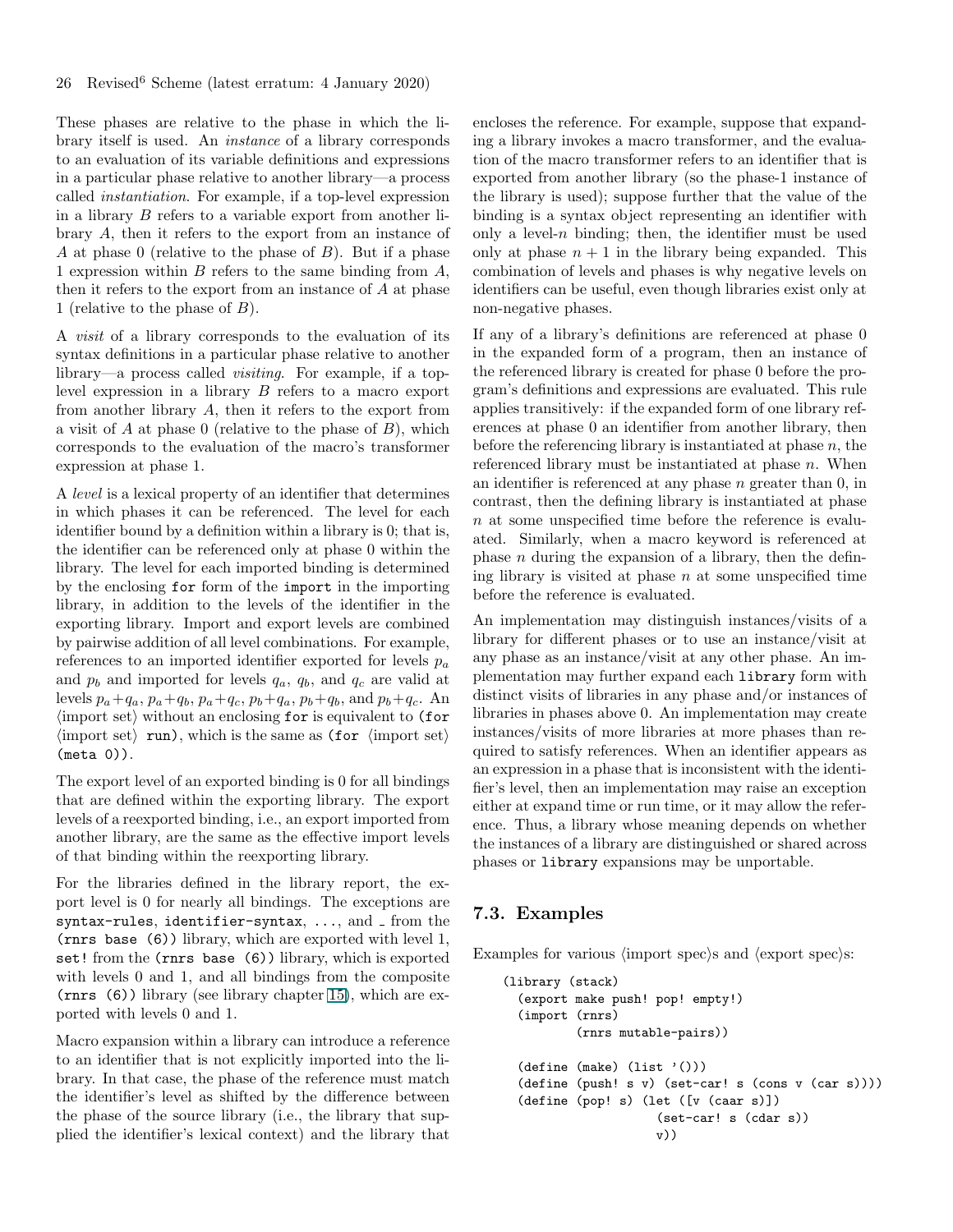```
(define (empty! s) (set-car! s '())))
    (library (balloons)
      (export make push pop)
      (import (rnrs))
      (define (make w h) (cons w h))
      (define (push b amt)
        (cons (- (car b) amt) (+ (cdr b) amt)))
      (define (pop b) (display "Boom! ")
                      (display (* (car b) (cdr b)))
                      (newline)))
    (library (party)
      ;; Total exports:
      ;; make, push, push!, make-party, pop!
      (export (rename (balloon:make make)
                      (balloon:push push))
              push!
              make-party
              (rename (party-pop! pop!)))
      (import (rnrs)
              (only (stack) make push! pop!) ; not empty!
(define-syntax let-div
              (prefix (balloons) balloon:))
      ;; Creates a party as a stack of balloons,
      ;; starting with two balloons
      (define (make-party)
        (let ([s (make)]) ; from stack
          (push! s (balloon:make 10 10))
          (push! s (balloon:make 12 9))
          s))
      (define (party-pop! p)
        (balloon:pop (pop! p))))
    (library (main)
      (export)
      (import (rnrs) (party))
      (define p (make-party))
      (pop! p) ; displays "Boom! 108"
      (push! p (push (make 5 5) 1))
      (pop! p)) ; displays "Boom! 24"
Examples for macros and phases:
(library (my-helpers id-stuff)
  (export find-dup)
  (import (rnrs))
  (define (find-dup l)
    (and (pair? l)
         (let loop ((rest (cdr l)))
           (cond
            [(null? rest) (find-dup (cdr l))]
            [(bound-identifier=? (car l) (car rest))
             (car rest)]
            [else (loop (cdr rest))]))))
```
(library (my-helpers values-stuff)

```
(export mvlet)
  (import (rnrs) (for (my-helpers id-stuff) expand))
  (define-syntax mvlet
    (lambda (stx)
      (syntax-case stx ()
        [(- [(id ...) \text{expr}] \text{body0 body} ...)](not (find-dup (syntax (id ...))))
         (syntax
           (call-with-values
               (lambda () expr)
             (lambda (id ...) body0 body ...)))]))))
(library (let-div)
  (export let-div)
  (import (rnrs)
          (my-helpers values-stuff)
          (rnrs r5rs))
  (define (quotient+remainder n d)
    (let ([q (quotient n d)])
      (values q (- n (* q d)))))
    (syntax-rules ()
     [([n d (q r) body0 body ... )(mvlet [(q r) (quotient+remainder n d)]
        body0 body ...)])))
```
## <span id="page-26-0"></span>8. Top-level programs

A *top-level program* specifies an entry point for defining and running a Scheme program. A top-level program specifies a set of libraries to import and code to run. Through the imported libraries, whether directly or through the transitive closure of importing, a top-level program defines a complete Scheme program.

## <span id="page-26-1"></span>8.1. Top-level program syntax

A top-level program is a delimited piece of text, typically a file, that has the following form:

 $\langle$ import form $\rangle$   $\langle$ top-level body $\rangle$ 

An  $\langle$ import form $\rangle$  has the following form:

 $(\text{import } \langle \text{import } \text{spec} \rangle \dots)$ 

A  $\langle$  top-level body $\rangle$  has the following form:

 $\langle$ top-level body form $\rangle$  ...

A (top-level body form) is either a  $\langle$  definition $\rangle$  or an  $\langle$  expression $\rangle$ .

The  $\langle$ import form $\rangle$  is identical to the import clause in libraries (see section [7.1\)](#page-22-2), and specifies a set of libraries to import. A  $\langle$  top-level body $\rangle$  is like a  $\langle$  library body $\rangle$ (see section [7.1\)](#page-22-2), except that definitions and expressions may occur in any order. Thus, the syntax specified by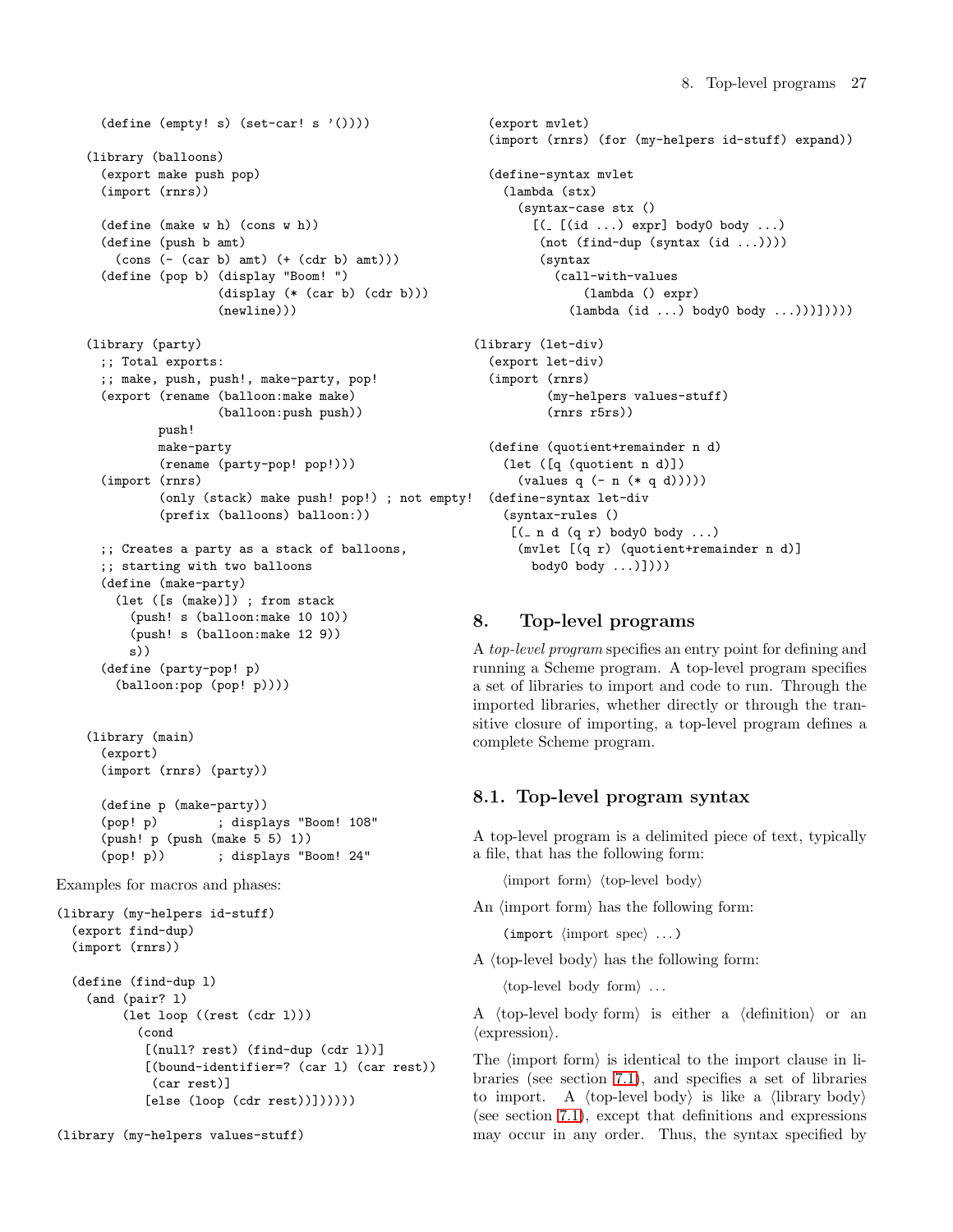28 Revised<sup>6</sup> Scheme (latest erratum: 4 January 2020)

 $\langle$ top-level body form $\rangle$  refers to the result of macro expansion.

When uses of begin, let-syntax, or letrec-syntax from the (rnrs base (6)) library occur in a top-level body prior to the first expression, they are spliced into the body; see section [11.4.7.](#page-36-1) Some or all of the body, including portions wrapped in begin, let-syntax, or letrec-syntax forms, may be specified by a syntactic abstraction (see section [9.2\)](#page-28-0).

## <span id="page-27-0"></span>8.2. Top-level program semantics

A top-level program is executed by treating the program similarly to a library, and evaluating its definitions and expressions. The semantics of a top-level body may be roughly explained by a simple translation into a library body: Each (expression) that appears before a definition in the top-level body is converted into a dummy definition

```
(define \langle variable \rangle (begin \langle expression \rangle \langle unspecified \rangle))
```
where  $\langle$  variable $\rangle$  is a fresh identifier and  $\langle$  unspecified $\rangle$  is a side-effect-free expression returning an unspecified value. (It is generally impossible to determine which forms are definitions and expressions without concurrently expanding the body, so the actual translation is somewhat more complicated; see chapter [10.](#page-28-1))

<span id="page-27-1"></span>On platforms that support it, a top-level program may access its command line by calling the command-line procedure (see library section [10\)](#page-28-1).

# 9. Primitive syntax

After the import form within a library form or a toplevel program, the forms that constitute the body of the library or the top-level program depend on the libraries that are imported. In particular, imported syntactic keywords determine the available syntactic abstractions and whether each form is a definition or expression. A few form types are always available independent of imported libraries, however, including constant literals, variable references, procedure calls, and macro uses.

#### <span id="page-27-2"></span>9.1. Primitive expression types

The entries in this section all describe expressions, which may occur in the place of  $\langle$  expression $\rangle$  syntactic variables. See also section [11.4.](#page-31-1)

#### Constant literals

| $\langle$ number $\rangle$    | $\sqrt{\mathrm{s}}$  |
|-------------------------------|----------------------|
| $\langle$ boolean $\rangle$   | $\sqrt{\frac{1}{2}}$ |
| $\langle$ character $\rangle$ | $\frac{1}{2}$        |

| $\langle \text{string} \rangle$ | syntax |
|---------------------------------|--------|
| $\langle$ bytevector $\rangle$  | syntax |

An expression consisting of a representation of a number object, a boolean, a character, a string, or a bytevector, evaluates "to itself".

| 145932                     | $\implies$ 145932         |
|----------------------------|---------------------------|
| #t                         | $\implies$ #t.            |
| "abc"                      | $\implies$ "abc"          |
| $\text{\#vu8}(2\ 24\ 123)$ | $\implies$ #vu8(2 24 123) |

As noted in section [5.10,](#page-19-1) the value of a literal expression is immutable.

#### Variable references

 $\langle \text{variable} \rangle$  syntax

An expression consisting of a variable (section [5.2\)](#page-16-2) is a variable reference if it is not a macro use (see below). The value of the variable reference is the value stored in the location to which the variable is bound. It is a syntax violation to reference an unbound variable.

The following example examples assumes the base library has been imported:

| $(\text{define } x 28)$ |  |  |               |  |
|-------------------------|--|--|---------------|--|
| x                       |  |  | $\implies$ 28 |  |

#### Procedure calls

$$
(\langle operator \rangle \langle operator, \rangle \ldots)
$$
 syntax

A procedure call consists of expressions for the procedure to be called and the arguments to be passed to it, with enclosing parentheses. A form in an expression context is a procedure call if  $\langle$  operator $\rangle$  is not an identifier bound as a syntactic keyword (see section [9.2](#page-28-0) below).

When a procedure call is evaluated, the operator and operand expressions are evaluated (in an unspecified order) and the resulting procedure is passed the resulting arguments.

The following examples assume the (rnrs base (6)) library has been imported:

| $(+ 3 4)$ |                     |  | $\implies$ 7  |  |
|-----------|---------------------|--|---------------|--|
|           | $((if #f + *) 3 4)$ |  | $\implies$ 12 |  |

If the value of  $\langle$ operator $\rangle$  is not a procedure, an exception with condition type &assertion is raised. Also, if  $\langle$  operator $\rangle$  does not accept as many arguments as there are  $\langle$ operand $\rangle$ s, an exception with condition type &assertion is raised.

Note: In contrast to other dialects of Lisp, the order of evaluation is unspecified, and the operator expression and the operand expressions are always evaluated with the same evaluation rules.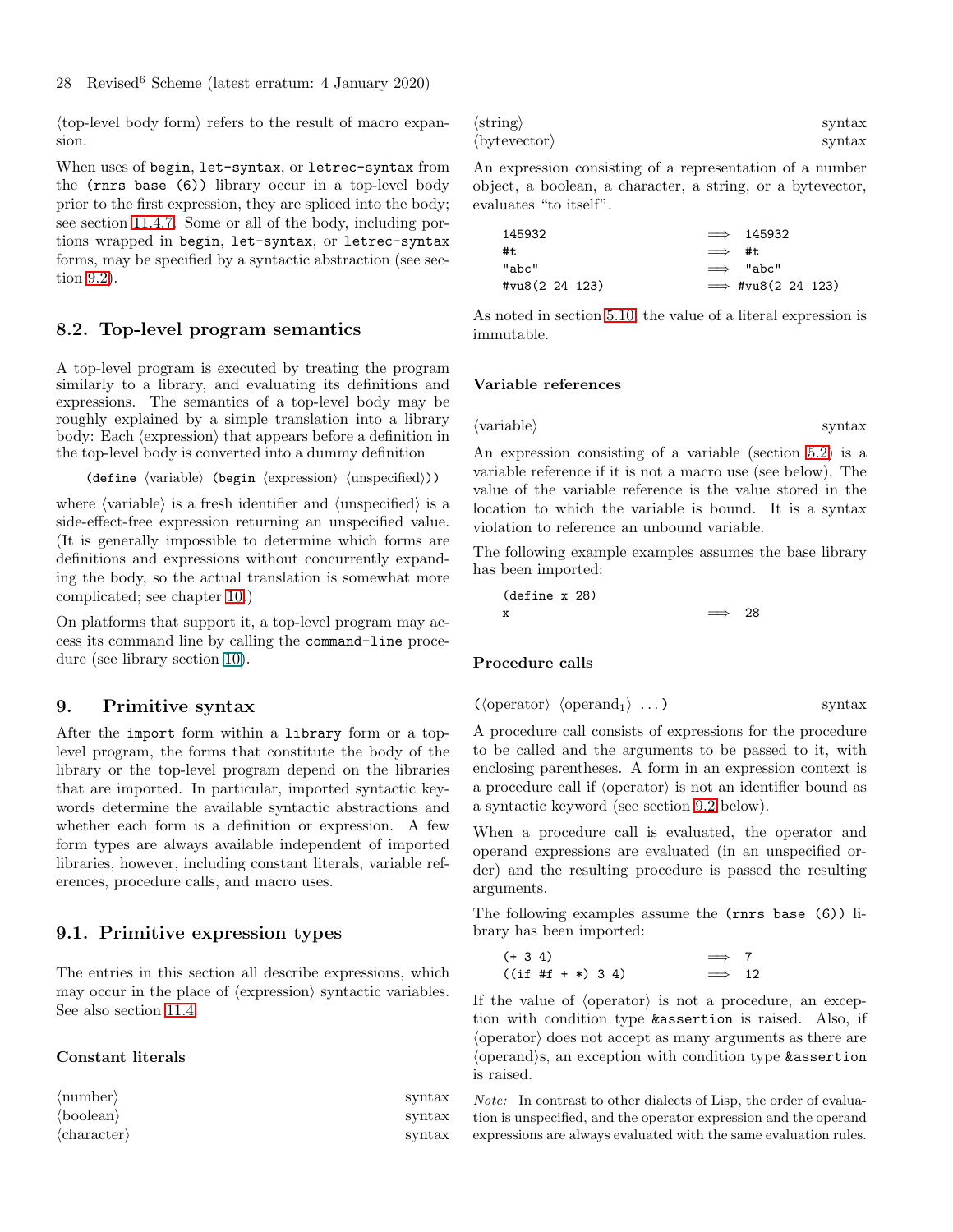Although the order of evaluation is otherwise unspecified, the effect of any concurrent evaluation of the operator and operand expressions is constrained to be consistent with some sequential order of evaluation. The order of evaluation may be chosen differently for each procedure call.

Note: In many dialects of Lisp, the form () is a legitimate expression. In Scheme, expressions written as list/pair forms must have at least one subexpression, so () is not a syntactically valid expression.

# <span id="page-28-0"></span>9.2. Macros

Libraries and top-level programs can define and use new kinds of derived expressions and definitions called *syntactic abstractions* or *macros*. A syntactic abstraction is created by binding a keyword to a *macro transformer* or, simply, *transformer*. The transformer determines how a use of the macro (called a *macro use*) is transcribed into a more primitive form.

Most macro uses have the form:

 $(\langle \text{keyword} \rangle \langle \text{datum} \rangle \dots)$ 

where  $\langle$ keyword $\rangle$  is an identifier that uniquely determines the kind of form. This identifier is called the *syntactic keyword*, or simply *keyword*, of the macro. The number of  $\langle \text{datum} \rangle$  and the syntax of each depends on the syntactic abstraction.

Macro uses can also take the form of improper lists, singleton identifiers, or set! forms, where the second subform of the set! is the keyword (see section [11.19\)](#page-56-0) library section 12.3):

```
(\langle \text{keyword} \rangle \langle \text{datum} \rangle \dots \langle \text{datum} \rangle)\langlekeyword\rangle(set! \langle \text{keyword} \rangle \langle \text{datum} \rangle)
```
The define-syntax, let-syntax and letrec-syntax forms, described in sections [11.2.2](#page-30-4) and [11.18,](#page-55-0) create bindings for keywords, associate them with macro transformers, and control the scope within which they are visible.

The syntax-rules and identifier-syntax forms, described in section [11.19,](#page-56-0) create transformers via a pattern language. Moreover, the syntax-case form, described in library chapter 12, allows creating transformers via arbitrary Scheme code.

Keywords occupy the same name space as variables. That is, within the same scope, an identifier can be bound as a variable or keyword, or neither, but not both, and local bindings of either kind may shadow other bindings of either kind.

Macros defined using syntax-rules and identifiersyntax are "hygienic" and "referentially transparent" and thus preserve Scheme's lexical scoping [\[16,](#page-80-13) [15,](#page-80-14) [2,](#page-80-15) [6,](#page-80-16) [9\]](#page-80-17):

- If a macro transformer inserts a binding for an identifier (variable or keyword) not appearing in the macro use, the identifier is in effect renamed throughout its scope to avoid conflicts with other identifiers.
- If a macro transformer inserts a free reference to an identifier, the reference refers to the binding that was visible where the transformer was specified, regardless of any local bindings that may surround the use of the macro.

<span id="page-28-1"></span>Macros defined using the syntax-case facility are also hygienic unless datum->syntax (see library section 12.6) is used.

#### 10. Expansion process

Macro uses (see section [9.2\)](#page-28-0) are expanded into *core forms* at the start of evaluation (before compilation or interpretation) by a syntax *expander*. The set of core forms is implementation-dependent, as is the representation of these forms in the expander's output. If the expander encounters a syntactic abstraction, it invokes the associated transformer to expand the syntactic abstraction, then repeats the expansion process for the form returned by the transformer. If the expander encounters a core form, it recursively processes its subforms that are in expression or definition context, if any, and reconstructs the form from the expanded subforms. Information about identifier bindings is maintained during expansion to enforce lexical scoping for variables and keywords.

To handle definitions, the expander processes the initial forms in a  $\langle \text{body} \rangle$  (see section [11.3\)](#page-31-0) or  $\langle \text{library body} \rangle$  (see section [7.1\)](#page-22-2) from left to right. How the expander processes each form encountered depends upon the kind of form.

- macro use The expander invokes the associated transformer to transform the macro use, then recursively performs whichever of these actions are appropriate for the resulting form.
- define-syntax form The expander expands and evaluates the right-hand-side expression and binds the keyword to the resulting transformer.
- define form The expander records the fact that the defined identifier is a variable but defers expansion of the right-hand-side expression until after all of the definitions have been processed.
- begin form The expander splices the subforms into the list of body forms it is processing. (See section [11.4.7.](#page-36-1))
- let-syntax or letrec-syntax form The expander splices the inner body forms into the list of (outer) body forms it is processing, arranging for the keywords bound by the let-syntax and letrec-syntax to be visible only in the inner body forms.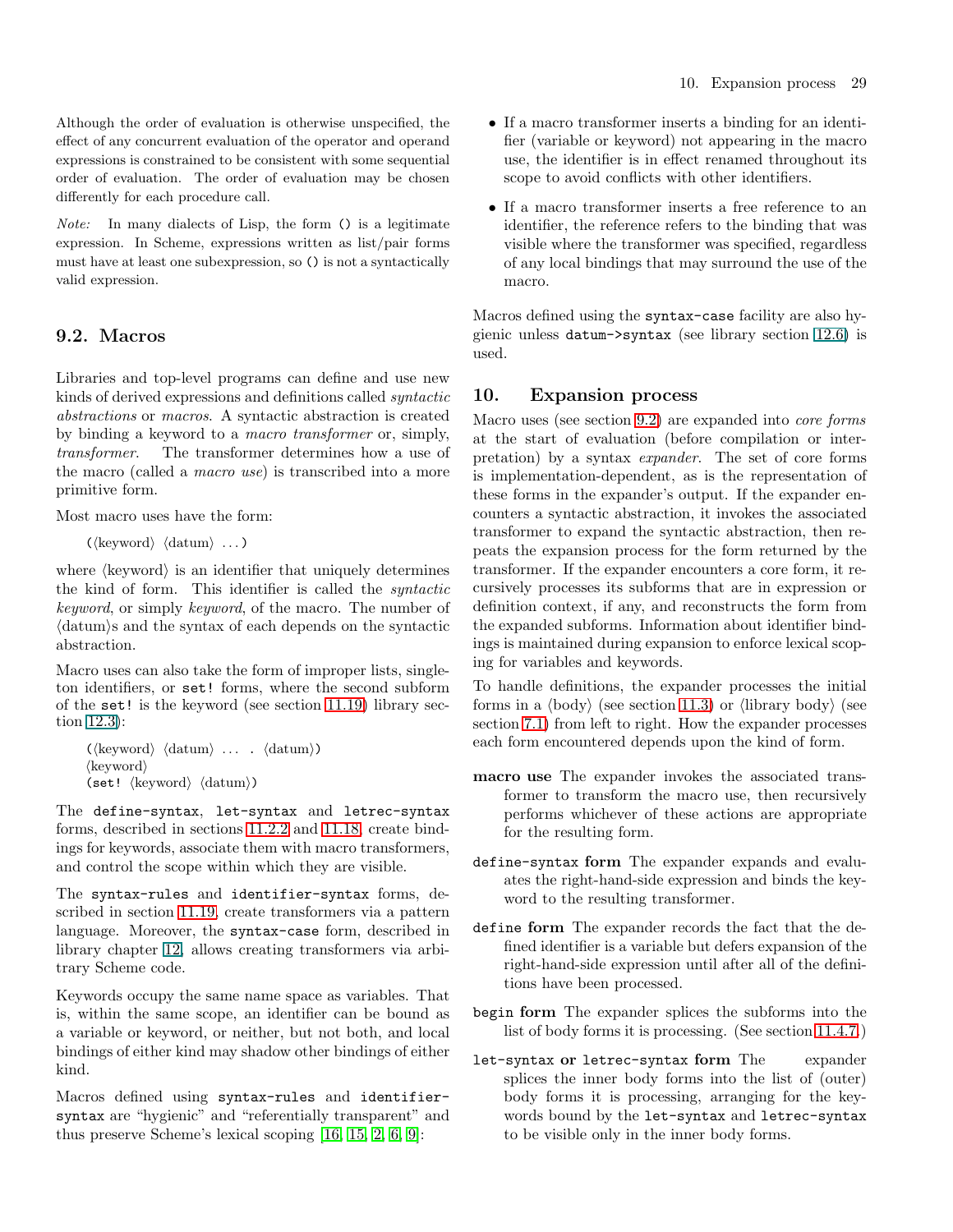- 30 Revised<sup>6</sup> Scheme (latest erratum: 4 January 2020)
- expression, i.e., nondefinition The expander completes the expansion of the deferred right-hand-side expressions and the current and remaining expressions in the body, and then creates the equivalent of a letrec\* form from the defined variables, expanded right-hand-side expressions, and expanded body expressions.

For the right-hand side of the definition of a variable, expansion is deferred until after all of the definitions have been seen. Consequently, each keyword and variable reference within the right-hand side resolves to the local binding, if any.

A definition in the sequence of forms must not define any identifier whose binding is used to determine the meaning of the undeferred portions of the definition or any definition that precedes it in the sequence of forms. For example, the bodies of the following expressions violate this restriction.

```
(let ()
  (define define 17)
  (list define))
(let-syntax ([def0 (syntax-rules ()
                      [(-x) (define x 0)])])
  (let ([z 3])
    (def0 z)
    (define def0 list)
    (list z)))
(let ()
  (define-syntax foo
    (lambda (e)
      (+ 1 2))(define + 2)
  (foo))
```
The following do not violate the restriction.

```
(let ([x 5])
 (define lambda list)
 (lambda x x) \implies (5 5)
(let-syntax ([def0 (syntax-rules ()
                    [(-x) (define x 0)])])
 (let ([z 3])
   (define def0 list)
   (def0 z)
   (list z)) \implies (3)
(let ()
 (define-syntax foo
   (lambda (e)
     (\text{let } ([+ -]) (+ 1 2))))(define + 2)
 (foo)) \implies -1
```
The implementation should treat a violation of the restriction as a syntax violation.

Note that this algorithm does not directly reprocess any form. It requires a single left-to-right pass over the definitions followed by a single pass (in any order) over the body expressions and deferred right-hand sides.

Example:

```
(lambda (x)
 (define-syntax defun
    (syntax-rules ()
      [(\overline{x} a e) (define x (lambda a e))]))
 (defun even? (n) (or (= n 0) (odd? (- n 1))))
 (define-syntax odd?
    (syntax-rules () [(-n) (not (even? n))]))(odd? (if (odd? x) (* x x) x)))
```
In the example, the definition of defun is encountered first, and the keyword defun is associated with the transformer resulting from the expansion and evaluation of the corresponding right-hand side. A use of defun is encountered next and expands into a define form. Expansion of the right-hand side of this define form is deferred. The definition of odd? is next and results in the association of the keyword odd? with the transformer resulting from expanding and evaluating the corresponding right-hand side. A use of odd? appears next and is expanded; the resulting call to not is recognized as an expression because not is bound as a variable. At this point, the expander completes the expansion of the current expression (the call to not) and the deferred right-hand side of the even? definition; the uses of odd? appearing in these expressions are expanded using the transformer associated with the keyword odd?. The final output is the equivalent of

```
(lambda (x)
 (letrec* ([even?
              (lambda (n)
                (or (= n 0)(not (even? (- n 1)))))(not (even? (if (not (even? x)) (* x x) x)))))
```
although the structure of the output is implementationdependent.

Because definitions and expressions can be interleaved in a  $\langle$  top-level body $\rangle$  (see chapter [8\)](#page-26-0), the expander's processing of a  $\langle$ top-level body $\rangle$  is somewhat more complicated. It behaves as described above for a  $\langle \text{body} \rangle$  or  $\langle \text{library body} \rangle$ with the following exceptions: When the expander finds a nondefinition, it defers its expansion and continues scanning for definitions. Once it reaches the end of the set of forms, it processes the deferred right-hand-side and body expressions, then generates the equivalent of a letrec\* form from the defined variables, expanded right-hand-side expressions, and expanded body expressions. For each body expression  $\langle$  expression $\rangle$  that appears before a variable definition in the body, a dummy binding is created at the corresponding place within the set of letrec\* bindings, with a fresh temporary variable on the left-hand side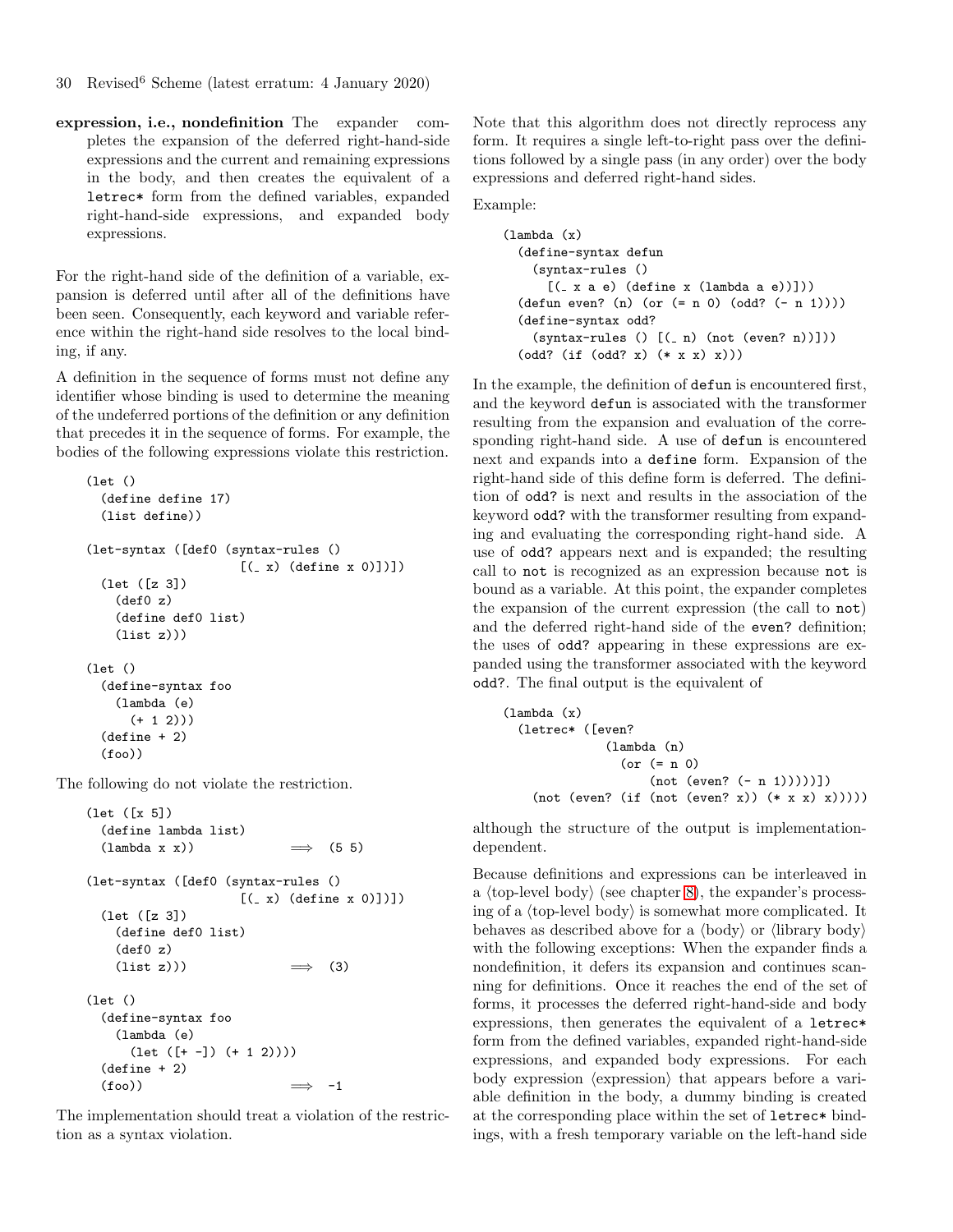and the equivalent of (begin  $\langle$  expression $\rangle$   $\langle$  unspecified $\rangle$ ), where  $\langle$ unspecified $\rangle$  is a side-effect-free expression returning an unspecified value, on the right-hand side, so that left-to-right evaluation order is preserved. The begin wrapper allows  $\langle$  expression $\rangle$  to evaluate to an arbitrary number of values.

## <span id="page-30-0"></span>11. Base library

This chapter describes Scheme's (rnrs base (6)) library, which exports many of the procedure and syntax bindings that are traditionally associated with Scheme.

Section [11.20](#page-58-0) defines the rules that identify tail calls and tail contexts in constructs from the (rnrs base (6)) library.

## <span id="page-30-1"></span>11.1. Base types

No object satisfies more than one of the following predicates:

| boolean? | pair?      |
|----------|------------|
| symbol?  | number?    |
| char?    | string?    |
| vector?  | procedure? |
| n1117    |            |

These predicates define the base types *boolean*, *pair*, *symbol*, *number*, *char* (or *character*), *string*, *vector*, and *procedure*. Moreover, the empty list is a special object of its own type.

Note that, although there is a separate boolean type, any Scheme value can be used as a boolean value for the purpose of a conditional test; see section [5.7.](#page-18-2)

# <span id="page-30-2"></span>11.2. Definitions

Definitions may appear within a  $\langle$  top-level body $\rangle$  (sec-tion [8.1\)](#page-26-1), at the top of a  $\langle$  library body $\rangle$  (section [7.1\)](#page-22-2), or at the top of a  $\langle \text{body} \rangle$  (section [11.3\)](#page-31-0).

A  $\langle$  definition $\rangle$  may be a variable definition (section [11.2.1\)](#page-30-3) or keyword definition (section [11.2.1\)](#page-30-3). Macro uses that expand into definitions or groups of definitions (packaged in a begin, let-syntax, or letrec-syntax form; see section [11.4.7\)](#page-36-1) may also appear wherever other definitions may appear.

#### <span id="page-30-3"></span>11.2.1. Variable definitions

The define form described in this section is a  $\langle$  definition $\rangle$ used to create variable bindings and may appear anywhere other definitions may appear.

| $(\text{define } \langle \text{variable} \rangle \langle \text{expression} \rangle)$ | syntax                                                                                                                                                                                                                                                                                       |
|--------------------------------------------------------------------------------------|----------------------------------------------------------------------------------------------------------------------------------------------------------------------------------------------------------------------------------------------------------------------------------------------|
|                                                                                      | syntax                                                                                                                                                                                                                                                                                       |
|                                                                                      | syntax                                                                                                                                                                                                                                                                                       |
|                                                                                      | syntax                                                                                                                                                                                                                                                                                       |
|                                                                                      | $(\text{define } \langle \text{variable} \rangle)$<br>(define ( $\langle \text{variable} \rangle$ $\langle \text{formals} \rangle$ ) $\langle \text{body} \rangle$ )<br>$(\text{define } (\langle \text{variable} \rangle \cdot \langle \text{formal} \rangle) \langle \text{body} \rangle)$ |

The first from of define binds (variable) to a new location before assigning the value of  $\langle$  expression $\rangle$  to it.

(define add3 (lambda (x) (+ x 3)))  $(\text{add3 3})$   $\implies$  6 (define first car)  $(first' (1 2))$   $\implies 1$ 

The continuation of  $\langle$  expression $\rangle$  should not be invoked more than once.

*Implementation responsibilities:* Implementations should detect that the continuation of  $\langle$  expression $\rangle$  is invoked more than once. If the implementation detects this, it must raise an exception with condition type &assertion.

The second form of define is equivalent to

 $(\text{define } \langle \text{variable} \rangle \langle \text{unspecified} \rangle)$ 

where  $\langle$ unspecified $\rangle$  is a side-effect-free expression returning an unspecified value.

In the third form of define,  $\langle$  formals $\rangle$  must be either a sequence of zero or more variables, or a sequence of one or more variables followed by a dot . and another variable (as in a lambda expression, see section [11.4.2\)](#page-31-3). This form is equivalent to

(define  $\langle$ variable $\rangle$  $(lambda (\langle formulas \rangle) \langle body \rangle).$ 

In the fourth form of define,  $\langle$  formal $\rangle$  must be a single variable. This form is equivalent to

 $\langle$  define  $\langle$  variable $\rangle$  $(\text{lambda } \langle \text{formal} \rangle \langle \text{body} \rangle).$ 

#### <span id="page-30-4"></span>11.2.2. Syntax definitions

The define-syntax form described in this section is a  $\langle$  definition $\rangle$  used to create keyword bindings and may appear anywhere other definitions may appear.

 $(\text{define-syntax } \langle \text{keyword} \rangle \langle \text{expression} \rangle)$  syntax

Binds  $\langle$ keyword $\rangle$  to the value of  $\langle$ expression $\rangle$ , which must evaluate, at macro-expansion time, to a transformer. Macro transformers can be created using the syntax-rules and identifier-syntax forms described in section [11.19.](#page-56-0) See library section 12.3 for a more complete description of transformers.

Keyword bindings established by define-syntax are visible throughout the body in which they appear, except where shadowed by other bindings, and nowhere else, just like variable bindings established by define. All bindings established by a set of definitions, whether keyword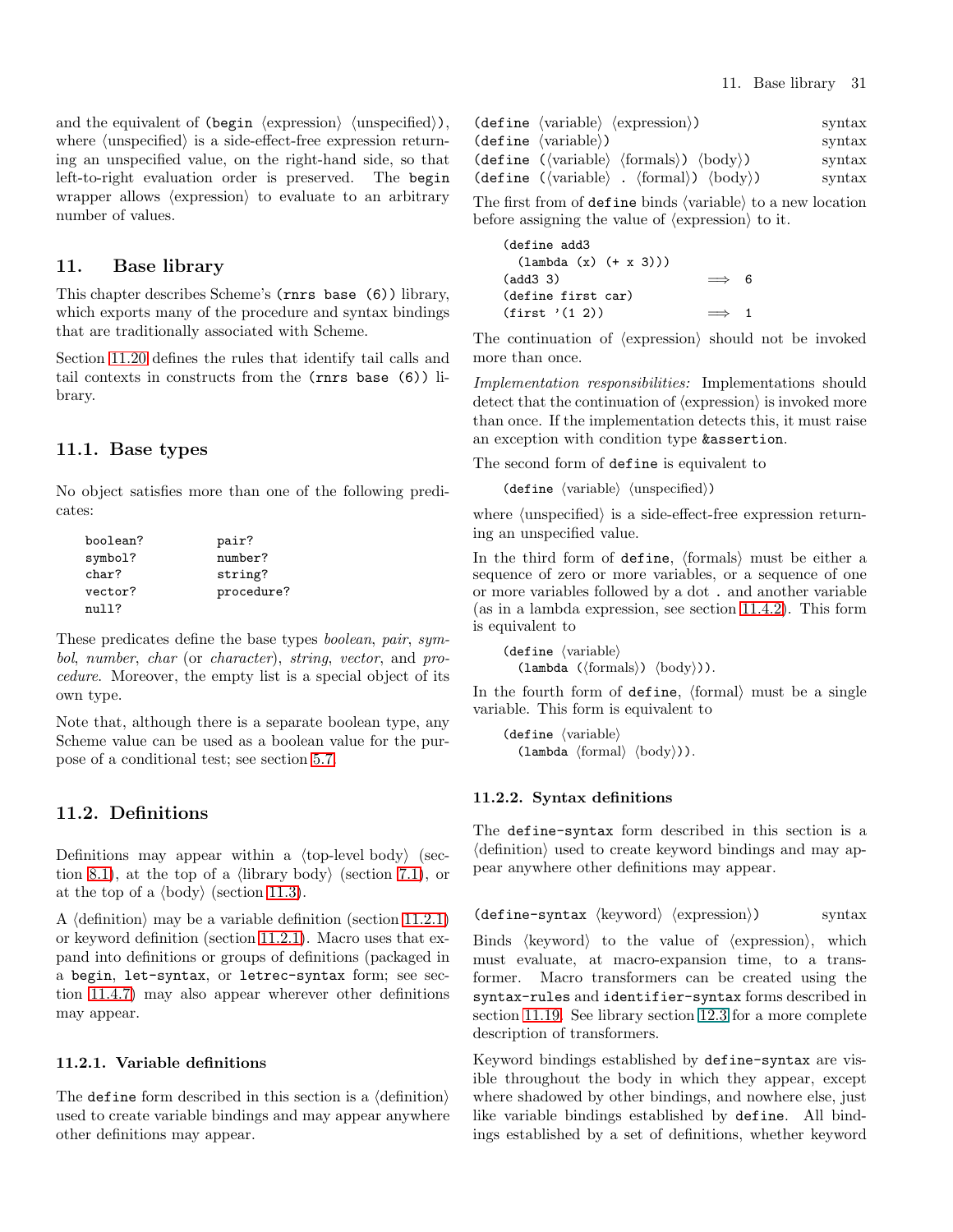or variable definitions, are visible within the definitions themselves.

#### Example:

```
(let ()
  (define even?
   (lambda (x)
     (or (= x 0) (odd? (- x 1)))))(define-syntax odd?
   (syntax-rules ()
     ((odd? x) (not (even? x)))))
  (even? 10)) \implies #t
```
*Implementation responsibilities:* The implementation should detect if the value of  $\langle$  expression $\rangle$  cannot possibly be a transformer.

An implication of the left-to-right processing order (section [10\)](#page-28-1) is that one definition can affect whether a subsequent form is also a definition.

Example:

```
(let ()
 (define-syntax bind-to-zero
   (syntax-rules ()
     ((bind-to-zero id) (define id 0))))
 (bind-to-zero x)
 x) \implies 0
```
The behavior is unaffected by any binding for bind-to-zero that might appear outside of the let expression.

#### <span id="page-31-0"></span>11.3. Bodies

The  $\langle \text{body} \rangle$  of a lambda, let, let\*, let-values, let\*-values, letrec, or letrec\* expression, or that of a definition with a body consists of zero or more definitions followed by one or more expressions.

 $\langle definition \rangle \dots \langle expression_1 \rangle \langle expression_2 \rangle \dots$ 

Each identifier defined by a definition is local to the  $\langle \text{body} \rangle$ . That is, the identifier is bound, and the region of the binding is the entire  $\langle \text{body} \rangle$  (see section [5.2\)](#page-16-2).

Example:

```
(let ((x 5))
  (define foo (lambda (y) (bar x y)))
  (define bar (lambda (a b) (+ (* a b) a)))
  (foo (+ x 3))) \implies 45
```
When begin, let-syntax, or letrec-syntax forms occur in a body prior to the first expression, they are spliced into the body; see section [11.4.7.](#page-36-1) Some or all of the body, including portions wrapped in begin, let-syntax, or letrec-syntax forms, may be specified by a macro use (see section [9.2\)](#page-28-0).

An expanded  $\langle \text{body} \rangle$  (see chapter [10\)](#page-28-1) containing variable definitions can always be converted into an equivalent letrec\* expression. For example, the let expression in the above example is equivalent to

```
(let ((x 5))
 (letrec* ((foo (lambda (y) (bar x y)))
            (bar (lambda (a b) (+ (* a b) a))))
    (foo (+ x 3))))
```
## <span id="page-31-1"></span>11.4. Expressions

The entries in this section describe the expressions of the (rnrs base (6)) library, which may occur in the position of the  $\langle$  expression $\rangle$  syntactic variable in addition to the primitive expression types as described in section [9.1.](#page-27-2)

#### <span id="page-31-2"></span>11.4.1. Quotation

 $\langle \text{quot}(datum) \rangle$  syntax

*Syntax:*  $\langle$ Datum $\rangle$  should be a syntactic datum.

*Semantics:* (quote  $\langle \text{datum} \rangle$ ) evaluates to the datum value represented by  $\langle \text{datum} \rangle$  (see section [4.3\)](#page-15-0). This notation is used to include constants.

| (quote a)               | $\implies$ a |                     |
|-------------------------|--------------|---------------------|
| $(quote \#(a \ b \ c))$ |              | $\implies$ #(a b c) |
| $(quote (+ 1 2))$       |              | $\implies$ (+ 1 2)  |

As noted in section [4.3.5,](#page-16-5) (quote  $\langle \text{datum} \rangle$ ) may be abbreviated as  $\prime$  (datum):

| $'$ "abc"  |               | $\implies$ "abc"     |
|------------|---------------|----------------------|
| 145932     |               | $\implies$ 145932    |
| , с        | $\implies$ a  |                      |
| '#(a b c)  |               | $\implies$ #(a b c)  |
| $\cdot$ () | $\implies$ () |                      |
| $'(+ 1 2)$ |               | $\implies$ (+ 1 2)   |
| '(quote a) |               | $\implies$ (quote a) |
| e''        |               | $\implies$ (quote a) |

As noted in section [5.10,](#page-19-1) constants are immutable.

Note: Different constants that are the value of a quote expression may share the same locations.

#### <span id="page-31-3"></span>11.4.2. Procedures

 $\langle$ lambda  $\langle$ formals $\rangle$   $\langle$ body $\rangle$ ) syntax

*Syntax:*  $\langle$  Formals $\rangle$  must be a formal parameter list as described below, and  $\langle body \rangle$  must be as described in section [11.3.](#page-31-0)

*Semantics:* A lambda expression evaluates to a procedure. The environment in effect when the lambda expression is evaluated is remembered as part of the procedure. When the procedure is later called with some arguments, the environment in which the lambda expression was evaluated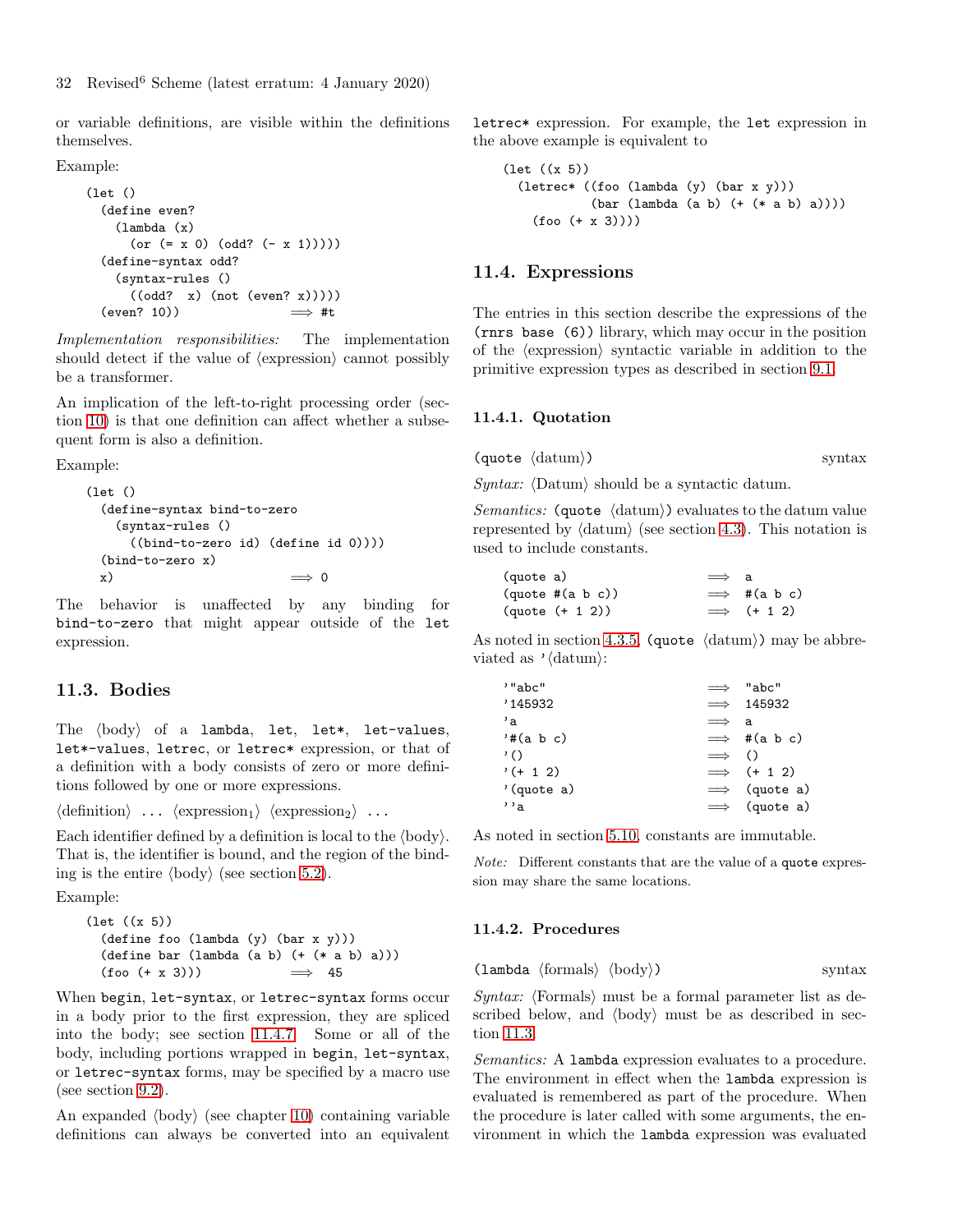is extended by binding the variables in the parameter list to fresh locations, and the resulting argument values are stored in those locations. Then, the expressions in the body of the lambda expression (which may contain definitions and thus represent a letrec\* form, see section [11.3\)](#page-31-0) are evaluated sequentially in the extended environment. The results of the last expression in the body are returned as the results of the procedure call.

```
(lambda (x) (+ x x)) \implies a procedure((\text{lambda } (x) (+ x x)) 4) \implies 8((lambda (x)
  (define (p y)
    (+ y 1)(+ (p x) x))
5) \implies 11
(define reverse-subtract
  (lambda (x y) (- y x)))
(reverse-subtract 7 10) \implies 3
(define add4
  (let ((x 4))
   (lambda (y) (+ x y))))
(\text{add4 6}) \Rightarrow 10
```
 $\langle$ Formals $\rangle$  must have one of the following forms:

- ( $\langle \text{variable}_1 \rangle$  ...): The procedure takes a fixed number of arguments; when the procedure is called, the arguments are stored in the bindings of the corresponding variables.
- $\langle \text{variable} \rangle$ : The procedure takes any number of arguments; when the procedure is called, the sequence of arguments is converted into a newly allocated list, and the list is stored in the binding of the  $\langle$  variable $\rangle$ .
- ( $\langle \text{variable}_1 \rangle$  ...  $\langle \text{variable}_n \rangle$  .  $\langle \text{variable}_{n+1} \rangle$ ): If a period . precedes the last variable, then the procedure takes  $n$  or more arguments, where  $n$  is the number of parameters before the period (there must be at least one). The value stored in the binding of the last variable is a newly allocated list of the arguments left over after all the other arguments have been matched up against the other parameters.

```
((\text{lambda } x x) 3 4 5 6) \implies (3 4 5 6)((lambda (x y . z) z)
3\ 4\ 5\ 6) \implies (5 6)
```
Any (variable) must not appear more than once in  $\langle$  formals $\rangle$ .

#### 11.4.3. Conditionals

|  | $(i$ f $\langle test \rangle$ $\langle consequent \rangle$ $\langle alternate \rangle$ ) | $\frac{1}{2}$ |
|--|------------------------------------------------------------------------------------------|---------------|
|  | $(if \langle test \rangle \langle consequent \rangle)$                                   | syntax        |

*Syntax:*  $\langle Test \rangle$ ,  $\langle consequent \rangle$ , and  $\langle alternate \rangle$  must be expressions.

*Semantics:* An if expression is evaluated as follows: first,  $\langle \text{test} \rangle$  is evaluated. If it yields a true value (see section [5.7\)](#page-18-2), then  $\langle$  consequent $\rangle$  is evaluated and its values are returned. Otherwise  $\langle$  alternate $\rangle$  is evaluated and its values are returned. If  $\langle \text{test} \rangle$  yields #f and no  $\langle \text{alternate} \rangle$  is specified, then the result of the expression is unspecified.

|          |              | $(if ( > 3 2)$ 'yes 'no) |  |              | $\implies$ yes         |
|----------|--------------|--------------------------|--|--------------|------------------------|
|          |              | $(if ( > 2 3)$ 'yes 'no) |  | $\implies$   | no                     |
|          | (if ( > 3 2) |                          |  |              |                        |
|          | $(-32)$      |                          |  |              |                        |
|          | $(+ 3 2))$   |                          |  | $\implies$ 1 |                        |
| (if#f#f) |              |                          |  |              | $\implies$ unspecified |

The (consequent) and (alternate) expressions are in tail context if the if expression itself is; see section [11.20.](#page-58-0)

#### 11.4.4. Assignments

$$
(set! \langle variable \rangle \langle expression \rangle)
$$
 syntax

 $\langle$ Expression $\rangle$  is evaluated, and the resulting value is stored in the location to which  $\langle$  variable $\rangle$  is bound.  $\langle$  Variable $\rangle$ must be bound either in some region enclosing the set! expression or at the top level. The result of the set! expression is unspecified.

| $(\text{let } ((x 2)))$ |              |  |
|-------------------------|--------------|--|
| $(+ x 1)$               |              |  |
| $(set! \times 4)$       |              |  |
| $(+ x 1)$               | $\implies$ 5 |  |

It is a syntax violation if  $\langle$  variable $\rangle$  refers to an immutable binding.

Note: The identifier set! is exported with level 1 as well. See section [11.19.](#page-56-0)

#### 11.4.5. Derived conditionals

|               | (cond $\langle$ cond clause <sub>1</sub> ) $\langle$ cond clause <sub>2</sub> ) |  |                  | $\frac{1}{2}$ syntax |
|---------------|---------------------------------------------------------------------------------|--|------------------|----------------------|
| $\Rightarrow$ |                                                                                 |  | auxiliary syntax |                      |
| else          |                                                                                 |  | auxiliary syntax |                      |

*Syntax:* Each  $\langle$  cond clause $\rangle$  must be of the form

 $(\langle test \rangle \langle expression_1 \rangle \dots)$ 

where  $\langle test \rangle$  is an expression. Alternatively, a  $\langle$ cond clause $\rangle$  may be of the form

 $(\langle test \rangle \Rightarrow \langle expression \rangle)$ 

The last  $\langle$ cond clause $\rangle$  may be an "else clause", which has the form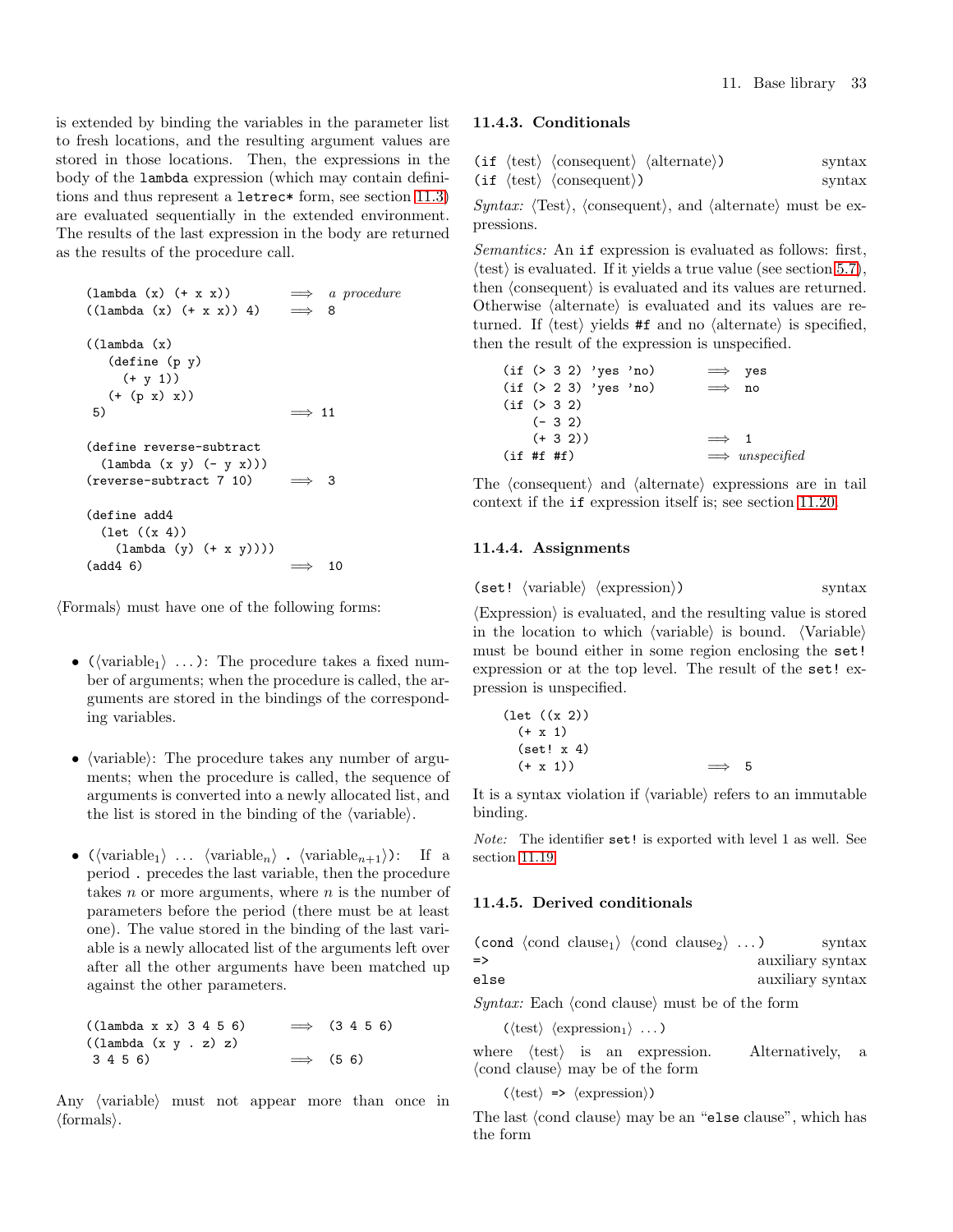(else  $\langle$  expression<sub>1</sub></sub>  $\langle$  expression<sub>2</sub> $\rangle$  ...).

*Semantics:* A cond expression is evaluated by evaluating the  $\langle test \rangle$  expressions of successive  $\langle cond$  clause $\rangle s$  in order until one of them evaluates to a true value (see section [5.7\)](#page-18-2). When a  $\langle \text{test} \rangle$  evaluates to a true value, then the remaining  $\langle$  expression $\rangle$ s in its  $\langle$  cond clause $\rangle$  are evaluated in order, and the results of the last  $\langle$  expression $\rangle$  in the  $\langle$  cond clause $\rangle$ are returned as the results of the entire cond expression. If the selected  $\langle$ cond clause $\rangle$  contains only the  $\langle$ test $\rangle$  and no  $\langle$  expression $\rangle$ s, then the value of the  $\langle$  test $\rangle$  is returned as the result. If the selected  $\langle$  cond clause $\rangle$  uses the => alternate form, then the  $\langle$  expression $\rangle$  is evaluated. Its value must be a procedure. This procedure should accept one argument; it is called on the value of the  $\langle \text{test} \rangle$  and the values returned by this procedure are returned by the cond expression. If all  $\langle \text{test} \rangle$ s evaluate to #f, and there is no else clause, then the conditional expression returns unspecified values; if there is an else clause, then its  $\langle$  expression $\rangle$ s are evaluated, and the values of the last one are returned.

$$
(\text{cond } (\text{> 3 2) 'greater})
$$
\n
$$
((\text{< 3 2) 'less})
$$
\n
$$
\implies \text{greater}
$$
\n
$$
((\text{< 3 3) 'greater})
$$
\n
$$
((\text{< 3 3) 'less})
$$
\n
$$
(\text{else 'equal}))
$$
\n
$$
\implies \text{equal}
$$
\n
$$
(\text{cond } (\text{'(1 2 3) => cadr})
$$
\n
$$
(\text{else #f}))
$$
\n
$$
\implies 2
$$

For a  $\langle$  cond clause $\rangle$  of one of the following forms

```
(\langle test \rangle \langle expression_1 \rangle \dots)(else \langle expression<sub>1</sub>) \langle expression<sub>2</sub>\rangle ...)
```
the last  $\langle$  expression $\rangle$  is in tail context if the cond form itself is. For a  $\langle$  cond clause $\rangle$  of the form

 $(\langle test \rangle \Rightarrow \langle expression \rangle)$ 

the (implied) call to the procedure that results from the evaluation of  $\langle$  expression $\rangle$  is in a tail context if the cond form itself is. See section [11.20.](#page-58-0)

A sample definition of cond in terms of simpler forms is in appendix [B.](#page-74-0)

(case  $\langle \text{key} \rangle$   $\langle \text{case clause}_1 \rangle$   $\langle \text{case clause}_2 \rangle$  ...) syntax *Syntax:*  $\langle \text{Key} \rangle$  must be an expression. Each  $\langle \text{case clause} \rangle$ must have one of the following forms:

 $((\langle \text{datum}_1 \rangle \dots) \langle \text{expression}_1 \rangle \langle \text{expression}_2 \rangle \dots)$ (else  $\langle$  expression<sub>1</sub></sub>  $\langle$  expression<sub>2</sub> $\rangle$  ...)

The second form, which specifies an "else clause", may only appear as the last  $\langle \text{case clause} \rangle$ . Each  $\langle \text{datum} \rangle$  is an external representation of some object. The data represented by the  $\langle \text{datum} \rangle$ s need not be distinct.

*Semantics:* A case expression is evaluated as follows.  $\langle \text{Key} \rangle$  is evaluated and its result is compared using eqv? (see section [11.5\)](#page-36-0) against the data represented by the  $\langle \text{datum} \rangle$  s of each  $\langle \text{case clause} \rangle$  in turn, proceeding in order from left to right through the set of clauses. If the result of evaluating  $\langle \text{key} \rangle$  is equivalent to a datum of a  $\langle \text{case clause} \rangle$ , the corresponding  $\langle \text{expression} \rangle$  are evaluated from left to right and the results of the last expression in the  $\langle \text{case clause} \rangle$  are returned as the results of the case expression. Otherwise, the comparison process continues. If the result of evaluating  $\langle \text{key} \rangle$  is different from every datum in each set, then if there is an else clause its expressions are evaluated and the results of the last are the results of the case expression; otherwise the case expression returns unspecified values.

```
(case (* 2 3)
 ((2 3 5 7) 'prime)
 ((4 6 8 9) 'composite) \implies composite
(\text{case } (\text{car } '(c d)))((a) 'a)
 ((b) 'b)) \implies unspecified
(\text{case } (\text{car } '(c d)))((a e i o u) 'vowel)
 ((w y) 'semivowel)
 (else 'consonant)) \implies consonant
```
The last  $\langle$  expression $\rangle$  of a  $\langle$  case clause $\rangle$  is in tail context if the case expression itself is; see section [11.20.](#page-58-0)

$$
(\text{and } \langle \text{test}_1 \rangle \ldots) \qquad \qquad \text{syntax}
$$

*Syntax:* The  $\langle \text{test} \rangle$ s must be expressions.

*Semantics:* If there are no  $\{\text{test}\}\$ s, #t is returned. Otherwise, the  $\langle \text{test} \rangle$  expressions are evaluated from left to right until a  $\langle \text{test} \rangle$  returns #f or the last  $\langle \text{test} \rangle$  is reached. In the former case, the and expression returns #f without evaluating the remaining expressions. In the latter case, the last expression is evaluated and its values are returned.

| $(and (= 2 2) (> 2 1))$                            | $\implies$ #t |                  |
|----------------------------------------------------|---------------|------------------|
| $(and (= 2 2) (< 2 1))$                            | $\implies$ #f |                  |
| $(\text{and } 1 \ 2 \ \text{'c } \ \text{'(f g)})$ |               | $\implies$ (f g) |
| (and)                                              | $\implies$ #t |                  |

The and keyword could be defined in terms of if using syntax-rules (see section [11.19\)](#page-56-0) as follows:

```
(define-syntax and
 (syntax-rules ()
   ((and) #t)
    ((and test) test)
    ((and test1 test2 ...)
     (if test1 (and test2 ...) #f))))
```
The last  $\langle \text{test} \rangle$  expression is in tail context if the and expression itself is; see section [11.20.](#page-58-0)

| (or $\langle \text{test}_1 \rangle$ )                                   | $\sqrt{\frac{1}{2}}$ |
|-------------------------------------------------------------------------|----------------------|
| <i>Syntax:</i> The $\langle \text{test} \rangle$ s must be expressions. |                      |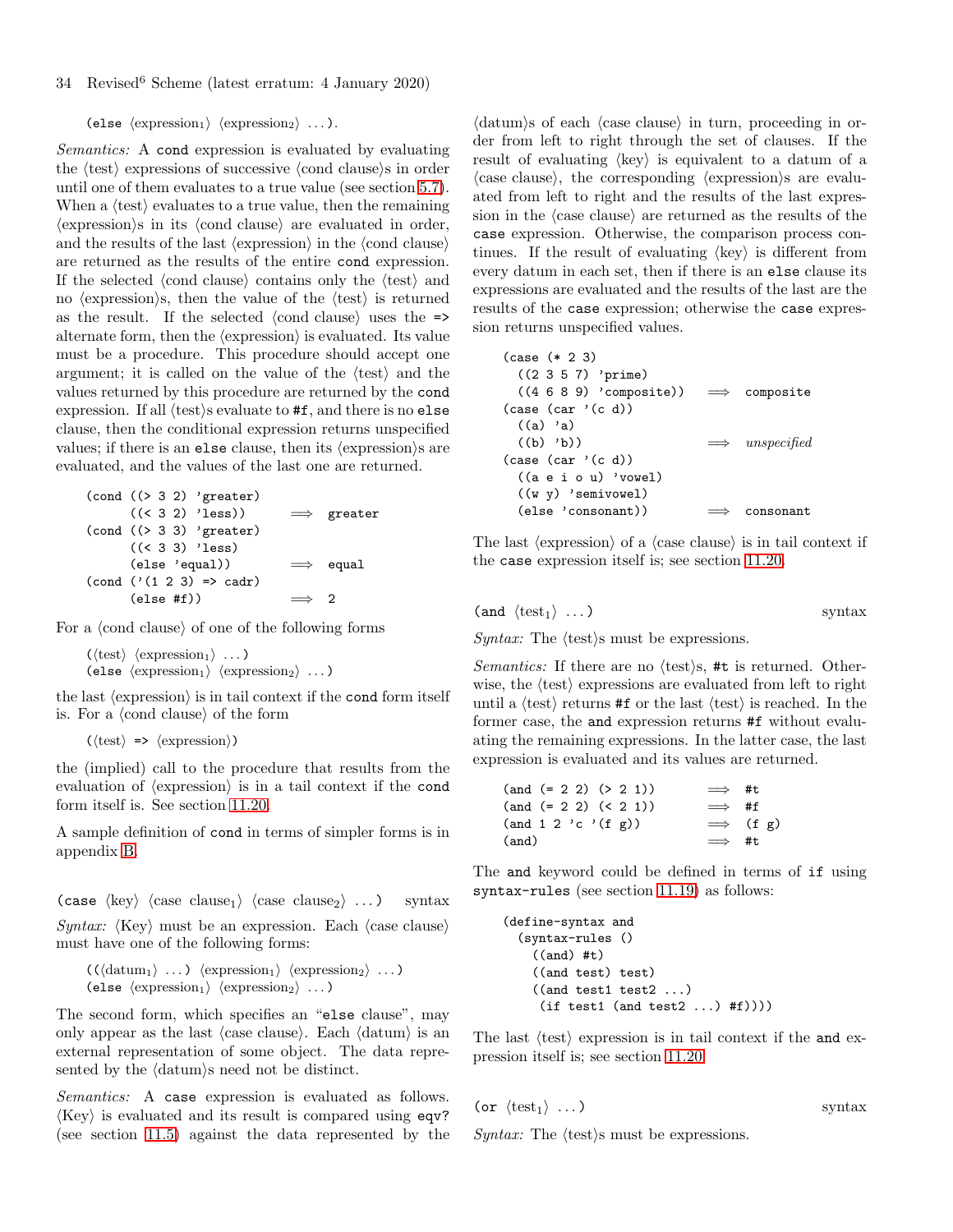*Semantics:* If there are no (test)s, #f is returned. Otherwise, the  $\langle \text{test} \rangle$  expressions are evaluated from left to right until a  $\langle \text{test} \rangle$  returns a true value *val* (see section [5.7\)](#page-18-2) or the last  $\langle \text{test} \rangle$  is reached. In the former case, the or expression returns *val* without evaluating the remaining expressions. In the latter case, the last expression is evaluated and its values are returned.

|                 | $(or (= 2 2) (> 2 1))$ | $\implies$ #t    |  |
|-----------------|------------------------|------------------|--|
|                 | $(or (= 2 2) (< 2 1))$ | $\implies$ #t    |  |
| $(or$ #f #f #f) |                        | $\implies$ #f    |  |
|                 | (or '(b c) (/ 3 0))    | $\implies$ (b c) |  |

The or keyword could be defined in terms of if using syntax-rules (see section [11.19\)](#page-56-0) as follows:

```
(define-syntax or
 (syntax-rules ()
   ((or)#f)
   ((or test) test)
   ((or test1 test2 ...)
     (let ((x test1))
       (if x x (or test2 ...))))))
```
The last  $\langle \text{test} \rangle$  expression is in tail context if the or expression itself is; see section [11.20.](#page-58-0)

#### <span id="page-34-0"></span>11.4.6. Binding constructs

The binding constructs described in this section create local bindings for variables that are visible only in a delimited region. The syntax of the constructs let, let\*, letrec, and letrec\* is identical, but they differ in the regions (see section [5.2\)](#page-16-2) they establish for their variable bindings and in the order in which the values for the bindings are computed. In a let expression, the initial values are computed before any of the variables become bound; in a let\* expression, the bindings and evaluations are performed sequentially. In a letrec or letrec\* expression, all the bindings are in effect while their initial values are being computed, thus allowing mutually recursive definitions. In a letrec expression, the initial values are computed before being assigned to the variables; in a letrec\*, the evaluations and assignments are performed sequentially.

In addition, the binding constructs let-values and let\*-values generalize let and let\* to allow multiple variables to be bound to the results of expressions that evaluate to multiple values. They are analogous to let and let\* in the way they establish regions: in a let-values expression, the initial values are computed before any of the variables become bound; in a let\*-values expression, the bindings are performed sequentially.

Sample definitions of all the binding forms of this section in terms of simpler forms are in appendix [B.](#page-74-0)

 $(\text{let } \langle \text{bindings} \rangle \langle \text{body} \rangle)$  syntax *Syntax:*  $\langle$ Bindings $\rangle$  must have the form

 $((\langle variable_1 \rangle \langle init_1 \rangle) \dots),$ 

where each  $\langle \text{init} \rangle$  is an expression, and  $\langle \text{body} \rangle$  is as described in section [11.3.](#page-31-0) Any variable must not appear more than once in the  $\langle variable \rangle$ s.

*Semantics:* The  $\langle \text{init} \rangle$ s are evaluated in the current environment (in some unspecified order), the  $\langle$  variable $\rangle$ s are bound to fresh locations holding the results, the  $\langle \text{body} \rangle$  is evaluated in the extended environment, and the values of the last expression of  $\langle \text{body} \rangle$  are returned. Each binding of a  $\langle \text{variable} \rangle$  has  $\langle \text{body} \rangle$  as its region.

$$
(let ((x 2) (y 3))
$$
  
\n
$$
(* y))
$$
\n
$$
(let ((x 2) (y 3))
$$
  
\n
$$
(let ((x 7))
$$
  
\n
$$
(z (+ y)))
$$
\n
$$
(* z x)))
$$
\n
$$
35
$$

See also named let, section [11.16.](#page-54-0)

 $(\text{let* } \langle \text{bindings} \rangle \langle \text{body} \rangle)$  syntax *Syntax:*  $\langle$ Bindings $\rangle$  must have the form

$$
((\langle variable_1 \rangle \langle init_1 \rangle) \dots),
$$

where each  $\langle \text{init} \rangle$  is an expression, and  $\langle \text{body} \rangle$  is as described in section [11.3.](#page-31-0)

*Semantics:* The let\* form is similar to let, but the  $\langle \text{init} \rangle$ s are evaluated and bindings created sequentially from left to right, with the region of each binding including the bindings to its right as well as  $\langle \text{body} \rangle$ . Thus the second  $\langle \text{init} \rangle$ is evaluated in an environment in which the first binding is visible and initialized, and so on.

$$
(let ((x 2) (y 3))
$$
  
\n $(let* ((x 7)$   
\n $(z (+ x y)))$   
\n $(* z x))) \implies 70$ 

Note: While the variables bound by a let expression must be distinct, the variables bound by a let\* expression need not be distinct.

| $(\text{letrec } \langle \text{bindings} \rangle \langle \text{body} \rangle)$ | $\frac{1}{2}$ |
|--------------------------------------------------------------------------------|---------------|
| <i>Syntax:</i> $\langle$ Bindings $\rangle$ must have the form                 |               |

 $((\langle variable_1 \rangle \langle init_1 \rangle) \dots),$ 

where each  $\langle \text{init} \rangle$  is an expression, and  $\langle \text{body} \rangle$  is as described in section [11.3.](#page-31-0) Any variable must not appear more than once in the  $\langle$  variable $\rangle$ s.

*Semantics:* The (variable)s are bound to fresh locations, the  $\langle \text{init} \rangle$  are evaluated in the resulting environment (in some unspecified order), each  $\langle$  variable $\rangle$  is assigned to the result of the corresponding  $\langle \text{init} \rangle$ , the  $\langle \text{body} \rangle$  is evaluated in the resulting environment, and the values of the last expression in  $\langle \text{body} \rangle$  are returned. Each binding of a  $\langle \text{variable} \rangle$ has the entire letrec expression as its region, making it possible to define mutually recursive procedures.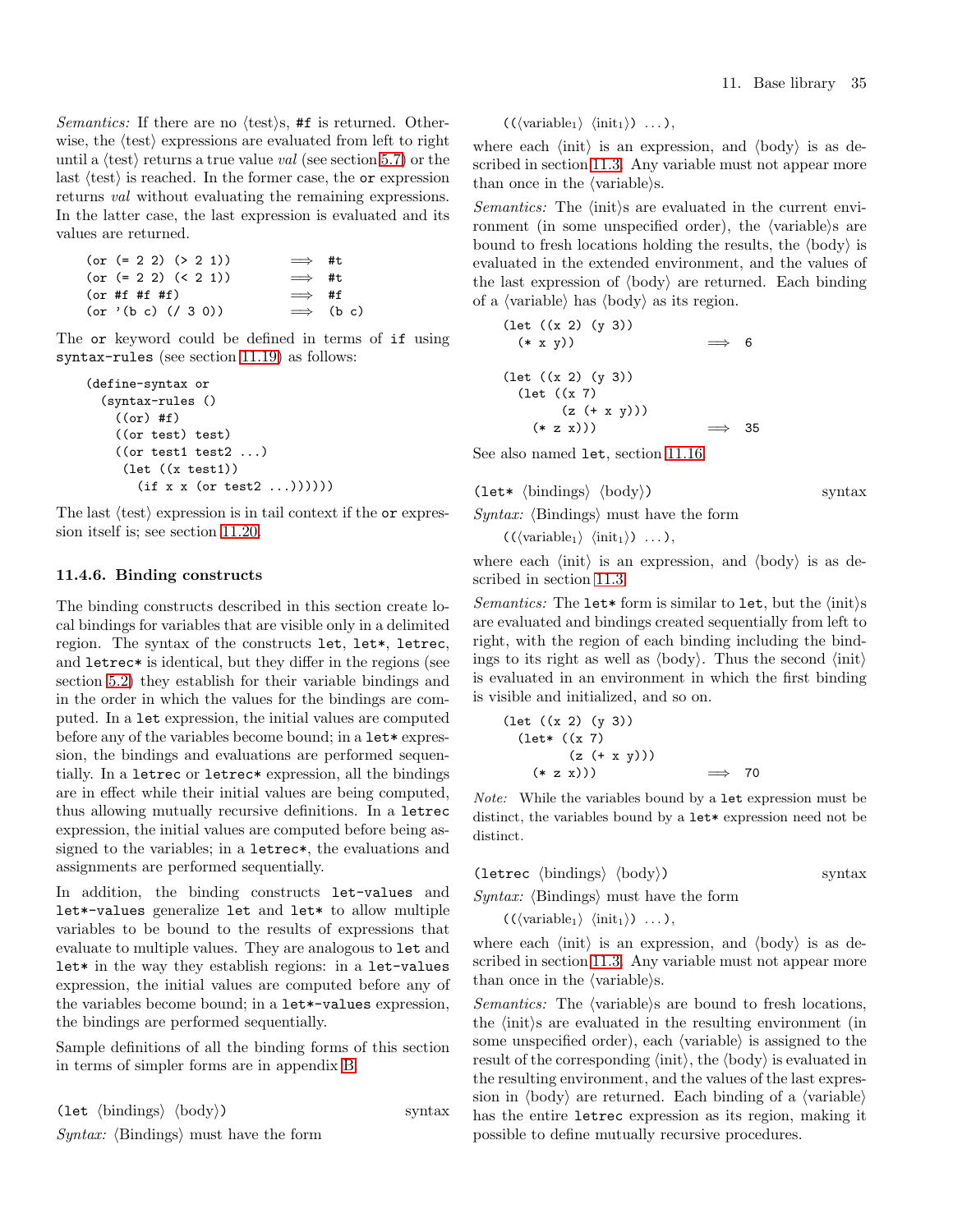```
(letrec ((even?
          (lambda (n)
             (if (zero? n)
                 #t
                 (odd? (- n 1)))))
         (odd?
          (lambda (n)
             (if (zero? n)
                 #f
                 (even? (- n 1))))(even? 88))
                              \implies #t
```
It should be possible to evaluate each  $\langle \text{init} \rangle$  without assigning or referring to the value of any  $\langle$  variable $\rangle$ . In the most common uses of letrec, all the  $\langle \text{init} \rangle$ s are lambda expressions and the restriction is satisfied automatically. Another restriction is that the continuation of each  $\langle \text{init} \rangle$ should not be invoked more than once.

*Implementation responsibilities:* Implementations must detect references to a  $\langle \text{variable} \rangle$  during the evaluation of the  $\langle \text{init} \rangle$  expressions (using one particular evaluation order and order of evaluating the  $\langle \text{init} \rangle$  expressions). If an implementation detects such a violation of the restriction, it must raise an exception with condition type &assertion. Implementations may or may not detect that the continuation of each  $\langle \text{init} \rangle$  is invoked more than once. However, if the implementation detects this, it must raise an exception with condition type &assertion.

 $(\text{letrec* } \langle \text{bindings} \rangle \langle \text{body} \rangle)$  syntax

*Syntax:*  $\langle$ Bindings $\rangle$  must have the form

 $((\langle variable_1 \rangle \langle init_1 \rangle) \dots)$ ,

where each  $\langle \text{init} \rangle$  is an expression, and  $\langle \text{body} \rangle$  is as described in section [11.3.](#page-31-0) Any variable must not appear more than once in the  $\langle variable \rangle$ s.

*Semantics:* The (variable)s are bound to fresh locations, each  $\langle$  variable $\rangle$  is assigned in left-to-right order to the result of evaluating the corresponding  $\langle \text{init} \rangle$ , the  $\langle \text{body} \rangle$  is evaluated in the resulting environment, and the values of the last expression in  $\langle \text{body} \rangle$  are returned. Despite the leftto-right evaluation and assignment order, each binding of a  $\langle$  variable $\rangle$  has the entire letrec\* expression as its region, making it possible to define mutually recursive procedures.

```
(letrec* ((p
           (lambda (x)
             (+ 1 (q (- x 1))))(q
           (lambda (y)
             (if (zero? y)
                  0
                  (+ 1 (p (- y 1))))))(x (p 5))
          (y x)y)
                             \implies 5
```
It must be possible to evaluate each  $\langle \text{init} \rangle$  without assigning or referring to the value of the corresponding  $\langle \text{variable} \rangle$ or the  $\langle$  variable $\rangle$  of any of the bindings that follow it in (bindings). Another restriction is that the continuation of each  $\langle \text{init} \rangle$  should not be invoked more than once.

*Implementation responsibilities:* Implementations must, during the evaluation of an  $\langle \text{init} \rangle$  expression, detect references to the value of the corresponding  $\langle \text{variable} \rangle$  or the  $\langle$  variable $\rangle$  of any of the bindings that follow it in  $\langle$  bindings $\rangle$ . If an implementation detects such a violation of the restriction, it must raise an exception with condition type &assertion. Implementations may or may not detect that the continuation of each  $\langle \text{init} \rangle$  is invoked more than once. However, if the implementation detects this, it must raise an exception with condition type &assertion.

(let-values  $\langle \text{mv-bindings} \rangle$   $\langle \text{body} \rangle$ ) syntax

*Syntax:*  $\langle$ Mv-bindings $\rangle$  must have the form

 $((\langle \text{formals}_1 \rangle \langle \text{init}_1 \rangle) \dots),$ 

where each  $\langle \text{init} \rangle$  is an expression, and  $\langle \text{body} \rangle$  is as described in section [11.3.](#page-31-0) Any variable must not appear more than once in the set of  $\langle$  formals $\rangle$ .

*Semantics:* The  $\langle \text{init} \rangle$ s are evaluated in the current environment (in some unspecified order), and the variables occurring in the  $\langle$  formals $\rangle$  are bound to fresh locations containing the values returned by the  $\langle \text{init} \rangle$ s, where the  $\langle$  formals $\rangle$  are matched to the return values in the same way that the  $\langle$  formals $\rangle$  in a lambda expression are matched to the arguments in a procedure call. Then, the  $\langle \text{body} \rangle$  is evaluated in the extended environment, and the values of the last expression of  $\langle \text{body} \rangle$  are returned. Each binding of a variable has  $\langle \text{body} \rangle$  as its region. If the  $\langle \text{formals} \rangle$  do not match, an exception with condition type &assertion is raised.

```
(let-values (((a b) (values 1 2))
             ((c d) (values 3 4)))
  (list a b c d)) \implies (1 2 3 4)
(left-values ((a b . c) (values 1 2 3 4)))(list a b c)) \implies (1 2 (3 4))
(let ((a 'a) (b 'b) (x 'x) (y 'y))
  (let-values (((a b) (values x y))
              ((x, y) (values a b)))
   (\text{list a b x y}))) \implies (x y a b)
```
(let\*-values  $\langle$ mv-bindings $\rangle$   $\langle$ body $\rangle$ ) syntax *Syntax:*  $\langle$ Mv-bindings $\rangle$  must have the form

 $((\langle \text{formals}_1 \rangle \langle \text{init}_1 \rangle) \dots),$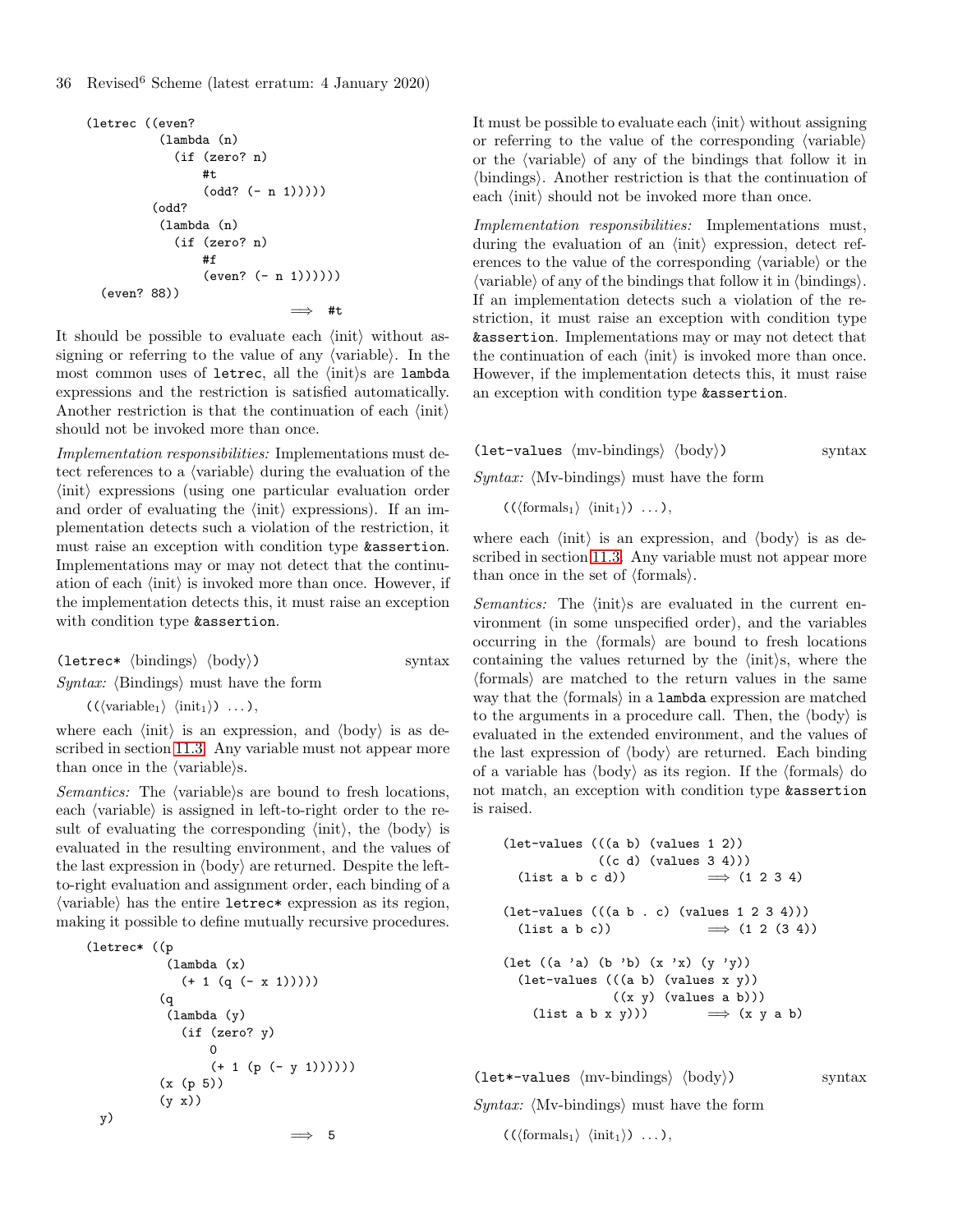where each  $\langle \text{init} \rangle$  is an expression, and  $\langle \text{body} \rangle$  is as de-scribed in section [11.3.](#page-31-0) In each  $\langle$  formals $\rangle$ , any variable must not appear more than once.

*Semantics:* The let\*-values form is similar to  $let-values, but the \langle init \rangle$ s are evaluated and bindings created sequentially from left to right, with the region of the bindings of each  $\langle$  formals $\rangle$  including the bindings to its right as well as  $\langle \text{body} \rangle$ . Thus the second  $\langle \text{init} \rangle$  is evaluated in an environment in which the bindings of the first  $\langle$  formals $\rangle$  is visible and initialized, and so on.

```
(let ((a 'a) (b 'b) (x 'x) (y 'y))
  (let*-values (((a b) (values x y))((x y) (values a b)))(list a b x y))) \implies (x y x y)
```
Note: While all of the variables bound by a let-values expression must be distinct, the variables bound by different (formals) of a let\*-values expression need not be distinct.

### <span id="page-36-0"></span>11.4.7. Sequencing

| (begin $\langle \text{form} \rangle \dots$ )                           |  | $\frac{1}{2}$ syntax |
|------------------------------------------------------------------------|--|----------------------|
| (begin $\langle$ expression $\rangle$ $\langle$ expression $\rangle$ ) |  | syntax               |

The  $\langle$ begin $\rangle$  keyword has two different roles, depending on its context:

• It may appear as a form in a  $\langle \text{body} \rangle$  (see section [11.3\)](#page-31-0),  $\langle$ library body $\rangle$  (see section [7.1\)](#page-22-0), or  $\langle$ top-level body $\rangle$ (see chapter [8\)](#page-26-0), or directly nested in a begin form that appears in a body. In this case, the begin form must have the shape specified in the first header line. This use of begin acts as a *splicing* form—the forms inside the  $\langle \text{body} \rangle$  are spliced into the surrounding body, as if the begin wrapper were not actually present.

A begin form in a  $\langle \text{body} \rangle$  or  $\langle \text{library body} \rangle$  must be non-empty if it appears after the first  $\langle$  expression $\rangle$ within the body.

• It may appear as an ordinary expression and must have the shape specified in the second header line. In this case, the  $\langle$  expression $\rangle$ s are evaluated sequentially from left to right, and the values of the last  $\langle$  expression $\rangle$  are returned. This expression type is used to sequence side effects such as assignments or input and output.

```
(define x 0)
```

```
(begin (set! x 5)
     (+ x 1) \implies 6
```
(begin (display "4 plus 1 equals ") (display  $(+ 4 1))$ )  $\implies$  unspecified and prints 4 plus 1 equals 5

### 11.5. Equivalence predicates

A *predicate* is a procedure that always returns a boolean value (#t or #f). An *equivalence predicate* is the computational analogue of a mathematical equivalence relation (it is symmetric, reflexive, and transitive). Of the equivalence predicates described in this section, eq? is the finest or most discriminating, and equal? is the coarsest. The eqv? predicate is slightly less discriminating than eq?.

```
(eqv? obj1 obj2) procedure
```
The eqv? procedure defines a useful equivalence relation on objects. Briefly, it returns #t if  $obj_1$  and  $obj_2$  should normally be regarded as the same object and #f otherwise. This relation is left slightly open to interpretation, but the following partial specification of eqv? must hold for all implementations.

The eqv? procedure returns #t if one of the following holds:

- *Obj*<sup>1</sup> and *obj*<sup>2</sup> are both booleans and are the same according to the boolean=? procedure (section [11.8\)](#page-46-0).
- *Obj*<sub>1</sub> and *obj*<sub>2</sub> are both symbols and are the same according to the symbol=? procedure (section [11.10\)](#page-48-0).
- *Obj*<sup>1</sup> and *obj*<sup>2</sup> are both exact number objects and are numerically equal (see =, section [11.7\)](#page-38-0).
- *Obj*<sup>1</sup> and *obj*<sup>2</sup> are both inexact number objects, are numerically equal (see =, section [11.7\)](#page-38-0), and yield the same results (in the sense of eqv?) when passed as arguments to any other procedure that can be defined as a finite composition of Scheme's standard arithmetic procedures, as long as the evaluation of that application does not involve NaN.
- *Obj*<sup>1</sup> and *obj*<sup>2</sup> are both characters and are the same character according to the char=? procedure (section [11.11\)](#page-49-0).
- Both  $obj_1$  and  $obj_2$  are the empty list.
- *Obj*<sub>1</sub> and *obj*<sub>2</sub> are objects such as pairs, vectors, bytevectors (library chapter [2\)](#page-8-0), strings, records (library chapter [6\)](#page-19-0), ports (library section [8.2\)](#page-27-0), or hashtables (library chapter 13) that refer to the same locations in the store (section [5.10\)](#page-19-1).
- *Obj*<sup>1</sup> and *obj*<sup>2</sup> are record-type descriptors that are specified to be eqv? in library section [6.3.](#page-21-0)

The eqv? procedure returns #f if one of the following holds:

- *Obj*<sup>1</sup> and *obj*<sup>2</sup> are of different types (section [11.1\)](#page-30-0).
- *Obj*<sup>1</sup> and *obj*<sup>2</sup> are booleans for which the boolean=? procedure returns #f.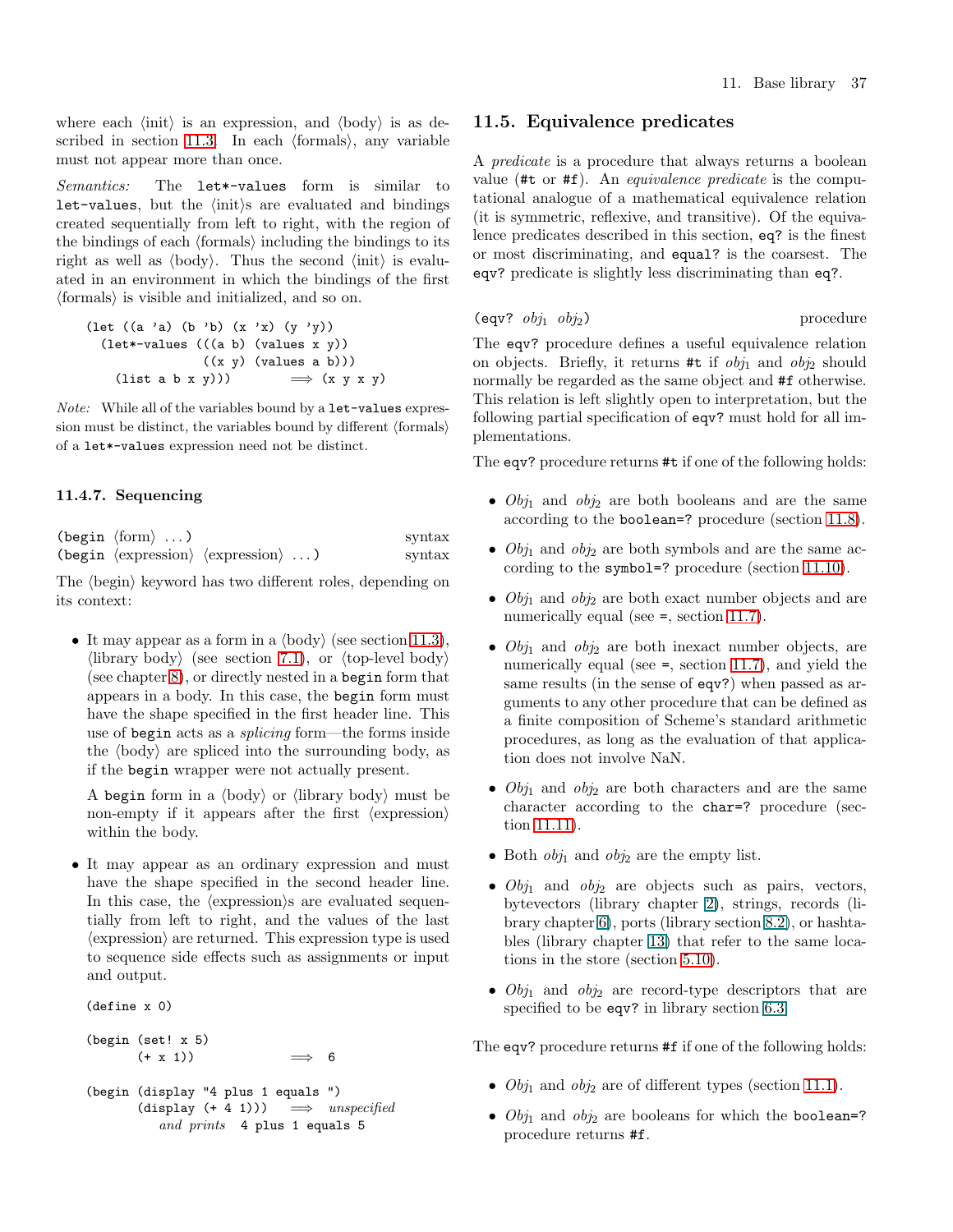- 38 Revised<sup>6</sup> Scheme (latest erratum: 4 January 2020)
	- *Obj*<sub>1</sub> and *obj*<sub>2</sub> are symbols for which the symbol=? procedure returns #f.
	- One of  $obj_1$  and  $obj_2$  is an exact number object but the other is an inexact number object.
	- *Obj*<sup>1</sup> and *obj*<sup>2</sup> are rational number objects for which the = procedure returns #f.
	- *Obj*<sup>1</sup> and *obj*<sup>2</sup> yield different results (in the sense of eqv?) when passed as arguments to any other procedure that can be defined as a finite composition of Scheme's standard arithmetic procedures, as long as the evaluation of that application does not involve NaN.
	- *Obj*<sup>1</sup> and *obj*<sup>2</sup> are characters for which the char=? procedure returns #f.
	- One of  $obj_1$  and  $obj_2$  is the empty list, but the other is not.
	- *Obj*<sup>1</sup> and *obj*<sup>2</sup> are objects such as pairs, vectors, bytevectors (library chapter [2\)](#page-8-0), strings, records (library chapter [6\)](#page-19-0), ports (library section [8.2\)](#page-27-0), or hashtables (library chapter 13) that refer to distinct locations.
	- *Obj*<sup>1</sup> and *obj*<sup>2</sup> are pairs, vectors, strings, or records, or hashtables, where the applying the same accessor (i.e. car, cdr, vector-ref, string-ref, or record accessors) to both yields results for which eqv? returns #f.
	- *Obj*<sup>1</sup> and *obj*<sup>2</sup> are procedures that would behave differently (return different values or have different side effects) for some arguments.

*Note:* The eqv? procedure returning #t when  $obj_1$  and  $obj_2$ are number objects does not imply that  $\texttt{=}$  would also return  $\texttt{\#t}$ when called with  $obj_1$  and  $obj_2$  as arguments.

|                     | $\text{(eqv? 'a 'a)}$                             | #t |
|---------------------|---------------------------------------------------|----|
|                     | $\text{(eqv? 'a 'b)}$<br>$\implies$               | #f |
| $\text{(eqv? 2 2)}$ | $\implies$                                        | #t |
|                     | $\text{(eqv? '() '())}$<br>$\implies$             | #t |
|                     | $\text{(eqv? 100000000 100000000)} \implies$      | #t |
|                     | $\text{(eqv? (cons 1 2) (cons 1 2)}) \implies #f$ |    |
|                     | $\text{(eqv? (lambda () 1)}$                      |    |
|                     | (lambda() 2))                                     | #f |
|                     | $\text{(eqv? #f 'nil)}$<br>$\implies$             | #f |

The following examples illustrate cases in which the above rules do not fully specify the behavior of eqv?. All that can be said about such cases is that the value returned by eqv? must be a boolean.

| $(\text{let } ((p (\text{lambda } (x) x)))$ |                        |
|---------------------------------------------|------------------------|
| (eqv? p p))                                 | $\implies$ unspecified |
| $\text{(eqv?} \text{''' "''})$              | $\implies$ unspecified |

| $\text{(eqv? } '#() '#())$    | $\implies$ | unspecified            |
|-------------------------------|------------|------------------------|
| $\text{(eqv? (lambda (x) x)}$ |            |                        |
| (lambda (x) x))               |            | $\implies$ unspecified |
| $\text{(eqv? (lambda (x) x)}$ |            |                        |
| $(\text{lambda}(y), y))$      |            | $\implies$ unspecified |
| $\text{(eqv? +nan.0 +nan.0)}$ |            | $\implies$ unspecified |

The next set of examples shows the use of eqv? with procedures that have local state. Calls to gen-counter must return a distinct procedure every time, since each procedure has its own internal counter. Calls to gen-loser return procedures that behave equivalently when called. However, eqv? may not detect this equivalence.

| (define gen-counter                                         |
|-------------------------------------------------------------|
| (lambda ()                                                  |
| $(\text{let } ((n 0)))$                                     |
| $(lambda () (set! n (+ n 1)) n)))$                          |
| $(\text{let } ((g (gen-counter)))$                          |
| $\implies$ unspecified<br>$\text{(eqv? g g)}$               |
| (eqv? (gen-counter) (gen-counter))                          |
| $\implies$ #f                                               |
| (define gen-loser                                           |
| (lambda()                                                   |
| $(\text{let } ((n 0)))$                                     |
| $(lambda () (set! n (+ n 1)) 27))))$                        |
| $(\text{let } ((g (gen-loss))))$                            |
| $\text{(eqv? g g)}$<br>$\implies$ unspecified               |
| (eqv? (gen-loser) (gen-loser))                              |
| $\implies$ unspecified                                      |
|                                                             |
| (letrec $((f (lambda () (if (eqv? f g) 'both 'f)))$         |
| $(g (lambda ()) (if (eqv? f g) 'both 'g))))$                |
| $\text{(eqv? f g)})$<br>$\implies$ unspecified              |
|                                                             |
| $(\text{letrec } ((f (lambda () (if (eqv? f g) 'f 'both)))$ |
| (g (lambda () (if (eqv? f g) 'g 'both))))                   |
| $\text{(eqv? f g)})$<br>$\implies$ #f                       |

Implementations may share structure between constants where appropriate. Thus the value of eqv? on constants is sometimes implementation-dependent.

| $\text{(eqv? } \text{'}(a) \text{'}(a))$                  |               | $\implies$ unspecified |
|-----------------------------------------------------------|---------------|------------------------|
| (eqv? "a" "a")                                            |               | $\implies$ unspecified |
| $\text{(eqv? } \text{'(b)} \text{ (cdr } \text{'(a b)}))$ |               | $\implies$ unspecified |
| $(\text{let } ((x \cdot (a))))$                           |               |                        |
| $\text{(eqv? x x)}$                                       | $\implies$ #t |                        |
|                                                           |               |                        |

 $(\text{eq? } obj_1 \text{ obj}_2)$  procedure

The eq? predicate is similar to eqv? except that in some cases it is capable of discerning distinctions finer than those detectable by eqv?.

The eq? and eqv? predicates are guaranteed to have the same behavior on symbols, booleans, the empty list, pairs, procedures, non-empty strings, bytevectors, and vectors, and records. The behavior of eq? on number objects and characters is implementation-dependent, but it always returns either #t or #f, and returns #t only when eqv? would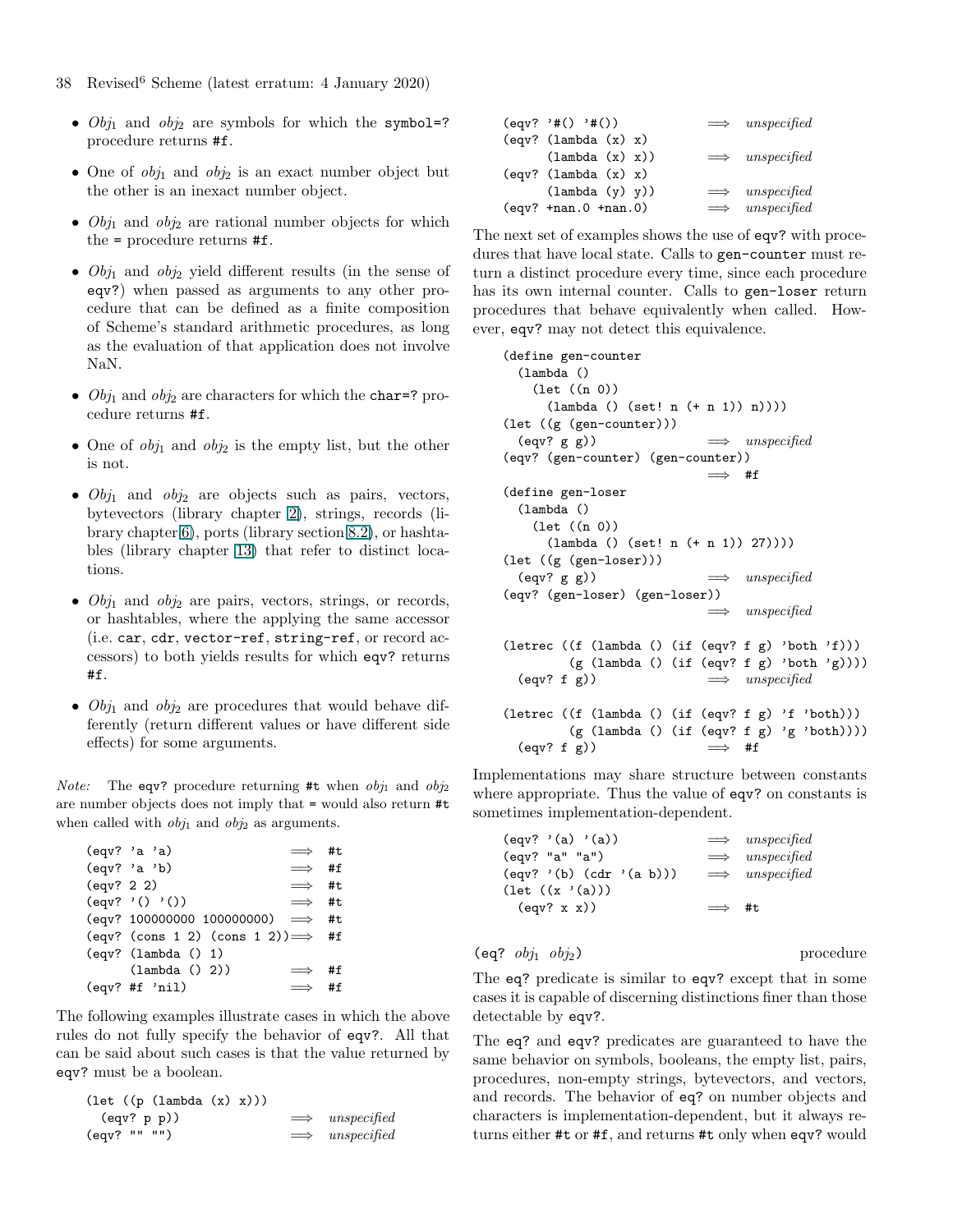also return #t. The eq? predicate may also behave differently from eqv? on empty vectors, empty bytevectors, and empty strings.

| (eq? 'a 'a)                                 | $\implies$    | #t                     |
|---------------------------------------------|---------------|------------------------|
| $(eq?$ '(a) '(a))                           |               | $\implies$ unspecified |
| (eq? (list 'a) (list 'a))                   | $\implies$    | #f                     |
| (eq? "a" "a")                               | $\implies$    | unspecified            |
| (eq? "" "")                                 | $\implies$    | unspecified            |
| (eq? '() '())                               | $\implies$    | #t.                    |
| (eq? 2 2)                                   |               | $\implies$ unspecified |
| $(eq?$ #\A #\A)                             |               | $\implies$ unspecified |
| (eq? car car)                               |               | $\implies$ unspecified |
| $(\text{let } ((n (+ 2 3)))$                |               |                        |
| (eq? n n))                                  |               | $\implies$ unspecified |
| $(\text{let } ((x \land (a))))$             |               |                        |
| (eq? x x))                                  | $\implies$ #t |                        |
| $(\text{let } ((x' * #()) )$                |               |                        |
| (eq? x x))                                  |               | $\implies$ unspecified |
| $(\text{let } ((p (\text{lambda } (x) x)))$ |               |                        |
| (eq? p p))                                  | $\implies$    | unspecified            |

```
(\text{equal? } obj_1 \text{ } obj_2) procedure
```
The equal? predicate returns #t if and only if the (possibly infinite) unfoldings of its arguments into regular trees are equal as ordered trees.

The equal? predicate treats pairs and vectors as nodes with outgoing edges, uses string=? to compare strings, uses bytevector=? to compare bytevectors (see library chapter [2\)](#page-8-0), and uses eqv? to compare other nodes.

```
(equal? 'a 'a) \implies #t
(equal? '(a) '(a)) \implies #t
\text{(equal? } (a (b) c)'(a (b) c)) \implies #t
(equal? "abc" "abc") \implies #t
(equal? 2 2) \implies #t
(equal? (make-vector 5 'a)
        (make-vector 5 'a)) \implies #t(equal? '#vu8(1 2 3 4 5)
        (u8-list->bytevector
        (1\ 2\ 3\ 4\ 5)) \implies #t
(equal? (lambda (x) x)
        (lambda (y) y)) \implies unspecified
(let* ((x (list 'a))
       (y (list 'a))
       (z (list x y)))
  (list (equal? z (list y x))
        \text{(equal? z (list x x)))}\implies (#t #t)
```
Note: The equal? procedure must always terminate, even if its arguments contain cycles.

### 11.6. Procedure predicate

(procedure? *obj*) procedure

Returns #t if *obj* is a procedure, otherwise returns #f.

(procedure? car)  $\implies$  #t (procedure? 'car)  $\implies$  #f (procedure? (lambda (x) (\* x x))) =⇒ #t (procedure? '(lambda (x) (\* x x)))  $\implies$ #f

# <span id="page-38-0"></span>11.7. Arithmetic

The procedures described here implement arithmetic that is generic over the numerical tower described in chapter [3.](#page-9-0) The generic procedures described in this section accept both exact and inexact number objects as arguments, performing coercions and selecting the appropriate operations as determined by the numeric subtypes of their arguments.

Library chapter [11](#page-30-1) describes libraries that define other numerical procedures.

#### 11.7.1. Propagation of exactness and inexactness

The procedures listed below must return the mathematically correct exact result provided all their arguments are exact:

|           |             | $\ast$           |
|-----------|-------------|------------------|
| max       | min         | abs              |
| numerator | denominator | gcd              |
| 1cm       | floor       | ceiling          |
| truncate  | round       | rationalize      |
| real-part | imag-part   | make-rectangular |

The procedures listed below must return the correct exact result provided all their arguments are exact, and no divisors are zero:

| div  | mod  | $div-and-mod$       |
|------|------|---------------------|
| divO | mod0 | $div0$ -and-mod $0$ |

Moreover, the procedure expt must return the correct exact result provided its first argument is an exact real number object and its second argument is an exact integer object.

The general rule is that the generic operations return the correct exact result when all of their arguments are exact and the result is mathematically well-defined, but return an inexact result when any argument is inexact. Exceptions to this rule include sqrt, exp, log, sin, cos, tan, asin, acos, atan, expt, make-polar, magnitude, and angle, which may (but are not required to) return inexact results even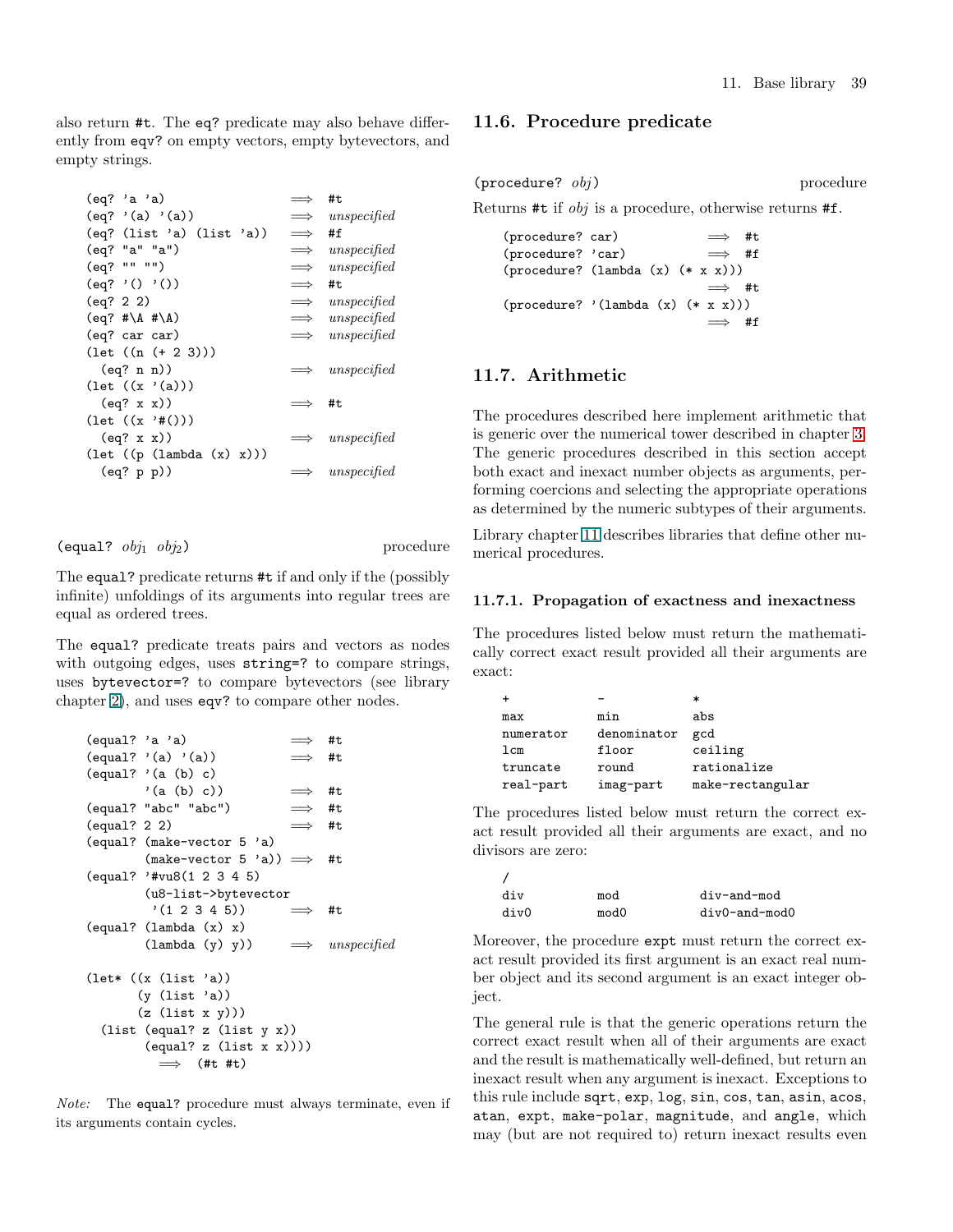when given exact arguments, as indicated in the specification of these procedures.

One general exception to the rule above is that an implementation may return an exact result despite inexact arguments if that exact result would be the correct result for all possible substitutions of exact arguments for the inexact ones. An example is (\* 1.0 0) which may return either 0 (exact) or 0.0 (inexact).

#### 11.7.2. Representability of infinities and NaNs

The specification of the numerical operations is written as though infinities and NaNs are representable, and specifies many operations with respect to these number objects in ways that are consistent with the IEEE-754 standard for binary floating-point arithmetic. An implementation of Scheme may or may not represent infinities and NaNs; however, an implementation must raise a continuable exception with condition type &no-infinities or &no-nans (respectively; see library section [11.3\)](#page-31-0) whenever it is unable to represent an infinity or NaN as specified. In this case, the continuation of the exception handler is the continuation that otherwise would have received the infinity or NaN value. This requirement also applies to conversions between number objects and external representations, including the reading of program source code.

### 11.7.3. Semantics of common operations

Some operations are the semantic basis for several arithmetic procedures. The behavior of these operations is described in this section for later reference.

#### <span id="page-39-0"></span>Integer division

Scheme's operations for performing integer division rely on mathematical operations div, mod, div $_0$ , and mod $_0$ , that are defined as follows:

div, mod, div<sub>0</sub>, and mod<sub>0</sub> each accept two real numbers  $x_1$ and  $x_2$  as operands, where  $x_2$  must be nonzero.

div returns an integer, and mod returns a real. Their results are specified by

$$
x_1 \text{ div } x_2 = n_d
$$
  

$$
x_1 \text{ mod } x_2 = x_m
$$

where

$$
x_1 = n_d \cdot x_2 + x_m
$$
  

$$
0 \le x_m < |x_2|
$$

Examples:

$$
0 \le x_m < |x_2|
$$

$$
123 \text{ div } 10 = 12
$$
  

$$
123 \text{ mod } 10 = 3
$$

123 div  $-10 = -12$  $123 \text{ mod } -10 = 3$  $-123$  div 10 =  $-13$  $-123 \mod 10 = 7$  $-123 \text{ div } -10 = 13$  $-123 \mod -10 = 7$ 

 $div_0$  and mod<sub>0</sub> are like div and mod, except the result of  $\mod_0$  lies within a half-open interval centered on zero. The results are specified by

$$
x_1 \operatorname{div}_0 x_2 = n_d
$$
  

$$
x_1 \operatorname{mod}_0 x_2 = x_m
$$

where:

$$
\begin{array}{c}x_1=n_d\cdot x_2+x_m\\-\left|\frac{x_2}{2}\right|\leq x_m<\left|\frac{x_2}{2}\right| \end{array}
$$

Examples:

 $123 \text{ div}_0 10 = 12$  $123 \text{ mod}_0 10 = 3$  $123 \text{ div}_0 -10 = -12$  $123 \text{ mod}_0 - 10 = 3$  $-123 \text{ div}_0 10 = -12$  $-123 \mod_0 10 = -3$  $-123 \text{ div}_0 -10 = 12$  $-123 \mod_0 -10 = -3$ 

#### <span id="page-39-1"></span>Transcendental functions

In general, the transcendental functions  $\log$ ,  $\sin^{-1}$  (arcsine),  $\cos^{-1}$  (arccosine), and  $\tan^{-1}$  are multiply defined. The value of  $\log z$  is defined to be the one whose imaginary part lies in the range from  $-\pi$  (inclusive if  $-0.0$  is distinguished, exclusive otherwise) to  $\pi$  (inclusive). log 0 is undefined.

The value of  $\log z$  for non-real z is defined in terms of  $\log z$ on real numbers as

$$
\log z = \log |z| + (\text{angle } z)i
$$

where angle z is the angle of  $z = a \cdot e^{ib}$  specified as:

$$
angle z = b + 2\pi n
$$

with  $-\pi \leq$  angle  $z \leq \pi$  and angle  $z = b + 2\pi n$  for some integer n.

With the one-argument version of log defined this way, the values of the two-argument-version of log,  $\sin^{-1} z$ ,  $\cos^{-1} z$ ,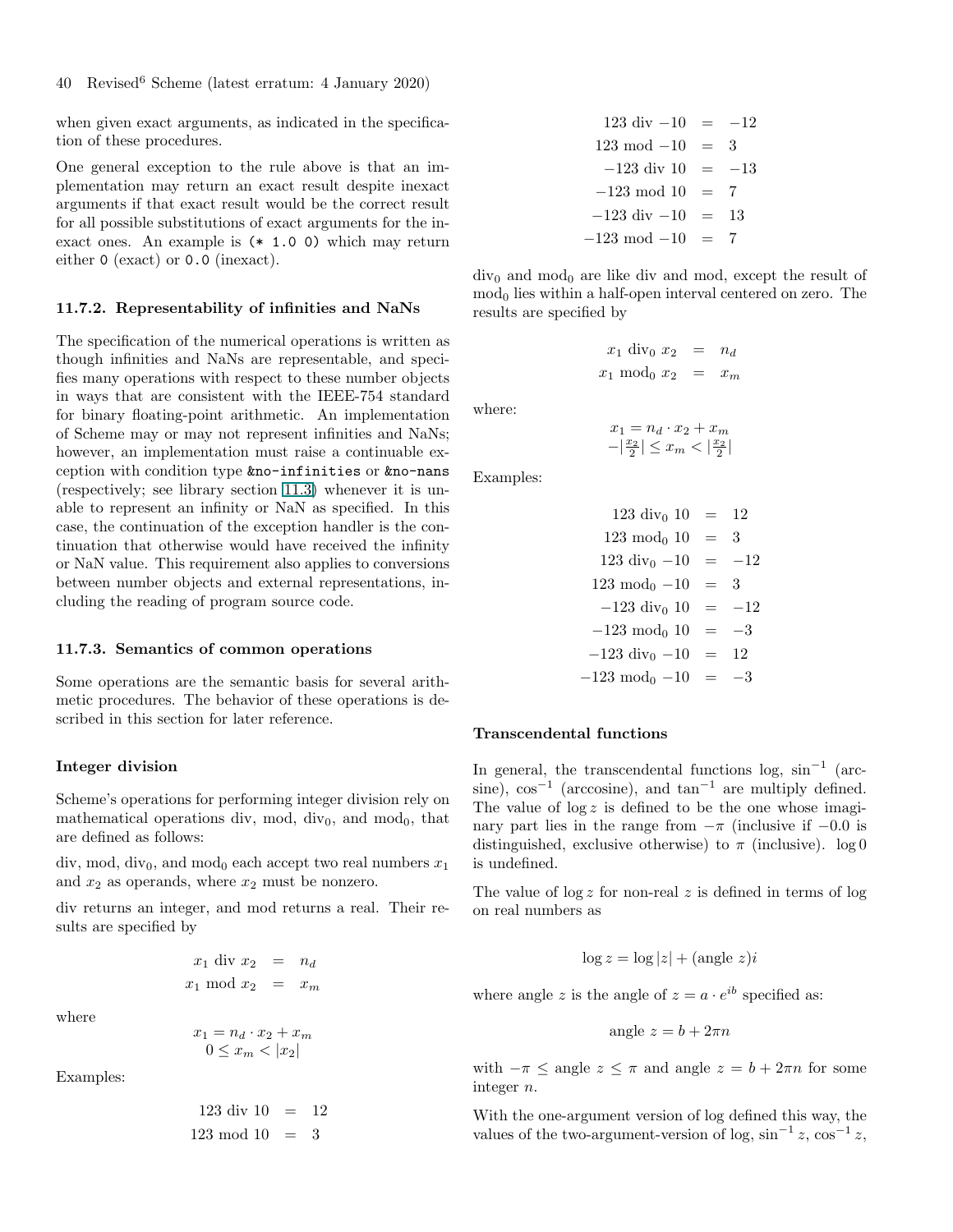$\tan^{-1} z$ , and the two-argument version of  $\tan^{-1}$  are according to the following formulæ:

$$
\log z b = \frac{\log z}{\log b}
$$
  
\n
$$
\sin^{-1} z = -i \log(iz + \sqrt{1 - z^2})
$$
  
\n
$$
\cos^{-1} z = \pi/2 - \sin^{-1} z
$$
  
\n
$$
\tan^{-1} z = (\log(1 + iz) - \log(1 - iz))/(2i)
$$
  
\n
$$
\tan^{-1} x y = \text{angle}(x + yi)
$$

The range of  $\tan^{-1} x y$  is as in the following table. The asterisk (\*) indicates that the entry applies to implementations that distinguish minus zero.

|        | $y$ condition | $x$ condition | range of result $r$                                 |
|--------|---------------|---------------|-----------------------------------------------------|
|        | $y = 0.0$     | x > 0.0       | 0.0                                                 |
| $\ast$ | $y = +0.0$    | x > 0.0       | $+0.0$                                              |
| $\ast$ | $y = -0.0$    | x > 0.0       | $-0.0$                                              |
|        | y > 0.0       | x > 0.0       | $0.0 < r < \frac{\pi}{2}$                           |
|        | y > 0.0       | $x=0.0$       |                                                     |
|        | y > 0.0       | x < 0.0       | $\frac{\frac{\pi}{2}}{\frac{\pi}{2}}$ < $r$ < $\pi$ |
|        | $y = 0.0$     | x<0           | $\pi$                                               |
| $\ast$ | $y = +0.0$    | x < 0.0       | $\pi$                                               |
| $\ast$ | $y = -0.0$    | x < 0.0       | $-\pi$                                              |
|        | y < 0.0       | x < 0.0       | $-\pi < r < -\frac{\pi}{2}$                         |
|        | y < 0.0       | $x=0.0$       |                                                     |
|        | y < 0.0       | x > 0.0       | $-\frac{\pi}{2}$<br>$-\frac{\pi}{2} < r < 0.0$      |
|        | $y = 0.0$     | $x=0.0$       | undefined                                           |
| $\ast$ | $y = +0.0$    | $x = +0.0$    | $+0.0$                                              |
| $\ast$ | $y = -0.0$    | $x = +0.0$    | $-0.0$                                              |
| $\ast$ | $y = +0.0$    | $x = -0.0$    | $\pi$                                               |
| $\ast$ | $y = -0.0$    | $x = -0.0$    | $-\pi$                                              |
| $*$    | $y = +0.0$    | $x=0$         | $\frac{\pi}{2}$                                     |
| $\ast$ | $y = -0.0$    | $x=0$         | $-\frac{\pi}{2}$                                    |

#### 11.7.4. Numerical operations

#### Numerical type predicates

 $\overline{a}$ 

| $(number?$ $obj)$        | procedure |
|--------------------------|-----------|
| $(\text{complex? } obj)$ | procedure |
| $(\text{real}?\ obi)$    | procedure |
| $(rational?$ $obj)$      | procedure |
| (integer? obj)           | procedure |

These numerical type predicates can be applied to any kind of argument. They return #t if the object is a number object of the named type, and #f otherwise. In general, if a type predicate is true of a number object then all higher type predicates are also true of that number object. Consequently, if a type predicate is false of a number object, then all lower type predicates are also false of that number object.

If  $z$  is a complex number object, then (real?  $z$ ) is true if and only if (zero? (imag-part *z*)) and (exact? (imag-part *z*)) are both true.

If  $x$  is a real number object, then (rational?  $x$ ) is true if and only if there exist exact integer objects  $k_1$  and  $k_2$ such that  $(= x \ ( / k_1 k_2))$  and  $(=$  (numerator *x*)  $k_1$ ) and  $($  (denominator  $x)$   $k_2$ ) are all true. Thus infinities and NaNs are not rational number objects.

If  $q$  is a rational number objects, then (integer?  $q$ ) is true if and only if  $($  =  $(denominator q) 1)$  is true. If *q* is not a rational number object, then (integer? *q*) is #f.

| (complex? 3+4i)                  | #t<br>$\implies$ |
|----------------------------------|------------------|
| (complex? 3)                     | #t<br>$\implies$ |
| $(\text{real}$ ? 3)              | #t<br>$\implies$ |
| (real? -2.5+0.0i)                | #f<br>$\implies$ |
| (real? -2.5+0i)                  | $\implies$ #t    |
| (real? -2.5)                     | #t<br>$\implies$ |
| (real? #e1e10)                   | #t<br>$\implies$ |
| (rational? 6/10)                 | #t<br>$\implies$ |
| (rational? 6/3)                  | #t<br>$\implies$ |
| (rational? 2)                    | $\implies$ #t    |
| $(integer? 3+0i)$                | #t<br>$\implies$ |
| (integer? 3.0)                   | #t<br>$\implies$ |
| (integer? 8/4)                   | #t<br>$\implies$ |
| $(number? +nan.0)$               | #t<br>$\implies$ |
| (complex? +nan.0)                | #t<br>$\implies$ |
| $(\text{real? } + \text{nan.0})$ | #t<br>$\implies$ |
| (rational? +nan.0)               | #f<br>$\implies$ |
| (complex? +inf.0)                | #t<br>$\implies$ |
| $(\text{real? -inf.0})$          | #t<br>$\implies$ |
| $(rational? - inf.0)$            | #f<br>$\implies$ |
| $(integer? -inf.0)$              | #f<br>$\implies$ |

Note: Except for number?, the behavior of these type predicates on inexact number objects is unreliable, because any inaccuracy may affect the result.

| $(\text{real-valued? } obj)$ | procedure |
|------------------------------|-----------|
| $(rational-valued?$ $obj)$   | procedure |
| $(integer-valued? obj)$      | procedure |

These numerical type predicates can be applied to any kind of argument. The real-valued? procedure returns #t if the object is a number object and is equal in the sense of = to some real number object, or if the object is a NaN, or a complex number object whose real part is a NaN and whose imaginary part is zero in the sense of zero?. The rational-valued? and integer-valued? procedures return #t if the object is a number object and is equal in the sense of = to some object of the named type, and otherwise they return #f.

| (real-valued? +nan.0)    | $\implies$ #t. |  |
|--------------------------|----------------|--|
| (real-valued? +nan.0+0i) | $\implies$ #t. |  |
| $(real-valued? -inf.0)$  | $\implies$ #t. |  |
| (real-valued? 3)         | $\implies$ #t  |  |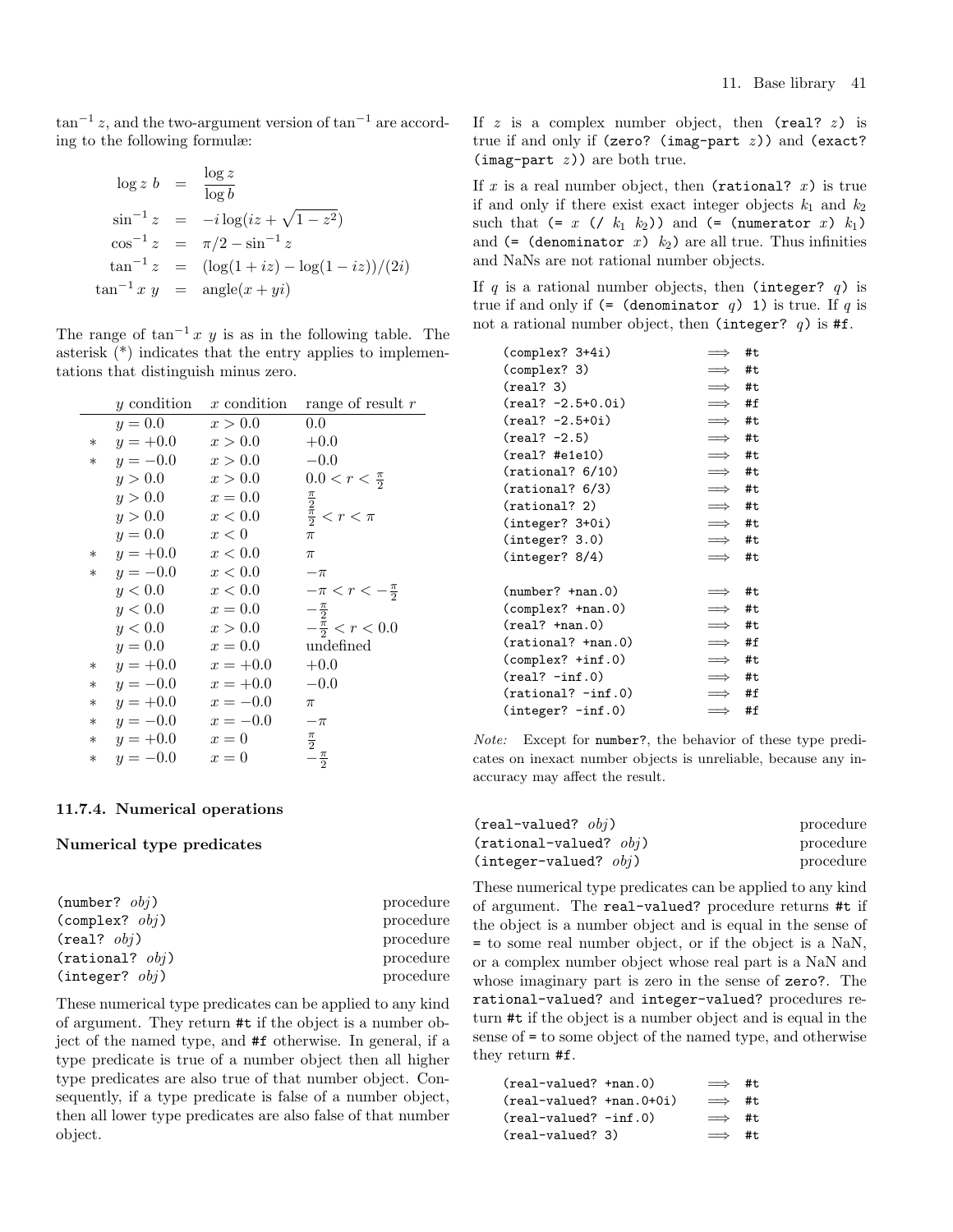```
(rcal-valued? -2.5+0.0i) \implies \#t(rcal-valued? -2.5+0i) \implies #t(\text{real-valued? -2.5}) \implies #t
(real-valued? #e1e10) \implies #t
(rational-valued? +nan.0) \implies #f(rational-valued? -inf.0) \implies #f(rational-valued? 6/10) \implies #t
(rational-valued? 6/10+0.0i) \Longrightarrow#t
(rational-valued? 6/10+0i) \implies #t(rational-valued? 6/3) \implies #t
(integer-valued? 3+0i) \implies #t(integer-valued? 3+0.0i) \implies #t(integer-valued? 3.0) \implies #t
(integer-valued? 3.0+0.0i) \implies #t(integer-valued? 8/4) \implies #t
```
Note: These procedures test whether a given number object can be coerced to the specified type without loss of numerical accuracy. Specifically, the behavior of these predicates differs from the behavior of real?, rational?, and integer? on complex number objects whose imaginary part is inexact zero.

Note: The behavior of these type predicates on inexact number objects is unreliable, because any inaccuracy may affect the result.

| $\text{(exact? } z)$ | procedure |
|----------------------|-----------|
| (inexact? z)         | procedure |

These numerical predicates provide tests for the exactness of a quantity. For any number object, precisely one of these predicates is true.

| (exact? 5)           | $\implies$ #t |  |
|----------------------|---------------|--|
| $(inexact? + inf.0)$ | $\implies$ #t |  |

#### Generic conversions

| (inexact z)                     | procedure |  |
|---------------------------------|-----------|--|
| $\left(\text{exact} \ z\right)$ | procedure |  |

The inexact procedure returns an inexact representation of *z*. If inexact number objects of the appropriate type have bounded precision, then the value returned is an inexact number object that is nearest to the argument. If an exact argument has no reasonably close inexact equivalent, an exception with condition type &implementation-restriction may be raised.

Note: For a real number object whose magnitude is finite but so large that it has no reasonable finite approximation as an inexact number, a reasonably close inexact equivalent may be +inf.0 or -inf.0. Similarly, the inexact representation of a complex number object whose components are finite may have infinite components.

The exact procedure returns an exact representation of *z* . The value returned is the exact number object that is numerically closest to the argument; in most cases, the result of this procedure should be numerically equal to its argument. If an inexact argument has no reasonably close exact equivalent, an exception with condition type &implementation-restriction may be raised.

These procedures implement the natural one-to-one correspondence between exact and inexact integer objects throughout an implementation-dependent range.

The inexact and exact procedures are idempotent.

#### Arithmetic operations

| $(= z_1 \ z_2 \ z_3 \ \ldots)$    | procedure |
|-----------------------------------|-----------|
| $( x_1 x_2 x_3 \ldots )$          | procedure |
| $(> x_1 x_2 x_3  )$               | procedure |
| $(\leq x_1 \ x_2 \ x_3 \ \ldots)$ | procedure |
| $(>= x_1 x_2 x_3  )$              | procedure |

These procedures return #t if their arguments are (respectively): equal, monotonically increasing, monotonically decreasing, monotonically nondecreasing, or monotonically nonincreasing, and #f otherwise.

| $(= +inf.0 + inf.0)$  | $\implies$ #t |  |
|-----------------------|---------------|--|
| $( = -inf.0 + inf.0)$ | $\implies$ #f |  |
| $( = -inf.0 - inf.0)$ | $\implies$ #t |  |

For any real number object *x* that is neither infinite nor NaN:

| $(< -inf.0 x + inf.0)$  |  | $\implies$ #t |  |
|-------------------------|--|---------------|--|
| $( > +inf.0 x - inf.0)$ |  | $\implies$ #t |  |

| For any number object $z$ :      |            |    |
|----------------------------------|------------|----|
| $(= +$ nan.0 z)                  | $\implies$ | #f |
| For any real number object $x$ : |            |    |

| $(<$ +nan.0 $x)$ | $\implies$ #f |  |
|------------------|---------------|--|
| $($ + $tan 0 x)$ | $\implies$ #f |  |

These predicates must be transitive.

Note: The traditional implementations of these predicates in Lisp-like languages are not transitive.

Note: While it is possible to compare inexact number objects using these predicates, the results may be unreliable because a small inaccuracy may affect the result; this is especially true of = and zero? (below).

When in doubt, consult a numerical analyst.

| procedure |
|-----------|
| procedure |
| procedure |
| procedure |
|           |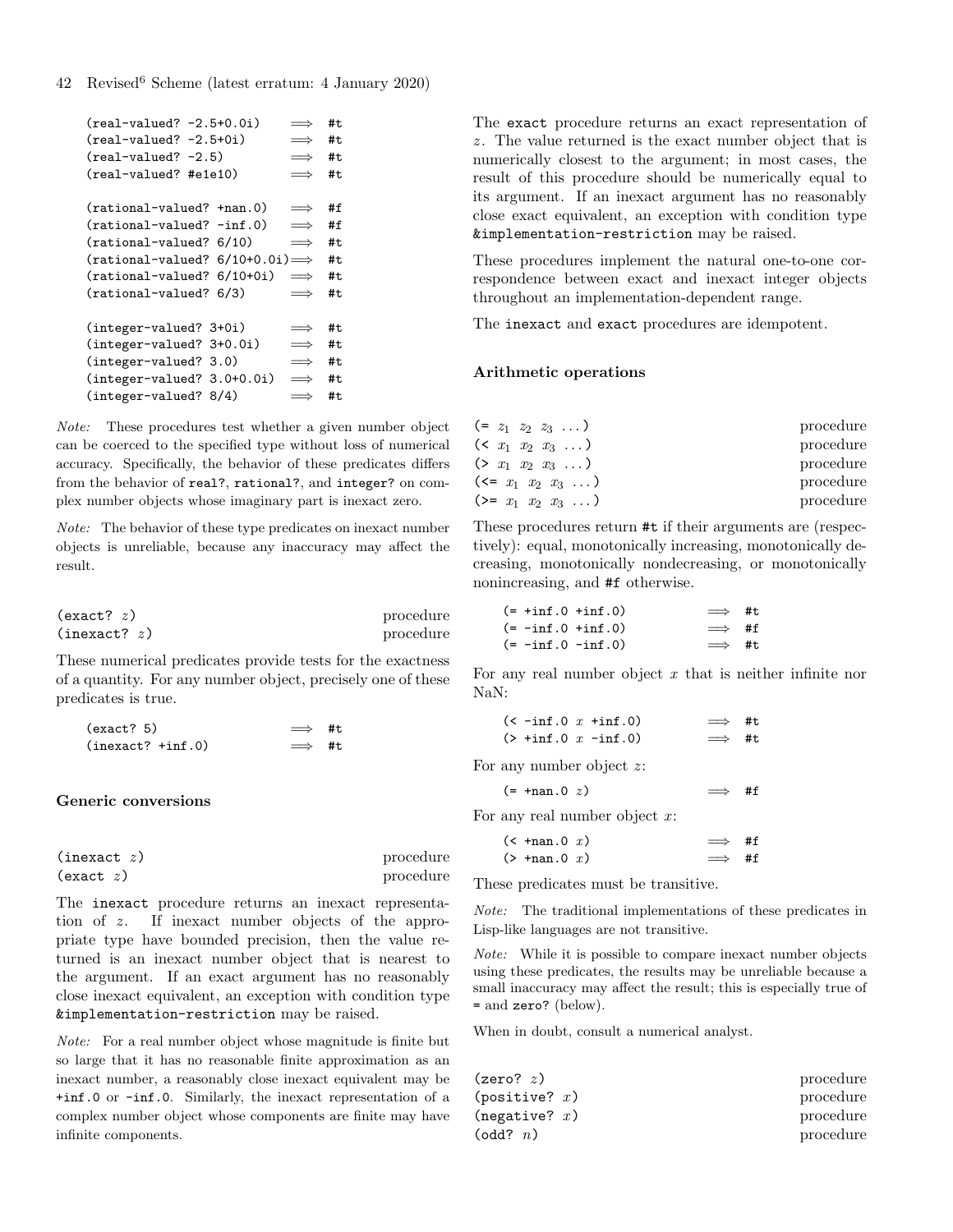| (even? $n$ )            | procedure |
|-------------------------|-----------|
| $(\texttt{finite? } x)$ | procedure |
| (intinite? x)           | procedure |
| $(\text{nan? } x)$      | procedure |

These numerical predicates test a number object for a particular property, returning #t or #f. The zero? procedure tests if the number object is = to zero, positive? tests whether it is greater than zero, negative? tests whether it is less than zero, odd? tests whether it is odd, even? tests whether it is even, finite? tests whether it is not an infinity and not a NaN, infinite? tests whether it is an infinity, nan? tests whether it is a NaN.

| $(zero? +0.0)$         |            | #t. |
|------------------------|------------|-----|
| $(zero? -0.0)$         | $\implies$ | #t. |
| $(zero? +nan.0)$       | $\implies$ | #f  |
| $(positive? + inf. 0)$ | $\implies$ | #t. |
| $(negative? - inf. 0)$ | $\implies$ | #t  |
| (positive? +nan.0)     | $\implies$ | #f  |
| $(negative? +nan.0)$   | $\implies$ | #f  |
| $(finite? + inf. 0)$   | $\implies$ | #f  |
| (finite? 5)            | $\implies$ | #t  |
| (finite? 5.0)          | $\implies$ | #t. |
| (intinite? 5.0)        | $\implies$ | #f  |
| $(intinite? + inf. 0)$ |            | #t. |

Note: As with the predicates above, the results may be unreliable because a small inaccuracy may affect the result.

| $(\max x_1 x_2 \dots)$ |  | procedure |
|------------------------|--|-----------|
| $(\min x_1 x_2 \dots)$ |  | procedure |

These procedures return the maximum or minimum of their arguments.

| (max 3 4)   | $\implies$ 4   |  |
|-------------|----------------|--|
| (max 3.9 4) | $\implies$ 4.0 |  |

For any real number object *x* that is not a NaN:

| $(max + inf.0 x)$   |  | $\implies$ +inf.0 |
|---------------------|--|-------------------|
| $(\min -\inf .0 x)$ |  | $\implies$ -inf.0 |

Note: If any argument is inexact, then the result is also inexact (unless the procedure can prove that the inaccuracy is not large enough to affect the result, which is possible only in unusual implementations). If min or max is used to compare number objects of mixed exactness, and the numerical value of the result cannot be represented as an inexact number object without loss of accuracy, then the procedure may raise an exception with condition type &implementation-restriction.

$$
(+ z_1 \ldots)
$$
 procedure  

$$
(+ z_1 \ldots)
$$
procedure

These procedures return the sum or product of their arguments.

| $(+ 3 4)$               | 7                           |
|-------------------------|-----------------------------|
| $(+ 3)$                 | $\implies$ 3                |
| $(+)$                   | $\implies$ 0                |
| $(+ + \inf.0 + \inf.0)$ | $\implies$ +inf.0           |
| $(+ + \inf.0 - \inf.0)$ | $\implies$ +nan.0           |
|                         |                             |
| $(* 4)$                 | $\implies$ 4                |
| $(*)$                   | $\implies$ 1                |
| $(* 5 + inf.0)$         | $\implies$ +inf.0           |
| $(* -5 + inf.0)$        | $\implies$ -inf.0           |
| $(* + inf.0 + inf.0)$   | $\implies$ +inf.0           |
| $(* +inf.0 - inf.0)$    | $-inf.0$<br>$\implies$      |
| $(* 0 + inf.0)$         | $\implies$ 0 or +nan.0      |
| $(* 0 + \text{nan.0})$  | 0 $or$ +nan.0<br>$\implies$ |
| $(* 1.0 0)$             | 0 or 0.0                    |

For any real number object *x* that is neither infinite nor NaN:

| $(+ + \inf 0 x)$ |  | $\implies$ +inf.0 |
|------------------|--|-------------------|
| $(+ -inf.0 x)$   |  | $\implies$ -inf.0 |

For any real number object x:

| $(+ \tan 0 x)$ |  |  | $\implies$ +nan.0 |
|----------------|--|--|-------------------|
|----------------|--|--|-------------------|

For any real number object *x* that is not an exact 0:

 $(* \tan 0 x) \implies \tan 0$ 

If any of these procedures are applied to mixed non-rational real and non-real complex arguments, they either raise an exception with condition type &implementation-restriction or return an unspecified number object.

Implementations that distinguish −0.0 should adopt behavior consistent with the following examples:

| $(+ 0.0 -0.0)$  | $\implies$ 0.0     |
|-----------------|--------------------|
| $(+ -0.0 0.0)$  | $\implies$ 0.0     |
| $(+ 0.0 0.0)$   | $\implies$ 0.0     |
| $(+ -0.0 -0.0)$ | $\Rightarrow -0.0$ |

| $(-z)$ |  |                                  | procedure |
|--------|--|----------------------------------|-----------|
|        |  | $(-z_1 \; z_2 \; z_3 \; \ldots)$ | procedure |

With two or more arguments, this procedures returns the difference of its arguments, associating to the left. With one argument, however, it returns the additive inverse of its argument.

| $(-34)$                   | $\implies$ -1 |                   |
|---------------------------|---------------|-------------------|
| $(-345)$                  | $\implies$ -6 |                   |
| $(-3)$                    | $\implies$ -3 |                   |
| $(- + \inf. 0 + \inf. 0)$ |               | $\implies$ +nan.0 |

If this procedure is applied to mixed non-rational real and non-real complex arguments, it either raises an exception with condition type &implementation-restriction or returns an unspecified number object.

Implementations that distinguish −0.0 should adopt behavior consistent with the following examples: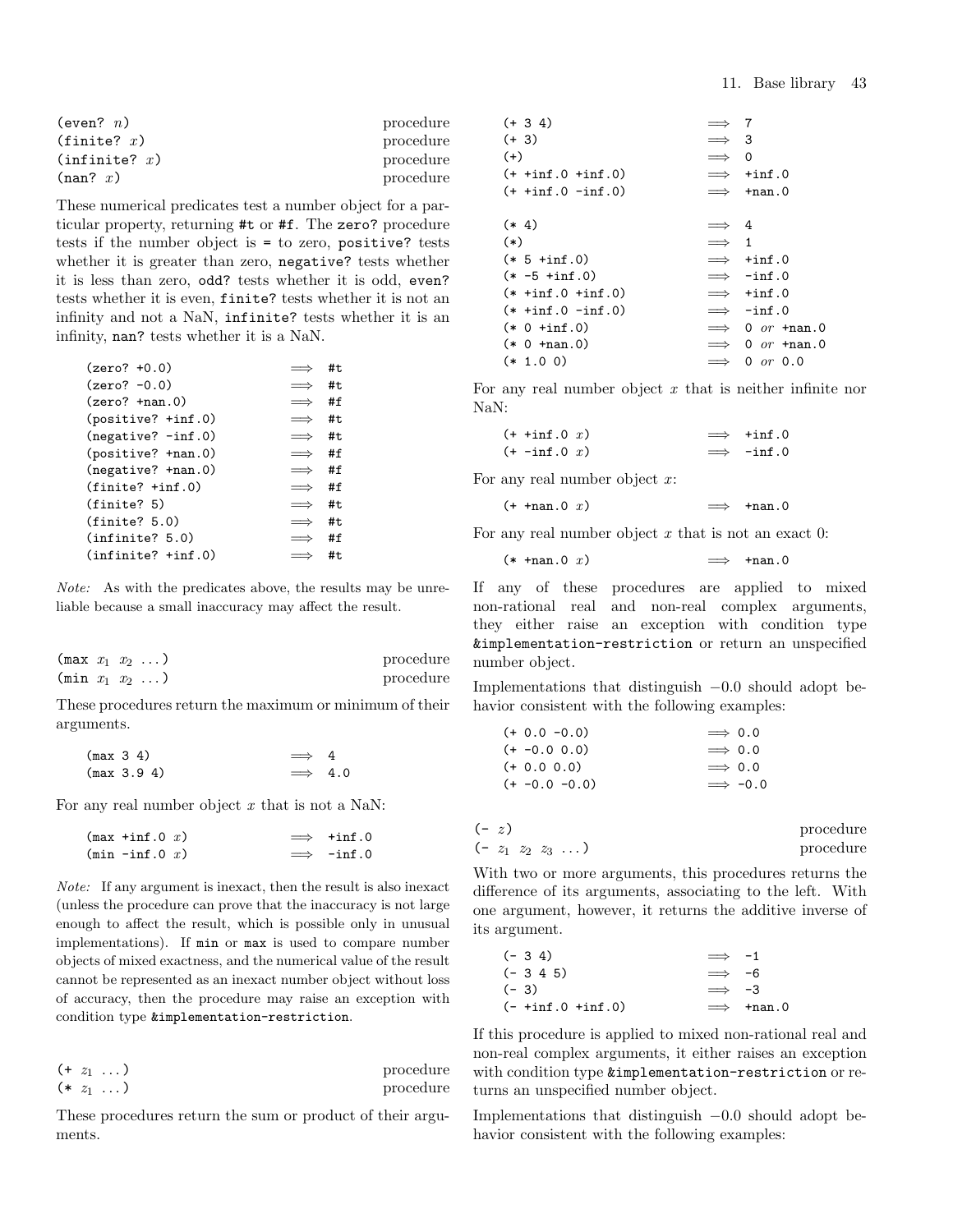44 Revised<sup>6</sup> Scheme (latest erratum: 4 January 2020)

| $(-0.0)$         | $\implies$ -0.0 |
|------------------|-----------------|
| $(- -0.0)$       | $\implies$ 0.0  |
| $(-0.0 - 0.0)$   | $\implies$ 0.0  |
| $(- -0.0 0.0)$   | $\implies$ -0.0 |
| $(-0.0, 0.0)$    | $\implies$ 0.0  |
| $(- -0.0 - 0.0)$ | $\implies$ 0.0  |
|                  |                 |

| ( / z) |  |                      | procedure |
|--------|--|----------------------|-----------|
|        |  | $( / z_1 z_2 z_3  )$ | procedure |

If all of the arguments are exact, then the divisors must all be nonzero. With two or more arguments, this procedure returns the quotient of its arguments, associating to the left. With one argument, however, it returns the multiplicative inverse of its argument.

| (7345)         |                | $\implies$ 3/20                 |
|----------------|----------------|---------------------------------|
| (73)           | $\implies$ 1/3 |                                 |
| (70.0)         |                | $\implies$ +inf.0               |
| (7, 1.0, 0)    |                | $\implies$ +inf.0               |
| $(7 - 1, 0.0)$ |                | $\implies$ -inf.0               |
| $(7 + inf.0)$  | $\implies$ 0.0 |                                 |
| (700)          |                | $\implies$ &assertion exception |
| (730)          |                | $\implies$ &assertion exception |
| (703.5)        | $\implies$ 0.0 |                                 |
| (700.0)        |                | $\implies$ +nan.0               |
| (70.00)        |                | $\implies$ +nan.0               |
| (70.00.0)      |                | $\implies$ +nan.0               |

If this procedure is applied to mixed non-rational real and non-real complex arguments, it either raises an exception with condition type &implementation-restriction or returns an unspecified number object.

(abs *x*) procedure

Returns the absolute value of its argument.

| (abs -7)        | $\implies$ 7 |                   |
|-----------------|--------------|-------------------|
| $(abs - inf.0)$ |              | $\implies$ +inf.0 |

| $(\text{div-and-mod } x_1, x_2)$    | procedure |
|-------------------------------------|-----------|
| $(\text{div } x_1, x_2)$            | procedure |
| $\text{(mod } x_1, x_2)$            | procedure |
| $\text{(div0-and-mode } x_1 \ x_2)$ | procedure |
| $(\text{div}0 \; x_1 \; x_2)$       | procedure |
| $(mod0 x_1 x_2)$                    | procedure |

These procedures implement number-theoretic integer division and return the results of the corresponding math-ematical operations specified in section [11.7.3.](#page-39-0) If  $x_1$  and *x*<sup>2</sup> are exact, *x*<sup>2</sup> must be nonzero. In the cases where the mathematical requirements in section [11.7.3](#page-39-0) cannot be satisfied by any number object, either an exception is raised with condition type &implementation-restriction, or unspecified number objects (one for div mod, div0 and mod0, two for div-and-mod and div0-and-mod0) are returned.

| $(\text{div } x_1, x_2)$<br>$\implies x_1$ div $x_2$                             |  |
|----------------------------------------------------------------------------------|--|
| $\text{(mod } x_1 \ x_2)$<br>$\implies x_1 \mod x_2$                             |  |
| $\implies x_1$ div $x_2$ , $x_1$ mod $x_2$<br>$\text{(div-and-mode } x_1 \ x_2)$ |  |
| ; two return values                                                              |  |
| $\implies x_1$ div <sub>0</sub> $x_2$<br>$(\text{div}0 \; x_1 \; x_2)$           |  |
| $(mod0 x_1 x_2)$<br>$\implies x_1 \mod_0 x_2$                                    |  |
| $\text{(div0-and-mode } x_1, x_2)$                                               |  |
| $\implies x_1$ div <sub>0</sub> $x_2$ , $x_1$ mod <sub>0</sub> $x_2$             |  |
| ; two return values                                                              |  |

| $(\gcd n_1 \dots)$ |  | procedure |
|--------------------|--|-----------|
| $(lcm n_1 )$       |  | procedure |

These procedures return the greatest common divisor or least common multiple of their arguments. The result is always non-negative.

| $gcd 32 -36$      | $\implies$ 4   |                  |
|-------------------|----------------|------------------|
| $(\text{gcd})$    | $\implies$ 0   |                  |
| $(lcm 32 -36)$    | $\implies$ 288 |                  |
| $(lcm 32.0 - 36)$ |                | $\implies$ 288.0 |
| (1cm)             | $\implies$ 1   |                  |

| (numerator $q$ )   | procedure |
|--------------------|-----------|
| (denominator $q$ ) | procedure |

These procedures return the numerator or denominator of their argument; the result is computed as if the argument was represented as a fraction in lowest terms. The denominator is always positive. The denominator of 0 is defined to be 1.

| (numerator $( / 6 4)$ ) | $\implies$ | - 3 |
|-------------------------|------------|-----|
| (denominator ( / 6 4))  |            | - 2 |
| (denominator            |            |     |
| (inexact ((6 4)))       |            | 20  |

| (floor x)   | procedure |
|-------------|-----------|
| (ceiling x) | procedure |
| (true x)    | procedure |
| (round x)   | procedure |

These procedures return inexact integer objects for inexact arguments that are not infinities or NaNs, and exact integer objects for exact rational arguments. For such arguments, floor returns the largest integer object not larger than *x* . The ceiling procedure returns the smallest integer object not smaller than x. The truncate procedure returns the integer object closest to *x* whose absolute value is not larger than the absolute value of  $x$ . The round procedure returns the closest integer object to  $x$ , rounding to even when  $x$ represents a number halfway between two integers.

Note: If the argument to one of these procedures is inexact, then the result is also inexact. If an exact value is needed, the result should be passed to the exact procedure.

Although infinities and NaNs are not integer objects, these procedures return an infinity when given an infinity as an argument, and a NaN when given a NaN.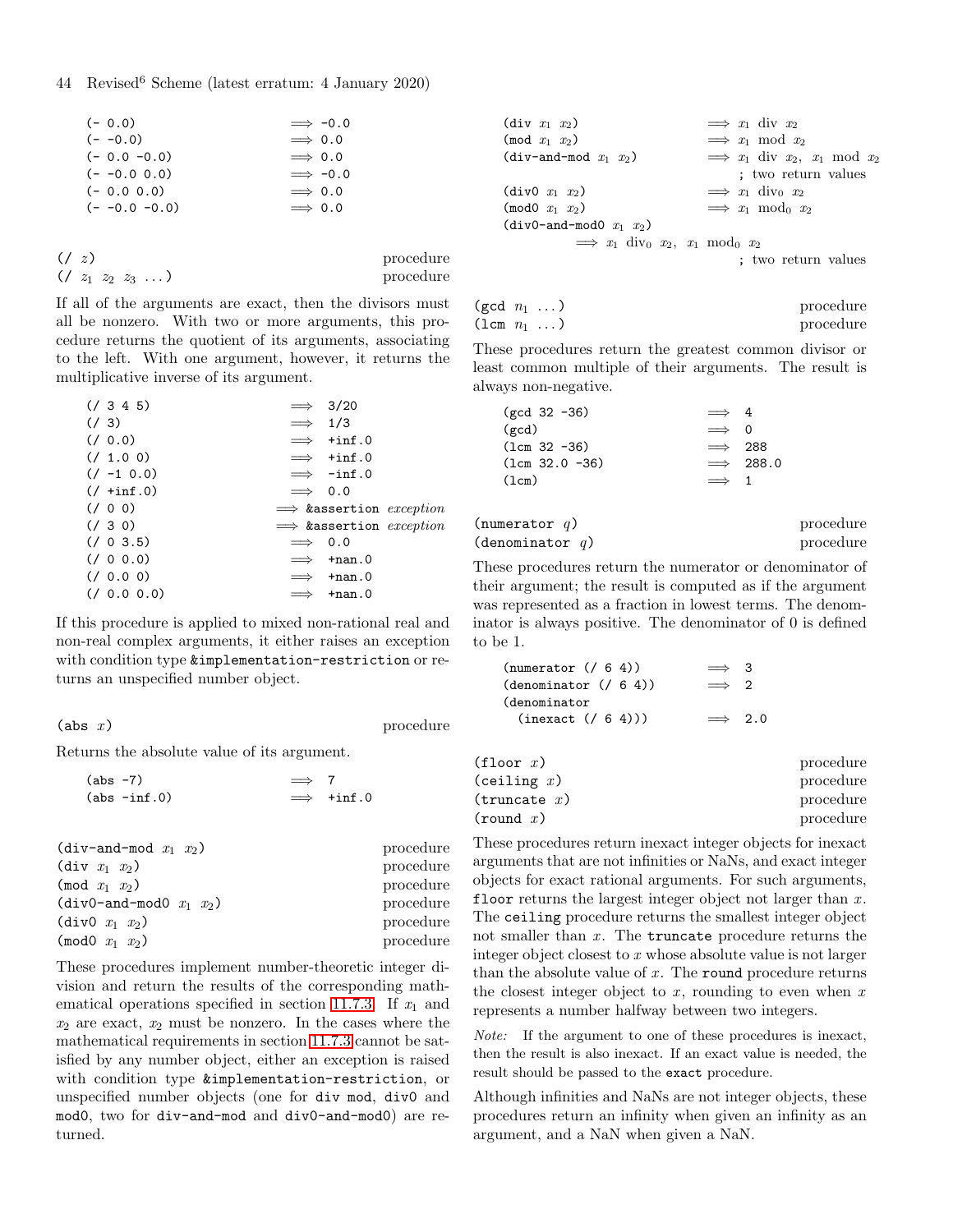| $(floor -4.3)$     | $\implies$ -5.0 |                   |
|--------------------|-----------------|-------------------|
| $(ceiling -4.3)$   | $\implies$ -4.0 |                   |
| $(true - 4.3)$     | $\implies$ -4.0 |                   |
| $(round -4.3)$     | $\implies$ -4.0 |                   |
| (floor 3.5)        | $\implies$ 3.0  |                   |
| (ceiling 3.5)      | $\implies$ 4.0  |                   |
| (true 3.5)         | $\implies$ 3.0  |                   |
| (round 3.5)        | $\implies$ 4.0  |                   |
| (round 7/2)        | $\implies$ 4    |                   |
| (round 7)          | $\implies$ 7    |                   |
| $(floor + inf.0)$  |                 | $\implies$ +inf.0 |
| $(ceiling -inf.0)$ |                 | $\implies$ -inf.0 |
| $(round +nan.0)$   |                 | $\implies$ +nan.0 |

 $(rationalize \t x_1 x_2)$  procedure

The rationalize procedure returns a number object representing the *simplest* rational number differing from *x*<sup>1</sup> by no more than  $x_2$ . A rational number  $r_1$  is *simpler* than another rational number  $r_2$  if  $r_1 = p_1/q_1$  and  $r_2 = p_2/q_2$ (in lowest terms) and  $|p_1| \leq |p_2|$  and  $|q_1| \leq |q_2|$ . Thus  $3/5$ is simpler than 4/7. Although not all rationals are comparable in this ordering (consider 2/7 and 3/5) any interval contains a rational number that is simpler than every other rational number in that interval (the simpler 2/5 lies between  $2/7$  and  $3/5$ ). Note that  $0 = 0/1$  is the simplest rational of all.

(rationalize (exact .3) 1/10)  $\implies$  1/3 (rationalize .3 1/10)  $\implies$  #i1/3 ; approximately  $(rationalize \t+inf.0 3) \t\t \implies \t+inf.0$ 

 $(rationalize +inf.0 +inf.0) \implies +nan.0$ (rationalize 3 +inf.0)  $\implies$  0.0

The first two examples hold only in implementations whose inexact real number objects have sufficient precision.

| $\left(\exp z\right)$      | procedure |
|----------------------------|-----------|
| $(\log z)$                 | procedure |
| $(\log z_1 z_2)$           | procedure |
| (sin z)                    | procedure |
| $(\cos z)$                 | procedure |
| $(\tan z)$                 | procedure |
| $(\text{asin } z)$         | procedure |
| $(\text{acos } z)$         | procedure |
| $(\text{atan } z)$         | procedure |
| $(\text{atan } x_1 \ x_2)$ | procedure |

These procedures compute the usual transcendental functions. The exp procedure computes the base-e exponential of *z* . The log procedure with a single argument computes the natural logarithm of *z* (not the base-ten logarithm); (log  $z_1$   $z_2$ ) computes the base- $z_2$  logarithm of  $z_1$ . The asin, acos, and atan procedures compute arcsine, arccosine, and arctangent, respectively. The two-argument variant of atan computes (angle (make-rectangular  $x_2$ ) *x*1)).

See section [11.7.3](#page-39-1) for the underlying mathematical operations. These procedures may return inexact results even when given exact arguments.

| $(exp + inf. 0)$                 | $\implies$ +inf.0                                |  |
|----------------------------------|--------------------------------------------------|--|
| $(exp - inf.0)$                  | $\implies$ 0.0                                   |  |
| $(log + inf.0)$                  | $\implies$ +inf.0                                |  |
| (log 0.0)                        | $\implies$ -inf.0                                |  |
| (log 0)                          | $\implies$ &assertion exception                  |  |
| $(log - inf.0)$                  |                                                  |  |
|                                  | $\implies$ +inf.0+3.141592653589793i             |  |
| ; approximately                  |                                                  |  |
| $(\text{atan -inf.0})$           |                                                  |  |
|                                  | $\implies$ -1.5707963267948965; approximately    |  |
| $(\text{atan } + \text{inf. 0})$ |                                                  |  |
|                                  | $\implies$ 1.5707963267948965; approximately     |  |
| $(log -1.0 + 0.0i)$              |                                                  |  |
|                                  | $\implies$ 0.0+3.141592653589793i; approximately |  |
| $(log -1.0-0.0i)$                |                                                  |  |
|                                  | $\implies$ 0.0-3.141592653589793i; approximately |  |
| ; if $-0.0$ is distinguished     |                                                  |  |
|                                  |                                                  |  |

(sqrt *z*) procedure

Returns the principal square root of  $z$ . For rational  $z$ , the result has either positive real part, or zero real part and non-negative imaginary part. With log defined as in section [11.7.3,](#page-39-1) the value of (sqrt *z*) could be expressed as  $e^{\frac{\log z}{2}}$ .

The sqrt procedure may return an inexact result even when given an exact argument.

| $(sqrt -5)$      |                                                 |
|------------------|-------------------------------------------------|
|                  | $\implies$ 0.0+2.23606797749979i; approximately |
| $(sqrt + inf.0)$ | $\implies$ +inf.0                               |
| $(sqrt - inf.0)$ | $\implies$ +inf.0i                              |

(exact-integer-sqrt *k*) procedure

The exact-integer-sqrt procedure returns two nonnegative exact integer objects s and r where  $k = s^2 + r$ and  $k < (s + 1)^2$ .

| (exact-integer-sqrt 4) | $\implies$ 2 0 |
|------------------------|----------------|
| ; two return values    |                |
| (exact-integer-sqrt 5) | $\implies$ 2 1 |
| ; two return values    |                |

 $(\text{expt } z_1 \ z_2)$  procedure

Returns  $z_1$  raised to the power  $z_2$ . For nonzero  $z_1$ , this is  $e^{z_2 \log z_1}$ .  $0.0^z$  is 1.0 if  $z = 0.0$ , and 0.0 if (real-part *z*) is positive. For other cases in which the first argument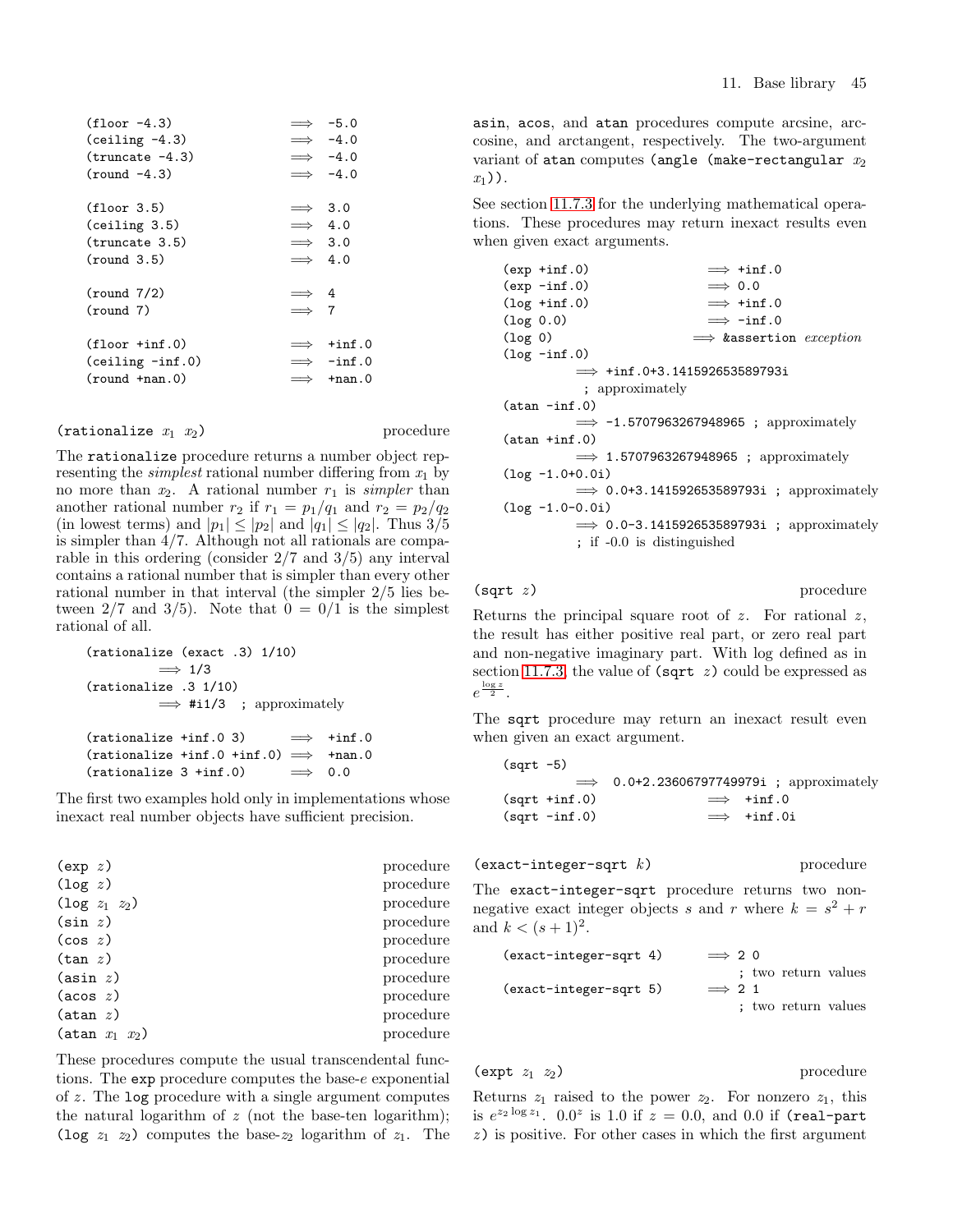is zero, either an exception is raised with condition type &implementation-restriction, or an unspecified number object is returned.

For an exact real number object  $z_1$  and an exact integer object  $z_2$ , (expt  $z_1$   $z_2$ ) must return an exact result. For all other values of  $z_1$  and  $z_2$ , (expt  $z_1$   $z_2$ ) may return an inexact result, even when both  $z_1$  and  $z_2$  are exact.

| (expt 5 3) |                         |                | 125                    |
|------------|-------------------------|----------------|------------------------|
|            | $(expt 5 -3)$           |                | $\implies$ 1/125       |
| (expt 5 0) |                         | $\implies$ 1   |                        |
| (expt 0 5) |                         | $\implies$ 0   |                        |
|            | $(expt 0 5+.0000312i)$  | $\implies$ 0.0 |                        |
|            | $(expt 0 -5)$           |                | $\implies$ unspecified |
|            | $(expt 0 -5+.0000312i)$ |                | $\implies$ unspecified |
| (expt 0 0) |                         | $\implies$ 1   |                        |
|            | (expt 0.0 0.0)          |                | 1.0                    |

| (make-rectangular $x_1$ $x_2$ ) | procedure |
|---------------------------------|-----------|
| $(make-polar x_3 x_4)$          | procedure |
| $(\text{real-part } z)$         | procedure |
| $(\text{imag-part } z)$         | procedure |
| (magnitude z)                   | procedure |
| $(\text{angle} z)$              | procedure |

Suppose  $a_1$ ,  $a_2$ ,  $a_3$ , and  $a_4$  are real numbers, and c is a complex number such that the following holds:

 $c = a_1 + a_2 i = a_3 e^{ia_4}$ 

Then, if  $x_1$ ,  $x_2$ ,  $x_3$ , and  $x_4$  are number objects representing  $a_1, a_2, a_3, \text{ and } a_4, \text{ respectively, }$  (make-rectangular  $x_1$  $x_2$ ) returns c, and (make-polar  $x_3$   $x_4$ ) returns c.

```
(make-rectangular 1.1 2.2)
          \implies 1.1+2.2i ; approximately
(make-polar 1.1 2.2)
          \implies 1.102.2; approximately
```
Conversely, if  $-\pi \le a_4 \le \pi$ , and if z is a number object representing  $c$ , then (real-part  $z$ ) returns  $a_1$  (imag-part  $z$ ) returns  $a_2$ , (magnitude  $z$ ) returns  $a_3$ , and (angle  $z$ ) returns  $a_4$ .

 $(\text{real-part 1.1+2.2i}) \Rightarrow 1.1; \text{ approximately}$  $(\text{imag-part 1.1+2.2i}) \Rightarrow 2.2;$  approximately  $(magnitude 1.1@2.2) \implies 1.1$ ; approximately (angle 1.102.2)  $\implies$  2.2; approximately (angle -1.0) =⇒ 3.141592653589793 ; approximately (angle -1.0+0.0i)  $\implies$  3.141592653589793; approximately (angle -1.0-0.0i)  $\implies$  -3.141592653589793; approximately ; if -0.0 is distinguished  $(\text{angle } + \text{inf. 0})$   $\implies$  0.0 (angle -inf.0)  $\implies$  3.141592653589793; approximately

Moreover, suppose  $x_1, x_2$  are such that either  $x_1$  or  $x_2$  is an infinity, then

 $(make-rectangular x_1 x_2) \implies z$  $(magnitude z)$   $\implies$  +inf.0

The make-polar, magnitude, and angle procedures may return inexact results even when given exact arguments.

$$
\begin{array}{rcl}\n\text{(angle -1)}\\ \implies 3.141592653589793 \text{ ; approximately}\n\end{array}
$$

#### Numerical Input and Output

| $(number \rightarrow string z)$           |                                                       | procedure |
|-------------------------------------------|-------------------------------------------------------|-----------|
| $(number \rightarrow string \ z \ radix)$ |                                                       | procedure |
|                                           | $(number \rightarrow string \ z \ radix \ precision)$ | procedure |

*Radix* must be an exact integer object, either 2, 8, 10, or 16. If omitted, *radix* defaults to 10. If a *precision* is specified, then *z* must be an inexact complex number object, *precision* must be an exact positive integer object, and *radix* must be 10. The number->string procedure takes a number object and a radix and returns as a string an external representation of the given number object in the given radix such that

```
(let ((number z) (radix <i>radix</i>))(eqv? (string->number
          (number->string number radix)
          radix)
        number))
```
is true. If no possible result makes this expression true, an exception with condition type &implementationrestriction is raised.

Note: The error case can occur only when z is not a complex number object or is a complex number object with a nonrational real or imaginary part.

If a *precision* is specified, then the representations of the inexact real components of the result, unless they are infinite or NaN, specify an explicit  $\langle$  mantissa width $\rangle$  *p*, and *p* is the least  $p > precision$  for which the above expression is true.

If *z* is inexact, the radix is 10, and the above expression and condition can be satisfied by a result that contains a decimal point, then the result contains a decimal point and is expressed using the minimum number of digits (exclusive of exponent, trailing zeroes, and mantissa width) needed to make the above expression and condition true [\[4,](#page-80-0) [7\]](#page-80-1); otherwise the format of the result is unspecified.

The result returned by number->string never contains an explicit radix prefix.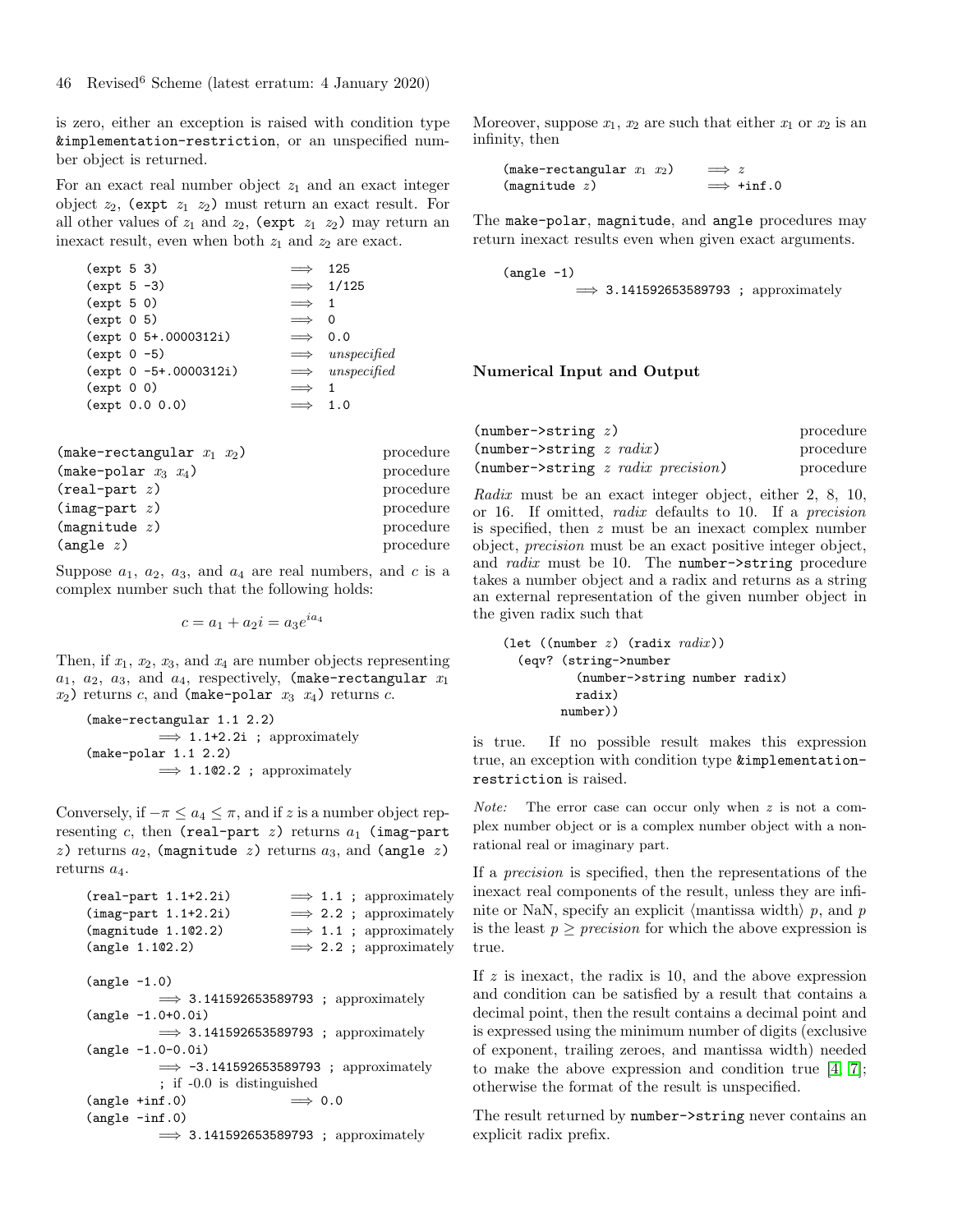(string->number *string*) procedure (string->number *string radix*) procedure

Returns a number object with maximally precise representation expressed by the given *string*. *Radix* must be an exact integer object, either 2, 8, 10, or 16. If supplied, *radix* is a default radix that may be overridden by an explicit radix prefix in *string* (e.g., "#o177"). If *radix* is not supplied, then the default radix is 10. If the arguments are as specified, *string* is not a syntactically valid notation for a number object or a notation for a rational number object with a zero denominator, then string->number returns #f.

| (string->number "100")                     | $\implies$ 100 |                   |
|--------------------------------------------|----------------|-------------------|
| $(string \text{-} \text{number} "100" 16)$ | $\implies$     | 256               |
| (string->number "1e2")                     |                | $\implies$ 100.0  |
| $(string \rightarrow number '0/0")$        | $\implies$     | #f                |
| $(string~\gt; number$ "+inf.0")            |                | $\implies$ +inf.0 |
| (string->number "-inf.0")                  |                | $\implies$ -inf.0 |
| (string->number "+nan.0")                  |                | $\implies$ +nan.0 |

Note: If the arguments to string->number are a string and a valid radix as specified, it must produce a number object or #f; it may not raise an exception.

# <span id="page-46-0"></span>11.8. Booleans

The standard boolean objects for true and false have external representations #t and #f. However, of all objects, only #f counts as false in conditional expressions. See section [5.7.](#page-18-0)

Note: Programmers accustomed to other dialects of Lisp should be aware that Scheme distinguishes both #f and the empty list from each other and from the symbol nil.

(not *obj*) procedure

(boolean=? *bool*<sup>1</sup> *bool*<sup>2</sup> *bool*<sup>3</sup> . . . ) procedure

Returns #t if *obj* is #f, and returns #f otherwise.

| $(not$ #t) |                | $\implies$ | #f  |
|------------|----------------|------------|-----|
| (not 3)    |                | $\implies$ | #f  |
|            | (not (list 3)) | $\implies$ | #f  |
| (not #f)   |                | $\implies$ | #t. |
|            | (not '())      | $\implies$ | #f  |
|            | (not (list))   | $\implies$ | #f  |
|            | (not 'nil)     | $\implies$ | #f  |

#### (boolean? *obj*) procedure

Returns #t if *obj* is either #t or #f and returns #f otherwise.

| (boolean? #f)    | $\implies$ #t |  |
|------------------|---------------|--|
| (boolean? 0)     | $\implies$ #f |  |
| $(boolean?$ '()) | $\implies$ #f |  |

$$
\text{(boolean=? } \textit{bool}_1 \textit{ bool}_2 \textit{ bool}_3 \text{ ...)}
$$

Returns #t if the booleans are the same.

### 11.9. Pairs and lists

A *pair* is a compound structure with two fields called the car and cdr fields (for historical reasons). Pairs are created by the procedure cons. The car and cdr fields are accessed by the procedures car and cdr.

Pairs are used primarily to represent lists. A list can be defined recursively as either the empty list or a pair whose cdr is a list. More precisely, the set of lists is defined as the smallest set *X* such that

- The empty list is in *X* .
- If *list* is in *X* , then any pair whose cdr field contains *list* is also in *X* .

The objects in the car fields of successive pairs of a list are the elements of the list. For example, a two-element list is a pair whose car is the first element and whose cdr is a pair whose car is the second element and whose cdr is the empty list. The length of a list is the number of elements, which is the same as the number of pairs.

The empty list is a special object of its own type. It is not a pair. It has no elements and its length is zero.

Note: The above definitions imply that all lists have finite length and are terminated by the empty list.

A chain of pairs not ending in the empty list is called an *improper list*. Note that an improper list is not a list. The list and dotted notations can be combined to represent improper lists:

$$
(a b c . d)
$$

is equivalent to

$$
(a \cdot (b \cdot (c \cdot d)))
$$

Whether a given pair is a list depends upon what is stored in the cdr field.

#### (pair? *obj*) procedure

Returns #t if *obj* is a pair, and otherwise returns #f.

|                       | $(\text{pair? } '(a \cdot b))$    | $\implies$ #t |  |
|-----------------------|-----------------------------------|---------------|--|
|                       | $(\text{pair? } \text{'(a b c)})$ | $\implies$ #t |  |
| $(\text{pair? } '())$ |                                   | $\implies$ #f |  |
|                       | $(\text{pair? '#}(a b))$          | $\implies$ #f |  |

$$
(cons\;\; obj_1\;\; obj_2) \qquad \qquad \text{procedure}
$$

Returns a newly allocated pair whose car is *obj*<sup>1</sup> and whose cdr is *obj*2. The pair is guaranteed to be different (in the sense of eqv?) from every existing object.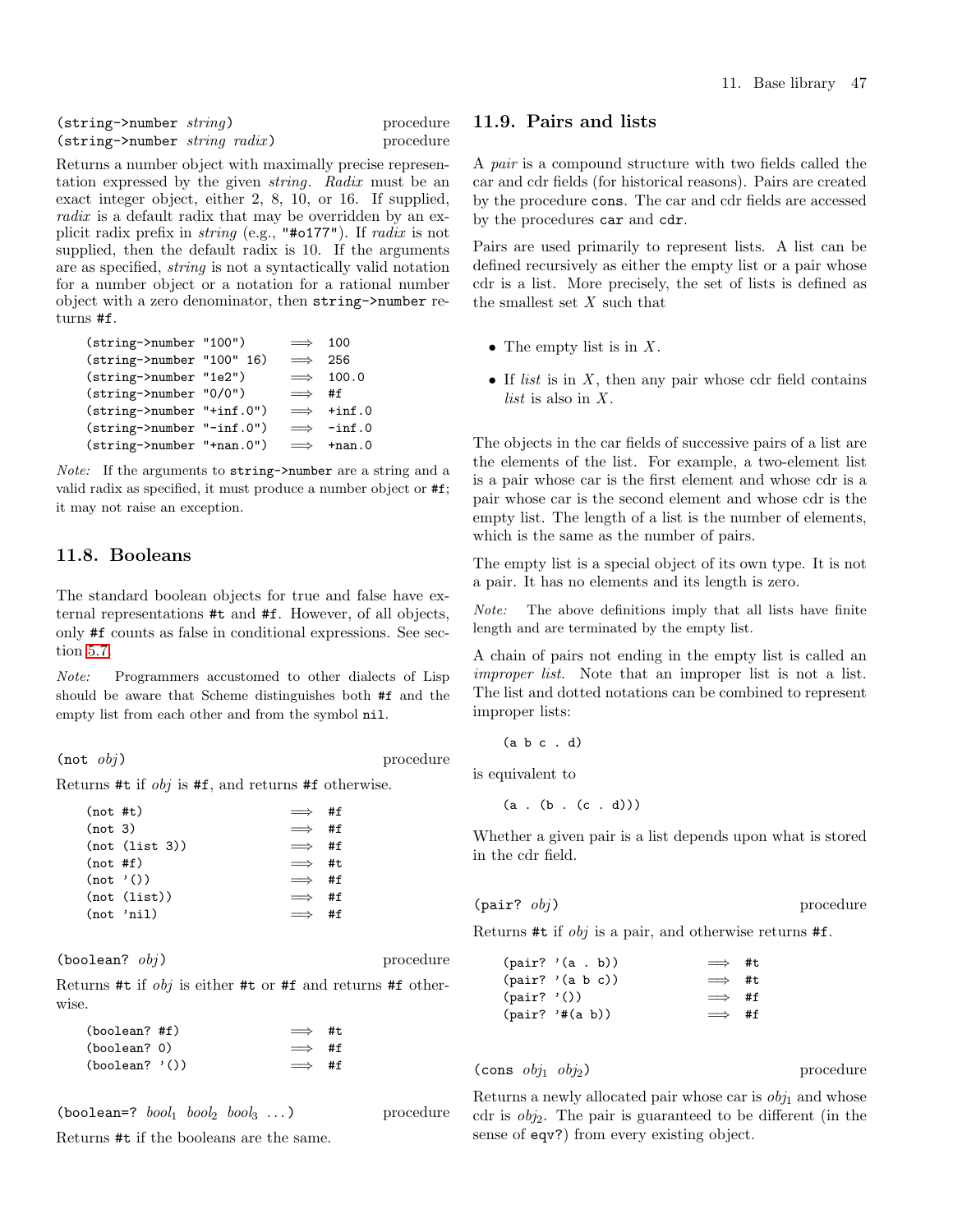|                      | $\text{(cons 'a '())}$                       | $\implies$ (a) |                        |
|----------------------|----------------------------------------------|----------------|------------------------|
|                      |                                              |                |                        |
|                      | $\text{(cons } \text{'(a)} \text{'(b c d)})$ |                | $\implies$ ((a) b c d) |
|                      | $\text{(cons "a" ' (b c))}$                  |                | $\implies$ ("a" b c)   |
| $\text{(cons 'a 3)}$ |                                              |                | $\implies$ (a. 3)      |
|                      | $\text{(cons } \text{'(a b)} \text{'c)}$     |                | $\implies$ ((a b) . c) |

(car *pair*) procedure

Returns the contents of the car field of *pair* .

| (car '(a b c))    | $\implies$ a                    |
|-------------------|---------------------------------|
| (car'((a) b c d)) | $\implies$ (a)                  |
| (car '(1 2))      | $\implies$ 1                    |
| (car '())         | $\implies$ &assertion exception |

(cdr *pair*) procedure

Returns the contents of the cdr field of *pair* .

| (cdr'((a) b c d)) | $\implies$ (b c d)               |
|-------------------|----------------------------------|
| (cdr' (1 . 2))    | $\implies$ 2                     |
| (cdr'')()         | $\implies$ & assertion exception |

| (caar pair)<br>$(cadr\ pair)$ | procedure<br>procedure |
|-------------------------------|------------------------|
|                               |                        |
| $(cddar\ pair)$               | procedure              |
| $(cddd) \, rair)$             | procedure              |

These procedures are compositions of car and cdr, where for example caddr could be defined by

```
(\text{define caddr } (\text{lambda } (x) (car (cdr (cdr x))))).
```
Arbitrary compositions, up to four deep, are provided. There are twenty-eight of these procedures in all.

(null? *obj*) procedure

Returns #t if *obj* is the empty list, #f otherwise.

### (list? *obj*) procedure

Returns #t if *obj* is a list, #f otherwise. By definition, all lists are chains of pairs that have finite length and are terminated by the empty list.

|             | $(list?$ '(a b c)) | $\implies$ #t |  |
|-------------|--------------------|---------------|--|
| (list? ?()) |                    | $\implies$ #t |  |
|             | (list? '(a . b))   | $\implies$ #f |  |

$$
(list\;\; obj\;\ldots)
$$

procedure

Returns a newly allocated list of its arguments.

(list 'a  $(+ 3 4)$  'c)  $\implies$  (a 7 c) (list)  $\implies$  ()

(length *list*) procedure

Returns the length of *list*.

(length '(a b c))  $\implies$  3 (length '(a (b) (c d e)))  $\implies$  3  $(length '())$   $\implies$  0

| (append $list \ldots \textit{obj}$ ) | procedure |
|--------------------------------------|-----------|
| (append)                             | procedure |

Returns a possibly improper list consisting of the elements of the first *list* followed by the elements of the other *list*s, with *obj* as the cdr of the final pair. An improper list results if *obj* is not a list. The append procedure returns the empty list if called with no arguments.

| $(\text{append } \prime(x) \prime(y))$  |               | $\implies$ $(x y)$     |
|-----------------------------------------|---------------|------------------------|
| $(\text{append } '(a) '(b c d))$        |               | $\implies$ (a b c d)   |
| $(\text{append } '(a (b)) '((c)))$      |               | $\implies$ (a (b) (c)) |
| $(\text{append } \{a\ b\} \{c\ .\ d\})$ |               | $\implies$ (a b c . d) |
| (append $'($ ) $'a)$                    | $\implies$ a  |                        |
| (append)                                | $\implies$ () |                        |
| (append 'a)                             | $\implies$ a  |                        |

The return value is made from new pairs for all arguments but the last; the last is merely placed at the end of the new structure.

(reverse *list*) procedure

Returns a newly allocated list consisting of the elements of *list* in reverse order.

(reverse '(a b c)) 
$$
\implies
$$
 (c b a)  
(reverse '(a (b c) d (e (f))))  
 $\implies$  ((e (f)) d (b c) a)

(list-tail *list k*) procedure

*List* should be a list of size at least *k*. The list-tail procedure returns the subchain of pairs of *list* obtained by omitting the first *k* elements.

(list-tail '(a b c d) 2)  $\implies$  (c d)

*Implementation responsibilities:* The implementation must check that *list* is a chain of pairs whose length is at least *k*. It should not check that it is a chain of pairs beyond this length.

(list-ref *list k*) procedure

*List* must be a list whose length is at least  $k + 1$ . The list-ref procedure returns the *k*th element of *list*.

$$
(\mathtt{list}\text{-ref '}(a b c d) 2) \implies c
$$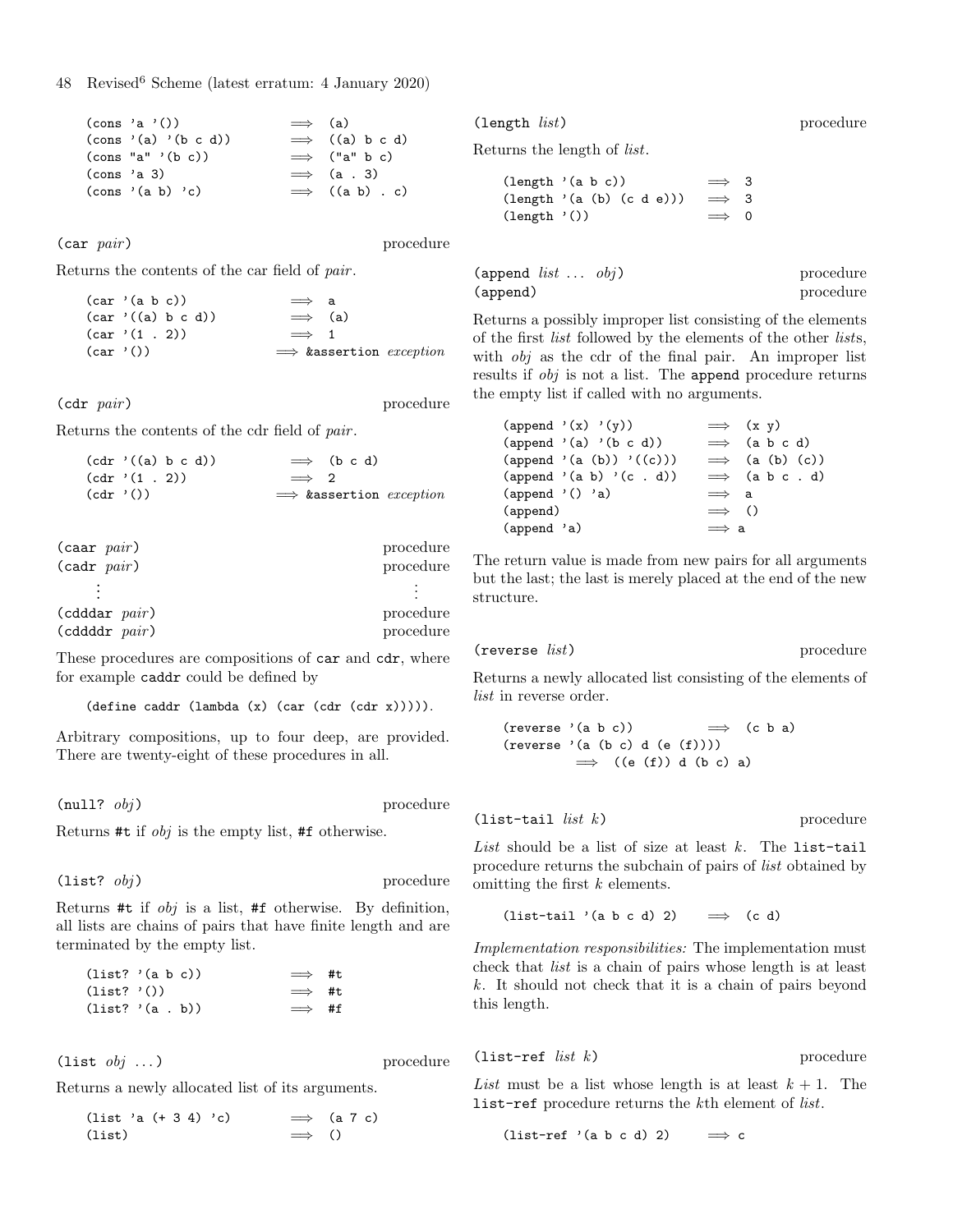*Implementation responsibilities:* The implementation must check that *list* is a chain of pairs whose length is at least  $k+1$ . It should not check that it is a list of pairs beyond this length.

 $(\text{map } proc \; list_1 \; list_2 \; \dots)$  procedure

The *list*s should all have the same length. *Proc* should accept as many arguments as there are *list*s and return a single value. *Proc* should not mutate any of the *list*s.

The map procedure applies *proc* element-wise to the elements of the *list*s and returns a list of the results, in order. *Proc* is always called in the same dynamic environment as map itself. The order in which *proc* is applied to the elements of the *list*s is unspecified. If multiple returns occur from map, the values returned by earlier returns are not mutated.

```
\n(map cadr '((a b) (d e) (g h)))\n
$$
\implies
$$
 (b e h)\n(map (lambda (n) (expt n n))\n' (1 2 3 4 5))\n
$$
\implies
$$
 (1 4 27 256 3125)\n(map + '(1 2 3) '(4 5 6))  
$$
\implies
$$
 (5 7 9)\n\n(let ((count 0))\n(map (lambda (ignored)\n  (set! count (+ count 1))\n  count)\n' (a b)))\n
$$
\implies
$$
 (1 2) or (2 1)\n
```

*Implementation responsibilities:* The implementation should check that the *list*s all have the same length. The implementation must check the restrictions on *proc* to the extent performed by applying it as described. An implementation may check whether *proc* is an appropriate argument before applying it.

$$
(for\text{-}each\ \textit{proc}\ \textit{list}_1\ \textit{list}_2\ \dots)\ \
$$

The *list*s should all have the same length. *Proc* should accept as many arguments as there are *list*s. *Proc* should not mutate any of the *list*s.

The for-each procedure applies *proc* element-wise to the elements of the *list*s for its side effects, in order from the first elements to the last. *Proc* is always called in the same dynamic environment as for-each itself. The return values of for-each are unspecified.

```
(let ((v (make-vector 5)))
  (for-each (lambda (i)
             (\text{vector-set!} \times i (*)'(0 1 2 3 4))
 v) \implies \#(0 \ 1 \ 4 \ 9 \ 16)
```

$$
(for-each (lambda (x) x) '(1 2 3 4))
$$

 $\implies$  unspecified

(for-each even? '())  $\implies$  unspecified

*Implementation responsibilities:* The implementation should check that the *list*s all have the same length. The implementation must check the restrictions on *proc* to the extent performed by applying it as described. An implementation may check whether *proc* is an appropriate argument before applying it.

Note: Implementations of for-each may or may not tail-call proc on the last elements.

### <span id="page-48-0"></span>11.10. Symbols

Symbols are objects whose usefulness rests on the fact that two symbols are identical (in the sense of eq?, eqv? and equal?) if and only if their names are spelled the same way. A symbol literal is formed using quote.

(symbol? *obj*) procedure

Returns #t if *obj* is a symbol, otherwise returns #f.

| (symb01? 'foo)    |                        | $\implies$ #t |    |
|-------------------|------------------------|---------------|----|
|                   | (symbol? (car '(a b))) | $\implies$    | #t |
| $(symbol?$ "bar") |                        | $\implies$ #f |    |
| (symbol? 'nil)    |                        | $\implies$ #t |    |
| $(symbol?$ '())   |                        | $\implies$ #f |    |
| (symbol? #f)      |                        | $\implies$    | #f |

```
(symbol->string symbol) procedure
```
Returns the name of *symbol* as an immutable string.

```
(symbol->string 'flying-fish)
                                "flying-fish"
(symbol->string 'Martin) =⇒ "Martin"
(symbol->string
  (string->symbol "Malvina"))
                           =⇒ "Malvina"
```
(symbol=? *symbol*<sup>1</sup> *symbol*<sup>2</sup> *symbol*<sup>3</sup> . . . ) procedure Returns #t if the symbols are the same, i.e., if their names are spelled the same.

$$
(\texttt{string->symbol string}) \qquad \qquad \text{procedure}
$$

Returns the symbol whose name is *string*.

(eq? 'mISSISSIppi 'mississippi) =⇒ #f (string->symbol "mISSISSIppi") =⇒ the symbol with name "mISSISSIppi" (eq? 'bitBlt (string->symbol "bitBlt")) =⇒ #t (eq? 'JollyWog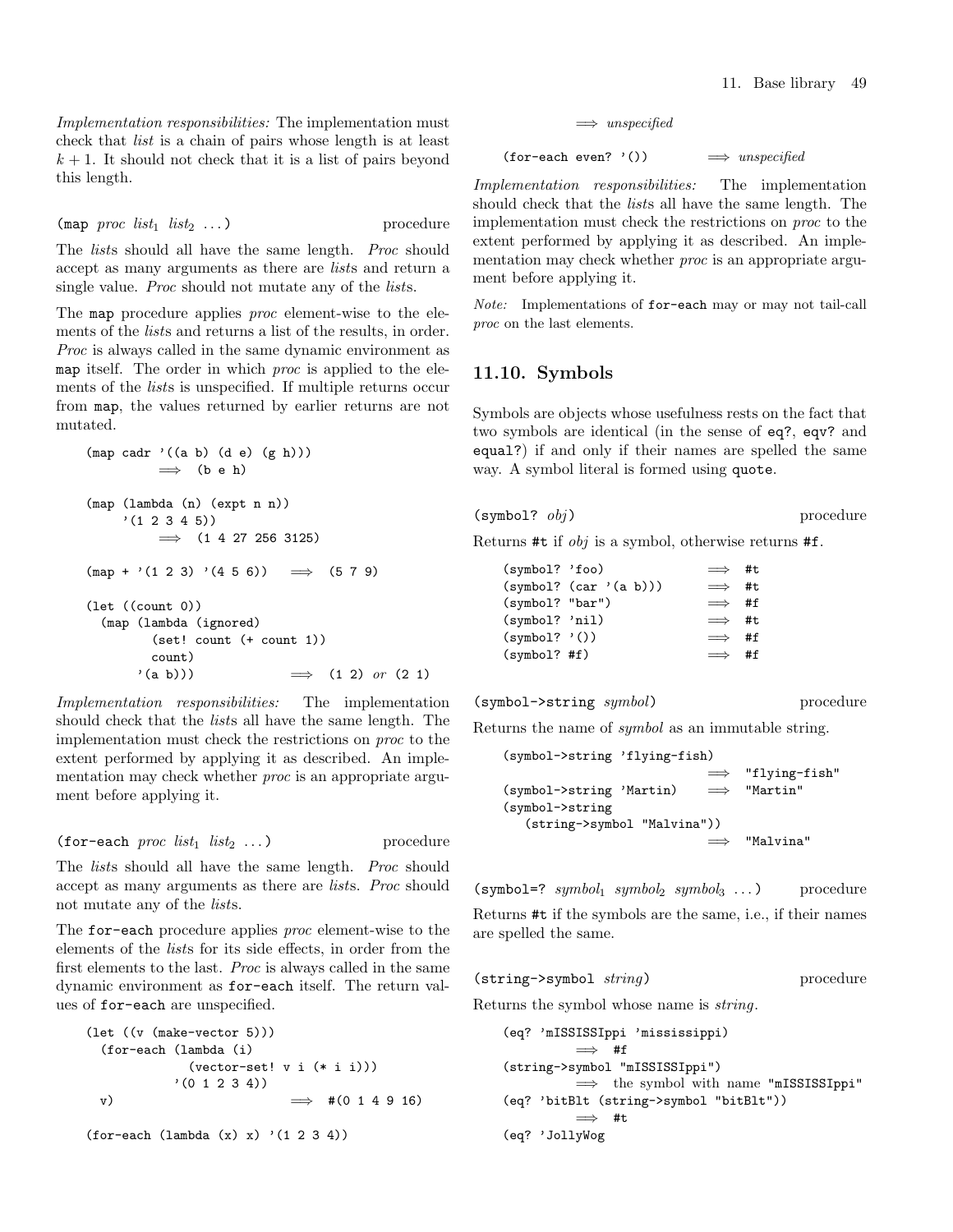```
(string->symbol
       (symbol->string 'JollyWog)))
          \implies #t
(string=? "K. Harper, M.D."
          (symbol->string
            (string->symbol "K. Harper, M.D.")))
            =⇒ #t
```
# <span id="page-49-0"></span>11.11. Characters

*Characters* are objects that represent Unicode scalar values [\[27\]](#page-81-0).

Note: Unicode defines a standard mapping between sequences of Unicode scalar values (integers in the range 0 to  $\#x10$ FFFF, excluding the range #xD800 to #xDFFF) in the latest version of the standard and human-readable "characters". More precisely, Unicode distinguishes between glyphs, which are printed for humans to read, and characters, which are abstract entities that map to glyphs (sometimes in a way that's sensitive to surrounding characters). Furthermore, different sequences of scalar values sometimes correspond to the same character. The relationships among scalar, characters, and glyphs are subtle and complex.

Despite this complexity, most things that a literate human would call a "character" can be represented by a single Unicode scalar value (although several sequences of Unicode scalar values may represent that same character). For example, Roman letters, Cyrillic letters, Hebrew consonants, and most Chinese characters fall into this category.

Unicode scalar values exclude the range #xD800 to #xDFFF, which are part of the range of Unicode *code points*. However, the Unicode code points in this range, the so-called surrogates, are an artifact of the UTF-16 encoding, and can only appear in specific Unicode encodings, and even then only in pairs that encode scalar values. Consequently, all characters represent code points, but the surrogate code points do not have representations as characters.

(char? *obj*) procedure

Returns #t if *obj* is a character, otherwise returns #f.

| $(char \rightarrow integer \ char)$ | procedure |
|-------------------------------------|-----------|
| (integer > char sv)                 | procedure |

*Sv* must be a Unicode scalar value, i.e., a non-negative exact integer object in  $[0, \#xD7FF] \cup [\#xE000, \#x10FFFF]$ .

Given a character, char->integer returns its Unicode scalar value as an exact integer object. For a Unicode scalar value *sv*, integer->char returns its associated character.

```
(integer->char 32) \implies #\sp{space}(char->integer (integer->char 5000))
                              \implies 5000
(integer->char #\xD800) \implies &assertion exception
```

| (char=? $char_1$ $char_2$ $char_3$ )                                   | procedure |
|------------------------------------------------------------------------|-----------|
| (char <math char_1 char <sub>2</sub> $char_3$ )                        | procedure |
| (char>? $char_1$ $char_2$ $char_3$ )                                   | procedure |
| (char $\leq$ ? char <sub>1</sub> char <sub>2</sub> char <sub>3</sub> ) | procedure |
| (char>=? $char_1$ $char_2$ $char_3$ )                                  | procedure |

These procedures impose a total ordering on the set of characters according to their Unicode scalar values.

| $(char < ? #\z1$ #\B)    |  | $\implies$ #t |  |
|--------------------------|--|---------------|--|
| $(char < ? #\z1$ # $\Z)$ |  | $\implies$ #f |  |

# 11.12. Strings

Strings are sequences of characters.

The *length* of a string is the number of characters that it contains. This number is fixed when the string is created. The *valid indices* of a string are the integers less than the length of the string. The first character of a string has index 0, the second has index 1, and so on.

$$
\text{(string? } obj) \qquad \qquad \text{procedure}
$$

Returns #t if *obj* is a string, otherwise returns #f.

| $(make-string k)$      | procedure |
|------------------------|-----------|
| $(make-string k char)$ | procedure |

Returns a newly allocated string of length *k*. If *char* is given, then all elements of the string are initialized to *char* , otherwise the contents of the *string* are unspecified.

$$
(string \; char \; \dots)
$$

Returns a newly allocated string composed of the arguments.

| $(\text{string-length string})$ |  | procedure |
|---------------------------------|--|-----------|
|---------------------------------|--|-----------|

Returns the number of characters in the given *string* as an exact integer object.

| $(\text{string-ref} \, string \, k)$ |  | procedure |
|--------------------------------------|--|-----------|
|                                      |  |           |

*K* must be a valid index of *string*. The string-ref procedure returns character k of *string* using zero-origin indexing.

Note: Implementors should make string-ref run in constant time.

(string=? *string*<sub>1</sub> *string*<sub>2</sub> *string*<sub>3</sub> ...) procedure

Returns #t if the strings are the same length and contain the same characters in the same positions. Otherwise, the string=? procedure returns #f.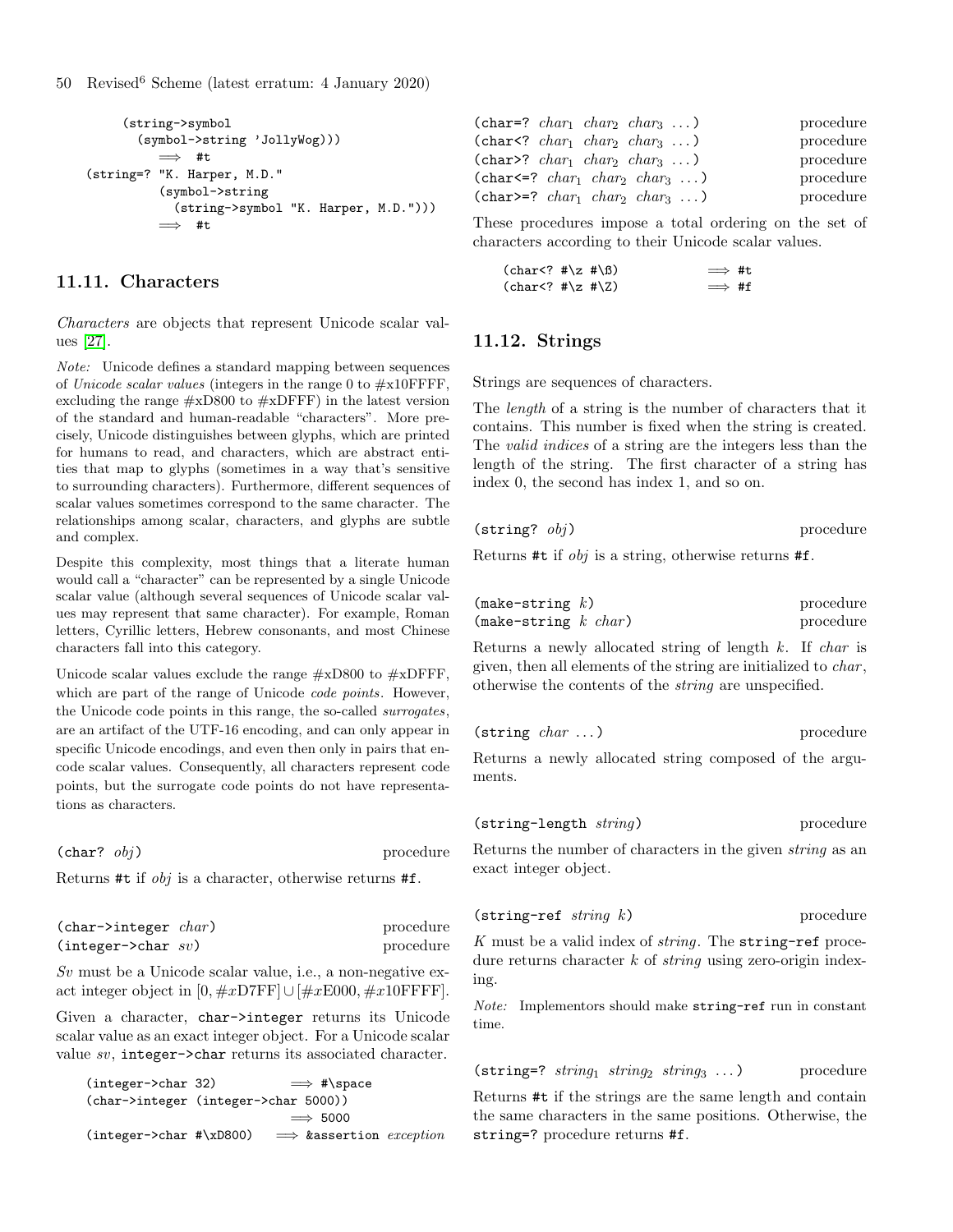|               | (string=? "Straße" "Strasse") |
|---------------|-------------------------------|
| $\implies$ #f |                               |

(string<? *string*<sub>1</sub> *string*<sub>2</sub> *string*<sub>3</sub> ...) procedure (string>? *string*<sup>1</sup> *string*<sup>2</sup> *string*<sup>3</sup> . . . ) procedure (string<=? *string*<sup>1</sup> *string*<sup>2</sup> *string*<sup>3</sup> . . . ) procedure (string>=? *string*<sup>1</sup> *string*<sup>2</sup> *string*<sup>3</sup> . . . ) procedure

These procedures are the lexicographic extensions to strings of the corresponding orderings on characters. For example, string<? is the lexicographic ordering on strings induced by the ordering char<? on characters. If two strings differ in length but are the same up to the length of the shorter string, the shorter string is considered to be lexicographically less than the longer string.

| (string < ? "z" "B")  |  | $\implies$ #t |  |
|-----------------------|--|---------------|--|
| (string < ? "z" "zz") |  | $\implies$ #t |  |
| (string < ? "z" "Z")  |  | $\implies$ #f |  |

(substring *string start end*) procedure

*String* must be a string, and *start* and *end* must be exact integer objects satisfying

 $0 \leq start \leq end \leq$  (string-length *string*).

The substring procedure returns a newly allocated string formed from the characters of *string* beginning with index *start* (inclusive) and ending with index *end* (exclusive).

| $(\text{string-append string} \dots)$ |  | procedure |
|---------------------------------------|--|-----------|
|---------------------------------------|--|-----------|

Returns a newly allocated string whose characters form the concatenation of the given strings.

| $(string \rightarrow list \ string)$ | procedure |
|--------------------------------------|-----------|
| $(list\rightarrow string list)$      | procedure |

*List* must be a list of characters. The string->list procedure returns a newly allocated list of the characters that make up the given string. The list->string procedure returns a newly allocated string formed from the characters in *list*. The string->list and list->string procedures are inverses so far as equal? is concerned.

#### (string-for-each *proc string*<sup>1</sup> *string*<sup>2</sup> . . . ) procedure

The *string*s must all have the same length. *Proc* should accept as many arguments as there are *string*s. The string-for-each procedure applies *proc* element-wise to the characters of the *string*s for its side effects, in order from the first characters to the last. *Proc* is always called in the same dynamic environment as string-for-each itself. The return values of string-for-each are unspecified.

Analogous to for-each.

*Implementation responsibilities:* The implementation must check the restrictions on *proc* to the extent performed by applying it as described. An implementation may check whether *proc* is an appropriate argument before applying it.

(string-copy *string*) procedure

Returns a newly allocated copy of the given *string*.

### 11.13. Vectors

Vectors are heterogeneous structures whose elements are indexed by integers. A vector typically occupies less space than a list of the same length, and the average time needed to access a randomly chosen element is typically less for the vector than for the list.

The *length* of a vector is the number of elements that it contains. This number is a non-negative integer that is fixed when the vector is created. The *valid indices* of a vector are the exact non-negative integer objects less than the length of the vector. The first element in a vector is indexed by zero, and the last element is indexed by one less than the length of the vector.

Like list constants, vector constants must be quoted:

\n
$$
\text{*(0 (2 2 2 2) "Anna")}
$$
\n  
\n $\implies$ \n  
\n $\text{*(0 (2 2 2 2) "Anna")}$ \n

(vector? *obj*) procedure

Returns #t if *obj* is a vector. Otherwise the procedure returns #f.

| $(make-vector k)$       | procedure |
|-------------------------|-----------|
| (make-vector k $fill$ ) | procedure |

Returns a newly allocated vector of *k* elements. If a second argument is given, then each element is initialized to *fill*. Otherwise the initial contents of each element is unspecified.

| (vector $obj$ ) |  |  | procedure |
|-----------------|--|--|-----------|
|-----------------|--|--|-----------|

Returns a newly allocated vector whose elements contain the given arguments. Analogous to list.

$$
(\text{vector 'a 'b 'c}) \qquad \Longrightarrow \#(\text{a b c})
$$

(vector-length *vector*) procedure

Returns the number of elements in *vector* as an exact integer object.

(vector-ref *vector k*) procedure

*K* must be a valid index of *vector* . The vector-ref procedure returns the contents of element k of *vector* .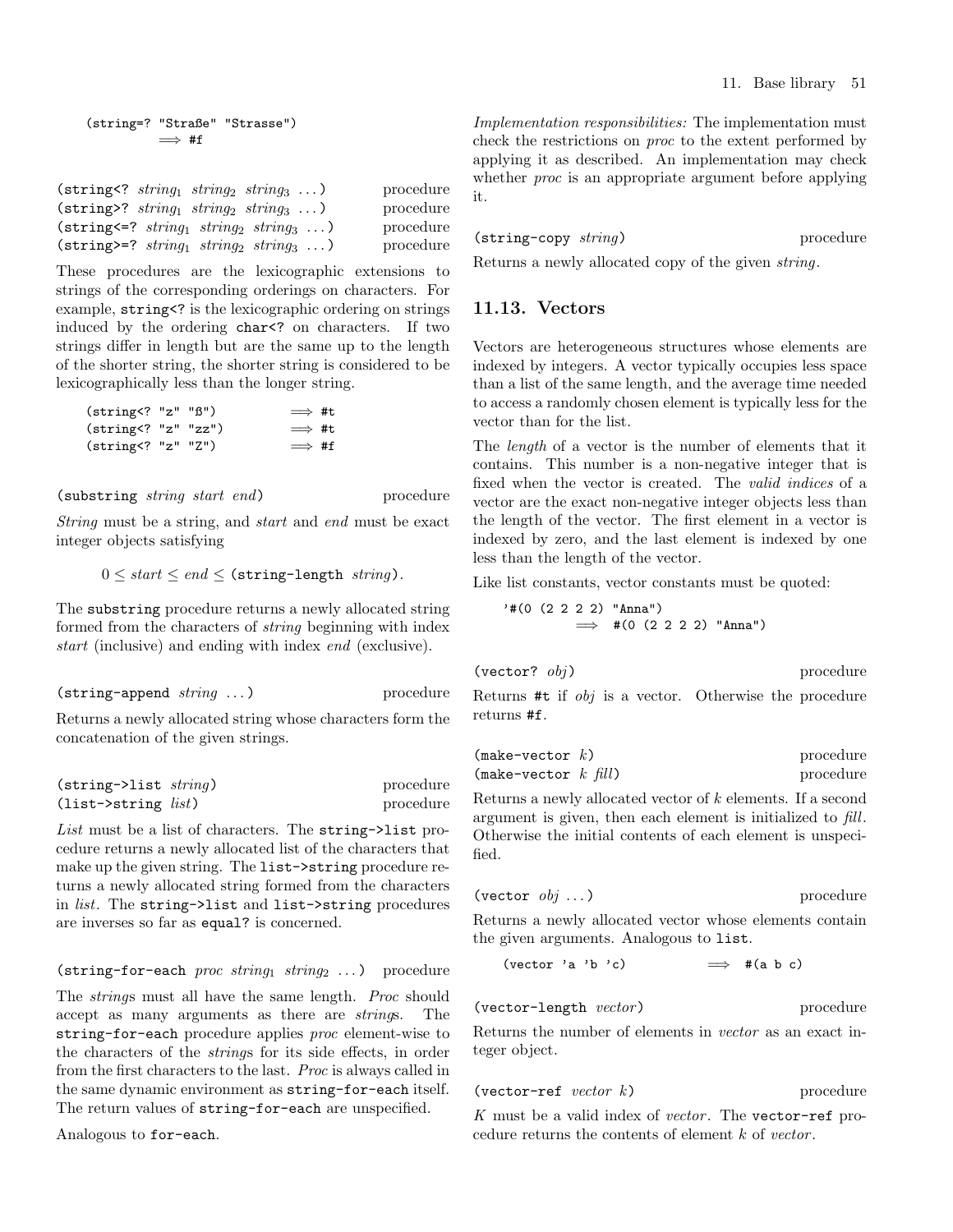(vector-ref '#(1 1 2 3 5 8 13 21) 5) =⇒ 8

(vector-set! *vector k obj*) procedure

*K* must be a valid index of *vector* . The vector-set! procedure stores *obj* in element k of *vector* , and returns unspecified values.

Passing an immutable vector to vector-set! should cause an exception with condition type &assertion to be raised.

```
(let ((vec (vector 0')(2 2 2 2) "Anna")))
  (vector-set! vec 1 '("Sue" "Sue"))
 vec)
          \implies #(0 ("Sue" "Sue") "Anna")
(vector-set! '#(0 1 2) 1 "doe")
          \implies unspecified
             ; constant vector
              ; should raise &assertion exception
```
(vector->list *vector*) procedure (list->vector *list*) procedure

The vector->list procedure returns a newly allocated list of the objects contained in the elements of *vector* . The list->vector procedure returns a newly created vector initialized to the elements of the list *list*.

```
(vector->list '#(dah dah didah))
         \implies (dah dah didah)
(list->vector '(dididit dah))
          \implies #(dididit dah)
```
(vector-fill! *vector fill*) procedure

Stores *fill* in every element of *vector* and returns unspeci-

(vector-map *proc vector*<sub>1</sub> *vector*<sub>2</sub> ...) procedure

The *vectors* must all have the same length. *Proc* should accept as many arguments as there are *vector*s and return a single value.

The vector-map procedure applies *proc* element-wise to the elements of the *vector* s and returns a vector of the results, in order. *Proc* is always called in the same dynamic environment as vector-map itself. The order in which *proc* is applied to the elements of the *vectors* is unspecified. If multiple returns occur from vector-map, the return values returned by earlier returns are not mutated.

Analogous to map.

fied values.

*Implementation responsibilities:* The implementation must check the restrictions on *proc* to the extent performed by applying it as described. An implementation may check whether *proc* is an appropriate argument before applying it.

(vector-for-each *proc* vector<sub>1</sub> vector<sub>2</sub> ...) procedure

The *vectors* must all have the same length. *Proc* should accept as many arguments as there are *vector*s. The vector-for-each procedure applies *proc* element-wise to the elements of the *vectors* for its side effects, in order from the first elements to the last. *Proc* is always called in the same dynamic environment as vector-for-each itself. The return values of vector-for-each are unspecified.

#### Analogous to for-each.

*Implementation responsibilities:* The implementation must check the restrictions on *proc* to the extent performed by applying it as described. An implementation may check whether *proc* is an appropriate argument before applying it.

### 11.14. Errors and violations

(error *who message irritant<sub>1</sub> ...*) procedure (assertion-violation *who message irritant*<sub>1</sub> ...) procedure

*Who* must be a string or a symbol or #f. *Message* must be a string. The *irritant*s are arbitrary objects.

These procedures raise an exception. The error procedure should be called when an error has occurred, typically caused by something that has gone wrong in the interaction of the program with the external world or the user. The assertion-violation procedure should be called when an invalid call to a procedure was made, either passing an invalid number of arguments, or passing an argument that it is not specified to handle.

The *who* argument should describe the procedure or operation that detected the exception. The *message* argument should describe the exceptional situation. The *irritant*s should be the arguments to the operation that detected the operation.

The condition object provided with the exception (see library chapter [7\)](#page-22-1) has the following condition types:

- If *who* is not #f, the condition has condition type &who, with *who* as the value of its field. In that case, *who* should be the name of the procedure or entity that detected the exception. If it is #f, the condition does not have condition type &who.
- The condition has condition type &message, with *message* as the value of its field.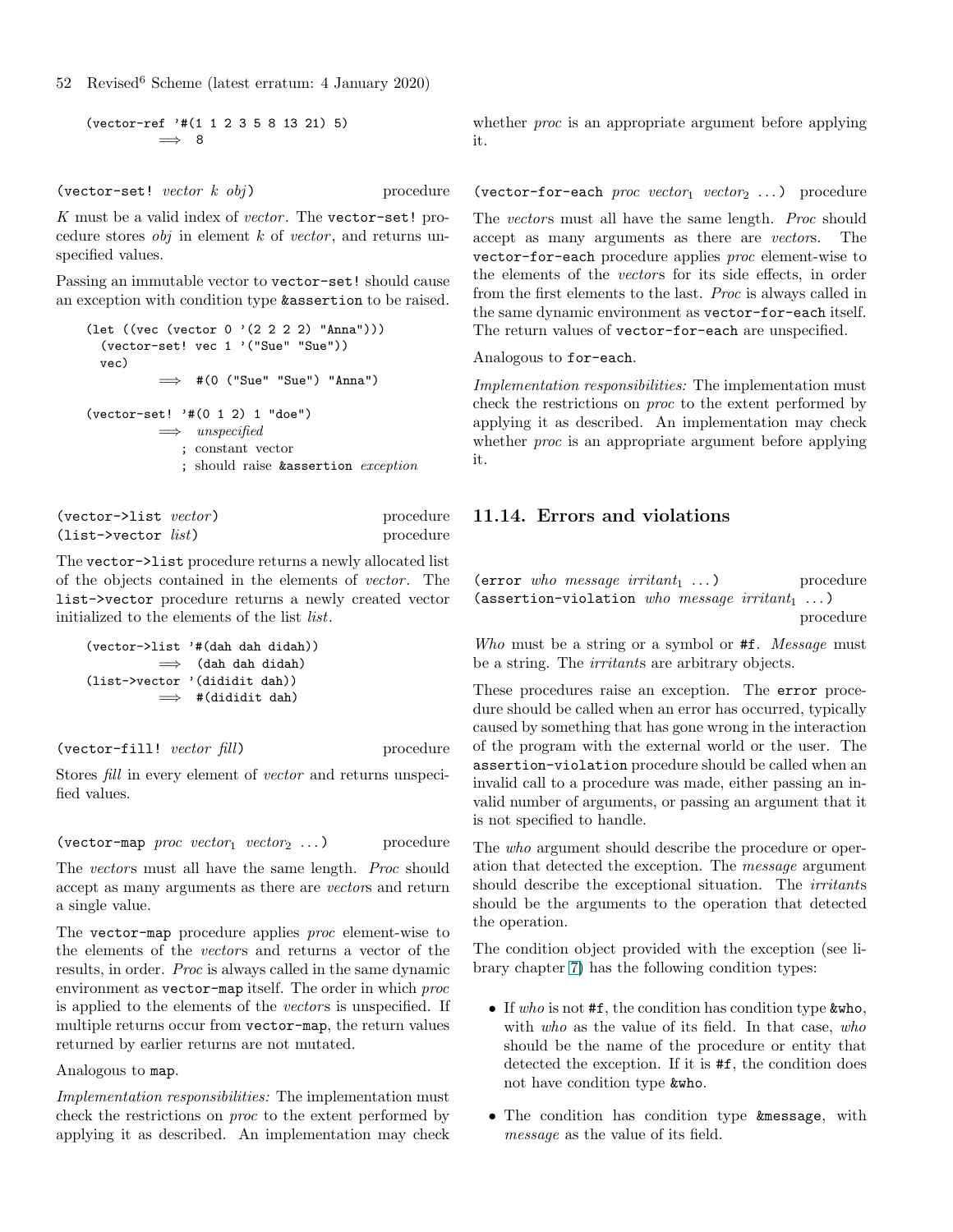• The condition has condition type  $k$ **irritants**, and its field has as its value a list of the *irritant*s.

Moreover, the condition created by error has condition type &error, and the condition created by assertionviolation has condition type &assertion.

```
(define (fac n)
 (if (not (integer-valued? n))
     (assertion-violation
      'fac "non-integral argument" n))
 (if (negative? n)
     (assertion-violation
      'fac "negative argument" n))
 (letrec
   ((loop (lambda (n r)
            (if (zero? n)
               r
               (loop (- n 1) (* r n))))))
     (loop n 1)))
(fac 5) \implies 120
(fac 4.5) \implies &assertion exception
(fac -3) \implies &assertion exception
```

```
(\text{assert } \langle \text{expression} \rangle) syntax
```
An assert form is evaluated by evaluating  $\langle$  expression $\rangle$ . If  $\langle$  expression $\rangle$  returns a true value, that value is returned from the assert expression. If  $\langle$  expression $\rangle$  returns #f, an exception with condition types &assertion and &message is raised. The message provided in the condition object is implementation-dependent.

Note: Implementations should exploit the fact that assert is syntax to provide as much information as possible about the location of the assertion failure.

### 11.15. Control features

This chapter describes various primitive procedures which control the flow of program execution in special ways.

(apply *proc arg*<sub>1</sub> ... *rest-args*) procedure

*Rest-args* must be a list. *Proc* should accept n arguments, where n is number of *arg*s plus the length of *rest-args*. The apply procedure calls *proc* with the elements of the list (append (list *arg*<sup>1</sup> . . . ) *rest-args*) as the actual arguments.

If a call to apply occurs in a tail context, the call to *proc* is also in a tail context.

 $(\text{apply} + (\text{list } 3 4)) \implies 7$ (define compose (lambda (f g)

```
(lambda args
      (f (apply g args)))))
((compose sqrt *) 12 75) \implies 30
```
(call-with-current-continuation *proc*) procedure (call/cc *proc*) procedure

*Proc* should accept one argument. The procedure call-with-current-continuation (which is the same as the procedure call/cc) packages the current continuation as an "escape procedure" and passes it as an argument to *proc*. The escape procedure is a Scheme procedure that, if it is later called, will abandon whatever continuation is in effect at that later time and will instead reinstate the continuation that was in effect when the escape procedure was created. Calling the escape procedure may cause the invocation of *before* and *after* procedures installed using dynamic-wind.

The escape procedure accepts the same number of arguments as the continuation of the original call to callwith-current-continuation.

The escape procedure that is passed to *proc* has unlimited extent just like any other procedure in Scheme. It may be stored in variables or data structures and may be called as many times as desired.

If a call to call-with-current-continuation occurs in a tail context, the call to *proc* is also in a tail context.

The following examples show only some ways in which call-with-current-continuation is used. If all real uses were as simple as these examples, there would be no need for a procedure with the power of call-with-currentcontinuation.

```
(call-with-current-continuation
 (lambda (exit)
    (for-each (lambda (x)
                (if (negative? x)
                    (exit x))'(54 0 37 -3 245 19))
   #t)) \implies -3(define list-length
 (lambda (obj)
    (call-with-current-continuation
     (lambda (return)
        (letrec ((r
                  (lambda (obj)
                    (cond ((null? obj) 0)
                          ((pair? obj)
                           (+ (r (cdr obj)) 1))
                          \text{(else (return #f))}))))
          (r obj))))))
```
(list-length  $'(1\ 2\ 3\ 4)) \implies 4$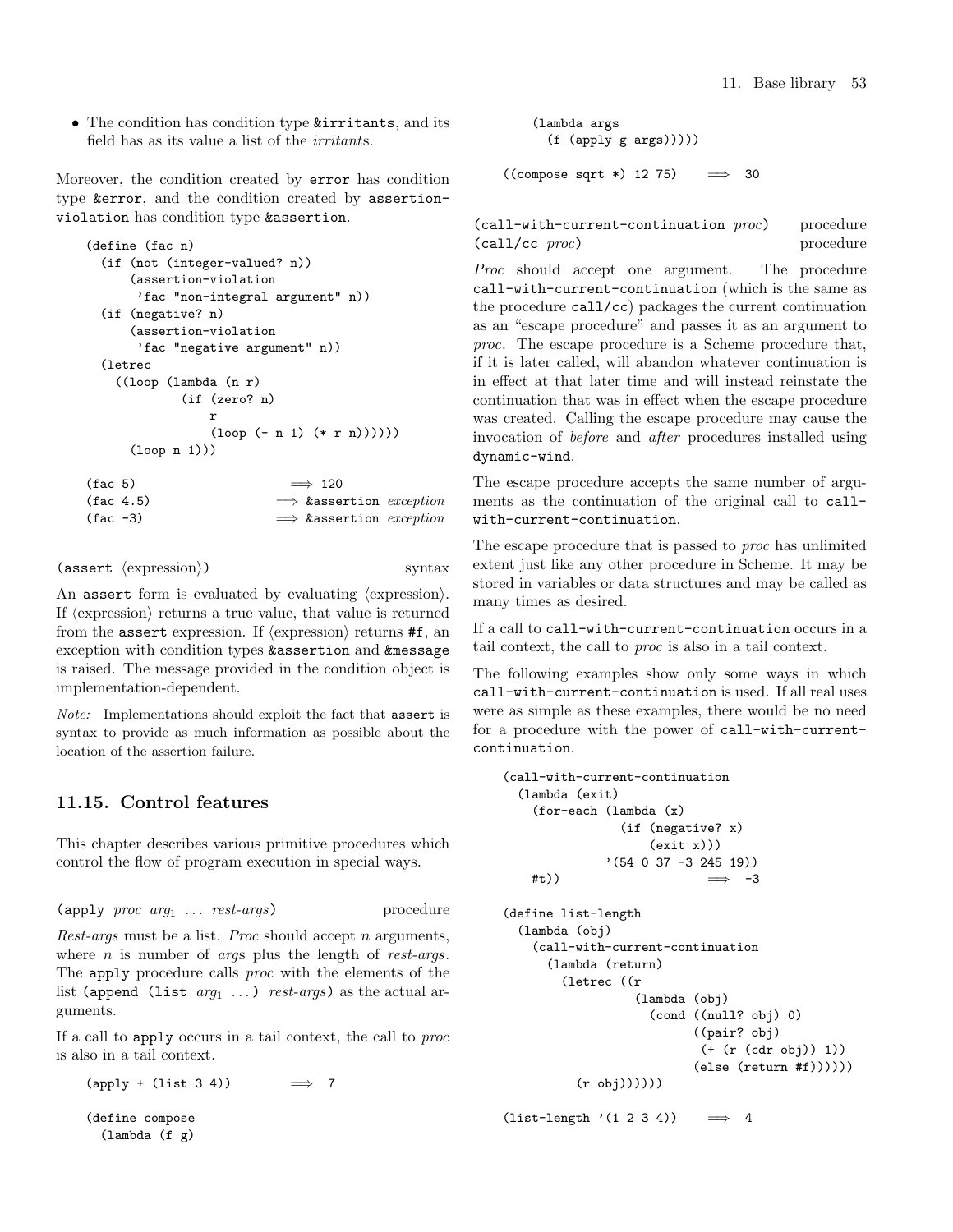(list-length '(a b . c))  $\implies$  #f (call-with-current-continuation procedure?) =⇒ #t

Note: Calling an escape procedure reenters the dynamic extent of the call to call-with-current-continuation, and thus restores its dynamic environment; see section [5.12.](#page-19-2)

(values *obj* ...) procedure

Delivers all of its arguments to its continuation. The values procedure might be defined as follows:

```
(define (values . things)
  (call-with-current-continuation
    (lambda (cont) (apply cont things))))
```
The continuations of all non-final expressions within a sequence of expressions, such as in lambda, begin, let, let\*, letrec, letrec\*, let-values, let\*-values, case, and cond forms, usually take an arbitrary number of values.

Except for these and the continuations created by callwith-values, let-values, and let\*-values, continuations implicitly accepting a single value, such as the continuations of  $\langle$ operator $\rangle$  and  $\langle$ operand $\rangle$ s of procedure calls or the  $\langle \text{test} \rangle$  expressions in conditionals, take exactly one value. The effect of passing an inappropriate number of values to such a continuation is undefined.

(call-with-values *producer consumer*) procedure

*Producer* must be a procedure and should accept zero arguments. *Consumer* must be a procedure and should accept as many values as *producer* returns. The call-withvalues procedure calls *producer* with no arguments and a continuation that, when passed some values, calls the *consumer* procedure with those values as arguments. The continuation for the call to *consumer* is the continuation of the call to call-with-values.

```
(call-with-values (lambda () (values 4 5))
                   (lambda (a b) b))
                             \implies 5
(call-with-values * -) \implies -1
```
If a call to call-with-values occurs in a tail context, the call to *consumer* is also in a tail context.

*Implementation responsibilities:* After *producer* returns, the implementation must check that *consumer* accepts as many values as *consumer* has returned.

(dynamic-wind *before thunk after*) procedure

*Before*, *thunk*, and *after* must be procedures, and each should accept zero arguments. These procedures may return any number of values. The dynamic-wind procedure calls *thunk* without arguments, returning the results of this call. Moreover, dynamic-wind calls *before* without arguments whenever the dynamic extent of the call to *thunk* is entered, and *after* without arguments whenever the dynamic extent of the call to *thunk* is exited. Thus, in the absence of calls to escape procedures created by call-with-current-continuation, dynamic-wind calls *before*, *thunk*, and *after* , in that order.

While the calls to *before* and *after* are not considered to be within the dynamic extent of the call to *thunk*, calls to the *before* and *after* procedures of any other calls to dynamic-wind that occur within the dynamic extent of the call to *thunk* are considered to be within the dynamic extent of the call to *thunk*.

More precisely, an escape procedure transfers control out of the dynamic extent of a set of zero or more active dynamic-wind calls  $x \dots$  and transfer control into the dynamic extent of a set of zero or more active dynamic-wind calls  $y$  .... It leaves the dynamic extent of the most recent x and calls without arguments the corresponding *after* procedure. If the *after* procedure returns, the escape procedure proceeds to the next most recent  $x$ , and so on. Once each  $x$  has been handled in this manner, the escape procedure calls without arguments the *before* procedure corresponding to the least recent y. If the *before* procedure returns, the escape procedure reenters the dynamic extent of the least recent  $y$  and proceeds with the next least recent  $y$ , and so on. Once each  $y$  has been handled in this manner, control is transferred to the continuation packaged in the escape procedure.

*Implementation responsibilities:* The implementation must check the restrictions on *thunk* and *after* only if they are actually called.

```
(let ((path '())(c#f))
 (let ((add (lambda (s)
               (set! path (cons s path)))))
    (dynamic-wind
      (lambda () (add 'connect))
      (lambda ()
        (add (call-with-current-continuation
               (lambda (c0)
                 (set! c c0)
                 'talk1))))
      (lambda () (add 'disconnect)))
   (if (< (length path) 4)
        (c 'talk2)
        (reverse path))))
          =⇒ (connect talk1 disconnect
               connect talk2 disconnect)
(let ((n 0))
 (call-with-current-continuation
    (lambda (k)
      (dynamic-wind
```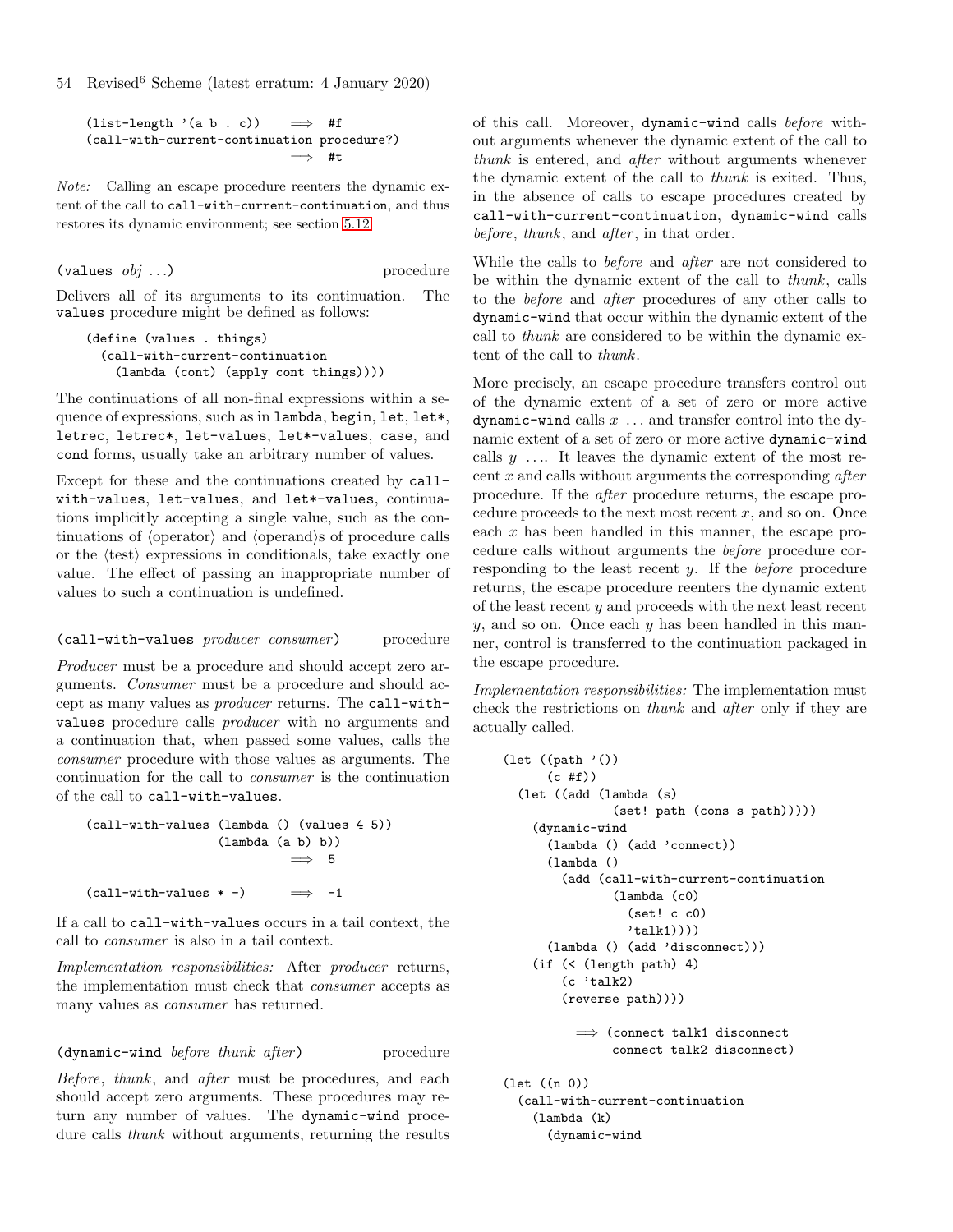```
(lambda ()
         (set! n (+ n 1))
         (k))
       (lambda ()
         (set! n (+ n 2)))
       (lambda ()
         (set! n (+ n 4))))n) \implies 1
(let ((n 0))
 (call-with-current-continuation
   (lambda (k)
     (dynamic-wind
       values
       (lambda ()
         (dynamic-wind
          values
           (lambda ()
            (set! n (+ n 1))
            (k))
           (lambda ()
            (set! n (+ n 2))
            (k)))
       (lambda ()
         (set! n (+ n 4))))n) \implies 7
```
Note: Entering a dynamic extent restores its dynamic environment; see section [5.12.](#page-19-2)

# 11.16. Iteration

(let  $\langle \text{variable} \rangle$   $\langle \text{bindings} \rangle$   $\langle \text{body} \rangle$ ) syntax

"Named let" is a variant on the syntax of let that provides a general looping construct and may also be used to express recursion. It has the same syntax and semantics as ordinary  $let$  except that  $\langle variable \rangle$  is bound within  $\langle \text{body} \rangle$  to a procedure whose parameters are the bound variables and whose body is  $\langle \text{body} \rangle$ . Thus the execution of (body) may be repeated by invoking the procedure named by  $\langle variable \rangle$ .

```
(let loop ((numbers '(3 -2 1 6 -5))
            (\text{nonneg } '())(neg'()))(cond ((null? numbers) (list nonneg neg))
        ((\geq) (car numbers) 0)
         (loop (cdr numbers)
                (cons (car numbers) nonneg)
                neg))
        ((< (car numbers) 0)
         (loop (cdr numbers)
                nonneg
                (cons (car numbers) neg)))))
          \implies ((6 1 3) (-5 -2))
```
# 11.17. Quasiquotation

| $\qquad$ (quasiquote $\langle$ qq template $\rangle$ ) | $\sqrt{\frac{1}{2}}$ |
|--------------------------------------------------------|----------------------|
| unquote                                                | auxiliary syntax     |
| unquote-splicing                                       | auxiliary syntax     |

"Backquote" or "quasiquote" expressions are useful for constructing a list or vector structure when some but not all of the desired structure is known in advance.

*Syntax:*  $\langle$ Qq template $\rangle$  should be as specified by the grammar at the end of this entry.

*Semantics:* If no unquote or unquote-splicing forms appear within the  $\langle q\bar{q} \rangle$  template), the result of evaluating (quasiquote  $\langle qq \text{ template} \rangle$ ) is equivalent to the result of evaluating (quote  $\langle qq \text{ template} \rangle$ ).

If an (unquote  $\langle$  expression $\rangle$  ...) form appears inside a  $\langle q\vert q\rangle$  template), however, the  $\langle q\rangle$  expression is are evaluated ("unquoted") and their results are inserted into the structure instead of the unquote form.

If an (unquote-splicing  $\langle$  expression $\rangle$  ...) form appears inside a  $\langle q\bar{q} \rangle$ , then the  $\langle \bar{q} \rangle$  expression)s must evaluate to lists; the opening and closing parentheses of the lists are then "stripped away" and the elements of the lists are inserted in place of the unquote-splicing form.

Any unquote-splicing or multi-operand unquote form must appear only within a list or vector  $\langle q \rangle$  template.

As noted in section [4.3.5,](#page-16-0) (quasiquote  $\langle qq \text{ template} \rangle$ ) may be abbreviated  $\langle qq \text{ template} \rangle$ , (unquote  $\langle$  expression $\rangle$ ) may be abbreviated ,  $\langle$  expression $\rangle$ , and  $(unquote-splicing (expression))$  may be abbreviated  $, \mathcal{Q}$ (expression).

```
\dot{\text{(list (i + 1 2) 4)}} \rightarrow \text{(list 3 4)}(let ((name 'a)) `(list ,name ',name))
           \implies (list a (quote a))
\text{'(a, (+ 1 2), @ (map abs' (4 -5 6)) b)}\implies (a 3 4 5 6 b)
\cdot ((\text{foo }, (-103)) , @(\text{cdr } '(c)) . , (\text{car } '(cons)))\implies ((foo 7) . cons)
*(10 5, (-4), 0(\text{map} - '(16 9))) 8)\implies #(10 5 -4 -16 -9 8)
(let ((name 'foo))
  `((unquote name name name)))
           \implies (foo foo foo)
(\text{let } ((\text{name } '(foo)))`((unquote-splicing name name name)))
            \implies (foo foo foo)
(let ((q '((append x y) (sqrt 9))))
   \dot{\cdot} (foo ,,@q))
            =⇒ `(foo
                     (unquote (append x y) (sqrt 9)))
(\text{let } ((x'')(2 3)))(y' (4 5)))`(foo (unquote (append x y) (-9))))
           \implies (foo (2 3 4 5) -9)
```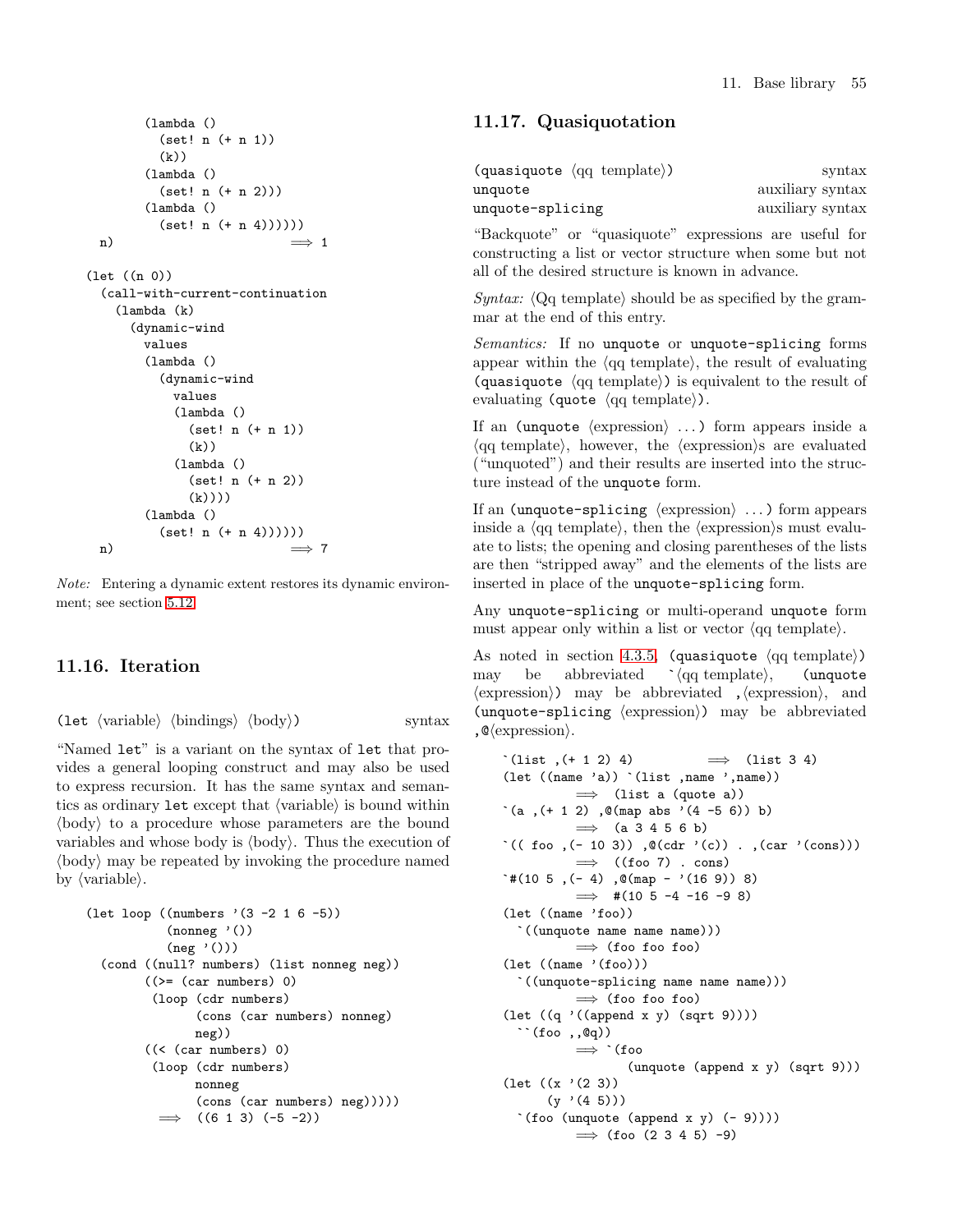Quasiquote forms may be nested. Substitutions are made only for unquoted components appearing at the same nesting level as the outermost quasiquote. The nesting level increases by one inside each successive quasiquotation, and decreases by one inside each unquotation.

`(a `(b ,(+ 1 2) ,(foo ,(+ 1 3) d) e) f) =⇒ (a `(b ,(+ 1 2) ,(foo 4 d) e) f) (let ((name1 'x) (name2 'y)) `(a `(b ,,name1 ,',name2 d) e)) =⇒ (a `(b ,x ,'y d) e)

A quasiquote expression may return either fresh, mutable objects or literal structure for any structure that is constructed at run time during the evaluation of the expression. Portions that do not need to be rebuilt are always literal. Thus,

```
(let ((a 3)) `((1 2) ,a ,4 ,'five 6))
```
may be equivalent to either of the following expressions:

```
'((1 2) 3 4 five 6)
(let ((a 3))
  \text{(cons } (1 2)(\text{cons a (cons 4 (cons 'five ' (6))))))
```
However, it is not equivalent to this expression:

(let  $((a 3))$  (list (list 1 2) a 4 'five 6))

It is a syntax violation if any of the identifiers quasiquote, unquote, or unquote-splicing appear in positions within a  $\langle$ qq template $\rangle$  otherwise than as described above.

The following grammar for quasiquote expressions is not context-free. It is presented as a recipe for generating an infinite number of production rules. Imagine a copy of the following rules for  $D = 1, 2, 3, \ldots$  D keeps track of the nesting depth.

```
\langle \text{qq template} \rangle \longrightarrow \langle \text{qq template 1} \rangle\langle \text{qq template 0} \rangle \longrightarrow \langle \text{expression} \rangle\langle \text{quasiquotation } D \rangle \longrightarrow (\text{quasiquote } \langle \text{qq template } D \rangle)\langle \text{qq template } D \rangle \longrightarrow \langle \text{lexeme datum} \rangle\langlelist qq template D\rangle\langle vector qq template D \rangle| \langleunquotation D\rangle\langlelist qq template D \rangle \longrightarrow (\langleqq template or splice D \rangle^*)
        \langle \langle \text{qq template or splice } D \rangle^+ \cdot \langle \text{qq template } D \rangle \rangle| \langlequasiquotation D + 1\rangle\langle \text{vector qq template } D \rangle \longrightarrow \#(\langle \text{qq template or splice } D \rangle^*)\langleunquotation D\rangle \longrightarrow (unquote \langleqq template D − 1\rangle)
\langle q\bar{q} \rangle \rightarrow \langle q\bar{q} \rangle template D
        | \langlesplicing unquotation D\rangle\langlesplicing unquotation D \rangle \longrightarrow(unquote-splicing \langle qq \text{ template } D - 1 \rangle^*)
        | (unquote \langle qq \text{ template } D - 1\rangle^*)
```
In  $\langle$ quasiquotation $\rangle$ s, a  $\langle$ list qq template D $\rangle$  can sometimes be confused with either an  $\langle$ unquotation D $\rangle$  or a  $\langle$ splicing unquotation D $\rangle$ . The interpretation as an  $\langle$ unquotation $\rangle$  or  $\langle$ splicing unquotation D $\rangle$  takes precedence.

# 11.18. Binding constructs for syntactic keywords

The let-syntax and letrec-syntax forms bind keywords. Like a begin form, a let-syntax or letrec-syntax form may appear in a definition context, in which case it is treated as a definition, and the forms in the body must also be definitions. A let-syntax or letrec-syntax form may also appear in an expression context, in which case the forms within their bodies must be expressions.

| $(\text{let-syntax } \langle \text{bindings} \rangle \langle \text{form} \rangle \dots)$ | syntax |
|------------------------------------------------------------------------------------------|--------|
| <i>Syntax:</i> $\langle$ Bindings $\rangle$ must have the form                           |        |

 $((\langle keyword \rangle \langle expression \rangle) \dots)$ 

Each  $\langle$ keyword $\rangle$  is an identifier, and each  $\langle$ expression $\rangle$  is an expression that evaluates, at macro-expansion time, to a *transformer*. Transformers may be created by syntax-rules or identifier-syntax (see section [11.19\)](#page-56-0) or by one of the other mechanisms described in library chapter 12. It is a syntax violation for  $\langle$ keyword $\rangle$  to appear more than once in the list of keywords being bound.

*Semantics:* The  $\langle \text{form} \rangle$ s are expanded in the syntactic environment obtained by extending the syntactic environment of the let-syntax form with macros whose keywords are the  $\langle$ keyword $\rangle$ s, bound to the specified transformers. Each binding of a  $\langle$ keyword $\rangle$  has the  $\langle$ form $\rangle$ s as its region.

The  $\{form\}$ s of a let-syntax form are treated, whether in definition or expression context, as if wrapped in an implicit begin; see section [11.4.7.](#page-36-0) Thus definitions in the result of expanding the  $\langle \text{form} \rangle$ s have the same region as any definition appearing in place of the let-syntax form would have.

*Implementation responsibilities:* The implementation should detect if the value of  $\langle$  expression $\rangle$  cannot possibly be a transformer.

```
(let-syntax ((when (syntax-rules ()
                    ((when test stmt1 stmt2 ...)
                     (if test
                        (begin stmt1
                               stmt2 ...))))))
 (let ((if #t))
   (when if (set! if 'now))
   if)) \implies now
(let ((x 'outer))
 (let-syntax ((m (syntax-rules () ((m) x))))
```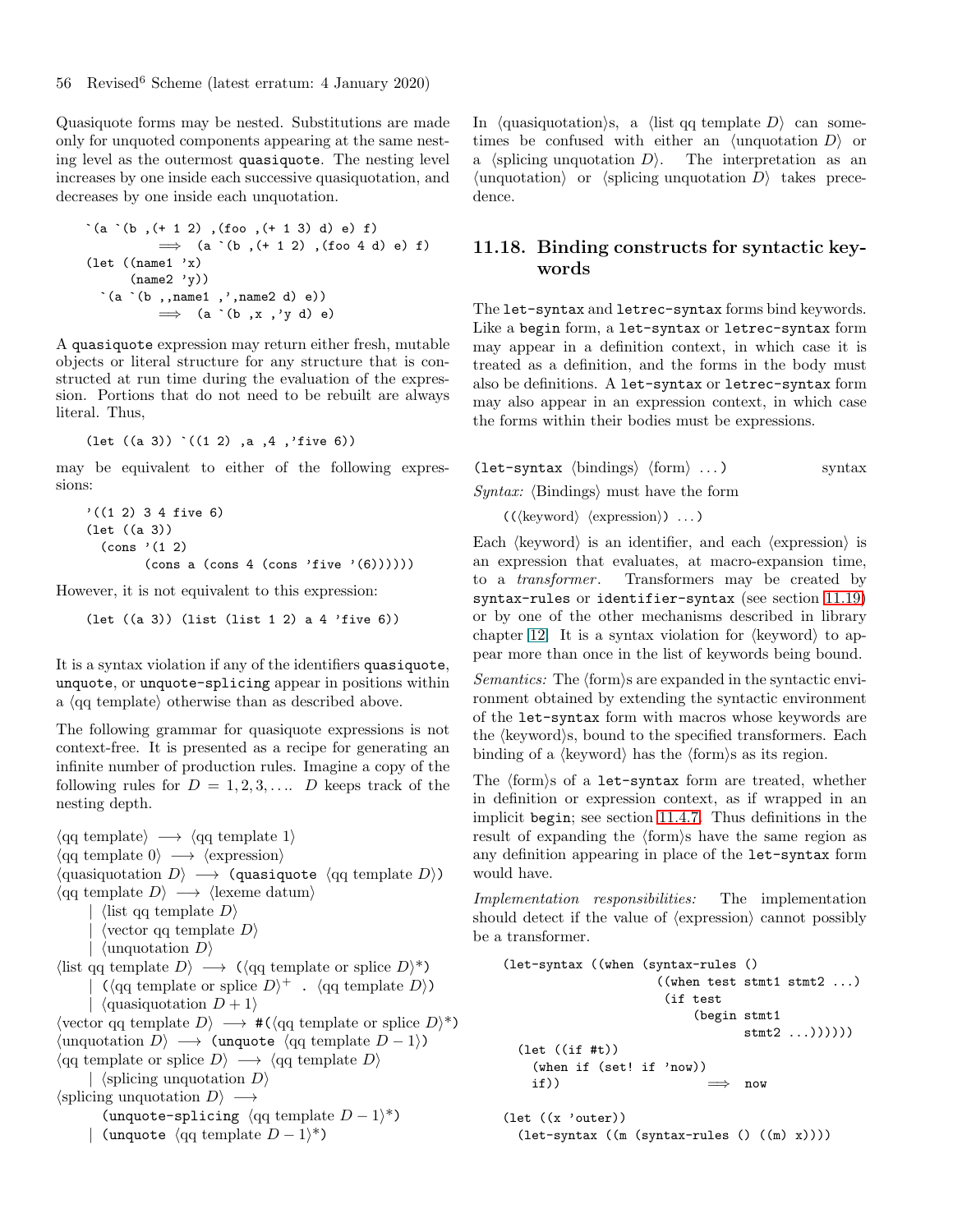```
(let ((x 'inner))
    (m))) \implies outer
(let ()
 (let-syntax
   ((def (syntax-rules ()
         ((def stuff ... (define stuff ...))))(def foo 42))
 foo) \implies 42
(let ()
 (let-syntax ())
 5) \implies 5
```
(letrec-syntax  $\langle$ bindings $\rangle$   $\langle$  form $\rangle$  ...) syntax

```
Syntax: Same as for let-syntax.
```
*Semantics:* The  $\{form\}$ s are expanded in the syntactic environment obtained by extending the syntactic environment of the letrec-syntax form with macros whose keywords are the  $\langle$ keyword $\rangle$ s, bound to the specified transformers. Each binding of a  $\langle$ keyword $\rangle$  has the  $\langle$ bindings $\rangle$  as well as the  $\langle \text{form} \rangle$ s within its region, so the transformers can transcribe forms into uses of the macros introduced by the letrec-syntax form.

The  $\langle \text{form} \rangle$ s of a letrec-syntax form are treated, whether in definition or expression context, as if wrapped in an implicit begin; see section [11.4.7.](#page-36-0) Thus definitions in the result of expanding the  $\langle \text{form} \rangle$ s have the same region as any definition appearing in place of the letrec-syntax form would have.

*Implementation responsibilities:* The implementation should detect if the value of  $\langle$  expression $\rangle$  cannot possibly be a transformer.

```
(letrec-syntax
 ((my-or (syntax-rules ()
            ((my-or) #f)
            ((my-or e) e)
            ((my-or e1 e2 ...)
             (let ((temp e1))
               (if temp
                   temp
                   (my-or e2 ...)))))))
 (let ((x #f)
       (y 7)
        (temp 8)
       (let odd?)
       (if even?))
   (my-or x
           (let temp)
           (if y)y))) \implies 7
```
The following example highlights how let-syntax and letrec-syntax differ.

```
(let ((f (lambda (x) (+ x 1))))(let-syntax ((f (syntax-rules ()
```

```
((f x) x))(g (syntax-rules ()
                     ((g x) (f x))))(list (f 1) (g 1))))
         \implies (1 2)
(let ((f (lambda (x) (+ x 1))))
 (letrec-syntax ((f (syntax-rules ()
                       ((f x) x))(g (syntax-rules ()
                       ((g x) (f x))))(list (f 1) (g 1))))
         \implies (1 1)
```
The two expressions are identical except that the let-syntax form in the first expression is a letrec-syntax form in the second. In the first expression, the f occurring in g refers to the let-bound variable f, whereas in the second it refers to the keyword f whose binding is established by the letrec-syntax form.

# <span id="page-56-0"></span>11.19. Macro transformers

| $(syntax-rules (\langle literal \rangle ) \langle syntax rule \rangle )$ |  |                           |
|--------------------------------------------------------------------------|--|---------------------------|
|                                                                          |  | syntax (expand)           |
|                                                                          |  | auxiliary syntax (expand) |
| $\cdot$ $\cdot$ $\cdot$                                                  |  | auxiliary syntax (expand) |

*Syntax:* Each (literal) must be an identifier. Each  $\langle$ syntax rule $\rangle$  must have the following form:

 $(\langle$ srpattern $\rangle$   $\langle$ template $\rangle$ )

An  $\langle$ srpattern $\rangle$  is a restricted form of  $\langle$  pattern $\rangle$ , namely, a nonempty  $\langle$  pattern $\rangle$  in one of four parenthesized forms below whose first subform is an identifier or an underscore  $\therefore$  A  $\langle$  pattern $\rangle$  is an identifier, constant, or one of the following.

```
(\langlepattern\rangle \dots)(\langlepattern\rangle \langlepattern\rangle ... . \langlepattern\rangle)
(\mathsf{pattern}\rangle \ldots \mathsf{pattern}\rangle \langle \mathsf{ellipsis}\rangle \langle \mathsf{pattern}\rangle \ldots)(\mathsf{pattern}\rangle \ldots \mathsf{pattern}\rangle \langle \mathsf{ellipsis}\rangle \langle \mathsf{pattern}\rangle \ldots \langle \mathsf{pattern}\rangle)\#(\langle \text{pattern} \rangle \dots)\#(\langle \text{pattern} \rangle \dots \langle \text{pattern} \rangle \langle \text{ellipsis} \rangle \langle \text{pattern} \rangle \dots)
```
An  $\langle$  ellipsis $\rangle$  is the identifier "..." (three periods).

A  $\langle$  template $\rangle$  is a pattern variable, an identifier that is not a pattern variable, a pattern datum, or one of the following.

 $(\langle \text{subtemplate} \rangle \dots)$  $(\langle \text{subtemplate} \rangle \dots \langle \text{template} \rangle)$  $\#$ ( $\langle$ subtemplate $\rangle \dots$ )

A  $\langle$  subtemplate $\rangle$  is a  $\langle$  template $\rangle$  followed by zero or more ellipses.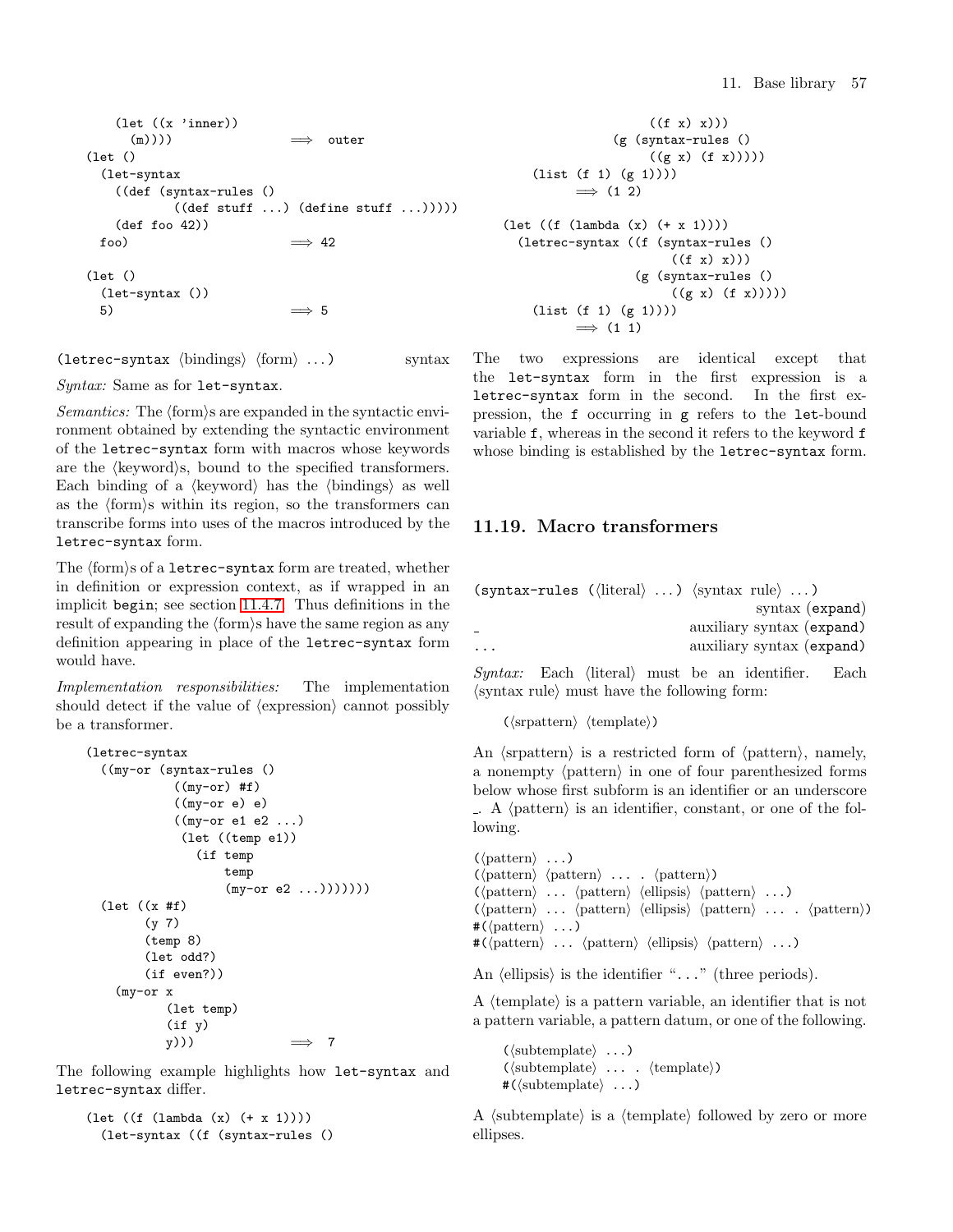*Semantics:* An instance of syntax-rules evaluates, at macro-expansion time, to a new macro transformer by specifying a sequence of hygienic rewrite rules. A use of a macro whose keyword is associated with a transformer specified by syntax-rules is matched against the patterns contained in the  $\langle$ syntax rule $\rangle$ s, beginning with the leftmost  $\langle$  syntax rule $\rangle$ . When a match is found, the macro use is transcribed hygienically according to the template. It is a syntax violation when no match is found.

An identifier appearing within a  $\langle$  pattern $\rangle$  may be an underscore  $($ .), a literal identifier listed in the list of literals ( $\langle$ literal $\rangle$  ...), or an ellipsis ( ...). All other identifiers appearing within a  $\langle$  pattern $\rangle$  are *pattern variables*. It is a syntax violation if an ellipsis or underscore appears in  $(\langle$ literal $\rangle \dots$ ).

While the first subform of  $\langle$ srpattern $\rangle$  may be an identifier, the identifier is not involved in the matching and is not considered a pattern variable or literal identifier.

Pattern variables match arbitrary input subforms and are used to refer to elements of the input. It is a syntax violation if the same pattern variable appears more than once in a  $\langle$  pattern $\rangle$ .

Underscores also match arbitrary input subforms but are not pattern variables and so cannot be used to refer to those elements. Multiple underscores may appear in a  $\langle$  pattern $\rangle$ .

A literal identifier matches an input subform if and only if the input subform is an identifier and either both its occurrence in the input expression and its occurrence in the list of literals have the same lexical binding, or the two identifiers have the same name and both have no lexical binding.

A subpattern followed by an ellipsis can match zero or more elements of the input.

More formally, an input form  $F$  matches a pattern  $P$  if and only if one of the following holds:

- $P$  is an underscore  $($ .
- $P$  is a pattern variable.
- $P$  is a literal identifier and  $F$  is an identifier such that both  $P$  and  $F$  would refer to the same binding if both were to appear in the output of the macro outside of any bindings inserted into the output of the macro. (If neither of two like-named identifiers refers to any binding, i.e., both are undefined, they are considered to refer to the same binding.)
- P is of the form  $(P_1 \ldots P_n)$  and F is a list of n elements that match  $P_1$  through  $P_n$ .
- P is of the form  $(P_1 \ldots P_n \ldots P_x)$  and F is a list or improper list of  $n$  or more elements whose first n elements match  $P_1$  through  $P_n$  and whose nth cdr matches  $P_x$ .
- P is of the form  $(P_1 \ldots P_k \ P_e \langle \text{ellipsis} \rangle \ P_{m+1} \ldots$  $P_n$ ), where (ellipsis) is the identifier ... and F is a list of *n* elements whose first *k* elements match  $P_1$  through  $P_k$ , whose next  $m - k$  elements each match  $P_e$ , and whose remaining  $n-m$  elements match  $P_{m+1}$  through  $P_n$ .
- P is of the form  $(P_1 \ldots P_k P_e \text{ (ellipsis)} P_{m+1} \ldots$  $P_n$  .  $P_x$ ), where (ellipsis) is the identifier ... and  $F$  is a list or improper list of  $n$  elements whose first k elements match  $P_1$  through  $P_k$ , whose next  $m - k$ elements each match  $P_e$ , whose next  $n - m$  elements match  $P_{m+1}$  through  $P_n$ , and whose nth and final cdr matches  $P_x$ .
- P is of the form  $\#(P_1 \ldots P_n)$  and F is a vector of n elements that match  $P_1$  through  $P_n$ .
- P is of the form  $\#(P_1 \ldots P_k \ P_e \text{ (ellipsis)} \ P_{m+1} \ldots$  $P_n$ ), where (ellipsis) is the identifier ... and F is a vector of n elements whose first k elements match  $P_1$ through  $P_k$ , whose next  $m - k$  elements each match  $P_e$ , and whose remaining  $n-m$  elements match  $P_{m+1}$ through  $P_n$ .
- $P$  is a pattern datum (any nonlist, nonvector, nonsymbol datum) and F is equal to P in the sense of the equal? procedure.

When a macro use is transcribed according to the template of the matching  $\langle$  syntax rule $\rangle$ , pattern variables that occur in the template are replaced by the subforms they match in the input.

Pattern data and identifiers that are not pattern variables or ellipses are copied into the output. A subtemplate followed by an ellipsis expands into zero or more occurrences of the subtemplate. Pattern variables that occur in subpatterns followed by one or more ellipses may occur only in subtemplates that are followed by (at least) as many ellipses. These pattern variables are replaced in the output by the input subforms to which they are bound, distributed as specified. If a pattern variable is followed by more ellipses in the subtemplate than in the associated subpattern, the input form is replicated as necessary. The subtemplate must contain at least one pattern variable from a subpattern followed by an ellipsis, and for at least one such pattern variable, the subtemplate must be followed by exactly as many ellipses as the subpattern in which the pattern variable appears. (Otherwise, the expander would not be able to determine how many times the subform should be repeated in the output.) It is a syntax violation if the constraints of this paragraph are not met.

A template of the form  $(\ell\ell)$  (template) is identical to  $\langle$  template $\rangle$ , except that ellipses within the template have no special meaning. That is, any ellipses contained within  $\langle$ template $\rangle$  are treated as ordinary identifiers. In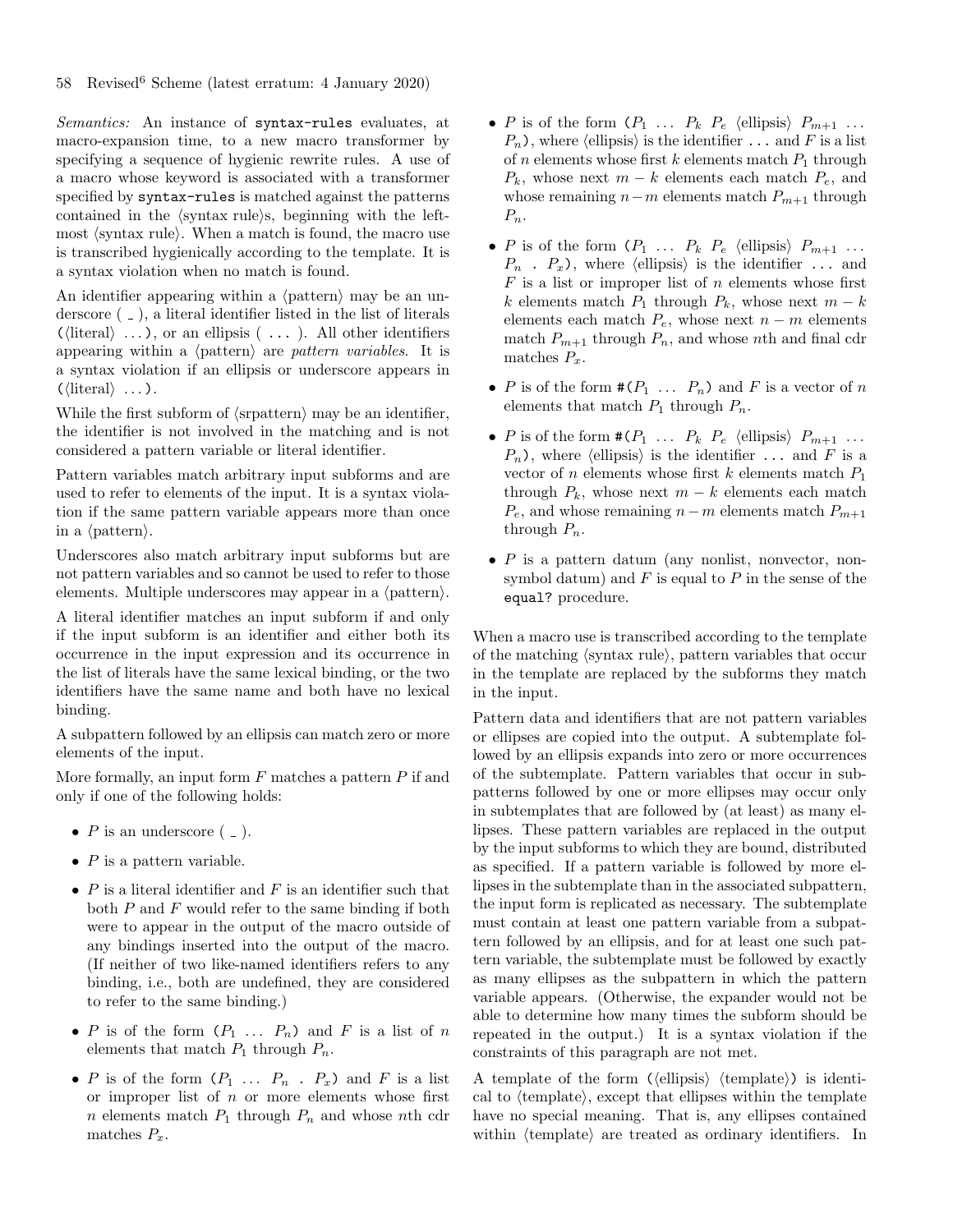particular, the template  $(\ldots \ldots)$  produces a single ellipsis, .... This allows syntactic abstractions to expand into forms containing ellipses.

```
(define-syntax be-like-begin
  (syntax-rules ()
    ((be-like-begin name)
     (define-syntax name
       (syntax-rules ()
         ((name expr (... ...))
          (begin expr (... ...)))))))))
(be-like-begin sequence)
(sequence 1 2 3 4) \implies 4
```
As an example for hygienic use of auxiliary identifier, if let and cond are defined as in section [11.4.6](#page-34-0) and appendix [B](#page-74-0) then they are hygienic (as required) and the following is not an error.

```
(\text{let } ((=> #f))(\text{cond }(*t \Rightarrow 'ok))) \implies ok
```
The macro transformer for cond recognizes => as a local variable, and hence an expression, and not as the identifier =>, which the macro transformer treats as a syntactic keyword. Thus the example expands into

(let ((=> #f)) (if #t (begin => 'ok)))

instead of

```
(\text{let } ((=> #f))(let ((temp #t))
    (if temp ('ok temp))))
```
which would result in an assertion violation.

| $(identifier-syntax \langle template \rangle)$            | syntax (expand)           |
|-----------------------------------------------------------|---------------------------|
| (identifier-syntax)                                       | syntax (expand)           |
| $(\langle id_1 \rangle \langle template_1 \rangle)$       |                           |
| ((set! $\langle id_2 \rangle$ $\langle pattern \rangle$ ) |                           |
| $\langle \text{template}_2 \rangle$ )                     |                           |
| set!                                                      | auxiliary syntax (expand) |

*Syntax:* The  $\langle id \rangle$ s must be identifiers. The  $\langle template \rangle$ s must be as for syntax-rules.

*Semantics:* When a keyword is bound to a transformer produced by the first form of identifier-syntax, references to the keyword within the scope of the binding are replaced by  $\langle$ template $\rangle$ .

```
(define p (cons 4 5))
(define-syntax p.car (identifier-syntax (car p)))
p.car \implies 4
(set! p.car 15) \implies &syntax exception
```
The second, more general, form of identifier-syntax permits the transformer to determine what happens when set! is used. In this case, uses of the identifier by itself are replaced by  $\langle$ template<sub>1</sub> $\rangle$ , and uses of set! with the identifier are replaced by  $\langle$ template<sub>2</sub> $\rangle$ .

```
(define p (cons 4 5))
(define-syntax p.car
 (identifier-syntax
   ( (car p))
   ((set! - e) (set-car! p e))))(set! p.car 15)
p.car \implies 15
p \implies (15 . 5)
```
### 11.20. Tail calls and tail contexts

A *tail call* is a procedure call that occurs in a *tail context*. Tail contexts are defined inductively. Note that a tail context is always determined with respect to a particular lambda expression.

• The last expression within the body of a lambda expression, shown as  $\langle \text{tail expression} \rangle$  below, occurs in a tail context.

> $\langle$ lambda  $\langle$ formals $\rangle$  $\langle definition \rangle^*$  $\langle$ expression $\rangle^*$   $\langle$ tail expression $\rangle$ )

• If one of the following expressions is in a tail context, then the subexpressions shown as  $\langle \text{tail expression} \rangle$  are in a tail context. These were derived from specifications of the syntax of the forms described in this chapter by replacing some occurrences of  $\langle$  expression $\rangle$ with  $\langle \text{tail expression} \rangle$ . Only those rules that contain tail contexts are shown here.

> (if  $\langle$  expression $\rangle$   $\langle$  tail expression $\rangle$ ) (if  $\langle$  expression $\rangle$   $\langle$  tail expression $\rangle$ )

```
(\text{cond } \langle \text{cond } \text{clause} \rangle^+)(cond \quad \text{cloud clause})^* (else \langle tail \quad \text{sequence} \rangle))
(case \langle expression)
    \langle \text{case clause} \rangle^+)
(case \langle expression\rangle\langle \text{case clause} \rangle^*(else \langle \text{tail sequence} \rangle)
(and \langle expression\rangle^* \langle tail expression\rangle)
(or \langle expression\rangle^* \langle tail expression\rangle)
(let \langlebindings\rangle \langletail body\rangle)
(let \langle \text{variable} \rangle \langle \text{binding} \rangle \langle \text{tail body} \rangle)
(let* \langlebindings\rangle \langletail body\rangle)
(letrec* \langlebindings\rangle \langletail body\rangle)
(letrec \langlebindings\rangle \langletail body\rangle)
```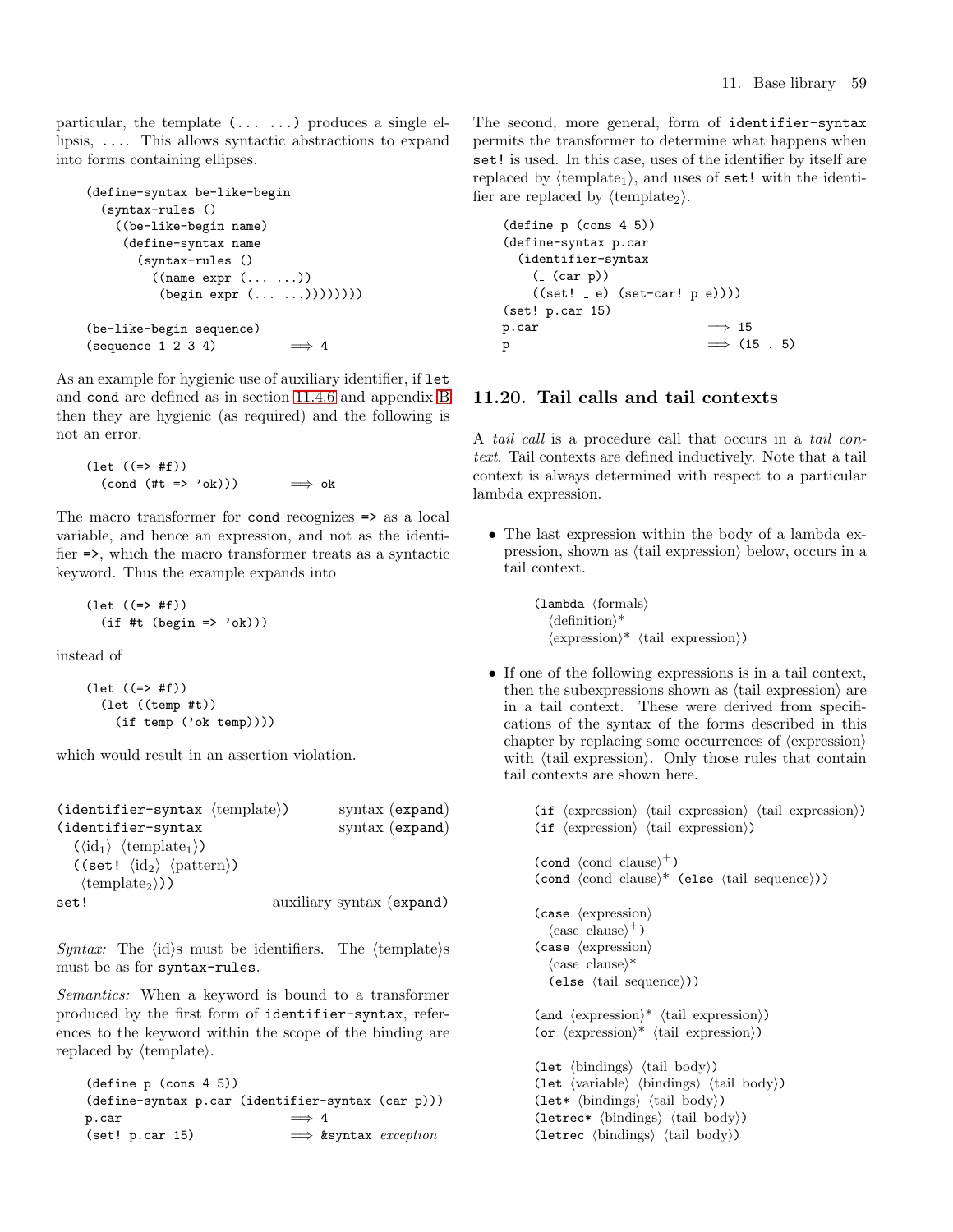```
(let-values \langlemv-bindings\rangle \langletail body\rangle)
(let*-values \langlemv-bindings\rangle \langletail body\rangle)
```

```
(let-syntax \langlebindings\rangle \langletail body\rangle)
(letrec-syntax \langlebindings\rangle \langletail body\rangle)
```
(begin  $\langle \text{tail sequence} \rangle$ )

A  $\langle$ cond clause $\rangle$  is

 $(\langle test \rangle \langle tail \rangle)$ ,

a  $\langle \text{case clause} \rangle$  is

 $((\langle \text{datum} \rangle^*) \langle \text{tail sequence} \rangle),$ 

a  $\langle \text{tail body} \rangle$  is

 $\langle definition \rangle^*$   $\langle tail \text{ sequence} \rangle$ ,

and a  $\langle \text{tail sequence} \rangle$  is

 $\langle$  expression $\rangle^*$   $\langle$  tail expression $\rangle$ .

• If a cond expression is in a tail context, and has a clause of the form  $(\langle expression_1 \rangle \Rightarrow \langle expression_2 \rangle)$ then the (implied) call to the procedure that results from the evaluation of  $\langle$  expression<sub>2</sub> $\rangle$  is in a tail context.  $\langle$ Expression<sub>2</sub> $\rangle$  itself is not in a tail context.

Certain built-in procedures must also perform tail calls. The first argument passed to apply and to call-withcurrent-continuation, and the second argument passed to call-with-values, must be called via a tail call.

In the following example the only tail call is the call to f. None of the calls to g or h are tail calls. The reference to x is in a tail context, but it is not a call and thus is not a tail call.

```
(lambda ()
  (if (g)
      (let ((x (h)))
        x)
      (and (g) (f))))
```
Note: Implementations may recognize that some non-tail calls, such as the call to h above, can be evaluated as though they were tail calls. In the example above, the let expression could be compiled as a tail call to h. (The possibility of h returning an unexpected number of values can be ignored, because in that case the effect of the let is explicitly unspecified and implementation-dependent.)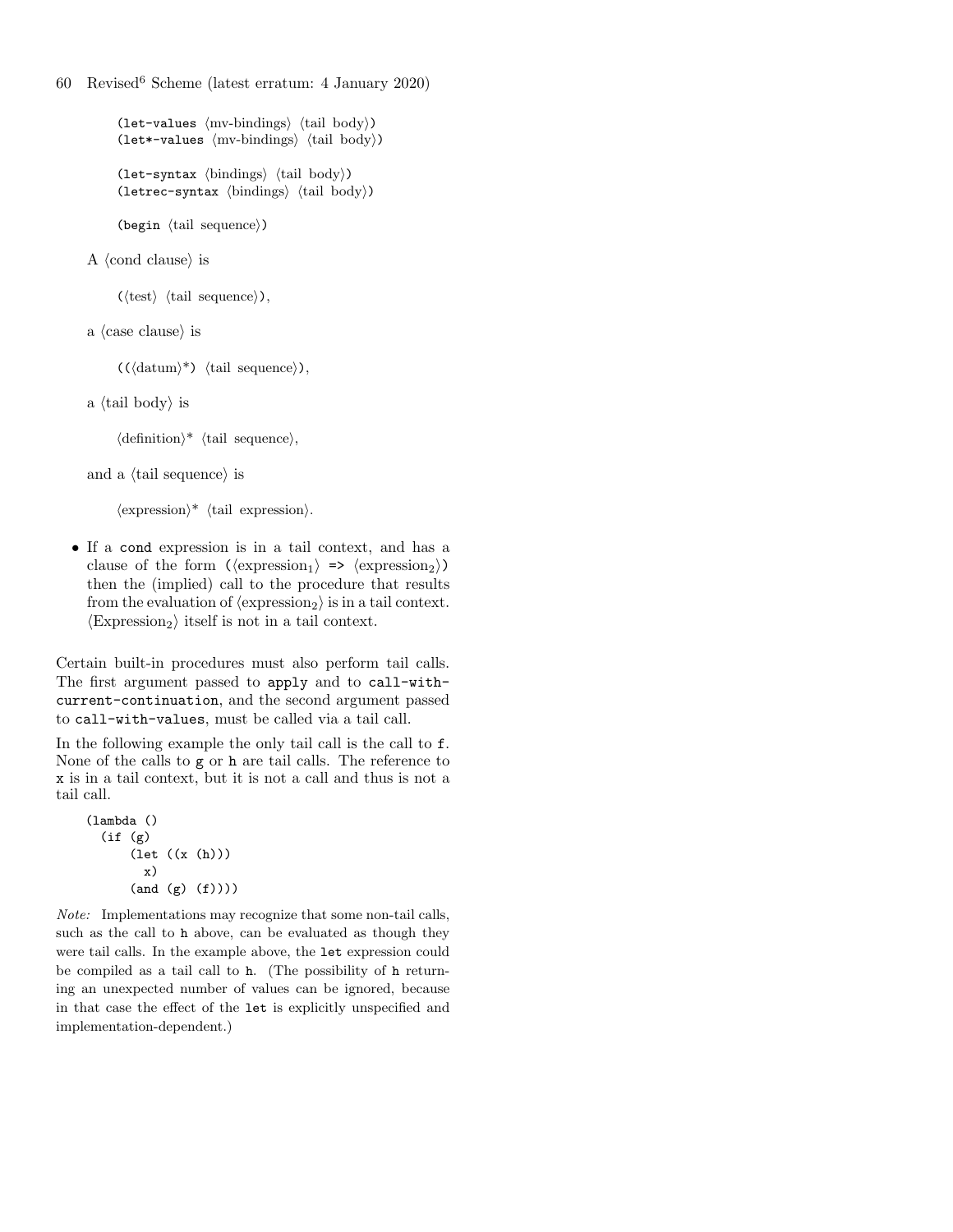### APPENDICES

### Appendix A. Formal semantics

This appendix presents a non-normative, formal, operational semantics for Scheme, that is based on an earlier semantics [\[18\]](#page-80-2). It does not cover the entire language. The notable missing features are the macro system, I/O, and the numerical tower. The precise list of features included is given in section [A.2.](#page-61-0)

The core of the specification is a single-step term rewriting relation that indicates how an (abstract) machine behaves. In general, the report is not a complete specification, giving implementations freedom to behave differently, typically to allow optimizations. This underspecification shows up in two ways in the semantics.

The first is reduction rules that reduce to special "unknown: *string*" states (where the string provides a description of the unknown state). The intention is that rules that reduce to such states can be replaced with arbitrary reduction rules. The precise specification of how to replace those rules is given in section [A.12.](#page-73-0)

The other is that the single-step relation relates one program to multiple different programs, each corresponding to a legal transition that an abstract machine might take. Accordingly we use the transitive closure of the single step relation  $\rightarrow^*$  to define the semantics, S, as a function from programs  $(\mathcal{P})$  to sets of observable results  $(\mathcal{R})$ :

$$
\begin{aligned} \mathcal{S}: \mathcal{P} &\longrightarrow 2^{\mathcal{R}} \\ \mathcal{S}(\mathcal{P}) &= \{ \mathscr{O}(\mathcal{A}) \mid \mathcal{P} \rightarrow^* \mathcal{A} \} \end{aligned}
$$

where the function  $\mathcal O$  turns an answer  $(\mathcal A)$  from the semantics into an observable result. Roughly,  $\mathcal O$  is the identity function on simple base values, and returns a special tag for more complex values, like procedure and pairs.

So, an implementation conforms to the semantics if, for every program  $P$ , the implementation produces one of the results in  $\mathcal{S}(\mathcal{P})$  or, if the implementation loops forever, then there is an infinite reduction sequence starting at  $P$ , assuming that the reduction relation  $\rightarrow$  has been adjusted to replace the unknown: states.

The precise definitions of  $P$ ,  $A$ ,  $R$ , and  $\mathcal O$  are also given in section [A.2.](#page-61-0)

To help understand the semantics and how it behaves, we have implemented it in PLT Redex. The implementation is available at the report's website: <http://www.r6rs.org/>. All of the reduction rules and the metafunctions shown in the figures in this semantics were generated automatically from the source code.

# A.1. Background

We assume the reader has a basic familiarity with contextsensitive reduction semantics. Readers unfamiliar with this system may wish to consult Felleisen and Flatt's monograph [\[10\]](#page-80-3) or Wright and Felleisen [\[29\]](#page-81-1) for a thorough introduction, including the relevant technical background, or an introduction to PLT Redex [\[19\]](#page-80-4) for a somewhat lighter one.

As a rough guide, we define the operational semantics of a language via a relation on program terms, where the relation corresponds to a single step of an abstract machine. The relation is defined using evaluation contexts, namely terms with a distinguished place in them, called *holes*, where the next step of evaluation occurs. We say that a term  $e$  decomposes into an evaluation context  $E$ and another term  $e'$  if e is the same as  $E$  but with the hole replaced by  $e'$ . We write  $E[e']$  to indicate the term obtained by replacing the hole in  $E$  with  $e'$ .

For example, assuming that we have defined a grammar containing non-terminals for evaluation contexts  $(E)$ , expressions  $(e)$ , variables  $(x)$ , and values  $(v)$ , we would write:

$$
E_1[(\text{lambda } (x_1 \cdots) e_1) v_1 \cdots)] \rightarrow
$$
  

$$
E_1[\{x_1 \cdots \mapsto v_1 \cdots\} e_1] \quad (\#x_1 = \#v_1)
$$

to define the  $\beta_v$  rewriting rule (as a part of the  $\rightarrow$  single step relation). We use the names of the non-terminals (possibly with subscripts) in a rewriting rule to restrict the application of the rule, so it applies only when some term produced by that grammar appears in the corresponding position in the term. If the same non-terminal with an identical subscript appears multiple times, the rule only applies when the corresponding terms are structurally identical (nonterminals without subscripts are not constrained to match each other). Thus, the occurrence of  $E_1$  on both the left-hand and right-hand side of the rule above means that the context of the application expression does not change when using this rule. The ellipses are a form of Kleene star, meaning that zero or more occurrences of terms matching the pattern proceeding the ellipsis may appear in place of the the ellipsis and the pattern preceding it. We use the notation  $\{x_1 \cdots \mapsto v_1 \cdots \}$ e<sub>1</sub> for capture-avoiding substitution; in this case it means that each  $x_1$  is replaced with the corresponding  $v_1$  in  $e_1$ . Finally, we write side-conditions in parentheses beside a rule; the side-condition in the above rule indicates that the number of  $x_1$ s must be the same as the number of  $v_1$ s. Sometimes we use equality in the side-conditions; when we do it merely means simple term equality, i.e., the two terms must have the same syntactic shape.

Making the evaluation context  $E$  explicit in the rule allows us to define relations that manipulate their context. As a simple example, we can add another rule that signals a violation when a procedure is applied to the wrong number of arguments by discarding the evaluation context on the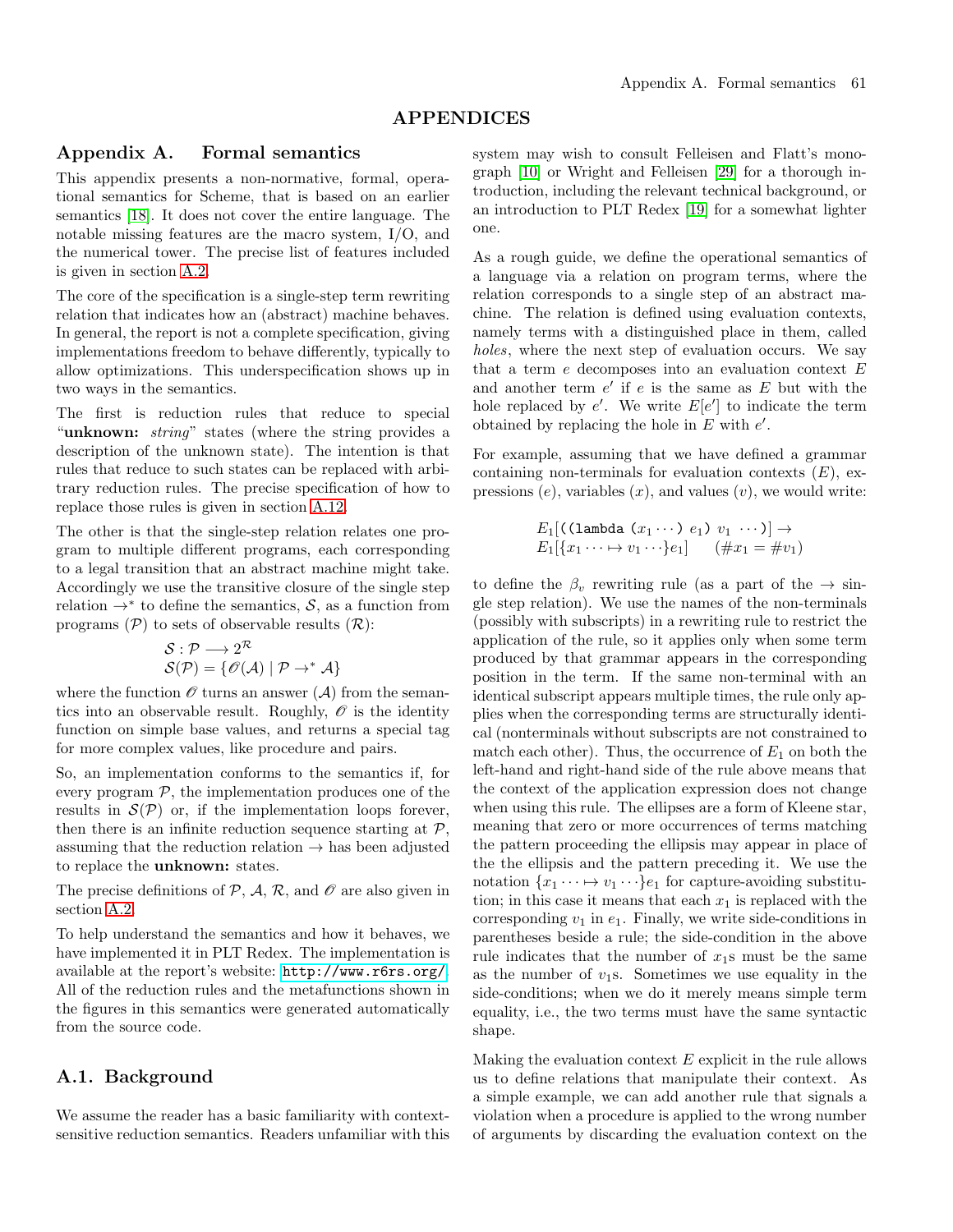```
P ::= (store (sf \cdots) es)
          | uncaught exception: v | unknown: description
\mathcal{A} ::= (store (sf \cdots) (values v \cdots))
          | uncaught exception: v | unknown: description
\mathcal{R} ::= (values \mathcal{R}_v \cdots) | exception | unknown
\mathcal{R}_v ::= pair | null | 'sym | sqv | condition | procedure
sf ::= (x \ v) | (x \ bh) | (pp \ (cons \ v \ v))es ::= 'seq | 'sqv | '() | (begin es es \cdots)
               (begin0 es es \cdots) | (es es \cdots) | (if es es es) | (set! x es) | x | nonproc
               pproc | (lambda f es es \cdots)
               (letrec ((x \text{ es}) \cdots) es es \cdots)(letrec* ((x \text{ es}) \cdots) \text{ es } \text{ es } \cdots)(dw x es es es) | (throw x es) | unspecified | (handlers es \cdots es)
               (1! x \text{ es}) (reinit x)
f ::= (x \cdots)(x x \cdots \text{dot } x)\hat{x}s ::= seq | () | sqv | symseq ::= (s \ s \ \cdots) | (s \ s \ \cdots \ dot \ sqv) | (s \ s \ \cdots \ dot \ sym)sqv ::= n | #t | #f
p ::= (store (sf \cdots) e)
e ::= (begin e e \cdots) | (begin0 e e \cdots) | (e e \cdots) | (if e e e) | (set! x e)
               (handlers e \cdots e) | x | nonproc | proc | (dw x e e e) | unspecified
               (letrec ((x e) \cdots) e e \cdots)(letrec* ((x e) \cdots) e e \cdots)(1! x \text{ es}) (reinit x)
v ::= nonproc | proc
nonproc ::= pp | null | 'sym | sqv | (make-cond string)
\begin{array}{ccc} proc & ::= & (1 \texttt{ambda}~f~e~e~\cdots) & |~pproc ~|~& (\texttt{throw}~x~e) \end{array}pproc ::= aproc | proc1 | proc2 | list | dynamic-wind | apply | values
\textit{proc1} ::= null? | pair? | car | cdr | call/cc | procedure? | condition? | \textit{raise*} *\textit{proc2} \quad ::= \text{ cons} \mid \text{ consi} \mid \text{ set-car!} \mid \text{ set-cdr!} \mid \text{ eqv?} \mid \text{ call-with-values} \mid \text{ with-exception-handler}\textit{aproc} ::= + | - | / | *
raise* ::= raise-continuable | raise
pp \t := \t ip \t | \t mpip ::= [immutable pair pointers]
mp ::= [mutable pair pointers]
sym ::= [variables except dot]
x ::= [variables except dot and keywords]
n ::= [numbers]
```
Figure A.2a: Grammar for programs and observables

right-hand side of a rule:

 $E[(\texttt{(lambda } (x_1 \cdots) e) v_1 \cdots)] \rightarrow$ violation: wrong argument count  $(\#x_1 \neq \#v_1)$ 

Later we take advantage of the explicit evaluation context in more sophisticated ways.

### <span id="page-61-0"></span>A.2. Grammar

Figure [A.2a](#page-62-0) shows the grammar for the subset of the report this semantics models. Non-terminals are written in *italics* or in a calligraphic font ( $P \nightharpoondown A$ ,  $\mathcal{R}$ , and  $\mathcal{R}_v$ ) and literals are written in a monospaced font.

The  $P$  non-terminal represents possible program states. The first alternative is a program with a store and an ex-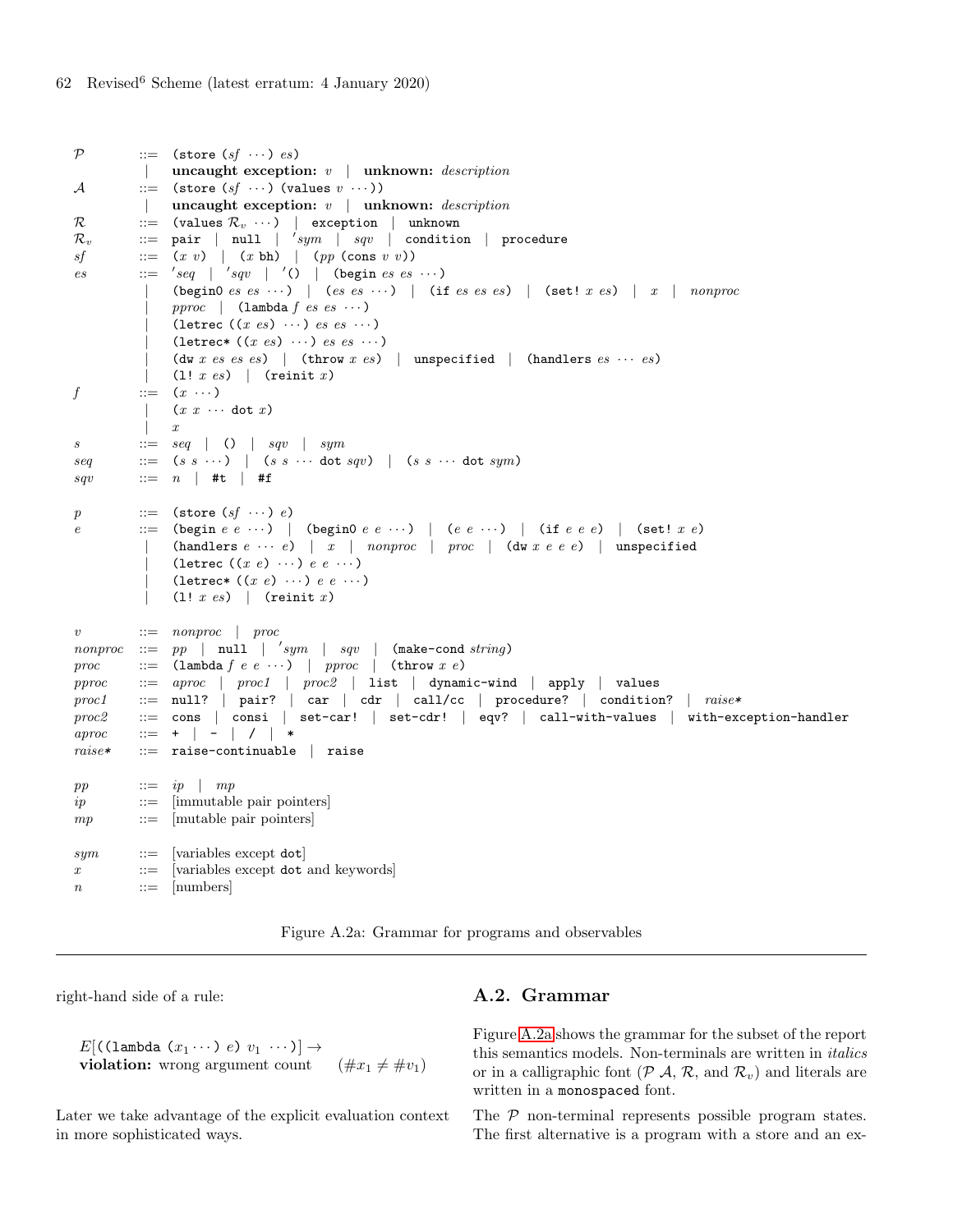```
P ::= (store (sf \cdots) E^*)
E ::= F[(\text{handlers } proc \cdots E^*)] | F[(\text{dw } x \in E^* \ e)] | FE^{\star} ::= \begin{array}{ccc} | & \rightarrow & | & E \end{array}E^{\circ} ::= \begin{array}{ccc} | \ \circ \ \ | \end{array} | E
F := \begin{bmatrix} \end{bmatrix} \begin{bmatrix} (v \cdots F^{\circ} \ v \cdots) \end{bmatrix} (if F^{\circ} e e) \begin{bmatrix} (\text{set} : x F^{\circ}) \end{bmatrix} (begin F^* e e \cdots)
          | (begin0 F^* e e \cdots) | (begin0 (values v \cdots) F^* e \cdots)
          (begin0 unspecified \overline{F^{\star}} e \cdots ) | (call-with-values (lambda () F^{\star} e \cdots ) v)
          (1! x F^{\circ})F^{\star} ::= \begin{array}{ccc} | & & | & F \end{array}F^{\circ} ::= \begin{array}{ccc} | \ \circ \ \end{array} \begin{array}{ccc} | \ \end{array}U ::= (v \cdots [ v \cdots ] (if [ | e e \rangle | (set! x [ ]) | (1! x [ ])
                (call-with-values (lambda () | |) v)
PG ::= (store (sf \cdots) G)
G ::= F[(\text{dw } x \in G \infty)] | FH ::= F[(handlers proc \cdots H)] | F
S \quad ::= \begin{array}{l} \text{[]} \quad | \quad \text{(begin } e \; e \; \cdots \; S \; es \; \cdots ) \quad | \quad \text{(begin } S \; es \; \cdots ) \quad | \quad \text{(begin } 0 \; e \; e \; \cdots \; S \; es \; \cdots ) \end{array} \end{array}(begin0 S es \cdots) | (e \cdots S es \cdots) | (if S es es) | (if e S es) | (if e e S)
                (\text{set} \mid x \mid S) | (handlers s \cdots s es \cdots es) | (handlers s \cdots S) | (throw x e)
                (\texttt{lambda} \; f \; S \; es \; \cdots) \; | \; (\texttt{lambda} \; f \; e \; e \; \cdots \; S \; es \; \cdots)(letrec ((x e) \cdots (x S) (x es) \cdots) es es \cdots)(letrec ((x e) \cdots) S e s \cdots) | (letrec ((x e) \cdots) e e \cdots S e s \cdots)(\text{letrec* } ((x e) \cdots (x S) (x e s) \cdots) \text{ es } ss \cdots)(\text{letter}((x e) ... ) S e s ... ) | (\text{letter}((x e) ... ) e e ... S e s ... )
```
Figure A.2b: Grammar for evaluation contexts

pression. The second alternative is an uncaught exception, and the third is used to indicate a place where the model does not completely specify the behavior of the primitives it models (see section [A.12](#page-73-0) for details of those situations). The A non-terminal represents a final result of a program. It is just like  $P$  except that expression has been reduced to some sequence of values.

The  $\mathcal{R}$  and  $\mathcal{R}_v$  non-terminals specify the observable results of a program. Each  $R$  is either a sequence of values that correspond to the values produced by the program that terminates normally, or a tag indicating an uncaught exception was raised, or unknown if the program encounters a situation the semantics does not cover. The  $\mathcal{R}_v$ non-terminal specifies what the observable results are for a particular value: a pair, the empty list, a symbol, a selfquoting value (#t, #f, and numbers), a condition, or a procedure.

The *sf* non-terminal generates individual elements of the store. The store holds all of the mutable state of a program. It is explained in more detail along with the rules that manipulate it.

Expressions (*es*) include quoted data, begin expressions,

<span id="page-62-0"></span>begin0 expressions<sup>[1](#page-62-1)</sup>, application expressions, if expressions, set! expressions, variables, non-procedure values (*nonproc*), primitive procedures (*pproc*), lambda expressions, letrec and letrec\* expressions.

The last few expression forms are only generated for intermediate states (dw for dynamic-wind, throw for continuations, unspecified for the result of the assignment operators, handlers for exception handlers, and l! and reinit for letrec), and should not appear in an initial program. Their use is described in the relevant sections of this appendix.

The *f* non-terminal describes the formals for lambda expressions. (The dot is used instead of a period for procedures that accept an arbitrary number of arguments, in

```
(begin0 e_1 e_2 \cdots) =
                              (call-with-values
                               (lambda () e_1)
                               (1ambda x)e_2 \cdots(\text{apply values } x)))
```
<span id="page-62-1"></span> $1_{\text{begin}}$  is not part of the standard, but we include it to make the rules for dynamic-wind and letrec easier to read. Although we model it directly, it can be defined in terms of other forms we model here that do come from the standard: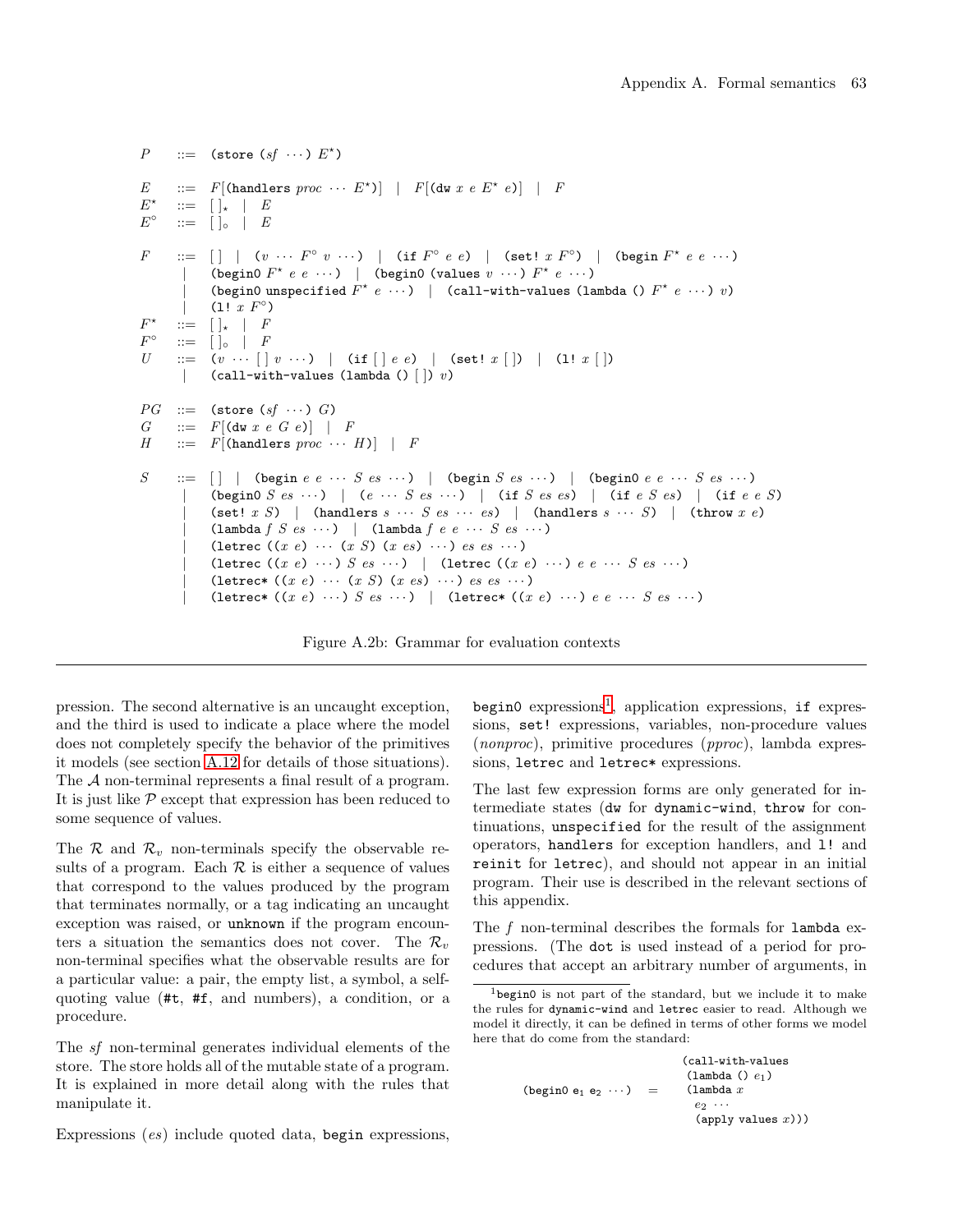order to avoid meta-circular confusion in our PLT Redex model.)

The *s* non-terminal covers all datums, which can be either non-empty sequences (*seq*), the empty sequence, selfquoting values (*sqv*), or symbols. Non-empty sequences are either just a sequence of datums, or they are terminated with a dot followed by either a symbol or a self-quoting value. Finally the self-quoting values are numbers and the booleans #t and #f.

The *p* non-terminal represents programs that have no quoted data. Most of the reduction rules rewrite *p* to *p*, rather than  $P$  to  $P$ , since quoted data is first rewritten into calls to the list construction functions before ordinary evaluation proceeds. In parallel to *es*, *e* represents expressions that have no quoted expressions.

The values  $(v)$  are divided into four categories:

- Non-procedures (*nonproc*) include pair pointers (pp), the empty list (null), symbols, self-quoting values (*sqv*), and conditions. Conditions represent the report's condition values, but here just contain a message and are otherwise inert.
- User procedures ((lambda *f e e* · · ·)) include multiarity lambda expressions and lambda expressions with dotted parameter lists,
- Primitive procedures (*pproc*) include
	- arithmetic procedures (*aproc*): +, -, /, and \*,
	- procedures of one argument (*proc1* ): null?, pair?, car, cdr, call/cc, procedure?, condition?, unspecified?, raise, and raise-continuable,
	- procedures of two arguments (*proc2* ): cons, set-car!, set-cdr!, eqv?, and call-with-values,
	- as well as list, dynamic-wind, apply, values, and with-exception-handler.
- Finally, continuations are represented as throw expressions whose body consists of the context where the continuation was grabbed.

The next three set of non-terminals in figure [A.2a](#page-62-0) represent pairs (*pp*), which are divided into immutable pairs (*ip*) and mutable pairs (*mp*). The final set of non-terminals in figure [A.2a,](#page-62-0) *sym*, *x* , and n represent symbols, variables, and numbers respectively. The non-terminals *ip*, *mp*, and *sym* are all assumed to all be disjoint. Additionally, the variables  $x$  are assumed not to include any keywords or primitive operations, so any program variables whose names coincide with them must be renamed before the semantics can give the meaning of that program.

The set of non-terminals for evaluation contexts is shown in figure [A.2b.](#page-62-0) The *P* non-terminal controls where evaluation happens in a program that does not contain any quoted data. The  $E$  and  $F$  evaluation contexts are for expressions. They are factored in that manner so that the *PG*, *G*, and *H* evaluation contexts can re-use *F* and have fine-grained control over the context to support exceptions and dynamic-wind. The starred and circled variants,  $E^*$ ,  $E^{\circ}$ ,  $F^{\star}$ , and  $F^{\circ}$  dictate where a single value is promoted to multiple values and where multiple values are demoted to a single value. The *U* context is used to manage the report's underspecification of the results of set!, set-car!, and set-cdr! (see section [A.12](#page-73-0) for details). Finally, the *S* context is where quoted expressions can be simplified. The precise use of the evaluation contexts is explained along with the relevant rules.

Although it is not written in the grammar figure, variable sequences bound in the store, and in lambda, letrec, and letrec\* must not contain any duplicates.

To convert the answers  $(\mathcal{A})$  of the semantics into observable results, we use these two functions:

| $\mathscr{O} : A \rightarrow \mathcal{R}$<br>$\mathscr{O}$ (store $(sf \cdots)$ (values $v_1 \cdots$ )) =<br>(values $\mathscr{O}_v[\![v_1]\!]\cdots$ ) |                            |
|---------------------------------------------------------------------------------------------------------------------------------------------------------|----------------------------|
| $\mathscr O$ uncaught exception: $v$ =<br>exception                                                                                                     |                            |
| $\mathscr O$ unknown: description =<br>unknown                                                                                                          |                            |
| $\mathscr{O}_v : v \to \mathcal{R}_v$                                                                                                                   |                            |
| $\mathscr{O}_v[p p_1]$                                                                                                                                  | pair<br>$=$                |
| $\mathscr{O}_v$ [null]                                                                                                                                  | null<br>$=$ $\overline{ }$ |
| $\mathscr{O}_v[[sym_1]]$                                                                                                                                | $=$ 'sym <sub>1</sub>      |

| $\mathscr{O}_v[\hspace{-1.5pt}[ \mathit{sqv}_1]\hspace{-1.5pt}]$ | $=$ | $sqv_1$       |
|------------------------------------------------------------------|-----|---------------|
| $\mathscr{O}_v$ (make-cond string)                               |     | $=$ condition |
| $\mathscr{O}_v$ [proc]                                           |     | $=$ procedure |

They eliminate the store, and replace complex values with simple tags that indicate only the kind of value that was produced or, if no values were produced, indicates that either an uncaught exception was raised, or that the program reached a state that is not specified by the semantics.

### <span id="page-63-0"></span>A.3. Quote

The first reduction rules that apply to any program is the rules in figure [A.3](#page-64-0) that eliminate quoted expressions. The first two rules erase the quote for quoted expressions that do not introduce any pairs. The last two rules lift quoted datums to the top of the expression so they are evaluated only once, and turn the datums into calls to either cons or consi, via the metafunctions  $\mathcal{Q}_i$  and  $\mathcal{Q}_m$ .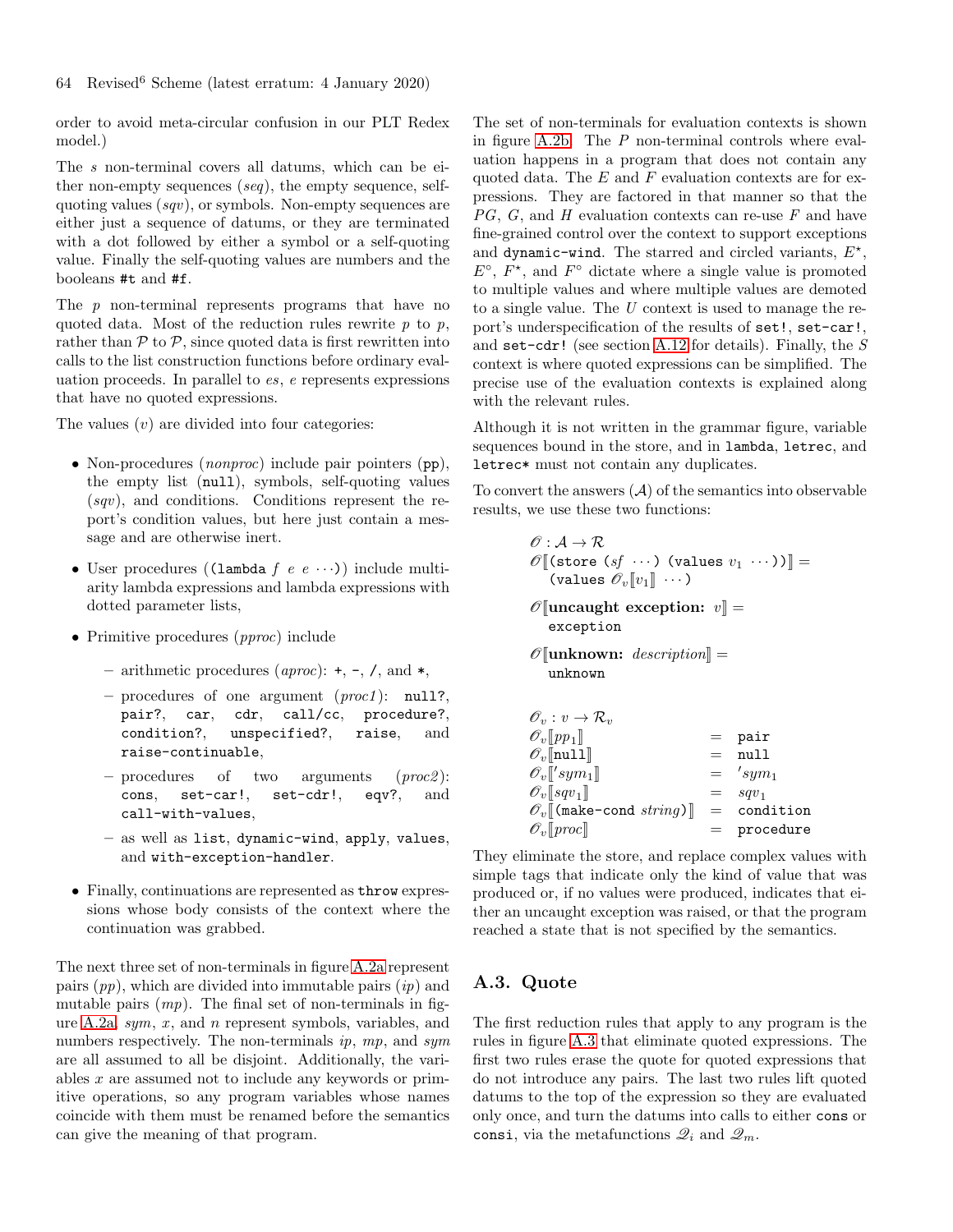(store  $(sf_1 \cdots) S_1['sqv_1]$  $[6$ sqv $]$ (store  $(sf_1 \cdots) S_1[sqv_1]$ ) (store  $(sf_1 \cdots) S_1$ <sup>'</sup>  $[6e$ seq $]$ (store  $(sf_1 \cdots) S_1[\text{null}]$ ) (store  $(sf_1 \cdots) S_1[^{s}eq_1]$ [6qcons] (store  $(sf_1 \cdots)$  ((lambda (qp)  $S_1[qp]$ )  $\mathscr{Q}_i[seq_1]$  $(qp$  fresh) (store  $(sf_1 \cdots) S_1['seq_1$ [6qconsi] (store  $(sf_1 \cdots)$  ((lambda (qp)  $S_1[qp]$ )  $\mathscr{Q}_m[seq_1])$ ) (qp fresh)

```
\mathscr{Q}_i : seq \to e\mathscr{Q}_i[\![\Omega]\!] = null
\mathscr{Q}_i \llbracket (s_1 \ s_2 \ \cdots) \rrbracket = (cons \mathscr{Q}_i \llbracket s_1 \rrbracket \ \mathscr{Q}_i \llbracket (s_2 \ \cdots) \rrbracket)
\mathscr{Q}_i \llbracket (s_1 \text{ dot } sqv_1) \rrbracket = (cons \mathscr{Q}_i \llbracket s_1 \rrbracket sqv_1)<br>
\mathscr{Q}_i \llbracket (s_1 \ s_2 \ s_3 \ \cdots \ \text{dot } sqv_1) \rrbracket = (cons \mathscr{Q}_i \llbracket s_1 \rrbracket \ \mathscr{Q}_i \llbracket (s_1 \ s_2 \ s_3 \ \cdots \ \text{dot } sqv_1) \rrbracket= (cons \mathscr{Q}_i[[s_1]] \mathscr{Q}_i[[(s_2 \ s_3 \ \cdots \ \text{dot} \ sqv_1)]])
\mathscr{Q}_i \llbracket (s_1 \text{ dot } sym_1) \rrbracket<br>\mathscr{Q}_i \llbracket (s_1 \ s_2 \ s_3 \ \cdots \ \text{dot } sym_1) \rrbracket(sym_1)= (cons \mathscr{Q}_i[[s_1]] \mathscr{Q}_i[[(s_2 s_3 \cdots \text{dot } sym_1)]])<br>= 'sym<sub>1</sub>
\mathscr{Q}_i[sym<sub>1</sub>]
                      \mathbb{R} = \mathbb{R} = \mathbb{R} = \mathbb{R} = \mathbb{R} = \mathbb{R} = \mathbb{R} = \mathbb{R} = \mathbb{R} = \mathbb{R} = \mathbb{R} = \mathbb{R} = \mathbb{R} = \mathbb{R} = \mathbb{R} = \mathbb{R} = \mathbb{R} = \mathbb{R} = \mathbb{R} = \mathbb{R} = 'sym_1\mathscr{Q}_i[sqv<sub>1</sub>]
                                                                                 = sqv<sub>1</sub>
\mathscr{Q}_m : seq \to e\mathscr{Q}_m[\hspace{-0.04cm}[0]\hspace{-0.04cm}] = \text{null}\mathscr{Q}_m[(s_1 \ s_2 \ \cdots)] = (consi \mathscr{Q}_m[[s_1 \, \mathscr{Q}_m[(s_2 \ \cdots)]])\mathscr{Q}_m[(s_1 \text{ dot } sqv_1)] = (consi \mathscr{Q}_m[s_1] sqv<sub>1</sub>)
\mathscr{Q}_m[\![ (s_1 \; s_2 \; s_3 \; \cdots \; \text{dot} \; sqv_1) ]\!] \quad = \quad \text{(consi } \mathscr{Q}_m[\![ s_1 ]\!] \; \mathscr{Q}_m[\![ (s_2 \; s_3 \; \cdots \; \text{dot} \; sqv_1) ]\!]\mathscr{Q}_m[[s_1 \text{ dot } sym_1)] = (\text{consi } \mathscr{Q}_m[[s_1]]/sym_1)\mathscr{Q}_m[(s_1 \ s_2 \ s_3 \ \cdots \ \text{dot} \ sym_1)] = (\text{const } \mathscr{Q}_m[[s_1] \ \mathscr{Q}_m[[(s_2 \ s_3 \ \cdots \ \text{dot} \ sym_1)])\mathscr{Q}_m[sym<sub>1</sub>]
                         \parallel and \parallel =
                                                                                            'sym_1\mathscr{Q}_m[\hspace{-1.5pt}[sqv_1]= sqv_1
```
<span id="page-64-0"></span>

| $P_1[v_1]_{\star} \rightarrow$<br>$P_1$ [(values $v_1$ )]                                                                                     | [6promote]    |
|-----------------------------------------------------------------------------------------------------------------------------------------------|---------------|
| $P_1$ [(values $v_1$ )].<br>$P_1[v_1]$                                                                                                        | [6demote]     |
| $P_1$ [(call-with-values (lambda () (values $v_2 \dots$ )) $v_1$ ] $\rightarrow$<br>$P_1[(v_1 \ v_2 \ \cdots)]$                               | $[6$ cwvd $]$ |
| $P_1$ [(call-with-values $v_1$ $v_2$ )  $\rightarrow$<br>$P_1$ [(call-with-values (lambda () $(v_1)$ ) $v_2$ )] $(v_1 \neq$ (lambda () $e$ )) | [6cmvw]       |

<span id="page-64-1"></span>Figure A.4: Multiple values and call-with-values

Note that the left-hand side of the [6qcons] and [6qconsi] rules are identical, meaning that if one rule applies to a term, so does the other rule. Accordingly, a quoted expression may be lifted out into a sequence of cons expressions, which create mutable pairs, or into a sequence of consi expressions, which create immutable pairs (see section [A.7](#page-67-0) for the rules on how that happens).

These rules apply before any other because of the contexts in which they, and all of the other rules, apply. In particular, these rule applies in the *S* context. Figure [A.2b](#page-62-0) shows that the *S* context allows this reduction to apply in any subexpression of an *e*, as long as all of the subexpressions to the left have no quoted expressions in them, although expressions to the right may have quoted expressions. Ac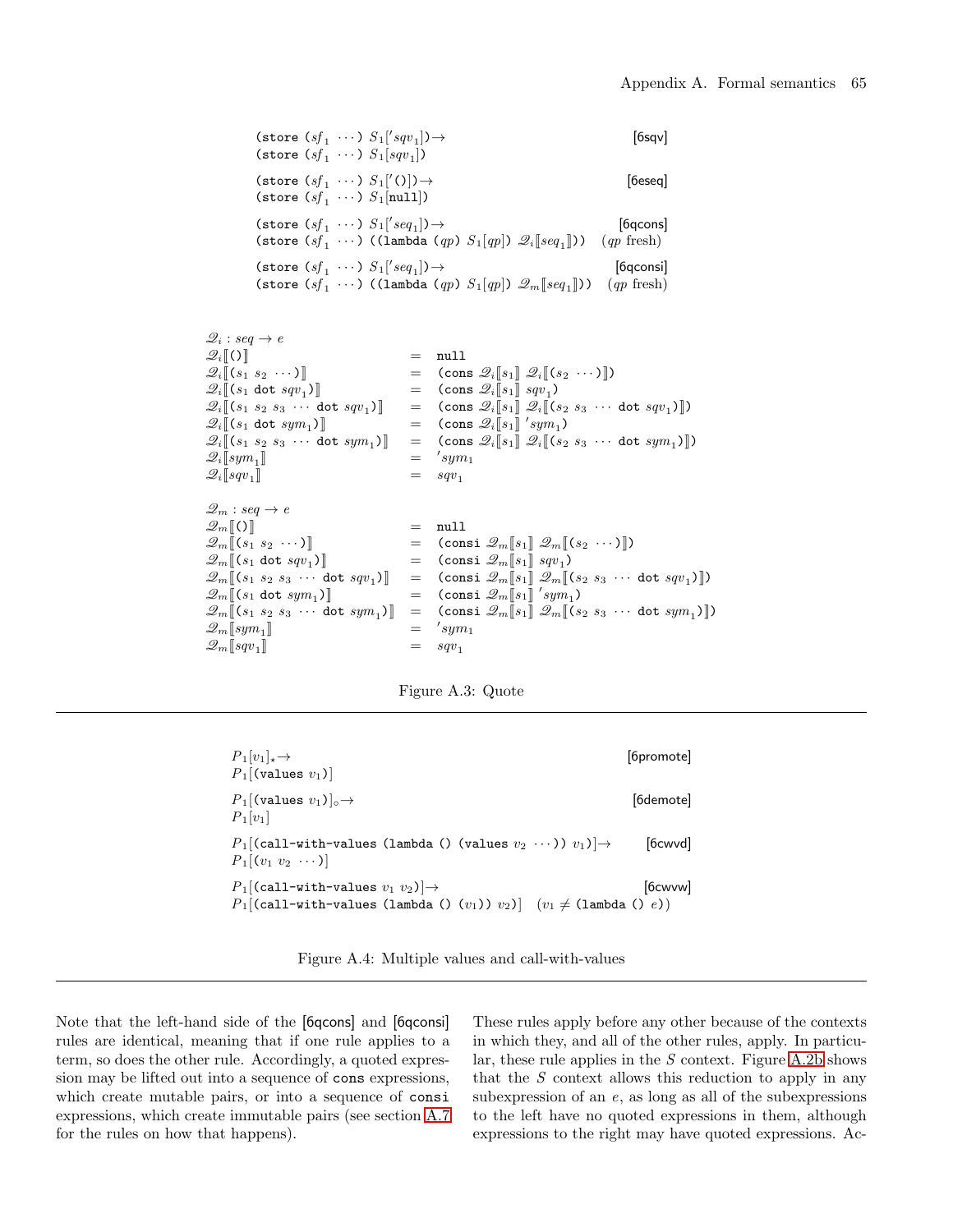cordingly, this rule applies once for each quoted expression in the program, moving out to the beginning of the program. The rest of the rules apply in contexts that do not contain any quoted expressions, ensuring that these rules convert all quoted data into lists before those rules apply.

Although the identifier *qp* does not have a subscript, the semantics of PLT Redex's "fresh" declaration takes special care to ensures that the *qp* on the right-hand side of the rule is indeed the same as the one in the side-condition.

### A.4. Multiple values

The basic strategy for multiple values is to add a rule that demotes (values  $v$ ) to  $v$  and another rule that promotes  $v$  to (values  $v$ ). If we allowed these rules to apply in an arbitrary evaluation context, however, we would get infinite reduction sequences of endless alternation between promotion and demotion. So, the semantics allows demotion only in a context expecting a single value and allows promotion only in a context expecting multiple values. We obtain this behavior with a small extension to the Felleisen-Hieb framework (also present in the operational model for  $R^5RS$  [\[17\]](#page-80-5)). We extend the notation so that holes have names (written with a subscript), and the context-matching syntax may also demand a hole of a particular name (also written with a subscript, for instance  $E[e]_\star$ ). The extension allows us to give different names to the holes in which multiple values are expected and those in which single values are expected, and structure the grammar of contexts accordingly.

To exploit this extension, we use three kinds of holes in the evaluation context grammar in figure [A.2b.](#page-62-0) The ordinary hole  $\lceil \cdot \rceil$  appears where the usual kinds of evaluation can occur. The hole  $\lceil \cdot \rceil_{\star}$  appears in contexts that allow multiple values and  $\lceil \cdot \rceil$  appears in contexts that expect a single value. Accordingly, the rule [6promote] only applies in  $\lceil \cdot \rceil_*$ contexts, and [6demote] only applies in  $[ \ ]_o$  contexts.

To see how the evaluation contexts are organized to ensure that promotion and demotion occur in the right places, consider the  $F$ ,  $F^*$  and  $F^{\circ}$  evaluation contexts. The  $F^*$ and  $F^{\circ}$  evaluation contexts are just the same as  $F$ , except that they allow promotion to multiple values and demotion to a single value, respectively. So, the *F* evaluation context, rather than being defined in terms of itself, exploits  $F^*$  and  $F^{\circ}$  to dictate where promotion and demotion can occur. For example,  $F$  can be (if  $F^{\circ}$  e e) meaning that demotion from (values  $v$ ) to  $v$  can occur in the test of an if expression. Similarly,  $F$  can be (begin  $F^*$  e e  $\cdots$  ) meaning that  $v$  can be promoted to (values  $v$ ) in the first subexpression of a begin.

In general, the promotion and demotion rules simplify the definitions of the other rules. For instance, the rule for if does not need to consider multiple values in its first subexpression. Similarly, the rule for begin does not need to consider the case of a single value as its first subexpression.

The other two rules in figure [A.4](#page-64-1) handle call-withvalues. The evaluation contexts for call-with-values  $(in the F non-terminal)$  allow evaluation in the body of a procedure that has been passed as the first argument to call-with-values, as long as the second argument has been reduced to a value. Once evaluation inside that procedure completes, it will produce multiple values (since it is an  $F^*$  position), and the entire call-with-values expression reduces to an application of its second argument to those values, via the rule [6cwvd]. Finally, in the case that the first argument to call-with-values is a value, but is not of the form (lambda ()  $e$ ), the rule [6cwvw] wraps it in a thunk to trigger evaluation.

### A.5. Exceptions

The workhorses for the exception system are

(handlers *proc* · · · *e*)

expressions and the *G* and *PG* evaluation contexts (shown in figure [A.2b\)](#page-62-0). The handlers expression records the active exception handlers (*proc* · · ·) in some expression (*e*). The intention is that only the nearest enclosing handlers expression is relevant to raised exceptions, and the G and *PG* evaluation contexts help achieve that goal. They are just like their counterparts *E* and *P*, except that handlers expressions cannot occur on the path to the hole, and the exception system rules take advantage of that context to find the closest enclosing handler.

To see how the contexts work together with handler expressions, consider the left-hand side of the [6xunee] rule in figure [A.5.](#page-66-0) It matches expressions that have a call to raise or raise-continuable (the non-terminal *raise\** matches both exception-raising procedures) in a *PG* evaluation context. Since the *PG* context does not contain any handlers expressions, this exception cannot be caught, so this expression reduces to a final state indicating the uncaught exception. The rule [6xuneh] also signals an uncaught exception, but it covers the case where a handlers expression has exhausted all of the handlers available to it. The rule applies to expressions that have a handlers expression (with no exception handlers) in an arbitrary evaluation context where a call to one of the exception-raising functions is nested in the handlers expression. The use of the *G* evaluation context ensures that there are no other handler expressions between this one and the raise.

The next two rules cover call to the procedure with-exception-handler. The [6xwh1] rule applies when there are no handler expressions. It constructs a new one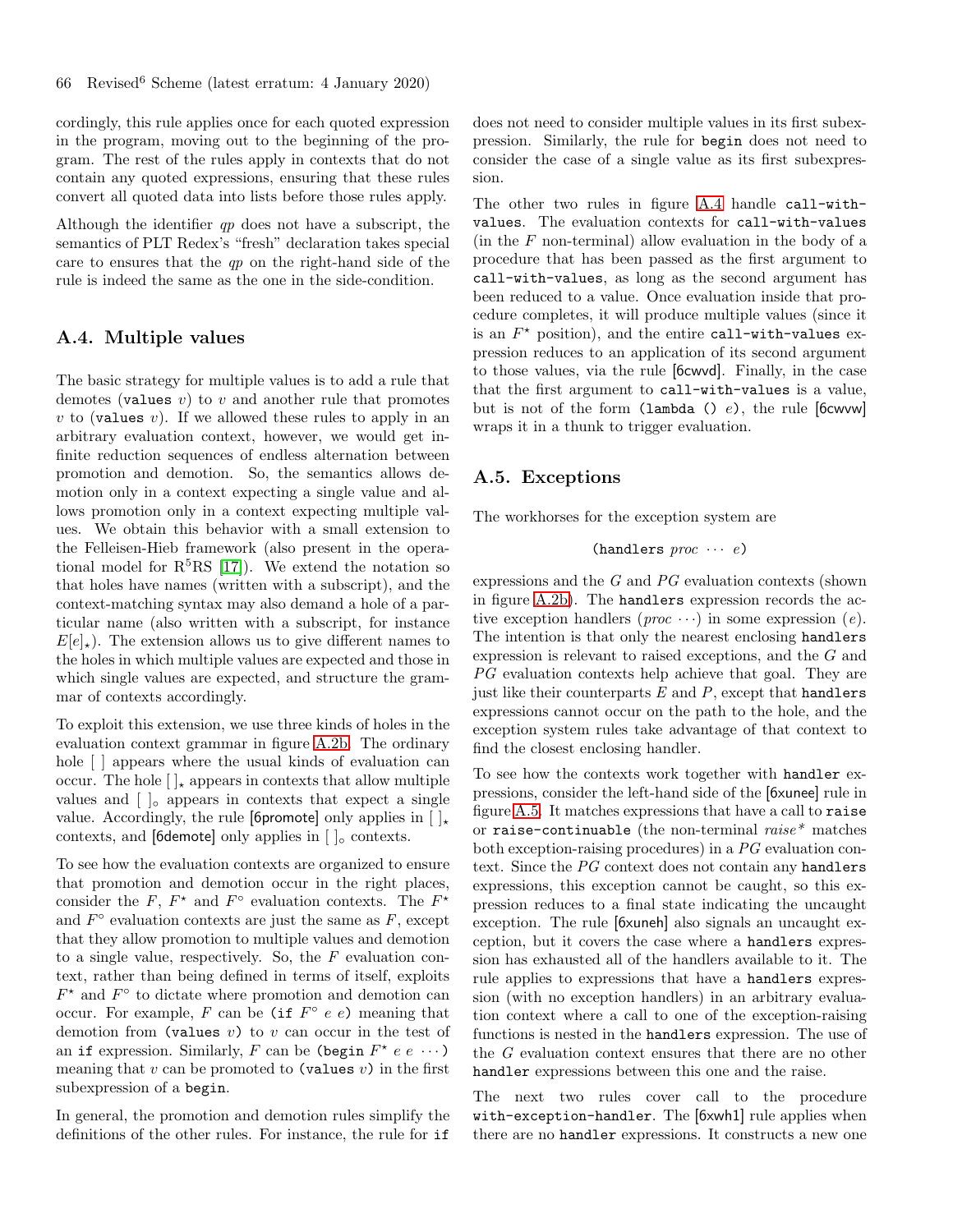| $PG[(raise*] \rightarrow$<br>uncaught exception: $v_1$                                                                                                                                                                                                     | $[6x$ unee $]$      |
|------------------------------------------------------------------------------------------------------------------------------------------------------------------------------------------------------------------------------------------------------------|---------------------|
| $P[(\text{handlers } G[(\text{raise*} * v_1))] ) \rightarrow$<br>uncaught exception: $v_1$                                                                                                                                                                 | [6xuneh]            |
| $PG_1$ [(with-exception-handler $proc_1 proc_2$ )] $\rightarrow$<br>$PG_1$ [(handlers $proc_1 (proc_2))$ ]                                                                                                                                                 | $[6 \times wh1]$    |
| $P_1$ [(handlers $proc_1 \cdots G_1$ [(with-exception-handler $proc_2 proc_3$ ])] $\rightarrow$<br>$P_1$ [(handlers $proc_1 \cdots G_1$ [(handlers $proc_1 \cdots proc_2 (proc_3))$ ])]                                                                    | $[6 \times$ whn $]$ |
| $P_1$ [(handlers $proc_1 \cdots G_1$ [(with-exception-handler $v_1$ $v_2$ )])] $\rightarrow$<br>$P_1$ [(handlers proc <sub>1</sub> G <sub>1</sub> ](raise (make-cond "with-exception-handler expects procs"))]) ( $v_1 \notin proc$ or $v_2 \notin proc$ ) | [6xwhne]            |
| $P_1$ [(handlers $proc_1 \cdots proc_2$ $G_1$ [(raise-continuable $v_1$ )])] $\rightarrow$<br>$P_1$ [(handlers $proc_1 \cdots proc_2 \ G_1$ [(handlers $proc_1 \cdots (proc_2 v_1))]$ ]                                                                    | [6xrc]              |
| $P_1$ [(handlers $proc_1 \cdots proc_2 \ G_1$ [(raise $v_1$ )])] $\rightarrow$<br>$P_1$ (handlers $proc_1 \cdots proc_2$<br>$G_1$ [(handlers $proc_1 \cdots$ (begin ( $proc_2 v_1$ ) (raise (make-cond "handler returned"))))])]                           | [6xr]               |
| $P_1$ [(condition? (make-cond string))] $\rightarrow$<br>$P_1$  #t                                                                                                                                                                                         | [6ct]               |
| $P_1$ [(condition? $v_1$ )] $\rightarrow$<br>$P_1[\text{#f}]$ $(v_1 \neq (\text{make-cond string}))$                                                                                                                                                       | [6cf]               |
| $P_1$ [(handlers $proc_1 \cdots$ (values $v_1 \cdots$ ))] $\rightarrow$<br>$P_1$ [(values $v_1 \cdots$ )]                                                                                                                                                  | $[6x$ done $]$      |
| $PG_1$ [(with-exception-handler $v_1$ $v_2$ )] $\rightarrow$<br>$PG_1$ (raise (make-cond "with-exception-handler expects procs")) $(v_1 \notin proc \text{ or } v_2 \notin proc)$                                                                          | [6weherr]           |



and applies  $v_2$  as a thunk in the handler body. If there already is a handler expression, the [6xwhn] applies. It collects the current handlers and adds the new one into a new handlers expression and, as with the previous rule, invokes the second argument to with-exception-handlers.

The next two rules cover exceptions that are raised in the context of a handlers expression. If a continuable exception is raised, [6xrc] applies. It takes the most recently installed handler from the nearest enclosing handlers expression and applies it to the argument to raise-continuable, but in a context where the exception handlers do not include that latest handler. The [6xr] rule behaves similarly, except it raises a new exception if the handler returns. The new exception is created with the make-cond special form.

The make-cond special form is a stand-in for the report's conditions. It does not evaluate its argument (note its absence from the  $E$  grammar in figure [A.2b\)](#page-62-0). That argument is just a literal string describing the context in which the exception was raised. The only operation on conditions is condition?, whose semantics are given by the two rules [6ct] and [6cf].

<span id="page-66-0"></span>Finally, the rule [6xdone] drops a handlers expression when its body is fully evaluated, and the rule [6weherr] raises an exception when with-exception-handler is supplied with incorrect arguments.

# A.6. Arithmetic and basic forms

This model does not include the report's arithmetic, but does include an idealized form in order to make experimentation with other features and writing test suites for the model simpler. Figure [A.6](#page-67-1) shows the reduction rules for the primitive procedures that implement addition, subtraction, multiplication, and division. They defer to their mathematical analogues. In addition, when the subtraction or divison operator are applied to no arguments, or when division receives a zero as a divisor, or when any of the arithmetic operations receive a non-number, an exception is raised.

The bottom half of figure [A.6](#page-67-1) shows the rules for if, begin, and begin0. The relevant evaluation contexts are given by the F non-terminal.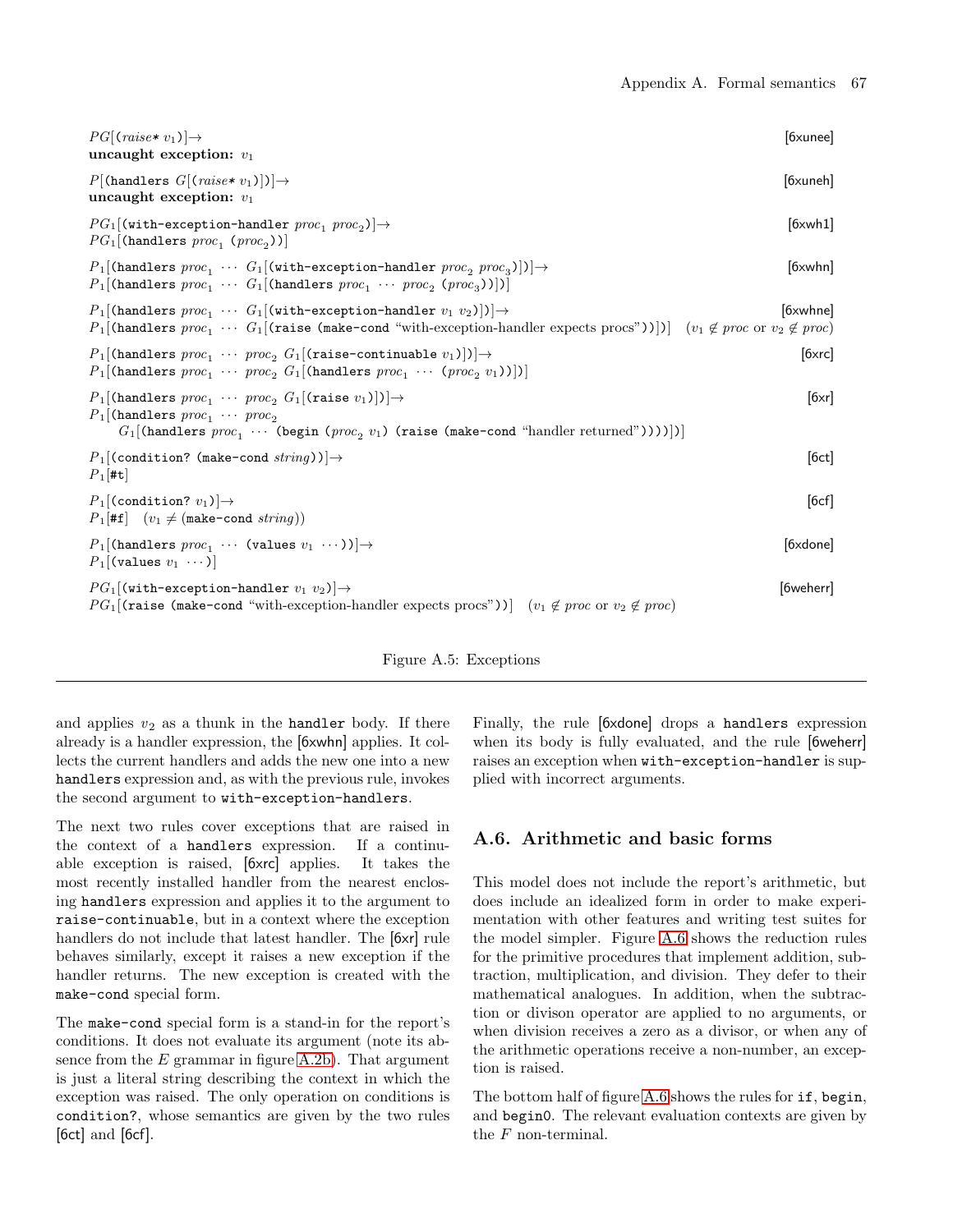$$
P_{1}[(+)] \rightarrow P_{1}[0] \qquad [6+0]
$$
\n
$$
P_{1}[(+ n_{1} n_{2} \cdots)] \rightarrow P_{1}[\Sigma\{n_{1}, n_{2} \cdots\}]
$$
\n
$$
P_{1}[(- n_{1})] \rightarrow P_{1}[\lceil n_{1} - \Sigma\{n_{2}, n_{3} \cdots\}\rceil]
$$
\n
$$
P_{1}[(- n_{1} n_{2} n_{3} \cdots)] \rightarrow P_{1}[\lceil n_{1} - \Sigma\{n_{2}, n_{3} \cdots\}\rceil]
$$
\n
$$
P_{1}[(- n_{1} n_{2} n_{3} \cdots)] \rightarrow P_{1}[\lceil n_{1} - \Sigma\{n_{2}, n_{3} \cdots\}\rceil]
$$
\n
$$
P_{1}[(\ast)] \rightarrow P_{1}[1]
$$
\n
$$
P_{1}[(\ast) \rightarrow P_{1}[1] \rightarrow P_{1}[\lceil n_{1}, n_{2} \cdots\}]\rceil
$$
\n
$$
P_{1}[(\ast n_{1} n_{2} \cdots)] \rightarrow P_{1}[\lceil n_{1} n_{1}, n_{2} \cdots\}]\rceil
$$
\n
$$
P_{1}[(\ast n_{1} n_{2} n_{3} \cdots)] \rightarrow P_{1}[\lceil n_{1} / \Pi\{n_{2}, n_{3} \cdots\}\rceil]
$$
\n
$$
P_{1}[(\ast n_{1} n_{2} n_{3} \cdots)] \rightarrow P_{1}[\lceil n_{1} / \Pi\{n_{2}, n_{3} \cdots\}\rceil]
$$
\n
$$
P_{1}[(\ast n_{1} n_{2} \cdots 0 n_{3} \cdots)] \rightarrow P_{1}[\lceil \text{raise (make-cond "divison by zero" )}] \rightarrow [6/0]
$$
\n
$$
P_{1}[(\ast n_{2} n_{2} \cdots 0 n_{3} \cdots)] \rightarrow P_{1}[\lceil \text{raise (make-cond "arity mismatch" )}] \rightarrow [6/0]
$$
\n
$$
P_{1}[(\ast n_{1} n_{2} \cdots 0 n_{3} \cdots)] \rightarrow P_{1}[\lceil \text{raise (make -cond "arity) applied to non-number")}] \quad [6/0]
$$
\n
$$
P_{1}[(\ast n_{1} n_{2} n_{3} \cdots
$$

| $P_1$ [(if #f $e_1 e_2$ )]                                                                                                                                            | $\rightarrow P_1[e_2]$                                              | [6if3f]    |
|-----------------------------------------------------------------------------------------------------------------------------------------------------------------------|---------------------------------------------------------------------|------------|
| $P_1$ [(begin (values $v \cdots$ ) $e_1 e_2 \cdots$ )]                                                                                                                | $\rightarrow$ P <sub>1</sub> (begin e <sub>1</sub> e <sub>2</sub> ) | [6beginc]  |
| $P_1$ [(begin $e_1$ )]                                                                                                                                                | $\rightarrow P_1[e_1]$                                              | [6begind]  |
| $P_1$ [(beginO (values $v_1$ $\cdots$ ) (values $v_2$ $\cdots$ ) $e_2$ $\cdots$ )] $\rightarrow$ $P_1$ [(beginO (values $v_1$ $\cdots$ ) $e_2$ $\cdots$ )] [6beginOn] |                                                                     |            |
| $P_1$ [(begin0 $e_1$ )]                                                                                                                                               | $\rightarrow P_1 e_1 $                                              | [6begin01] |

Figure A.6: Arithmetic and basic forms

The evaluation contexts for if only allow evaluation in its test expression. Once that is a value, the rules reduce an if expression to its consequent if the test is not #f, and to its alternative if it is #f.

The begin evaluation contexts allow evaluation in the first subexpression of a begin, but only if there are two or more subexpressions. In that case, once the first expression has been fully simplified, the reduction rules drop its value. If there is only a single subexpression, the begin itself is dropped.

Like the begin evaluation contexts, the begin0 evaluation contexts allow evaluation of the first subexpression of a begin0 expression when there are two or more subexpressions. The begin0 evaluation contexts also allow evaluation in the second subexpression of a begin0 expression, as long as the first subexpression has been fully simplified. The [6begin0n] rule for begin0 then drops a fully simplified second subexpression. Eventually, there is only a single expression in the begin0, at which point the [begin01] rule fires, and removes the begin0 expression.

# <span id="page-67-1"></span><span id="page-67-0"></span>A.7. Lists

The rules in figure [A.7](#page-68-0) handle lists. The first two rules handle list by reducing it to a succession of calls to cons, followed by null.

The next two rules, [6cons] and [6consi], allocate new cons cells. They both move (cons  $v_1$   $v_2$ ) into the store, bound to a fresh pair pointer (see also section [A.3](#page-63-0) for a description of "fresh"). The [6cons] uses a *mp* variable, to indicate the pair is mutable, and the [6consi] uses a *ip* variable to indicate the pair is immutable.

The rules [6car] and [6cdr] extract the components of a pair from the store when presented with a pair pointer (the *pp* can be either *mp* or *ip*, as shown in figure [A.2a\)](#page-62-0).

The rules [6setcar] and [6setcdr] handle assignment of mutable pairs. They replace the contents of the appropriate location in the store with the new value, and reduce to unspecified. See section [A.12](#page-73-0) for an explanation of how unspecified reduces.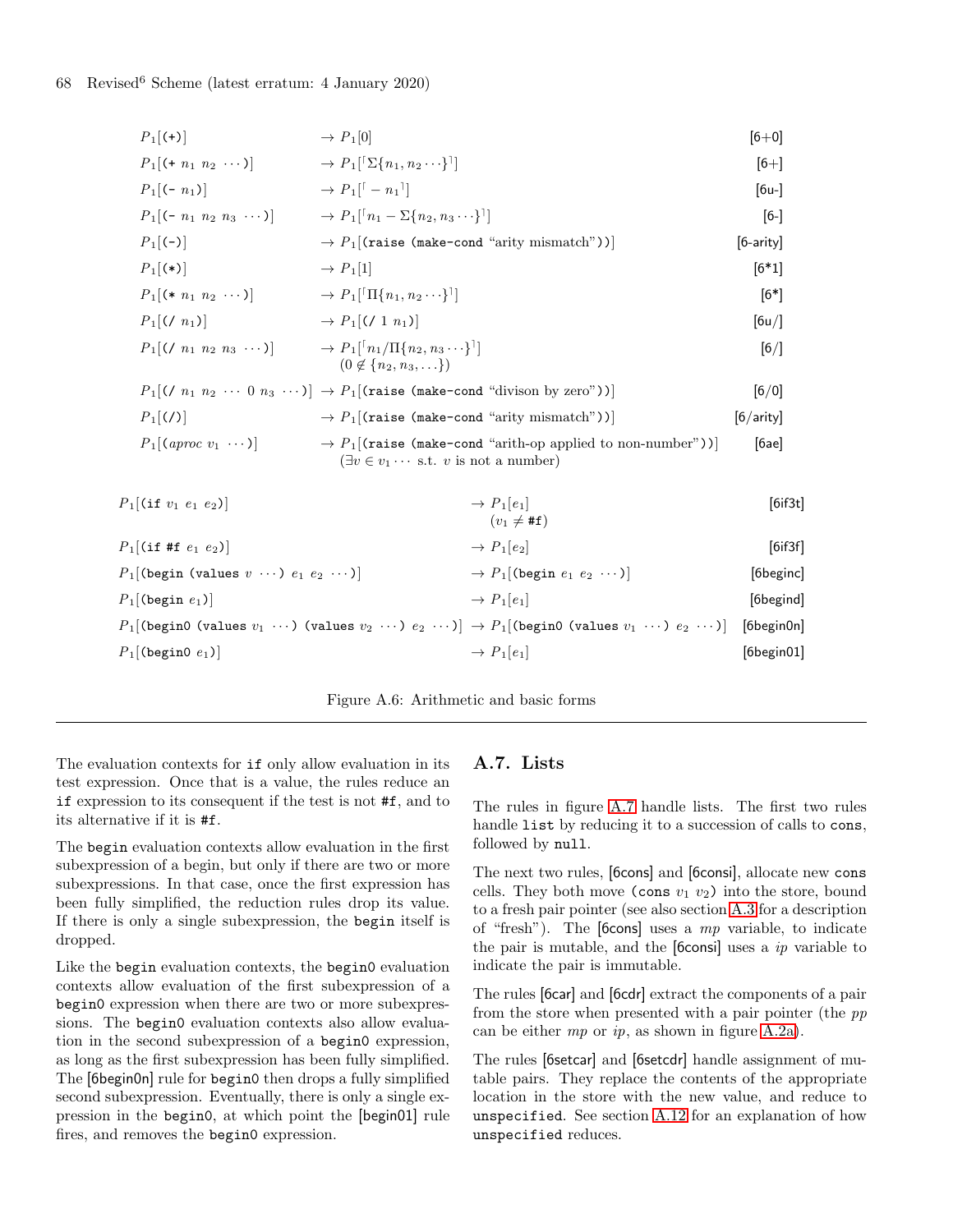$P_1$ [(list  $v_1$   $v_2$   $\cdots$ )] $\rightarrow$  [6listc]  $P_1$ [(cons  $v_1$  (list  $v_2$  ···))]  $P_1$ [(list)]  $\rightarrow$  [6listn]  $P_1$ [null] (store  $(sf_1 \cdots) E_1[(\text{cons } v_1 \ v_2)]) \rightarrow$  [6cons] (store  $(sf_1 \cdots (mp \text{ (cons } v_1 \text{ } v_2))) E_1[mp])$   $(mp \text{ fresh})$ (store  $(sf_1 \cdots) E_1$ [(consi  $v_1 v_2$ )]) → [6consi] (store  $(sf_1 \cdots (ip \text{ (cons } v_1 v_2))) E_1(ip)$   $(ip \text{ fresh})$ (store  $(sf_1 \cdots (pp_i \text{ (cons } v_1 \text{ } v_2)) \text{ } sf_2 \cdots) \text{ } E_1[\text{car } pp_i)] \rightarrow$  [6car] (store  $(sf_1 \cdots (pp_i \text{ (cons } v_1 \text{ } v_2)) \text{ } sf_2 \cdots \text{ } F_1[v_1])$ (store  $(sf_1 \cdots (pp_i \text{ (cons } v_1 \text{ } v_2)) \text{ } sf_2 \cdots) E_1[\text{ (cdr } pp_i)] \rightarrow$  [6cdr] (store  $(s f_1 \cdots (p p_i \text{ (cons } v_1 v_2)) s f_2 \cdots) E_1[v_2])$ (store  $(sf_1 \cdots (mp_1 \text{ (cons } v_1 v_2)) s f_2 \cdots) E_1[\text{ (set-car! } mp_1 v_3)] \rightarrow [6 \text{setcar} ]$ (store  $(sf_1 \cdots (mp_1 \text{ (cons } v_3 \ v_2)) \text{ } sf_2 \cdots) \text{ } E_1[\text{unspecified}])$ (store  $(sf_1 \cdots (mp_1 \text{ (cons } v_1 v_2)) s f_2 \cdots) E_1[(set-cdr! mp_1 v_3)]) \rightarrow$  [6setcdr] (store  $(sf_1 \cdots (mp_1 \text{ (cons } v_1 v_3)) s f_2 \cdots) E_1[\text{unspecified}])$  $P_1$ [(null? null)] $\rightarrow$  [6null?t]  $P_1$ [#t]  $P_1$ [(null?  $v_1$ )]→ [6null?f]  $P_1[\text{#f}]$   $(v_1 \neq \text{null})$  $P_1$ [(pair? pp)]→ [6pair?t]  $P_1$ [#t]  $P_1$ [(pair?  $v_1$ )]→ [6pair?f]  $P_1[\text{#f}]$   $(v_1 \not\in pp)$  $P_1[(\text{car } v_i)] \rightarrow$  [6care] P<sub>1</sub>[(raise (make-cond "can't take car of non-pair"))]  $(v_i \notin pp)$  $P_1[\text{cdr } v_i)] \rightarrow$  [6cdre] P<sub>1</sub>[(raise (make-cond "can't take cdr of non-pair"))]  $(v_i \notin pp)$  $P_1$ [(set-car!  $v_1$   $v_2$ )] $\rightarrow$  [6scare] P<sub>1</sub>[(raise (make-cond "can't set-car! on a non-pair or an immutable pair"))]  $(v_1 \notin mp)$  $P_1$ [(set-cdr!  $v_1$   $v_2$ )] $\rightarrow$  [6scdre] P<sub>1</sub>[(raise (make-cond "can't set-cdr! on a non-pair or an immutable pair"))]  $(v_1 \notin mp)$ 

Figure A.7: Lists

The next four rules handle the null? predicate and the pair? predicate, and the final four rules raise exceptions when car, cdr, set-car! or set-cdr! receive non pairs.

# A.8. Eqv

The rules for eqv? are shown in figure [A.8.](#page-69-0) The first two rules cover most of the behavior of eqv?. The first says that when the two arguments to eqv? are syntactically identical, then eqv? produces #t and the second says that when the arguments are not syntactically identical, then eqv? pro<span id="page-68-0"></span>duces #f. The structure of *v* has been carefully designed so that simple term equality corresponds closely to eqv?'s behavior. For example, pairs are represented as pointers into the store and eqv? only compares those pointers.

The side-conditions on those first two rules ensure that they do not apply when simple term equality does not match the behavior of eqv?. There are two situations where it does not match: comparing two conditions and comparing two procedures. For the first, the report does not specify eqv?'s behavior, except to say that it must return a boolean, so the remaining two rules ([6eqct], and [6eqcf]) allow such comparisons to return #t or #f. Com-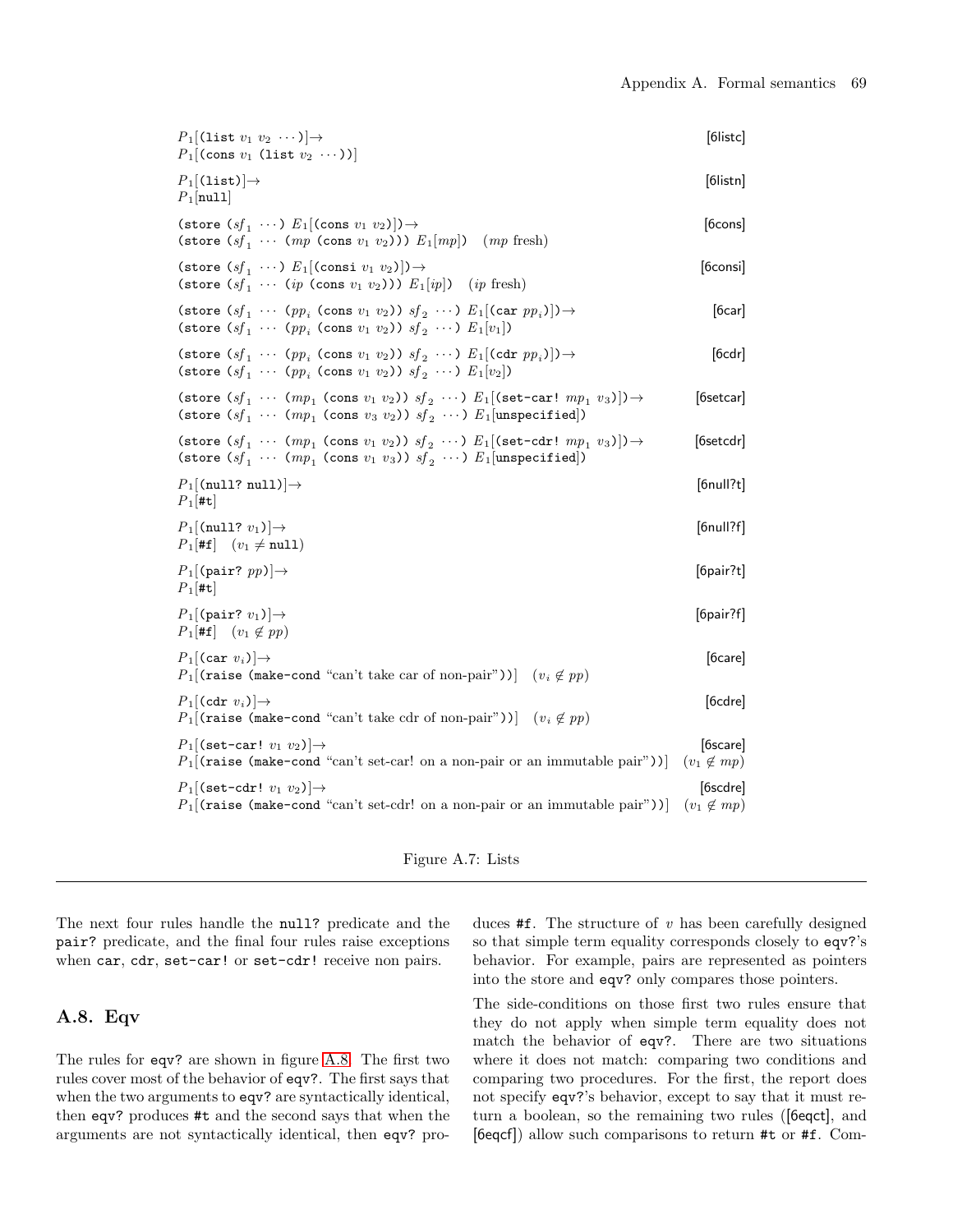$P_1$ [(eqv?  $v_1$   $v_1$ )] $\rightarrow$  [6eqt]  $P_1[\text{#t}] \quad (v_1 \notin proc, v_1 \neq (\text{make-cond string}))$  $P_1$ [(eqv?  $v_1$   $v_2$ )] $\rightarrow$  [6eqf]  $P_1[#f]$   $(v_1 \neq v_2, v_1 \notin proc$  or  $v_2 \notin proc$ ,  $v_1 \neq (make-cond\ string)$  or  $v_2 \neq (make-cond\ string))$  $P_1$ [(eqv? (make-cond string<sub>1</sub>) (make-cond string<sub>2</sub>))]  $\rightarrow$  [6eqct]  $P_1$ [#t]  $P_1$ [(eqv? (make-cond string<sub>1</sub>) (make-cond string<sub>2</sub>))]  $\rightarrow$  [6eqcf]  $P_1[$ #f]

<span id="page-69-0"></span>

| $P_1[(e_1 \cdots e_i e_{i+1} \cdots)] \rightarrow$<br>$P_1$ [((lambda (x) $(e_1 \cdots x e_{i+1} \cdots)$ ) $e_i$ ] $(x \text{ fresh}, e_i \notin v, \exists e \in e_1 \cdots e_{i+1} \cdots \text{ s.t. } e \notin v)$                                                                                                              | [6mark]         |
|--------------------------------------------------------------------------------------------------------------------------------------------------------------------------------------------------------------------------------------------------------------------------------------------------------------------------------------|-----------------|
| (store $(sf_1 \cdots) E_1$ [((lambda $(x_1 x_2 \cdots) e_1 e_2 \cdots) v_1 v_2 \cdots$ )]) $\rightarrow$<br>(store $(sf_1 \cdots (bp \ v_1)) E_1[(\{x_1 \mapsto bp\}$ (lambda $(x_2 \cdots) e_1 e_2 \cdots) v_2 \cdots)]$ )<br>$(by \text{ fresh}, \#x_2 = \#v_2, \mathscr{V}[[x_1, (\text{lambda } (x_2 \cdots) e_1 e_2 \cdots)]])$ | [6appN!]        |
| $P_1$ [((lambda $(x_1 x_2 \cdots) e_1 e_2 \cdots) v_1 v_2 \cdots$ )] $\rightarrow$<br>$P_1[(\{x_1 \mapsto v_1\})$ (lambda $(x_2 \cdots) e_1 e_2 \cdots) v_2 \cdots]$ $(\#x_2 = \#v_2, \neg \mathscr{V}   x_1,$ (lambda $(x_2 \cdots) e_1 e_2 \cdots)$ )                                                                              | [6appN]         |
| $P_1$ [((lambda () $e_1$ $e_2$ ))] $\rightarrow$<br>$P_1$ [(begin $e_1$ $e_2$ )]                                                                                                                                                                                                                                                     | [6app0]         |
| $P_1$ [((lambda $(x_1 x_2 \cdots$ dot $x_r$ ) $e_1 e_2 \cdots$ ) $v_1 v_2 \cdots v_3 \cdots$ )] $\rightarrow$<br>$P_1$ [((lambda $(x_1 x_2 \cdots x_r) e_1 e_2 \cdots) v_1 v_2 \cdots$ (list $v_3 \cdots$ )] $(\#x_2 = \#v_2)$                                                                                                       | $[6\mu$ app]    |
| $P_1$ [((lambda $x_1$ $e_1$ $e_2$ ···) $v_1$ ···)] $\rightarrow$<br>$P_1$ [((lambda $(x_1)$ $e_1$ $e_2$ $\cdots$ ) (list $v_1$ $\cdots$ ))]                                                                                                                                                                                          | $[6\mu$ app1]   |
| (store $(sf_1 \cdots (x_1 v_1) s f_2 \cdots) E_1[x_1]) \rightarrow$<br>(store $(sf_1 \cdots (x_1 v_1) s f_2 \cdots) E_1[v_1]$ )                                                                                                                                                                                                      | $[6$ var $]$    |
| (store $(sf_1 \cdots (x_1 v_1) s f_2 \cdots) E_1$ [(set! $x_1 v_2$ )]) $\rightarrow$<br>(store $(sf_1 \cdots (x_1 v_2) sf_2 \cdots) E_1$ [unspecified])                                                                                                                                                                              | [6set]          |
| $P_1$ [(procedure? proc)] $\rightarrow$<br>$P_1$ [#t]                                                                                                                                                                                                                                                                                | $[6$ proct $]$  |
| $P_1$ [(procedure? nonproc)] $\rightarrow$<br>$P_1$ #f                                                                                                                                                                                                                                                                               | $[6$ procf $]$  |
| $P_1$ [((lambda $(x_1 \cdots) e_1 e_2 \cdots) v_1 \cdots$ )] $\rightarrow$<br>$P_1$ [(raise (make-cond "arity mismatch"))] $(\#x_1 \neq \#v_1)$                                                                                                                                                                                      | [6arity]        |
| $P_1$ [((lambda $(x_1 x_2 \cdots$ dot x) $e_1 e_2 \cdots$ ) $v_1 \cdots$ )] $\rightarrow$<br>$P_1$ [(raise (make-cond "arity mismatch"))] $(\#v_1 < \#x_2 + 1)$                                                                                                                                                                      | $[6\mu$ arity]  |
| $P_1$ [(nonproc $v \cdots$ )] $\rightarrow$<br>$P_1$ [(raise (make-cond "can't call non-procedure"))]                                                                                                                                                                                                                                | [6appe]         |
| $P_1$ [(proc1 $v_1 \cdots$ )] $\rightarrow$<br>$P_1$ [(raise (make-cond "arity mismatch"))] $(\#v_1 \neq 1)$                                                                                                                                                                                                                         | $[61$ arity $]$ |
| $P_1$ [(proc2 $v_1 \cdots$ )] $\rightarrow$<br>$P_1$ [(raise (make-cond "arity mismatch"))] $(\#v_1 \neq 2)$                                                                                                                                                                                                                         | [62arity]       |

Figure A.9a: Procedures & application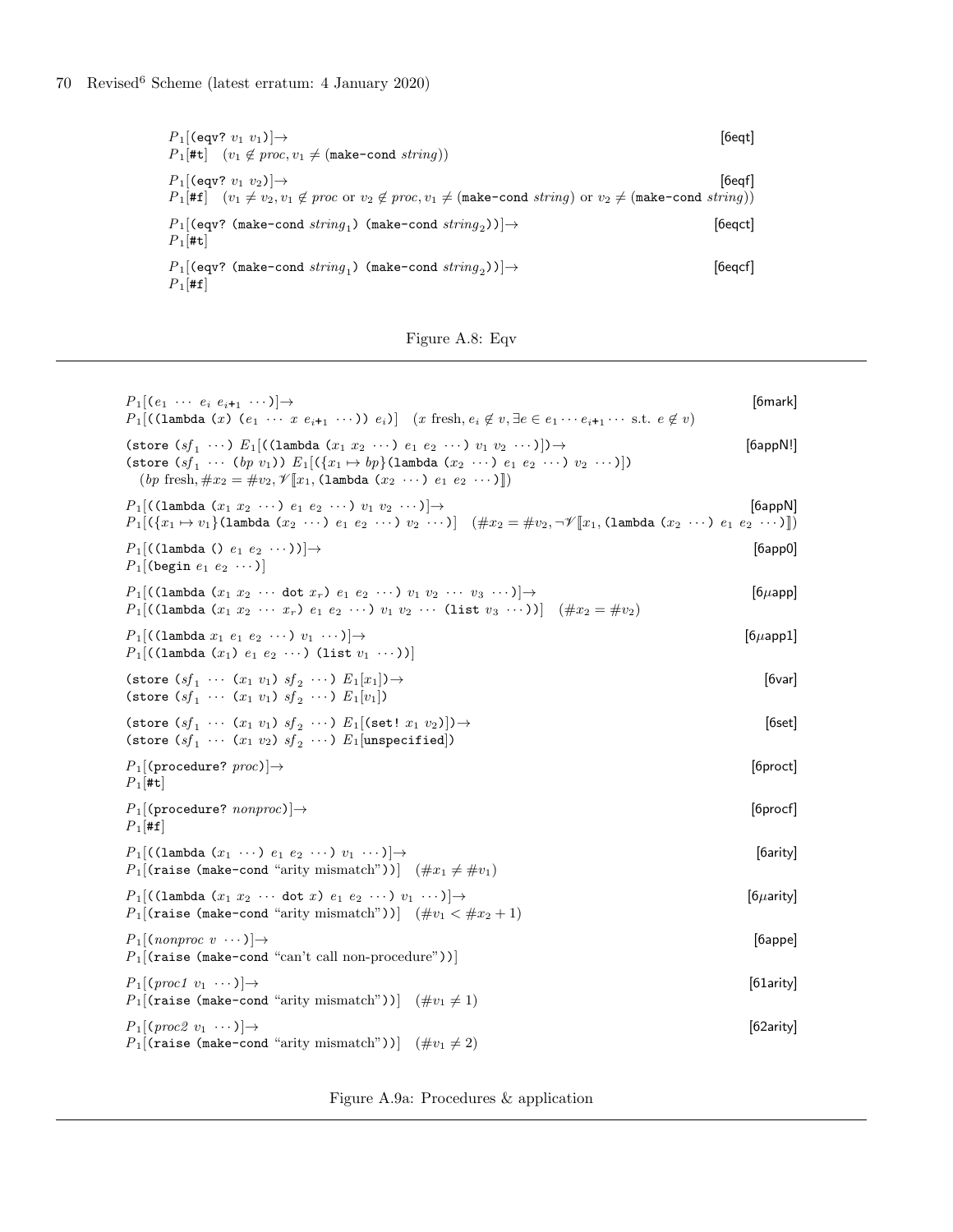```
\mathcal{V} \in 2^{\mathcal{X} \times e}\mathscr{V}[x_1, (\text{set}! \; x_2 \; e_1)] if x_1 = x_2\mathscr{V}[\![x_1, (\texttt{set}! \; x_2 \; e_1)]\!] if \mathscr{V}[\![x_1, e_1]\!] and x_1 \neq x_2V Jx1, (begin e1 e2 e3 · · · )K if V Jx1, e1K or V Jx1, (begin e2 e3 · · · )K
\mathscr{V}[x_1, (\text{begin } e_1) if \mathscr{V}[x_1, e_1]\mathscr{V}[x_1, (e_1 \ e_2 \ \cdots)] if \mathscr{V}[x_1, (\text{begin } e_1 \ e_2 \ \cdots)]\mathscr{V}[\![x_1, (\texttt{if}\; e_1\; e_2\; e_3)]\!] \qquad \qquad \text{if}\; \mathscr{V}[\![x_1, e_1]\!] \; \text{or}\; \mathscr{V}[\![x_1, e_2]\!] \; \text{or}\; \mathscr{V}[\![x_1, e_3]\!]\mathscr{V}[\![x_1,(\text{begin }e_1\ e_2\ \cdots)]\!] if \mathscr{V}[\![x_1,(\text{begin }e_1\ e_2\ \cdots)]\!]\mathscr{V}[\![x_1, (\texttt{lambda} \ (x_2 \ \cdots) \ e_1 \ e_2 \ \cdots)]\!] \qquad \qquad \text{if} \ \mathscr{V}[\![x_1, (\texttt{begin} \ e_1 \ e_2 \ \cdots)]\!] \text{ and } x_1 \not\in \{x_2 \cdots\} \end{cases}\mathscr{V} \llbracket x_1, \texttt{(lambda } (x_2 \cdots \texttt{dot } x_3) \ e_1 \ e_2 \cdots \texttt{)} \rrbracket \quad \text{if } \mathscr{V} \llbracket x_1, \texttt{(begin } e_2 \cdots \texttt{)} \rrbracket \text{ and } x_1 \not\in \{ x_2 \cdots x_3 \}\mathscr{V}[\![x_1, \text{ (lambda } x_2 \ e_1 \ e_2 \ \cdots \ )]\!] \qquad \qquad \text{if } \mathscr{V}[\![x_1, \text{ (begin } e_1 \ e_2 \ \cdots \ )]\!] \text{ and } x_1 \neq x_2\mathscr{V}[\![x_1, ( \texttt{letrec }( (x_2 \, e_1) \, \cdots )\, e_2 \, e_3 \, \cdots )]\!] \quad \text{ if } \mathscr{V}[\![x_1, ( \texttt{begin} \, e_1 \, \cdots \, e_2 \, e_3 \, \cdots )]\!] \text{ and } x_1 \not\in \{x_2 \cdots \}\mathscr{V}[\![x_1,(\texttt{letrec*}~( (x_2\ e_1)\ \cdots) \ e_2\ e_3\ \cdots)]\!] \quad \text{if}~\mathscr{V}[\![x_1,(\texttt{begin}~e_1\ \cdots\ e_2\ e_3\ \cdots)]\!] \text{ and }x_1\not\in\{x_2\cdots\}\mathscr{V}[x_1, (1! \ x_2 \ e_1)] if \mathscr{V}[x_1, (\text{set}! \ x_2 \ e_1)]\mathscr{V}[\![x_1, (\texttt{reinit}\; x_2\; e_1)]\!] if \mathscr{V}[\![x_1, (\texttt{set} !\; x_2\; e_1)]\!]\mathscr{V}[\![x_1,\text{ (dw $x_2$ $e_1$ $e_2$ $e_3$)}]\!] if \mathscr{V}[\![x_1,e_1]\!] or \mathscr{V}[\![x_1,e_2]\!] or \mathscr{V}[\![x_1,e_3]\!]
```
Figure A.9b: Variable-assignment relation

paring two procedures is covered in section [A.12.](#page-73-0)

### A.9. Procedures and application

In evaluating a procedure call, the report leaves unspecified the order in which arguments are evaluated. So, our reduction system allows multiple, different reductions to occur, one for each possible order of evaluation.

To capture unspecified evaluation order but allow only evaluation that is consistent with some sequential ordering of the evaluation of an application's subexpressions, we use non-deterministic choice to first pick a subexpression to reduce only when we have not already committed to reducing some other subexpression. To achieve that effect, we limit the evaluation of application expressions to only those that have a single expression that is not fully reduced, as shown in the non-terminal  $F$ , in figure [A.2b.](#page-62-0) To evaluate application expressions that have more than two arguments to evaluate, the rule [6mark] picks one of the subexpressions of an application that is not fully simplified and lifts it out in its own application, allowing it to be evaluated. Once one of the lifted expressions is evaluated, the [6appN] substitutes its value back into the original application.

The [6appN] rule also handles other applications whose arguments are finished by substituting the first argument for the first formal parameter in the expression. Its sidecondition uses the relation in figure [A.9b](#page-71-0) to ensure that there are no set! expressions with the parameter  $x_1$  as a target. If there is such an assignment, the [6appN!] rule applies (see also section [A.3](#page-63-0) for a description of "fresh"). Instead of directly substituting the actual parameter for the formal parameter, it creates a new location in the store, initially bound the actual parameter, and substitutes a variable standing for that location in place of the formal parameter. The store, then, handles any eventual assignment to the parameter. Once all of the parameters have been substituted away, the rule [6app0] applies and evaluation of the body of the procedure begins.

At first glance, the rule [6appN] appears superfluous, since it seems like the rules could just reduce first by [6appN!] and then look up the variable when it is evaluated. There are two reasons why we keep the [6appN], however. The first is purely conventional: reducing applications via substitution is taught to us at an early age and is commonly used in rewriting systems in the literature. The second reason is more technical: the [6mark] rule requires that [6appN] be applied once *e*<sup>i</sup> has been reduced to a value. [6appN!] would lift the value into the store and put a variable reference into the application, leading to another use of [6mark], and another use of [6appN!], which continues forever.

The rule  $[6\mu$ app] handles a well-formed application of a function with a dotted parameter lists. It such an application into an application of an ordinary procedure by constructing a list of the extra arguments. Similarly, the rule [6µapp1] handles an application of a procedure that has a single variable as its parameter list.

The rule [6var] handles variable lookup in the store and [6set] handles variable assignment.

The next two rules [6proct] and [6procf] handle applications of procedure?, and the remaining rules cover applications of non-procedures and arity violations.

The rules in figure [A.9c](#page-71-0) cover apply. The first rule, [6applyf], covers the case where the last argument to apply is the empty list, and simply reduces by erasing the empty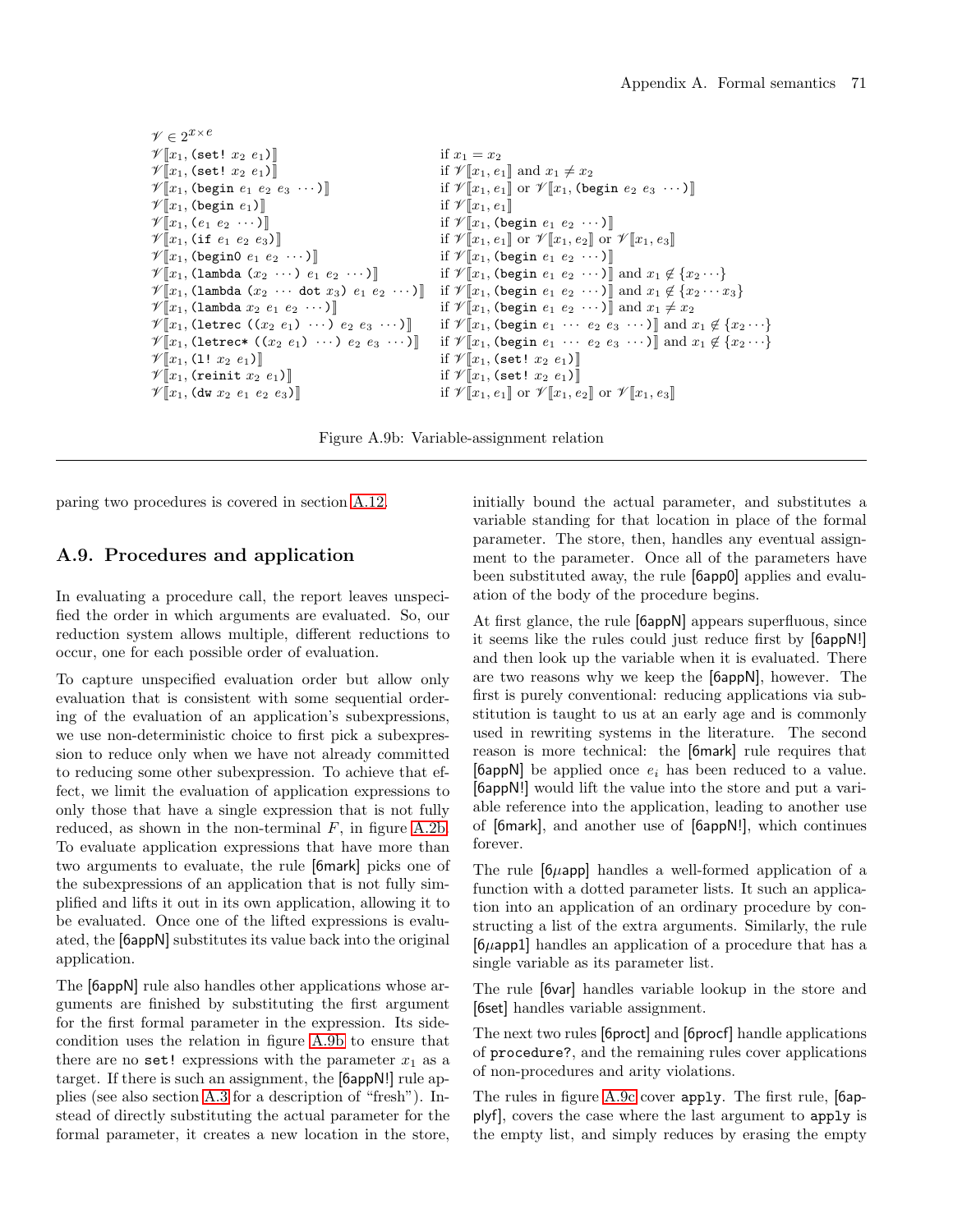```
P_1[(apply proc_1 v_1 \cdots null)]\rightarrow [6applyf]
        P_1[(proc_1 v_1 \cdots)](store (sf_1 \cdots (pp_1 \text{ (cons } v_2 \text{ } v_3)) \text{ } sf_2 \cdots) \text{ } E_1[\text{(apply } proc_1 \text{ } v_1 \cdots \text{ } pp_1)] \rightarrow [6applyc]
        (store (sf_1 \cdots (pp_1 \text{ (cons } v_2 \ v_3)) \text{ } sf_2 \cdots) \text{ } E_1[(\text{apply } proc_1 \ v_1 \ \cdots \ v_2 \ v_3)])(\neg \mathscr{C}[[pp_1, v_3, (sf_1 \cdots (pp_1 \text{ (cons } v_2 \ v_3)) \text{ } sf_2 \cdots )]])(store (sf_1 \cdots (pp_1 \text{ (cons } v_2 \text{ v}_3)) \text{ } sf_2 \cdots) \text{ } E_1[\text{(apply } proc_1 \text{ } v_1 \cdots \text{ } pp_1)] \rightarrow [6applyce]
        (store (sf_1 \cdots (pp_1 \text{ (cons } v_2 \text{ v}_3)) s f_2 \cdots) E_1[\text{ (raise (make-cond "apply called on circular list"))} ](\mathscr{C}[pp_1, v_3, (sf_1 \cdots (pp_1 \text{ (cons } v_2 \text{ v}_3)) \text{ } sf_2 \cdots)]P_1[(apply nonproc v · · · )]\rightarrow [6applynf]
       P_1[(raise (make-cond "can't apply non-procedure"))]
        P_1[(apply proc v_1 \cdots v_2)]\rightarrow [6applye]
       P<sub>1</sub>[(raise (make-cond "apply's last argument non-list"))] (v_2 \notin list-v)P_1[(apply)]\rightarrow [6apparity0]
       P_1[(raise (make-cond "arity mismatch"))]
        P_1[(apply v)\rightarrow [6apparity1]
        P_1[(raise (make-cond "arity mismatch"))]
\mathscr{C} \in 2^{pp \times val \times (sf \ \dots)}\mathscr{C}[pp_1, pp_2, (sf_1 \cdots (pp_2 \text{ (cons } v_1 \ v_2)) \text{ } sf_2 \cdots)] \text{ if } pp_1 = v_2\mathscr{C}[[pp_1, pp_2, (sf_1] \cdots (pp_2 \text{ (cons } v_1 \ v_2)) \text{ s}f_2 \cdots]] if \mathscr{C}[[pp_1, v_2, (sf_1 \cdots (pp_2 \text{ (cons } v_1 \ v_2)) \text{ s}f_2 \cdots]] and pp_1 \neq v_2
```
Figure A.9c: Apply

list and the apply. The second rule, [6applyc] covers a wellformed application of apply where apply's final argument is a pair. It reduces by extracting the components of the pair from the store and putting them into the application of apply. Repeated application of this rule thus extracts all of the list elements passed to apply out of the store.

The remaining five rules cover the various violations that can occur when using apply. The first one covers the case where apply is supplied with a cyclic list. The next four cover applying a non-procedure, passing a non-list as the last argument, and supplying too few arguments to apply.

# A.10. Call/cc and dynamic wind

The specification of dynamic-wind uses (dw  $x e e e$ ) expressions to record which dynamic-wind *thunk*s are active at each point in the computation. Its first argument is an identifier that is globally unique and serves to identify invocations of dynamic-wind, in order to avoid exiting and re-entering the same dynamic context during a continuation switch. The second, third, and fourth arguments are calls to some *before*, *thunk*, and *after* procedures from a call to dynamic-wind. Evaluation only occurs in the middle expression; the dw expression only serves to record which *before* and *after* procedures need to be run during a continuation switch. Accordingly, the reduction rule for an application of dynamic-wind reduces to a call to the *before* <span id="page-71-0"></span>procedure, a dw expression and a call to the *after* procedure, as shown in rule [6wind] in figure [A.10.](#page-72-0) The next two rules cover abuses of the dynamic-wind procedure: calling it with non-procedures, and calling it with the wrong number of arguments. The [6dwdone] rule erases a dw expression when its second argument has finished evaluating.

The next two rules cover call/cc. The rule [6call/cc] creates a new continuation. It takes the context of the call/cc expression and packages it up into a throw expression that represents the continuation. The throw expression uses the fresh variable  $x$  to record where the application of call/cc occurred in the context for use in the [6throw] rule when the continuation is applied. That rule takes the arguments of the continuation, wraps them with a call to values, and puts them back into the place where the original call to call/cc occurred, replacing the current context with the context returned by the  $\mathscr T$  metafunction.

The  $\mathscr T$  (for "trim") metafunction accepts two D contexts and builds a context that matches its second argument, the destination context, except that additional calls to the *before* and *after* procedures from dw expressions in the context have been added.

The first clause of the  $\mathscr T$  metafunction exploits the H context, a context that contains everything except dw expressions. It ensures that shared parts of the dynamic-wind context are ignored, recurring deeper into the two expression contexts as long as the first dw expression in each have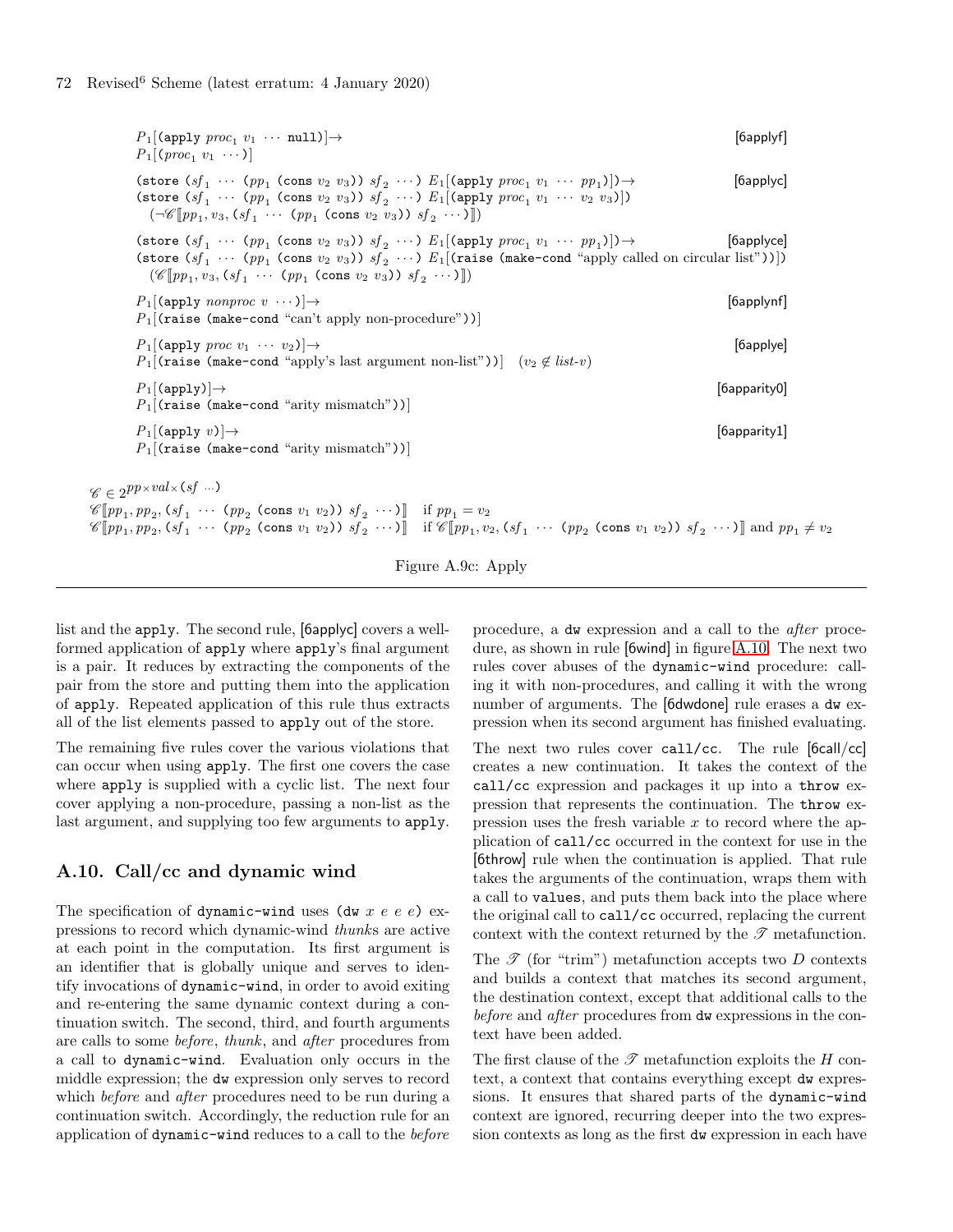<span id="page-72-1"></span> $P_1$ [(dynamic-wind  $proc_1 proc_2 proc_3$ ] $\rightarrow$  [6wind]  $P_1$ [(begin (proc<sub>1</sub>) (begin0 (dw x (proc<sub>1</sub>) (proc<sub>2</sub>) (proc<sub>3</sub>)) (proc<sub>3</sub>)))] (x fresh)  $P_1$ [(dynamic-wind  $v_1$   $v_2$   $v_3$ )] $\rightarrow$  [6winde] P<sub>1</sub>[(raise (make-cond "dynamic-wind expects procs"))]  $(v_1 \notin proc \text{ or } v_2 \notin proc \text{ or } v_3 \notin proc)$  $P_1$ [(dynamic-wind  $v_1 \cdots$ )] $\rightarrow$  [6dwarity]  $P_1$ [(raise (make-cond "arity mismatch"))]  $(\text{\#}v_1 \neq 3)$  $P_1$ [(dw x e<sub>1</sub> (values v<sub>1</sub> ···) e<sub>2</sub>)] $\rightarrow$  [6dwdone]  $P_1$ [(values  $v_1 \cdots$ )] (store  $(sf_1 \cdots) E_1[$ (call/cc  $v_1$ )]) → [6call/cc] (store  $(sf_1 \cdots) E_1[(v_1 \text{ (throw } x E_1[x]))]$ )  $(x \text{ fresh})$ (store  $(sf_1 \cdots) E_1[(\text{throw } x_1 \ E_2[x_1]) \ v_1 \cdots)] \rightarrow$  [6throw] (store  $(sf_1 \dots)$   $\mathscr{T}[[E_1, E_2]]$  (values  $v_1 \dots)$ )  $\mathscr{T}: E \times E \to E$  $\mathscr{T}[[H_1](\text{dw }x_1 \, e_1 \, E_1 \, e_2)], H_2[(\text{dw }x_1 \, e_3 \, E_2 \, e_4)][[\; = \; H_2](\text{dw }x_1 \, e_3 \, \mathscr{T}[[E_1, E_2]] \, e_4)]$  $\mathscr{T}[E_1, E_2]$  (begin  $\mathscr{T}[E_1][1] \mathscr{R}[E_2])$  (otherwise)  $\mathscr{R}: E \to E$  $\mathscr{R}[[H_1](\text{dw } x_1 \ e_1 \ E_1 \ e_2)][[\text{cos } x_1 \ e_1 \ (\text{dw } x_1 \ e_1 \ \mathscr{R}[[E_1]] \ e_2))]$  $\mathscr{R}[\![H_1]\!]$   $=$   $H_1$  (otherwise)  $\mathscr{S}: E \to E$  $\mathscr{S}[[E_1](\text{dw } x_1 \ e_1 \ H_2 \ e_2)]$  =  $\mathscr{S}[[E_1]](\text{begin } (\text{dw } x_1 \ e_1 \ | \ e_2) \ e_2)]$  $\mathscr{S}[[H_1]]$   $=$  [ ] (otherwise)

Figure A.10: Call/cc and dynamic wind

matching identifiers  $(x_1)$ . The final rule is a catchall; it only applies when all the others fail and thus applies either when there are no dws in the context, or when the dw expressions do not match. It calls the two other metafunctions defined in figure [A.10](#page-72-0) and puts their results together into a begin expression.

The  $\mathscr R$  metafunction extracts all of the *before* procedures from its argument and the  $\mathscr S$  metafunction extracts all of the *after* procedures from its argument. They each construct new contexts and exploit  $H$  to work through their arguments, one dw at a time. In each case, the metafunctions are careful to keep the right dw context around each of the procedures in case a continuation jump occurs during one of their evaluations. Since  $\mathcal{R}$ , receives the destination context, it keeps the intermediate parts of the context in its result. In contrast  $\mathscr S$  discards all of the context except the dws, since that was the context where the call to the continuation occurred.

## A.11. Letrec

Figre [A.11](#page-73-0) shows the rules that handle letrec and letrec\* and the supplementary expressions that they pro<span id="page-72-0"></span>duce, l! and reinit. As a first approximation, both letrec and letrec\* reduce by allocating locations in the store to hold the values of the init expressions, initializing those locations to bh (for "black hole"), evaluating the init expressions, and then using l! to update the locations in the store with the value of the init expressions. They also use reinit to detect when an init expression in a letrec is reentered via a continuation.

Before considering how letrec and letrec\* use l! and reinit, first consider how l! and reinit behave. The first two rules in figure [A.11](#page-73-0) cover l!. It behaves very much like set!, but it initializes both ordinary variables, and variables that are current bound to the black hole (bh).

The next two rules cover ordinary set! when applied to a variable that is currently bound to a black hole. This situation can arise when the program assigns to a variable before letrec initializes it, eg (letrec ((x (set! x 5))) x). The report specifies that either an implementation should perform the assignment, as reflected in the [6setdt] rule or it raise an exception, as reflected in the [6setdte] rule.

The [6dt] rule covers the case where a variable is referred to before the value of a init expression is filled in, which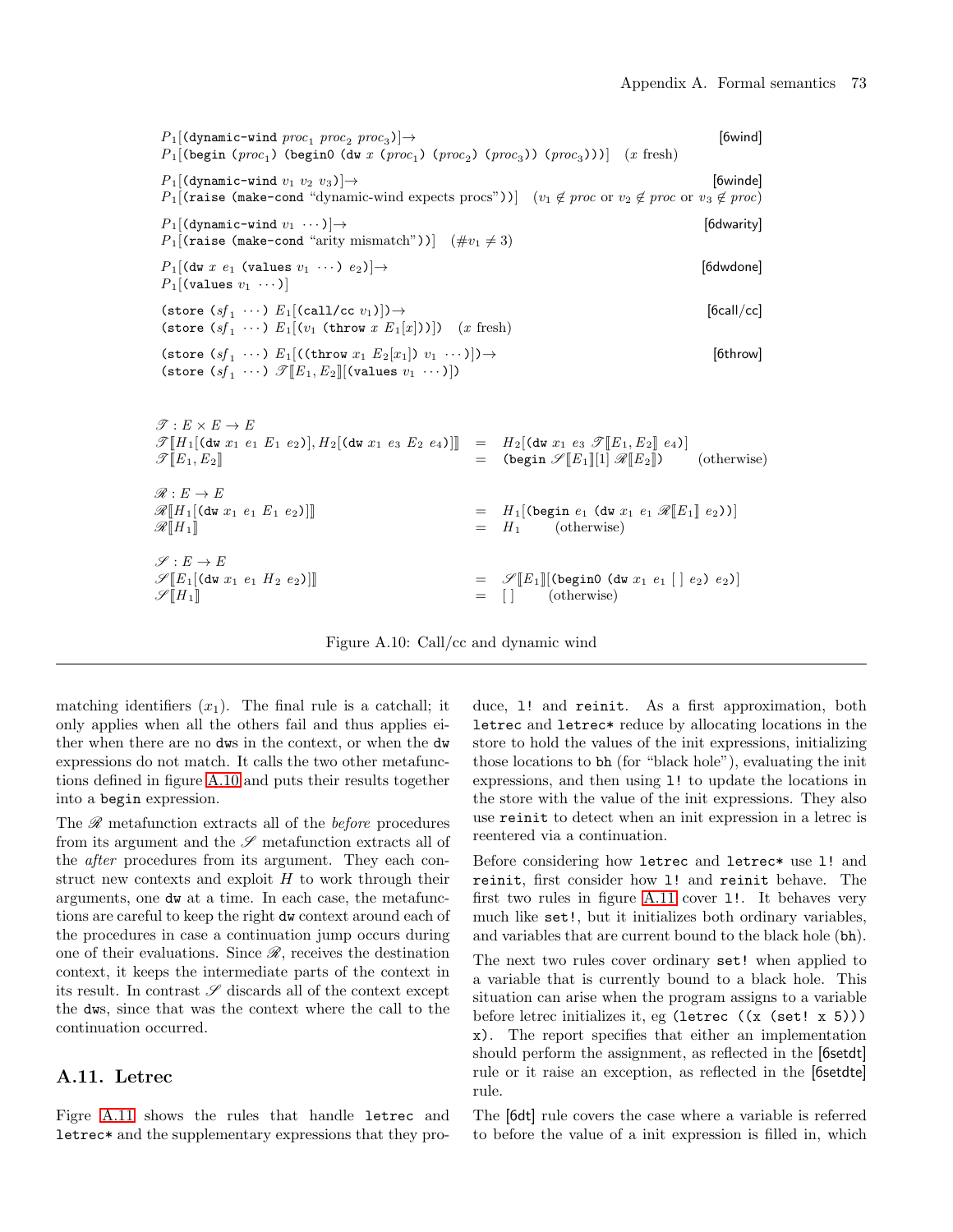```
(store (sf_1 \cdots (x_1 \text{ bh}) \ sf_2 \cdots) E_1[(1! \ x_1 \ v_2)]) \rightarrow [6initdt]
(store (sf_1 \cdots (x_1 v_2) s f_2 \cdots) E_1[unspecified])
(store (sf_1 \cdots (x_1 v_1) s f_2 \cdots) E_1[(1! x_1 v_2)]) \rightarrow [6initv]
(store (sf_1 \cdots (x_1 v_2) sf_2 \cdots) E_1[unspecified])
(store (sf_1 \cdots (x_1 \text{ bh}) \ sf_2 \cdots) E_1[(\text{set}! \ x_1 \ v_1)]) \rightarrow [6setdt]
(store (sf_1 \cdots (x_1 v_1) s f_2 \cdots) E_1[unspecified])
(store (sf_1 \cdots (x_1 \text{ bh}) \ sf_2 \cdots) \ E_1[(\text{set}! \ x_1 \ v_1)]) \rightarrow [6setdte]
(store sf_1 \cdots (x_1 \text{ bh}) sf_2 \cdots) E_1[\text{ (raise (make-cond 'letrec variable touched''))}])
(store (sf_1 \cdots (x_1 \text{ bh}) \ sf_2 \cdots) E_1[x_1] \rightarrow [6dt]
(store (sf_1 \cdots (x_1 \text{ bh}) s f_2 \cdots) E_1[(\text{raise} (\text{make-cond} \text{``letterec variable touched''}))])(store (sf_1 \cdots (x_1 \# f) \ s f_2 \cdots) \ E_1[(reinit x_1)]) → [6init]
(store (sf_1 \cdots (x_1 \# t) \ s f_2 \cdots) \ E_1['ignore])(store (sf_1 \cdots (x_1 \# t) \ s f_2 \cdots) \ E_1[(\text{reinit } x_1)] \rightarrow [6reinit]
(store (sf_1 \cdots (x_1 \# t) \ sf_2 \cdots) \ E_1['ignore])(store (sf_1 \cdots (x_1 \# t) \ s f_2 \cdots) \ E_1[(\text{reinit } x_1)] \rightarrow [6reinite]
(store (sf_1 \cdots (x_1 \# t) \ s f_2 \cdots) E_1 [(raise (make-cond "reinvoked continuation of letrec init"))])
(store (sf<sub>1</sub> ···) E_1[(letrec ((x<sub>1</sub> e<sub>1</sub>) ···) e<sub>2</sub> e<sub>3</sub> ···)]) → [6letrec]
(store (sf_1 \cdots (lx\ bh) \cdots (ri\ #f) \cdots)E_1[(\text{lambda}(x_1 \cdots) (1! \text{ l}x x_1) \cdots \{x_1 \mapsto l x \cdots\} e_2 \{x_1 \mapsto l x \cdots\} e_3 \cdots)(begin0 \{x_1 \mapsto lx \cdots\} e_1 (reinit ri)) \cdots)])
  (lx \cdots fresh, ri \cdots fresh)
(store (sf_1 \cdots) E_1[(letrec* ((x<sub>1</sub> e<sub>1</sub>) \cdots) e<sub>2</sub> e<sub>3</sub> \cdots)]) \rightarrow [6letrec*]
(store (sf_1 \cdots (lx \text{ bh}) \cdots (ri \text{ ff}) \cdots) E_1[\{x_1 \mapsto lx \cdots\} (begin (begin (1! lx \ e_1) (reinit ri)) \cdots e_2 \ e_3 \cdots)])
  (lx \cdots \text{ fresh}, r_i \cdots \text{ fresh})
```
Figure A.11: Letrec and letrec\*

must always raise an exception.

A reinit expression is used to detect a program that captures a continuation in an initialization expression and returns to it, as shown in the three rules [6init], [6reinit], and [6reinite]. The reinit form accepts an identifier that is bound in the store to a boolean as its argument. Those are identifiers are initially #f. When reinit is evaluated, it checks the value of the variable and, if it is still #f, it changes it to #t. If it is already #t, then reinit either just does nothing, or it raises an exception, in keeping with the two legal behaviors of letrec and letrec\*.

The last two rules in figure [A.11](#page-73-0) put together l! and reinit. The [6letrec] rule reduces a letrec expression to an application expression, in order to capture the unspecified order of evaluation of the init expressions. Each init expression is wrapped in a begin0 that records the value of the init and then uses reinit to detect continuations that return to the init expression. Once all of the init expressions have been evaluated, the procedure on the right-hand side of the rule is invoked, causing the value of the init expression to be filled in the store, and evaluation continues with the body of the original letrec expression. <span id="page-73-0"></span>The [6letrec\*] rule behaves similarly, but uses a begin expression rather than an application, since the init expressions are evaluated from left to right. Moreover, each init expression is filled into the store as it is evaluated, so that subsequent init expressions can refer to its value.

# A.12. Underspecification

The rules in figure [A.12](#page-74-0) cover aspects of the semantics that are explicitly unspecified. Implementations can replace the rules [6ueqv], [6uval] and with different rules that cover the left-hand sides and, as long as they follow the informal specification, any replacement is valid. Those three situations correspond to the case when eqv? applied to two procedures and when multiple values are used in a singlevalue context.

The remaining rules in figure [A.12](#page-74-0) cover the results from the assignment operations, set!, set-car!, and set-cdr!. An implementation does not adjust those rules, but instead renders them useless by adjusting the rules that insert unspecified: [6setcar], [6setcdr], [6set], and [6setd]. Those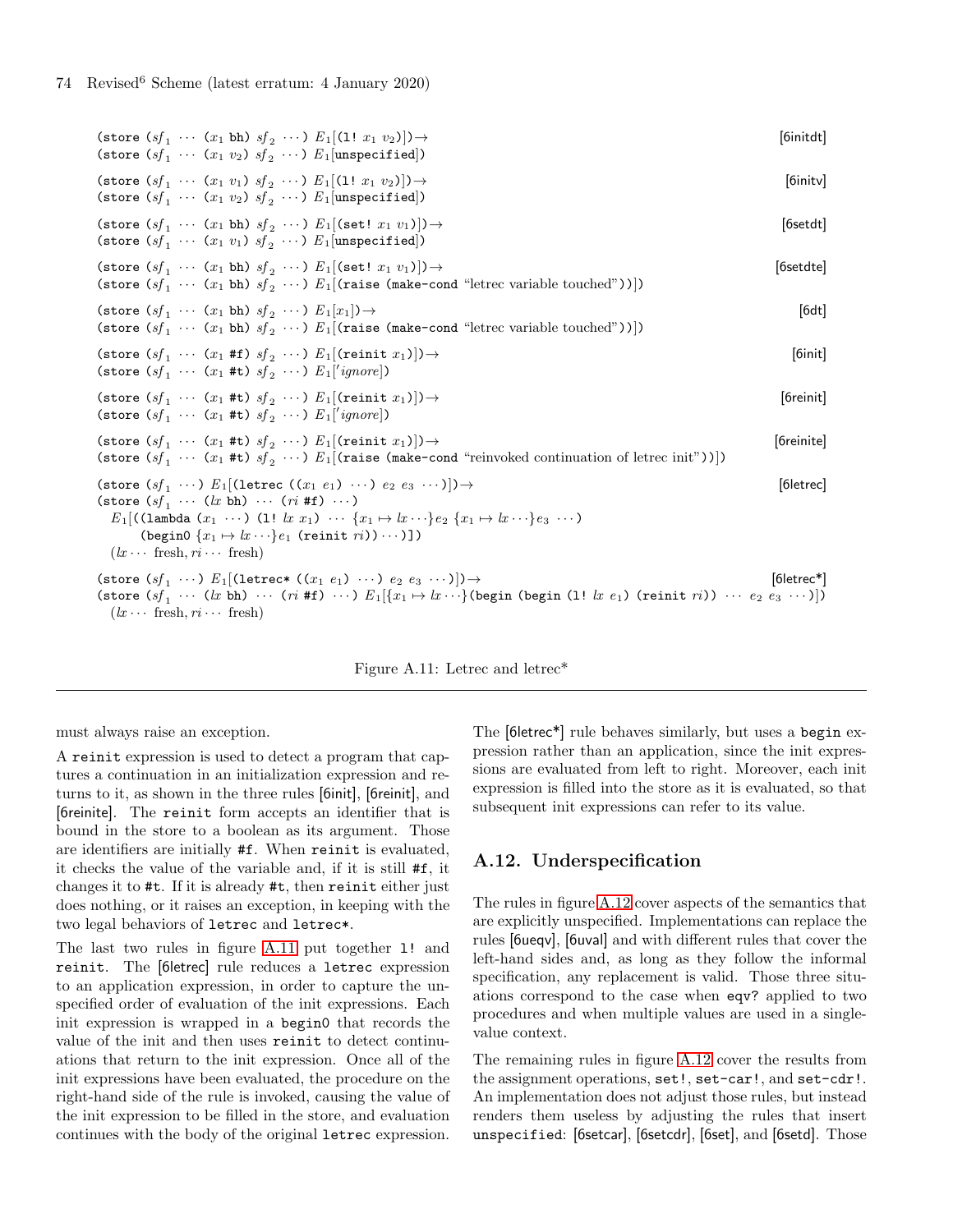<span id="page-74-1"></span>

| $P[(eqv? proc_1 proc_2)]$                                                                                                           | $\rightarrow$ unknown: equivalence of procedures                                        | [6ueqv]       |
|-------------------------------------------------------------------------------------------------------------------------------------|-----------------------------------------------------------------------------------------|---------------|
| $P[(\text{values } v_1 \cdots) \rvert_{\circ}]$                                                                                     | $\rightarrow$ unknown: context expected one value, received $\#v_1$<br>$(\#v_1 \neq 1)$ | $[6$ uval $]$ |
| $P[U$  unspecified                                                                                                                  | $\rightarrow$ unknown: unspecified result                                               | [6udemand]    |
| (store $(sf \cdots)$ unspecified)                                                                                                   | $\rightarrow$ ${\bf unknown:}$ unspecified result                                       | [6udemandtl]  |
| $P_1$ [(begin unspecified $e_1$ $e_2$ )]                                                                                            | $\rightarrow P_1$ [(begin $e_1$ $e_2$ )]                                                | [6ubegin]     |
| $P_1$ [(handlers $v \cdots$ unspecified)]                                                                                           | $\rightarrow P_1$ [unspecified]                                                         | [6uhandlers]  |
| $P_1$ [(dw x $e_1$ unspecified $e_2$ )]                                                                                             | $\rightarrow P_1$ [unspecified]                                                         | $[6$ udw $]$  |
| $P_1$ [(begin0 (values $v_1 \cdots$ ) unspecified $e_1 \cdots$ )] $\rightarrow P_1$ [(begin0 (values $v_1 \cdots$ ) $e_1 \cdots$ )] |                                                                                         | [6ubegin0]    |
| $P_1$ [(begin0 unspecified (values $v_2 \cdots$ ) $e_2 \cdots$ )] $\rightarrow P_1$ [(begin0 unspecified $e_2 \cdots$ )]            |                                                                                         | [6ubegin0u]   |
| $P_1$ [(begin0 unspecified unspecified $e_2 \cdots$ )] $\rightarrow P_1$ [(begin0 unspecified $e_2 \cdots$ )]                       |                                                                                         | [6ubegin0uu]  |

<span id="page-74-0"></span>Figure A.12: Explicitly unspecified behavior

rules can be adjusted by replacing unspecified with any number of values in those rules.

So, the remaining rules just specify the minimal behavior that we know that a value or values must have and otherwise reduce to an unknown: state. The rule [6udemand] drops unspecified in the U context. See figure [A.2b](#page-62-0) for the precise definition of U, but intuitively it is a context that is only a single expression layer deep that contains expressions whose value depends on the value of their subexpressions, like the first subexpression of a if. Following that are rules that discard unspecified in expressions that discard the results of some of their subexpressions. The [6ubegin] shows how begin discards its first expression when there are more expressions to evaluate. The next two rules, [6uhandlers] and [6udw] propagate unspecified to their context, since they also return any number of values to their context. Finally, the two begin0 rules preserve unspecified until the rule [6begin01] can return it to its context.

## Appendix B. Sample definitions for derived forms

This appendix contains sample definitions for some of the keywords described in this report in terms of simpler forms:

cond

The cond keyword (section [11.4.5\)](#page-32-0) could be defined in terms of if, let and begin using syntax-rules as follows:

```
(define-syntax cond
  (syntax-rules (else =>)
```

```
((cond (else result1 result2 ...))
 (begin result1 result2 ...))
((cond (test => result))
(let ((temp test))
   (if temp (result temp))))
((\text{cond }(\text{test} \Rightarrow \text{result}) \text{ clause1 clause2} ...))(let ((temp test))
   (if temp
       (result temp)
       (cond clause1 clause2 ...))))
((cond (test)) test)
((cond (test) clause1 clause2 ...)
 (let ((temp test))
   (if temp
       temp
       (cond clause1 clause2 ...))))
((cond (test result1 result2 ...))
 (if test (begin result1 result2 ...)))
((cond (test result1 result2 ...)
       clause1 clause2 ...)
 (if test
     (begin result1 result2 ...)
     (cond clause1 clause2 ...)))))
```
case

The case keyword (section [11.4.5\)](#page-32-0) could be defined in terms of let, cond, and memv (see library chapter [3\)](#page-9-0) using syntax-rules as follows:

```
(define-syntax case
 (syntax-rules (else)
   ((case expr0
       ((key ...) res1 res2 ...)
       ...
       (else else-res1 else-res2 ...))
     (let ((tmp expr0))
```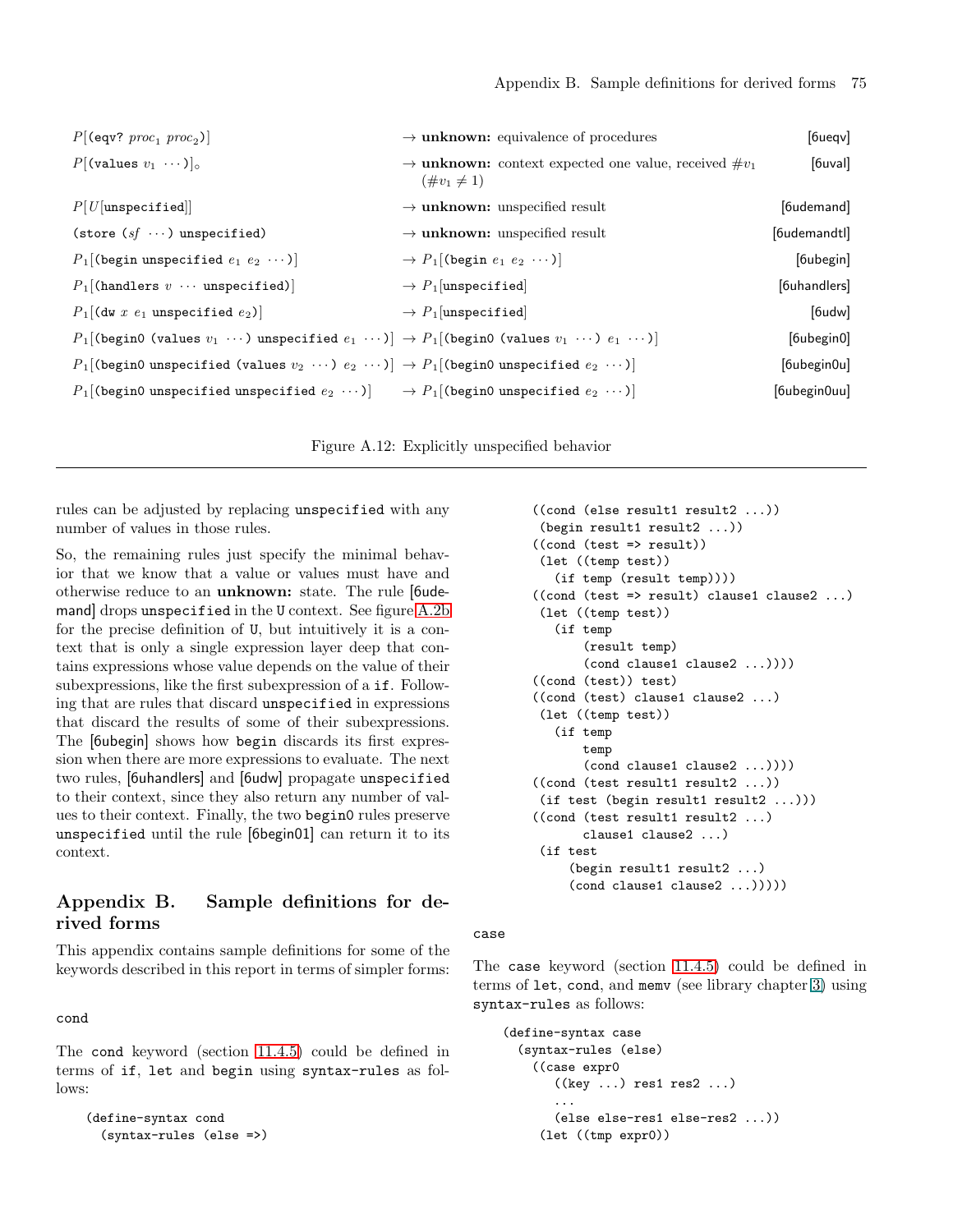<span id="page-75-0"></span>76 Revised<sup>6</sup> Scheme (latest erratum: 4 January 2020)

```
(cond
     ((\text{memv tmp } '(key ...)) \text{ res1 res2 } ...)...
     (else else-res1 else-res2 ...))))
((case expr0
   ((keya ...) res1a res2a ...)
   ((keyb \dots) res1b res2b \ldots)...)
 (let ((tmp expr0))
   (cond
     ((memv tmp '(keya ...)) res1a res2a ...)
     ((memv tmp '(keyb ...)) res1b res2b ...)
     ...)))))
```
### let\*

The let\* keyword (section [11.4.6\)](#page-34-0) could be defined in terms of let using syntax-rules as follows:

```
(define-syntax let*
  (syntax-rules ()
    ((let* () body1 body2 ...)
     (let () body1 body2 ...))
    ((let* ((name1 expr1) (name2 expr2) ...)
       body1 body2 ...)
     (let ((name1 expr1))
       (let* ((name2 expr2) ...)
         body1 body2 ...)))))
```
#### letrec

The letrec keyword (section [11.4.6\)](#page-34-0) could be defined approximately in terms of let and set! using syntax-rules, using a helper to generate the temporary variables needed to hold the values before the assignments are made, as follows:

```
(define-syntax letrec
  (syntax-rules ()
    ((letrec () body1 body2 ...)
     (let () body1 body2 ...))
    ((letrec ((var init) ...) body1 body2 ...)
     (letrec-helper
       (var \dots)()
       ((var init) \dots)body1 body2 ...))))
(define-syntax letrec-helper
  (syntax-rules ()
    ((letrec-helper
       ()
       (temp ...)
       ((var init) \dots)body1 body2 ...)
     (let ((var <undefined>) ...)
       (let ((temp init) ...)
         (set! var temp)
         ...)
```

```
(let () body1 body2 ...)))
((letrec-helper
   (x, y, \ldots)(temp ...)
   ((var init) \dots)body1 body2 ...)
 (letrec-helper
   (y \dots)(newtemp temp ...)
   ((var init) \dots)body1 body2 ...))))
```
The syntax  $\langle$ undefined> represents an expression that returns something that, when stored in a location, causes an exception with condition type &assertion to be raised if an attempt to read from or write to the location occurs before the assignments generated by the letrec transformation take place. (No such expression is defined in Scheme.)

A simpler definition using syntax-case and generatetemporaries is given in library chapter 12.

#### letrec\*

The letrec\* keyword could be defined approximately in terms of let and set! using syntax-rules as follows:

```
(define-syntax letrec*
 (syntax-rules ()
    ((letrec* ((var1 init1) ...) body1 body2 ...)
     (let ((var1 <undefined>) ...)
       (set! var1 init1)
       ...
       (let () body1 body2 ...)))))
```
The syntax  $\langle$ undefined> is as in the definition of letrec above.

#### let-values

The following definition of let-values (section [11.4.6\)](#page-34-0) using syntax-rules employs a pair of helpers to create temporary names for the formals.

```
(define-syntax let-values
 (syntax-rules ()
   ((let-values (binding ...) body1 body2 ...)
     (let-values-helper1
       ()
       (binding ...)
      body1 body2 ...))))
(define-syntax let-values-helper1
 ;; map over the bindings
 (syntax-rules ()
   ((let-values
       ((id temp) ...)()
      body1 body2 ...)
     (let ((id temp) ...) body1 body2 ...))
```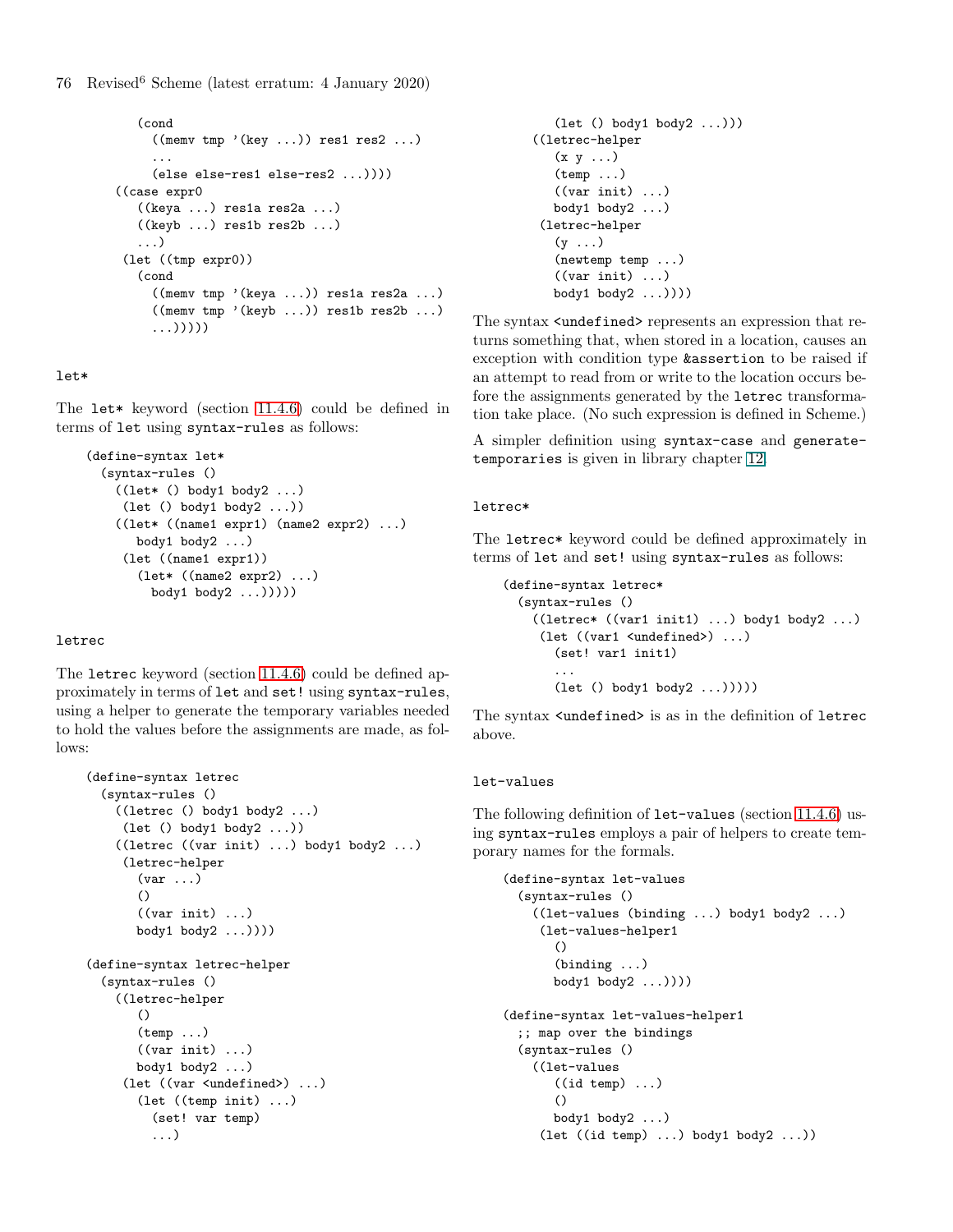```
((let-values
       assocs
       ((formals1 expr1) (formals2 expr2) ...)
       body1 body2 ...)
     (let-values-helper2
       formals1
       ()
       expr1
       assocs
       ((formals2 expr2) ...)
       body1 body2 ...))))
(define-syntax let-values-helper2
  ;; create temporaries for the formals
  (syntax-rules ()
    ((let-values-helper2
       \left()
       temp-formals
       expr1
       assocs
       bindings
       body1 body2 ...)
     (call-with-values
       (lambda () expr1)
       (lambda temp-formals
         (let-values-helper1
           assocs
           bindings
           body1 body2 ...))))
    ((let-values-helper2
       (first . rest)
       (temp ...)
       expr1
       (assoc ...)
       bindings
       body1 body2 ...)
     (let-values-helper2
       rest
       (temp ... newtemp)
       expr1
       (assoc ... (first newtemp))
       bindings
       body1 body2 ...))
    ((let-values-helper2
       rest-formal
       (temp ...)
       expr1
       (\text{assoc} \dots)bindings
       body1 body2 ...)
     (call-with-values
       (lambda () expr1)
       (lambda (temp ... . newtemp)
         (let-values-helper1
           (assoc ... (rest-formal newtemp))
           bindings
           body1 body2 ...))))))
```
#### let\*-values

The following macro defines let\*-values in terms of let and let-values using syntax-rules:

```
(define-syntax let*-values
 (syntax-rules ()
   ((let*-values () body1 body2 ...)
     (let () body1 body2 ...))
    ((let*-values (binding1 binding2 ...)
      body1 body2 ...)
     (let-values (binding1)
       (let*-values (binding2 ...)
         body1 body2 ...)))))
```
let

The let keyword could be defined in terms of lambda and letrec using syntax-rules as follows:

```
(define-syntax let
 (syntax-rules ()
   ((let ((name val) ...) body1 body2 ...)
     ((lambda (name ...) body1 body2 ...)
      val ...))
   ((let tag ((name val) ...) body1 body2 ...))((letrec ((tag (lambda (name ...)
                      body1 body2 ...)))
       tag)
     val ...))))
```
# Appendix C. Additional material

This report itself, as well as more material related to this report such as reference implementations of some parts of Scheme and archives of mailing lists discussing this report is at

<http://www.r6rs.org/>

The Schemers web site at

<http://www.schemers.org/>

as well as the Readscheme site at

```
http://library.readscheme.org/
```
contain extensive Scheme bibliographies, as well as papers, programs, implementations, and other material related to Scheme.

## Appendix D. Example

This section describes an example consisting of the (runge-kutta) library, which provides an integrate-system procedure that integrates the system

$$
y'_{k} = f_{k}(y_{1}, y_{2}, \dots, y_{n}), k = 1, \dots, n
$$

of differential equations with the method of Runge-Kutta.

As the (runge-kutta) library makes use of the (rnrs base (6)) library, its skeleton is as follows: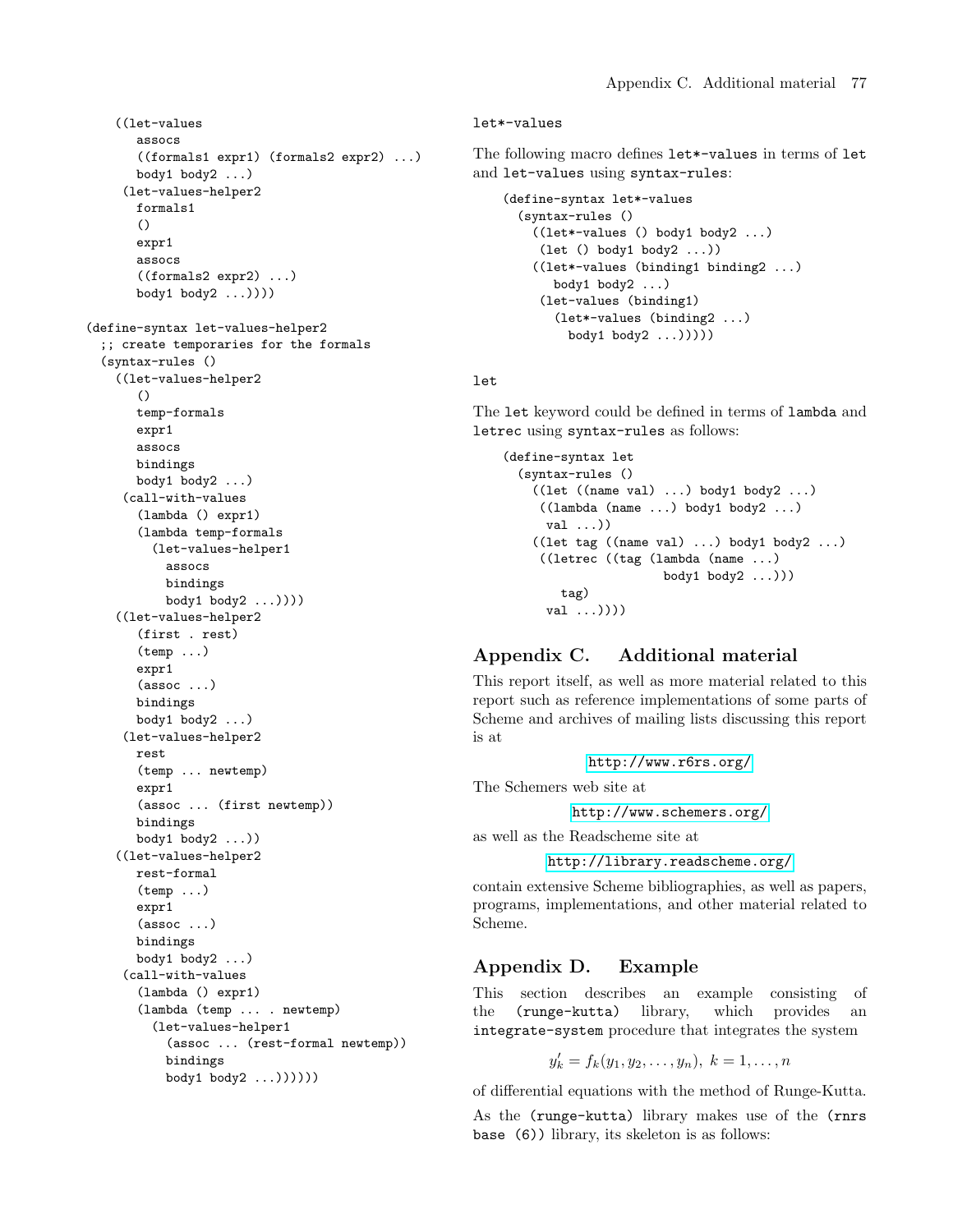```
#!r6rs
(library (runge-kutta)
  (export integrate-system
           head tail)
  (import (rnrs base))
  \langlelibrary body\rangle)
```
The procedure definitions described below go in the place of  $\langle$ library body $\rangle$ .

The parameter system-derivative is a function that takes a system state (a vector of values for the state variables  $y_1, \ldots, y_n$ ) and produces a system derivative (the values  $y'_1, \ldots, y'_n$ ). The parameter initial-state provides an initial system state, and h is an initial guess for the length of the integration step.

The value returned by integrate-system is an infinite stream of system states.

```
(define integrate-system
```

```
(lambda (system-derivative initial-state h)
  (let ((next (runge-kutta-4 system-derivative h)))
    (letrec ((states
              (cons initial-state
                    (lambda ()
                      (map-streams next states)))))
      states))))
```
The runge-kutta-4 procedure takes a function, f, that produces a system derivative from a system state. The runge-kutta-4 procedure produces a function that takes a system state and produces a new system state.

```
(define runge-kutta-4
 (lambda (f h)
   (let ((*h (scale-vector h))
          (*2 (scale-vector 2))
          (*1/2 (scale-vector (/ 1 2)))
          (*1/6 (scale-vector (/ 1 6))))
      (lambda (y)
        ;; y is a system state
        (let* ((k0 (*h (f y)))
               (k1 (*h (f (add-vectors y (*1/2 k0)))))
               (k2 (*h (f (add-vectors y (*1/2 k1)))))
               (k3 (*h (f (add-vectors y k2)))))
          (add-vectors y
            (*1/6 (add-vectors k0
                                (*2 k1)
                                (*2 k2)
                               k3))))))))
(define elementwise
 (lambda (f)
   (lambda vectors
      (generate-vector
        (vector-length (car vectors))
        (lambda (i)
          (apply f
                 (map (lambda (v) (vector-ref v i))
```
 $vectors)))))))$ 

```
(define generate-vector
  (lambda (size proc)
    (let ((ans (make-vector size)))
      (letrec ((loop
                (lambda (i)
                  (cond ((= i size) ans)
                        (else
                          (vector-set! ans i (proc i))
                          (loop (+ i 1)))))))
```

```
(loop 0)))))
```
(define add-vectors (elementwise +))

(define scale-vector (lambda (s) (elementwise (lambda (x) (\* x s)))))

The map-streams procedure is analogous to map: it applies its first argument (a procedure) to all the elements of its second argument (a stream).

```
(define map-streams
  (lambda (f s)
    (cons (f (head s))
          (lambda () (map-streams f (tail s))))))
```
Infinite streams are implemented as pairs whose car holds the first element of the stream and whose cdr holds a procedure that delivers the rest of the stream.

(define head car) (define tail (lambda (stream) ((cdr stream))))

The following program illustrates the use of integratesystem in integrating the system

$$
C\frac{dv_C}{dt} = -i_L - \frac{v_C}{R}
$$

$$
L\frac{di_L}{dt} = v_C
$$

which models a damped oscillator.

```
#!r6rs
(import (rnrs base)
        (rnrs io simple)
        (runge-kutta))
(define damped-oscillator
  (lambda (R L C)
    (lambda (state)
      (let ((Vc (vector-ref state 0))
            (Il (vector-ref state 1)))
        (vector (- 0 (+ (/ Vc (* R C)) (/ Il C)))
                (/ Vc L))))))
(define the-states
```

```
(integrate-system
```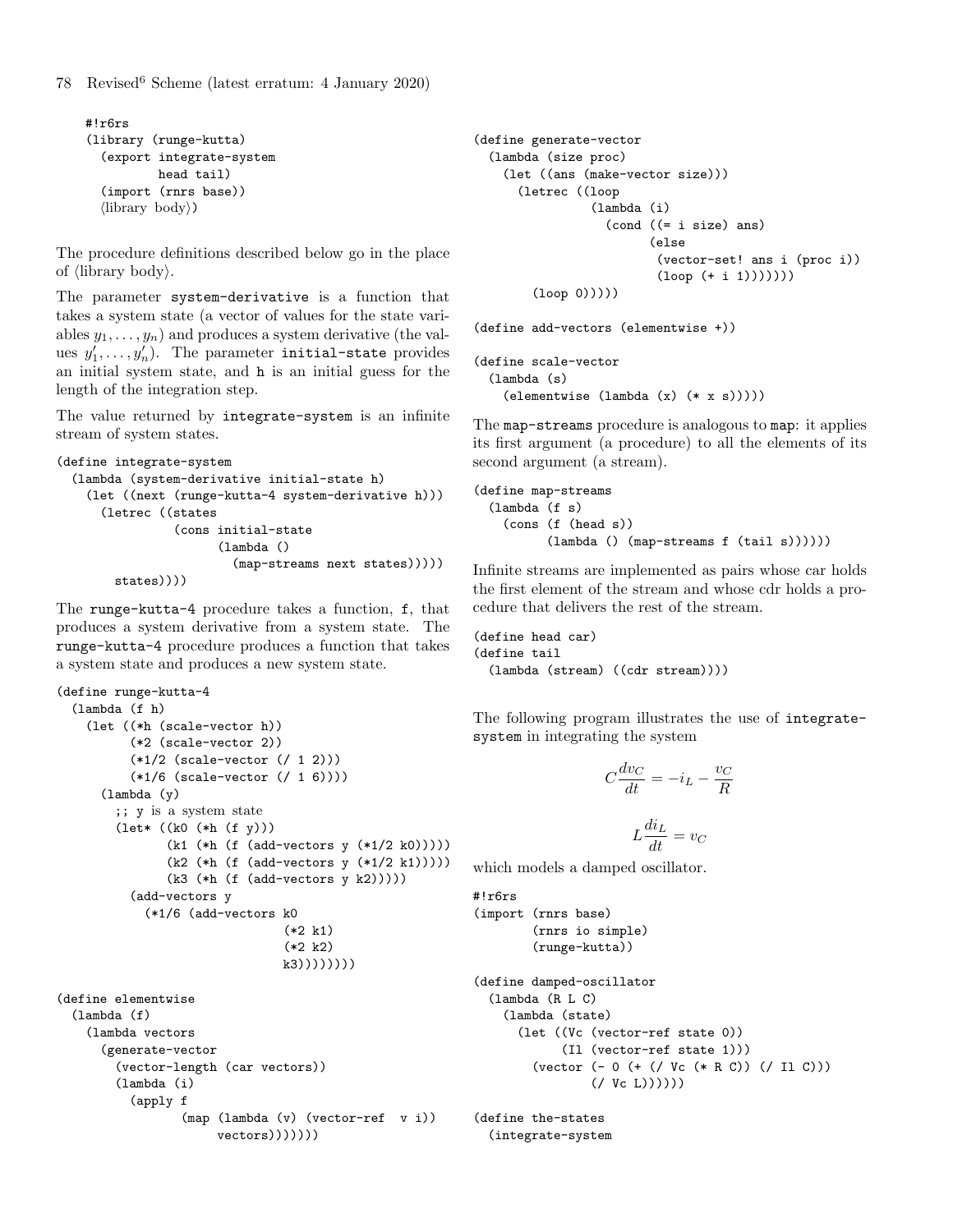```
(damped-oscillator 10000 1000 .001)
'#(1 0).01))
```

```
(letrec ((loop (lambda (s)
                 (newline)
                 (write (head s))
                 (logo p (tail s))))(loop the-states))
```

```
(close-output-port (current-output-port))
```
This prints output like the following:

```
#(1 0)
#(0.99895054 9.994835e-6)
#(0.99780226 1.9978681e-5)
#(0.9965554 2.9950552e-5)
#(0.9952102 3.990946e-5)
#(0.99376684 4.985443e-5)
#(0.99222565 5.9784474e-5)
#(0.9905868 6.969862e-5)
#(0.9888506 7.9595884e-5)
#(0.9870173 8.94753e-5)
```
# Appendix E. Language changes

This chapter describes most of the changes that have been made to Scheme since the "Revised<sup>5</sup> Report" [\[14\]](#page-80-0) was published:

- Scheme source code now uses the Unicode character set. Specifically, the character set that can be used for identifiers has been greatly expanded.
- Identifiers can now start with the characters ->.
- Identifiers and symbol literals are now case-sensitive.
- Identifiers and representations of characters, booleans, number objects, and . must be explicitly delimited.
- # is now a delimiter.
- Bytevector literal syntax has been added.
- Matched square brackets can be used synonymously with parentheses.
- The read-syntax abbreviations #' (for syntax), #` (for quasisyntax), #, (for unsyntax), and #,@ (for unsyntax-splicing have been added; see section [4.3.5.](#page-16-0))
- # can no longer be used in place of digits in number representations.
- The external representation of number objects can now include a mantissa width.
- Literals for NaNs and infinities were added.
- String and character literals can now use a variety of escape sequences.
- Block and datum comments have been added.
- The #!r6rs comment for marking report-compliant lexical syntax has been added.
- Characters are now specified to correspond to Unicode scalar values.
- Many of the procedures and syntactic forms of the language are now part of the (rnrs base (6)) library. Some procedures and syntactic forms have been moved to other libraries; see figure [A.1.](#page-79-0)
- The base language has the following new procedures and syntactic forms: letrec\*, let-values, let\*-values, real-valued?, rational-valued?, integer-valued?, exact, inexact, finite?, infinite?, nan?, div, mod, div-and-mod, div0, mod0, div0-and-mod0, exact-integer-sqrt, boolean=?, symbol=?, string-for-each, vector-map, vectorfor-each, error, assertion-violation, assert, call/cc, identifier-syntax.
- The following procedures have been removed: charready?, transcript-on, transcript-off, load.
- The case-insensitive string comparisons (stringci=?, string-ci<?, string-ci>?, string-ci<=?, string-ci>=?) operate on the case-folded versions of the strings rather than as the simple lexicographic ordering induced by the corresponding character comparison procedures.
- Libraries have been added to the language.
- A number of standard libraries are described in a separate report [\[24\]](#page-81-0).
- Many situations that "were an error" now have defined or constrained behavior. In particular, many are now specified in terms of the exception system.
- The full numerical tower is now required.
- The semantics for the transcendental functions has been specified more fully.
- The semantics of expt for zero bases has been refined.
- $\bullet$  In syntax-rules forms, a  $\Box$  may be used in place of the keyword.
- The let-syntax and letrec-syntax no longer introduce a new environment for their bodies.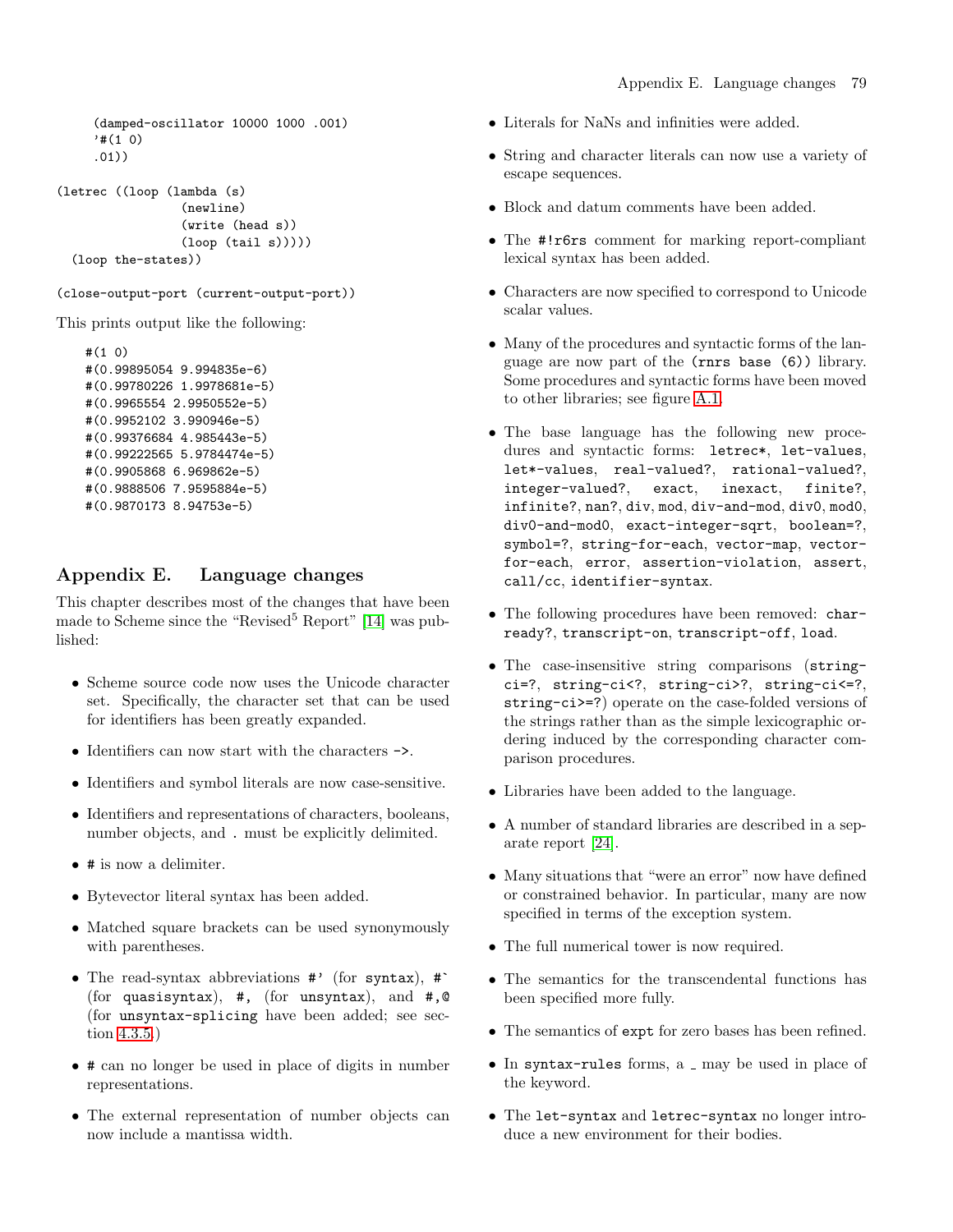## 80 Revised<sup>6</sup> Scheme (latest erratum: 4 January 2020)

| identifier            | moved to                   | identifier                                                           | moved to                   |
|-----------------------|----------------------------|----------------------------------------------------------------------|----------------------------|
| assoc                 | $(rnrs$ lists $(6))$       | inexact->exact                                                       | (rnrs r5rs (6))            |
| assy                  | $(rnrs$ lists $(6))$       | member                                                               | $(rnrs$ lists $(6))$       |
| assq                  | $(rnrs$ lists $(6))$       | menv                                                                 | $(rnrs$ lists $(6))$       |
| call-with-input-file  | $(rnrs$ io simple $(6)$ )  | memq                                                                 | $(rnrs$ lists $(6))$       |
| call-with-output-file | $(rnrs$ io simple $(6)$ )  | modulo                                                               | (rnrs r5rs(6))             |
| char-upcase           | (rnrs unicode (6))         | newline                                                              | $(rnrs$ io simple $(6)$ )  |
| char-downcase         | (rnrs unicode (6))         | null-environment                                                     | (rnrs r5rs(6))             |
| $char-ci=?$           | (rnrs unicode (6))         | open-input-file                                                      | $(rnrs$ io simple $(6)$ )  |
| $char-ci$             | (rnrs unicode (6))         | open-output-file                                                     | $(rnrs$ io simple $(6)$ )  |
| $char-ci$ ?           | (rnrs unicode (6))         | peek-char                                                            | $(rnrs$ io simple $(6)$ )  |
| $char-ci<=?$          | $(rnrs$ unicode $(6)$ )    | quotient                                                             | (rnrs r5rs(6))             |
| $char-ci>=?$          | $(rnrs$ unicode $(6)$ )    | read                                                                 | $(rnrs$ io simple $(6)$ )  |
| char-alphabetic?      | $(rnrs$ unicode $(6)$ )    | read-char                                                            | $(rnrs$ io simple $(6)$ )  |
| char-numeric?         | $(rnrs$ unicode $(6)$ )    | remainder                                                            | (rnrs r5rs(6))             |
| char-whitespace?      | $(rnrs$ unicode $(6)$ )    | scheme-report-environment                                            | (rnrs r5rs(6))             |
| char-upper-case?      | $(rnrs$ unicode $(6)$ )    | set-car!                                                             | (rnrs mutable-pairs (6))   |
| char-lower-case?      | $(rnrs$ unicode $(6)$ )    | set-cdr!                                                             | (rnrs mutable-pairs (6))   |
| close-input-port      | $(rnrs$ io simple $(6)$ )  | $string$ - $ci$ =?                                                   | $(rnrs$ unicode $(6)$ )    |
| close-output-port     | $(rnrs$ io simple $(6)$ )  | string-ci </td <td><math>(rnrs</math> unicode <math>(6)</math>)</td> | $(rnrs$ unicode $(6)$ )    |
| current-input-port    | $(rnrs$ io simple $(6)$ )  | string-ci>?                                                          | $(rnrs$ unicode $(6)$ )    |
| current-output-port   | $(rnrs$ io simple $(6)$ )  | string-ci<=?                                                         | $(rnrs$ unicode $(6)$ )    |
| display               | $(rnrs$ io simple $(6)$ )  | string-ci>=?                                                         | $(rnrs$ unicode $(6)$ )    |
| do                    | (rnrs control (6))         | string-set!                                                          | (rnrs mutable-strings (6)) |
| eof-object?           | $(rnrs$ io simple $(6)$ )  | string-fill!                                                         | (rnrs mutable-strings (6)) |
| eval                  | $(rnrs \text{ eval } (6))$ | with-input-from-file                                                 | $(rnrs$ io simple $(6)$ )  |
| delay                 | (rnrs r5rs(6))             | with-output-to-file                                                  | $(rnrs$ io simple $(6)$ )  |
| exact->inexact        | (rnrs r5rs(6))             | write                                                                | $(rnrs$ io simple $(6)$ )  |
| force                 | (rnrs r5rs(6))             | write-char                                                           | $(rnrs$ io simple $(6))$   |

<span id="page-79-0"></span>Figure A.1: Identifiers moved to libraries

- For implementations that support NaNs or infinities, many arithmetic operations have been specified on these values consistently with IEEE 754.
- For implementations that support a distinct -0.0, the semantics of many arithmetic operations with regard to -0.0 has been specified consistently with IEEE 754.
- Scheme's real number objects now have an exact zero as their imaginary part.
- The specification of quasiquote has been extended. Nested quasiquotations work correctly now, and unquote and unquote-splicing have been extended to several operands.
- Procedures now may or may not refer to locations. Consequently, eqv? is now unspecified in a few cases where it was specified before.
- The mutability of the values of quasiquote structures has been specified to some degree.
- The dynamic environment of the *before* and *after* procedures of dynamic-wind is now specified.
- Various expressions that have only side effects are now allowed to return an arbitrary number of values.
- The order and semantics for macro expansion has been more fully specified.
- Internal definitions are now defined in terms of letrec\*.
- The old notion of program structure and Scheme's toplevel environment has been replaced by top-level programs and libraries.
- The denotational semantics has been replaced by an operational semantics based on an earlier semantics for the language of the "Revised<sup>5</sup> Report"  $[14, 18]$  $[14, 18]$ .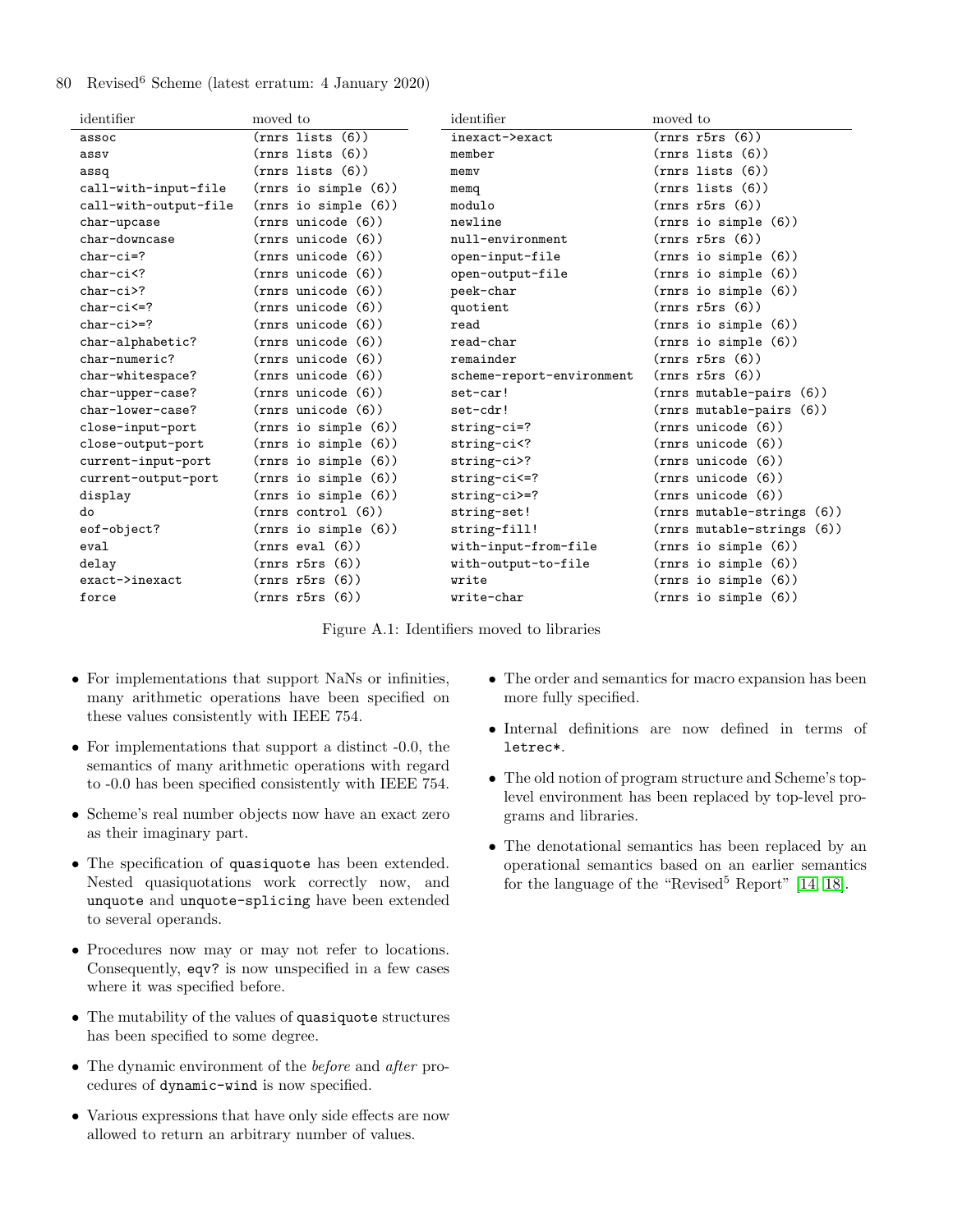### REFERENCES

- [1] J. W. Backus, F.L. Bauer, J.Green, C. Katz, J. Mc-Carthy P. Naur, A. J. Perlis, H. Rutishauser, K. Samuelson, B. Vauquois J. H. Wegstein, A. van Wijngaarden, and M. Woodger. Revised report on the algorithmic language Algol 60. *Communications of the ACM*, 6(1):1–17, 1963.
- [2] Alan Bawden and Jonathan Rees. Syntactic closures. In *ACM Conference on Lisp and Functional Programming*, pages 86–95, Snowbird, Utah, 1988. ACM Press.
- [3] Scott Bradner. Key words for use in RFCs to indicate requirement levels. [http://www.ietf.org/rfc/](http://www.ietf.org/rfc/rfc2119.txt) [rfc2119.txt](http://www.ietf.org/rfc/rfc2119.txt), March 1997. RFC 2119.
- [4] Robert G. Burger and R. Kent Dybvig. Printing floating-point numbers quickly and accurately. In *Proc. of the ACM SIGPLAN '96 Conference on Programming Language Design and Implementation*, pages 108–116, Philadelphia, PA, USA, May 1996. ACM Press.
- [5] William Clinger. Proper tail recursion and space efficiency. In Keith Cooper, editor, *Proceedings of the 1998 Conference on Programming Language Design and Implementation*, pages 174–185, Montreal, Canada, June 1998. ACM Press. Volume 33(5) of SIG-PLAN Notices.
- [6] William Clinger and Jonathan Rees. Macros that work. In *Proc. 1991 ACM SIGPLAN Symposium on Principles of Programming Languages*, pages 155–162, Orlando, Florida, January 1991. ACM Press.
- [7] William D. Clinger. How to read floating point numbers accurately. In *Proc. Conference on Programming Language Design and Implementation '90*, pages 92– 101, White Plains, New York, USA, June 1990. ACM.
- [8] R. Kent Dybvig. *Chez Scheme Version 7 User's Guide*. Cadence Research Systems, 2005. [http://](http://www.scheme.com/csug7/) [www.scheme.com/csug7/](http://www.scheme.com/csug7/).
- [9] R. Kent Dybvig, Robert Hieb, and Carl Bruggeman. Syntactic abstraction in Scheme. *Lisp and Symbolic Computation*, 5(4):295–326, 1992.
- [10] Matthias Felleisen and Matthew Flatt. Programming languages and lambda calculi. [http://www.cs.utah.](http://www.cs.utah.edu/plt/publications/pllc.pdf) [edu/plt/publications/pllc.pdf](http://www.cs.utah.edu/plt/publications/pllc.pdf), 2003.
- [11] Matthew Flatt. *PLT MzScheme: Language Manual*. Rice University, University of Utah, July 2006. [http://download.plt-scheme.org/doc/352/](http://download.plt-scheme.org/doc/352/html/mzscheme/) [html/mzscheme/](http://download.plt-scheme.org/doc/352/html/mzscheme/).
- [12] Daniel P. Friedman, Christopher Haynes, Eugene Kohlbecker, and Mitchell Wand. *Scheme 84 interim reference manual*. Indiana University, January 1985. Indiana University Computer Science Technical Report 153.
- [13] IEEE standard 754-1985. IEEE standard for binary floating-point arithmetic, 1985. Reprinted in SIG-PLAN Notices, 22(2):9-25, 1987.
- <span id="page-80-0"></span>[14] Richard Kelsey, William Clinger, and Jonathan Rees. Revised<sup>5</sup> report on the algorithmic language Scheme. *Higher-Order and Symbolic Computation*, 11(1):7– 105, 1998.
- [15] Eugene E. Kohlbecker, Daniel P. Friedman, Matthias Felleisen, and Bruce Duba. Hygienic macro expansion. In *Proceedings of the 1986 ACM Conference on Lisp and Functional Programming*, pages 151–161, 1986.
- [16] Eugene E. Kohlbecker Jr. *Syntactic Extensions in the Programming Language Lisp*. PhD thesis, Indiana University, August 1986.
- [17] Jacob Matthews and Robert Bruce Findler. An operational semantics for R5RS Scheme. In J. Michael Ashley and Michael Sperber, editors, *Proceedings of the Sixth Workshop on Scheme and Functional Programming*, pages 41–54, Tallin, Estonia, September 2005. Indiana University Technical Report TR619.
- <span id="page-80-1"></span>[18] Jacob Matthews and Robert Bruce Findler. An operational semantics for Scheme. *Journal of Functional Programming*, 2007. From <http://www.cambridge.org/journals/JFP/>.
- [19] Jacob Matthews, Robert Bruce Findler, Matthew Flatt, and Matthias Felleisen. A visual environment for developing context-sensitive term rewriting systems. In *Proc. 15th Conference on Rewriting Techniques and Applications*, Aachen, June 2004. Springer-Verlag.
- [20] MIT Department of Electrical Engineering and Computer Science. *Scheme manual, seventh edition*, September 1984.
- [21] Jonathan A. Rees, Norman I. Adams IV, and James R. Meehan. *The T manual*. Yale University Computer Science Department, fourth edition, January 1984.
- [22] Michael Sperber, R. Kent Dybvig, Matthew Flatt, and Anton van Straaten. Revised<sup>6</sup> report on the algorithmic language Scheme (Non-Normative appendices). <http://www.r6rs.org/>, 2007.
- [23] Michael Sperber, R. Kent Dybvig, Matthew Flatt, and Anton van Straaten. Revised<sup>6</sup> report on the algorithmic language Scheme (Rationale). [http://www.r6rs.](http://www.r6rs.org/) [org/](http://www.r6rs.org/), 2007.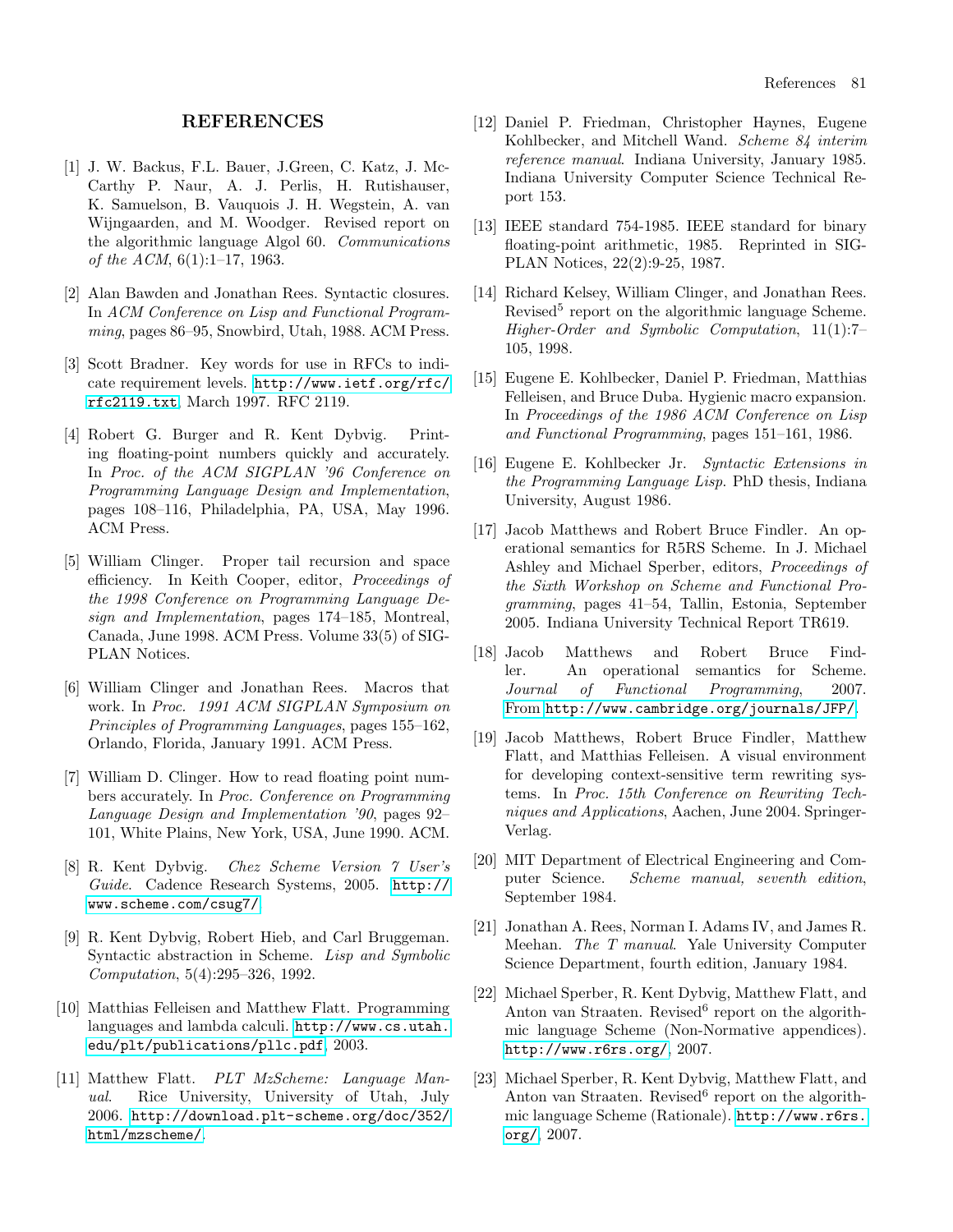- 82 Revised<sup>6</sup> Scheme (latest erratum: 4 January 2020)
- <span id="page-81-0"></span>[24] Michael Sperber, R. Kent Dybvig, Matthew Flatt, Anton van Straaten, Richard Kelsey, William Clinger, and Jonathan Rees. Revised<sup>6</sup> report on the algorithmic language Scheme (Libraries). [http://www.r6rs.](http://www.r6rs.org/) [org/](http://www.r6rs.org/), 2007.
- [25] Guy Lewis Steele Jr. *Common Lisp: The Language*. Digital Press, Burlington, MA, second edition, 1990.
- [26] Texas Instruments, Inc. *TI Scheme Language Reference Manual*, November 1985. Preliminary version 1.0.
- [27] The Unicode Consortium. The Unicode standard, version 5.0.0. defined by: *The Unicode Standard, Version 5.0* (Boston, MA, Addison-Wesley, 2007. ISBN 0-321- 48091-0), 2007.
- [28] William M. Waite and Gerhard Goos. *Compiler Construction*. Springer-Verlag, 1984.
- [29] Andrew Wright and Matthias Felleisen. A syntactic approach to type soundness. *Information and Computation*, 115(1):38–94, 1994. First appeared as Technical Report TR160, Rice University, 1991.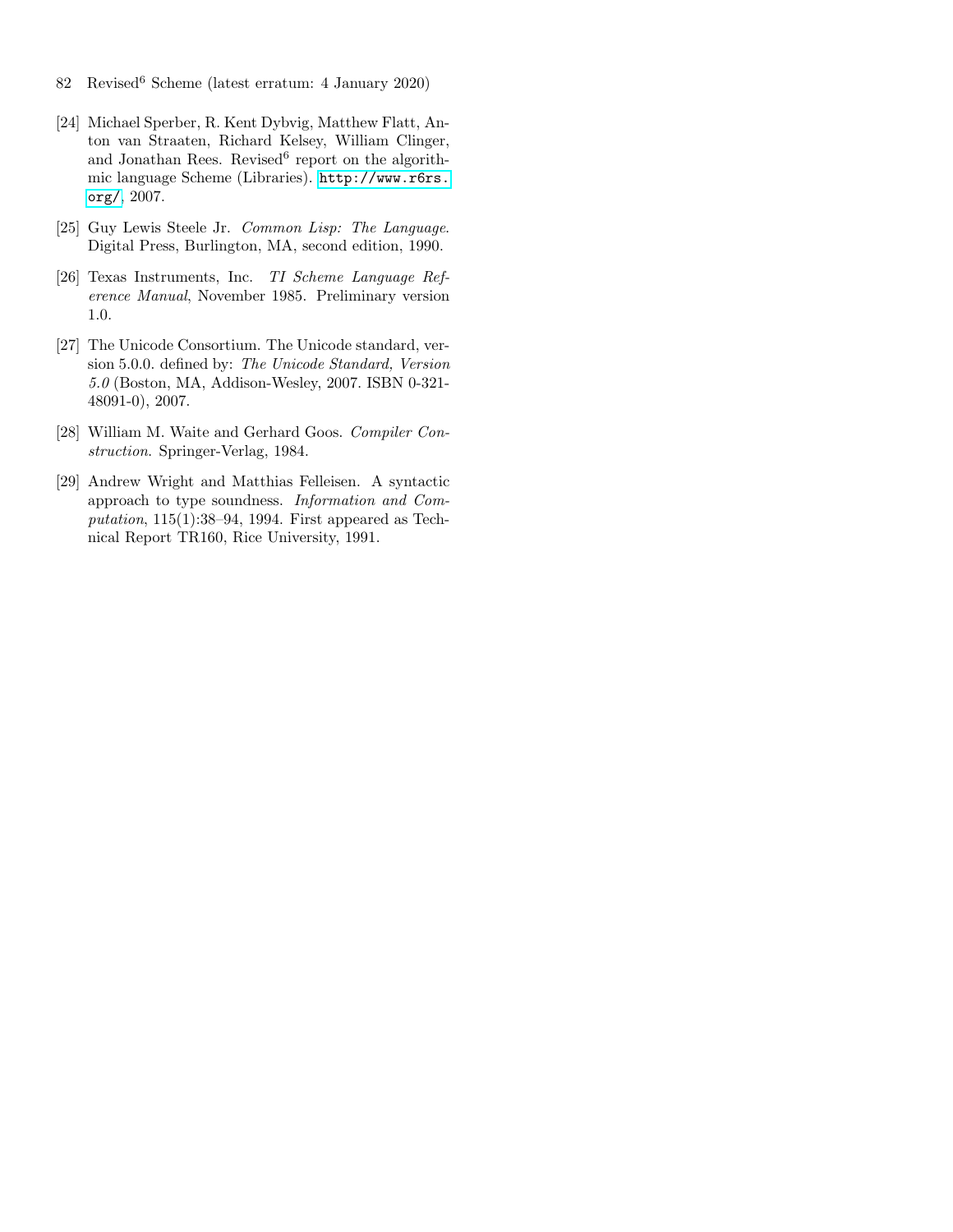# ALPHABETIC INDEX OF DEFINITIONS OF CONCEPTS, KEYWORDS, AND PROCEDURES

The index includes entries from the library document; the entries are marked with "(library)". ! [23](#page-22-0) #,@ [17](#page-16-1) #\ [14](#page-13-0) & [23](#page-22-0) ' [17](#page-16-1) #' [17](#page-16-1) \* [43](#page-42-0) \* (formal semantics) [68](#page-67-0) + [14,](#page-13-0) [43](#page-42-0) + (formal semantics) [68](#page-67-0) , [17](#page-16-1) #, [17](#page-16-1) ,@ [17](#page-16-1) - [14,](#page-13-0) [23,](#page-22-0) [43](#page-42-0) - (formal semantics) [68](#page-67-0) -0.0 [11](#page-10-0)  $-$ > [14,](#page-13-0) [23](#page-22-0)  $\ldots$  [14,](#page-13-0) 52 (library), [57](#page-56-0) / [44](#page-43-0) / (formal semantics) [68](#page-67-0) ; [14](#page-13-0) #; [14](#page-13-0)  $< 42$  $< 42$  $\leq$  [42](#page-41-0)  $= 42$  $= 42$ => 25 (library), [33,](#page-32-1) [34](#page-33-0) > [42](#page-41-0)  $>= 42$  $>= 42$ ? [23](#page-22-0)  $-52$  (library), [57](#page-56-0) #' [17](#page-16-1)  $\cdot$  [17](#page-16-1) abs [44](#page-43-0) accessor 15 (library) acos [45](#page-44-0) and [34](#page-33-0) angle [46](#page-45-0) antimark 51 (library) append [48](#page-47-0) apply [53](#page-52-0) apply (formal semantics) [72](#page-71-0) argument checking [18](#page-17-0) asin [45](#page-44-0) assert [53](#page-52-0) &assertion 28 (library) assertion-violation [52](#page-51-0) assertion-violation? 28 (library) assignment [7](#page-6-0) assoc 12 (library) assp 12 (library) assq 13 (library) assv 13 (library) atan [45](#page-44-0) #b [13,](#page-12-0) [15](#page-14-0) backquote [55](#page-54-0) base record type 15 (library) begin [37](#page-36-0) begin (formal semantics) [68,](#page-67-0) [75](#page-74-1) begin0 (formal semantics) [68,](#page-67-0) [75](#page-74-1) big-endian 5 (library) binary port 31, 32 (library) binary-port? 34 (library) binding [6,](#page-5-0) [18](#page-17-0) binding construct [18](#page-17-0) bit fields 43 (library) bitwise-and 49 (library) bitwise-arithmetic-shift 50 (library) bitwise-arithmetic-shift-left 50 (library) bitwise-arithmetic-shift-right 50 (library) bitwise-bit-count 49 (library) bitwise-bit-field 49 (library) bitwise-bit-set? 49 (library) bitwise-copy-bit 49 (library) bitwise-copy-bit-field 50 (library) bitwise-first-bit-set 49 (library) bitwise-if 49 (library) bitwise-ior 49 (library) bitwise-length 49 (library) bitwise-not 49 (library) bitwise-reverse-bit-field 50 (library) bitwise-rotate-bit-field 50 (library) bitwise-xor 49 (library) body [32](#page-31-0) boolean [5](#page-4-0) boolean=? [47](#page-46-0) boolean? [31,](#page-30-0) [47](#page-46-0) bound [18](#page-17-0) bound-identifier=? 54 (library) buffer-mode 32 (library) buffer-mode? 32 (library) byte 5 (library) bytevector 5 (library) bytevector->sint-list 7 (library) bytevector->string 34 (library) bytevector->u8-list 6 (library) bytevector->uint-list 7 (library) bytevector-copy 6 (library) bytevector-copy! 6 (library) bytevector-fill! 6 (library)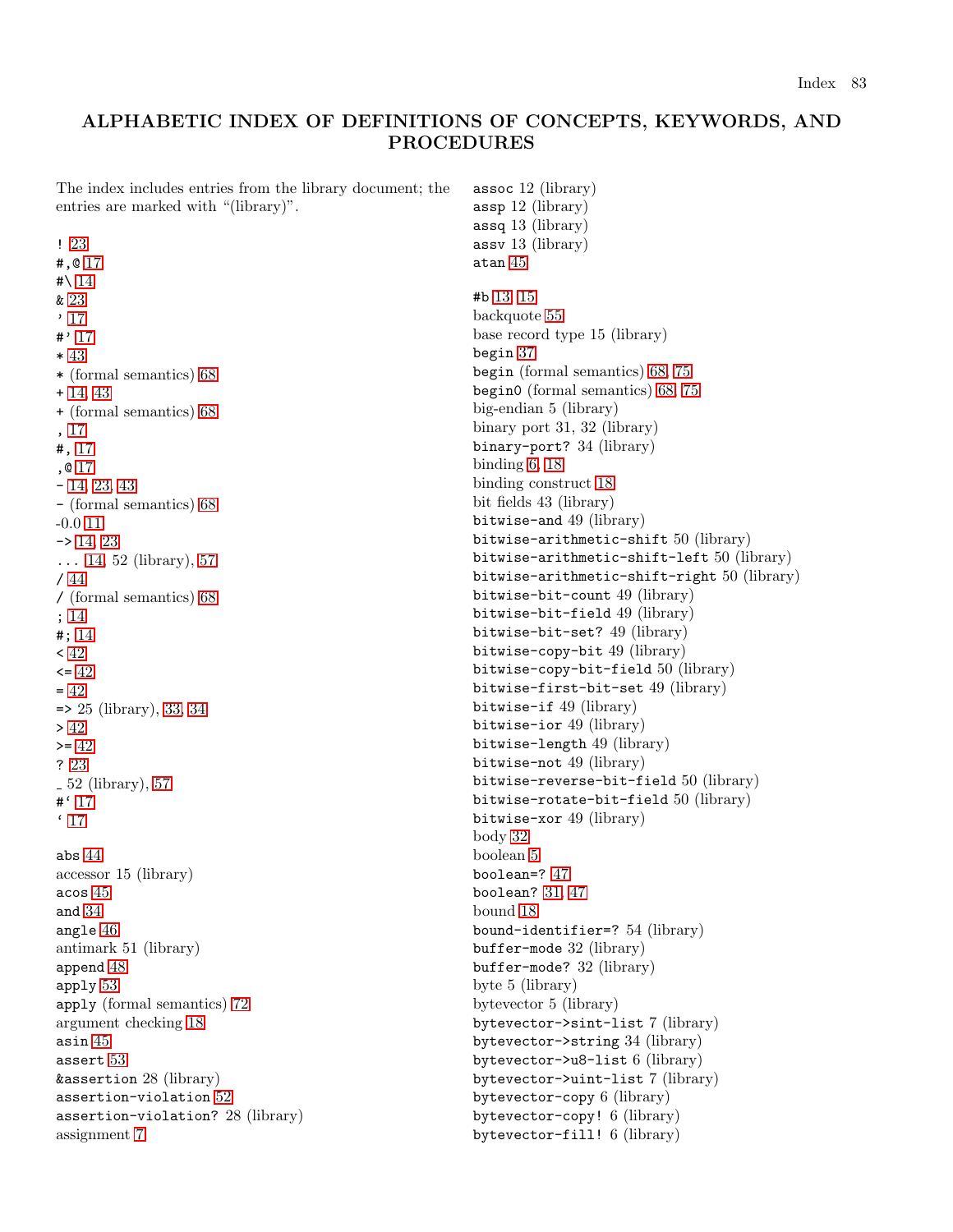84 Revised<sup>6</sup> Scheme (latest erratum: 4 January 2020)

```
bytevector-ieee-double-native-ref 9 (library)
bytevector-ieee-double-native-set! 9 (library)
bytevector-ieee-double-ref 9 (library)
bytevector-ieee-single-native-ref 9 (library)
bytevector-ieee-single-native-set! 9 (library)
bytevector-ieee-single-ref 9 (library)
bytevector-length 5 (library)
bytevector-s16-native-ref 7 (library)
bytevector-s16-native-set! 7 (library)
bytevector-s16-ref 7 (library)
bytevector-s16-set! 7 (library)
bytevector-s32-native-ref 8 (library)
bytevector-s32-native-set! 8 (library)
bytevector-s32-ref 8 (library)
bytevector-s32-set! 8 (library)
bytevector-s64-native-ref 8 (library)
bytevector-s64-native-set! 8 (library)
bytevector-s64-ref 8 (library)
bytevector-s64-set! 8 (library)
bytevector-s8-ref 6 (library)
bytevector-s8-set! 6 (library)
bytevector-sint-ref 6 (library)
bytevector-sint-set! 6 (library)
bytevector-u16-native-ref 7 (library)
bytevector-u16-native-set! 7 (library)
bytevector-u16-ref 7 (library)
bytevector-u16-set! 7 (library)
bytevector-u32-native-ref 8 (library)
bytevector-u32-native-set! 8 (library)
bytevector-u32-ref 8 (library)
bytevector-u32-set! 8 (library)
bytevector-u64-native-ref 8 (library)
bytevector-u64-native-set! 8 (library)
bytevector-u64-ref 8 (library)
bytevector-u64-set! 8 (library)
bytevector-u8-ref 6 (library)
bytevector-u8-set! 6 (library)
bytevector-uint-ref 6 (library)
bytevector-uint-set! 6 (library)
bytevector=? 6 (library)
bytevector? 5 (library)
caar 48
cadr 48
call 28
call by need 64 (library)
call-with-bytevector-output-port 39 (library)
call-with-current-continuation 53
call-with-input-file 42 (library)
call-with-output-file 42 (library)
call-with-port 35 (library)
call-with-string-output-port 39 (library)
call-with-values 54
call-with-values (formal semantics) 65
call/cc 53
```
call/cc (formal semantics) [73](#page-72-1) car [48](#page-47-0) car (formal semantics) [69](#page-68-0) case [34,](#page-33-0) [75](#page-74-1) case-lambda 15 (library) cdddar [48](#page-47-0) cddddr [48](#page-47-0) cdr [48](#page-47-0) cdr (formal semantics) [69](#page-68-0) ceiling [44](#page-43-0) char->integer [50](#page-49-0) char-alphabetic? 3 (library) char-ci<=? 3 (library) char-ci<? 3 (library) char-ci=? 3 (library) char-ci>=? 3 (library) char-ci>? 3 (library) char-downcase 3 (library) char-foldcase 3 (library) char-general-category 4 (library) char-lower-case? 3 (library) char-numeric? 3 (library) char-title-case? 3 (library) char-titlecase 3 (library) char-upcase 3 (library) char-upper-case? 3 (library) char-whitespace? 3 (library) char <= ?  $50$ char<? [50](#page-49-0) char=? [50](#page-49-0) char>=? [50](#page-49-0) char>? [50](#page-49-0) char? [31,](#page-30-0) [50](#page-49-0) character [5,](#page-4-0) [50](#page-49-0) close-input-port 42 (library) close-output-port 42 (library) close-port 35 (library) code point [50](#page-49-0) codec 32 (library) command-line 43 (library) comment [12,](#page-11-0) [14](#page-13-0) complex? [41](#page-40-0) compound condition 26 (library) cond [33,](#page-32-1) [59,](#page-58-0) [75](#page-74-1) condition 26 (library) &condition 26 (library) condition 26 (library) condition-accessor 26 (library) condition-irritants 28 (library) condition-message 28 (library) condition-predicate 26 (library) condition-who 29 (library) condition? 26 (library) condition? (formal semantics) [67](#page-66-0) cons [47](#page-46-0)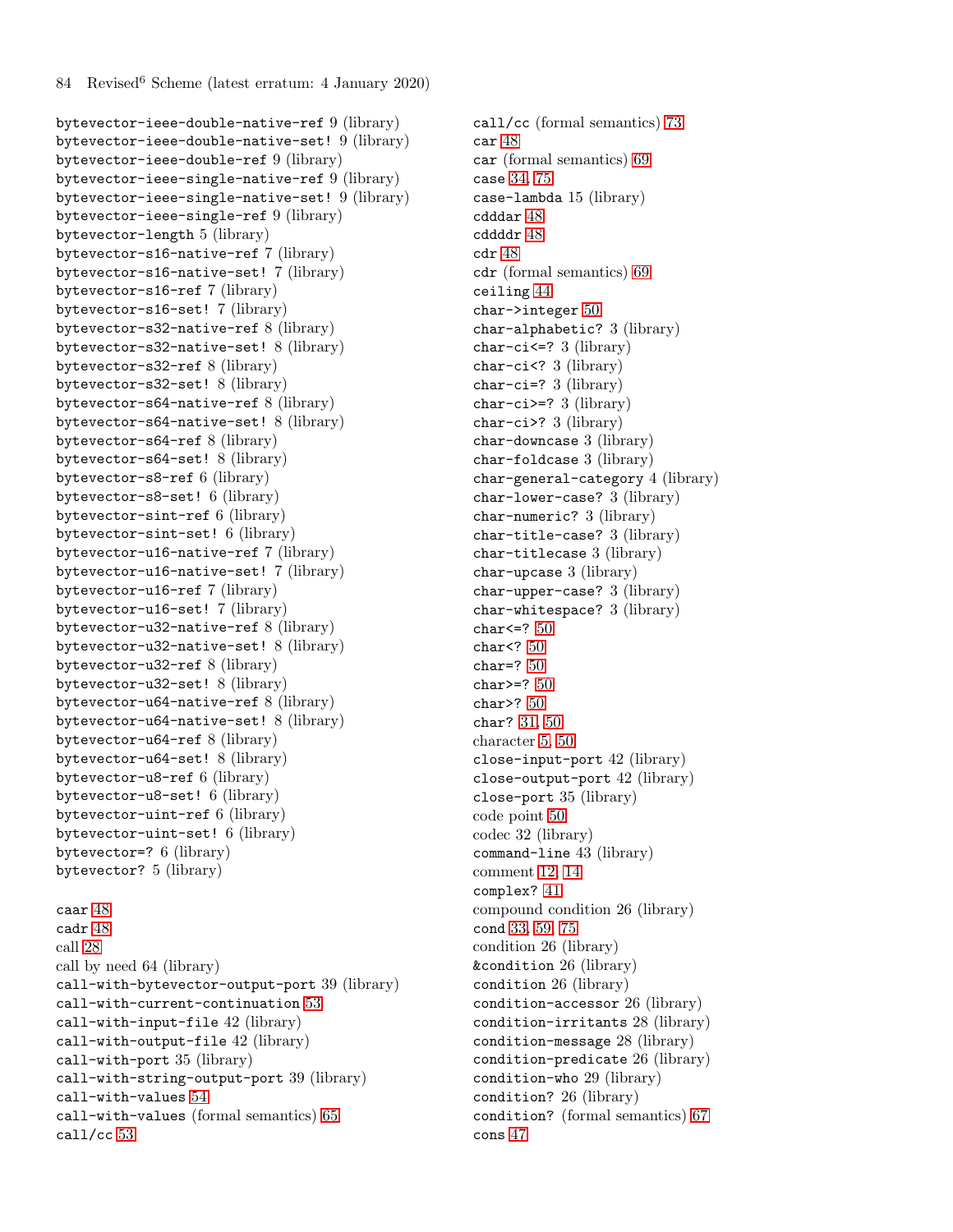cons (formal semantics) [69](#page-68-0) cons\* 13 (library) consi (formal semantics) [69](#page-68-0) constant [20](#page-19-0) constructor descriptor 21 (library) continuable exception [18,](#page-17-0) 25 (library) continuation [8](#page-7-0) core form [29](#page-28-0) cos [45](#page-44-0) current exception handler 24 (library) current-error-port 40 (library), 42 (library) current-input-port 36 (library), 42 (library) current-output-port 40 (library), 42 (library) #d [15](#page-14-0) datum [11,](#page-10-0) [12](#page-11-0) datum value [8,](#page-7-0) [11](#page-10-0) datum->syntax 56 (library) define [31](#page-30-0) define-condition-type 27 (library) define-enumeration 62 (library) define-record-type 16 (library) define-syntax [31](#page-30-0) definition [6,](#page-5-0) [18,](#page-17-0) [25,](#page-24-0) [31](#page-30-0) delay 64 (library) delete-file 43 (library) denominator [44](#page-43-0) derived form [8](#page-7-0) display 43 (library) div [44](#page-43-0) div-and-mod [44](#page-43-0) div0 [44](#page-43-0) div0-and-mod0 [44](#page-43-0) do 14 (library) dot (formal semantics) [70](#page-69-0) dw (formal semantics) [73,](#page-72-1) [75](#page-74-1) dynamic environment [20](#page-19-0) dynamic extent [20](#page-19-0) dynamic-wind [53,](#page-52-0) [54](#page-53-0) dynamic-wind (formal semantics) [73](#page-72-1) #e [13,](#page-12-0) [15](#page-14-0) else 25 (library), [33,](#page-32-1) [34](#page-33-0) empty list [17,](#page-16-1) [31,](#page-30-0) [47,](#page-46-0) [48](#page-47-0) end-of-file object 34 (library) end-of-line style 32 (library) endianness 5 (library) endianness 5 (library) enum-set->list 61 (library) enum-set-complement 62 (library) enum-set-constructor 61 (library) enum-set-difference 61 (library) enum-set-indexer 61 (library) enum-set-intersection 61 (library) enum-set-member? 61 (library) enum-set-projection 62 (library)

enum-set-subset? 61 (library) enum-set-union 61 (library) enum-set-universe 61 (library) enum-set=? 61 (library) enumeration 60 (library) enumeration sets 61 (library) enumeration type 61 (library) environment 63 (library) environment 63 (library) eof-object 34 (library), 42 (library) eof-object? 34 (library), 42 (library) eol-style 32 (library) eq? [38](#page-37-0) equal-hash 60 (library) equal? [39](#page-38-0) equivalence function 59 (library) equivalence predicate [37](#page-36-0) eqv? [20,](#page-19-0) [37](#page-36-0) eqv? (formal semantics) [70,](#page-69-0) [75](#page-74-1) &error 28 (library) error [52](#page-51-0) error-handling-mode 33 (library) error? 28 (library) escape procedure [9,](#page-8-0) [53](#page-52-0) escape sequence [15](#page-14-0) eval 63 (library) even? [43](#page-42-0) exact [10,](#page-9-1) [37](#page-36-0) exact [42](#page-41-0) exact->inexact 64 (library) exact-integer-sqrt [45](#page-44-0) exact? [42](#page-41-0) exactness [10](#page-9-1) exceptional situation [18,](#page-17-0) 26 (library) exceptions 24 (library) exists 10 (library) exit 43 (library) exp [45](#page-44-0) export [23](#page-22-0) expression [6,](#page-5-0) [25](#page-24-0) expt [45](#page-44-0) external representation [11](#page-10-0) #f [14,](#page-13-0) [47](#page-46-0) false [19](#page-18-0) field 15 (library) fields 16 (library) file options 31 (library) file-exists? 43 (library) file-options 31 (library) filter 11 (library) find 10 (library) finite? [43](#page-42-0)

fixnum [10](#page-9-1)

fixnum->flonum 49 (library)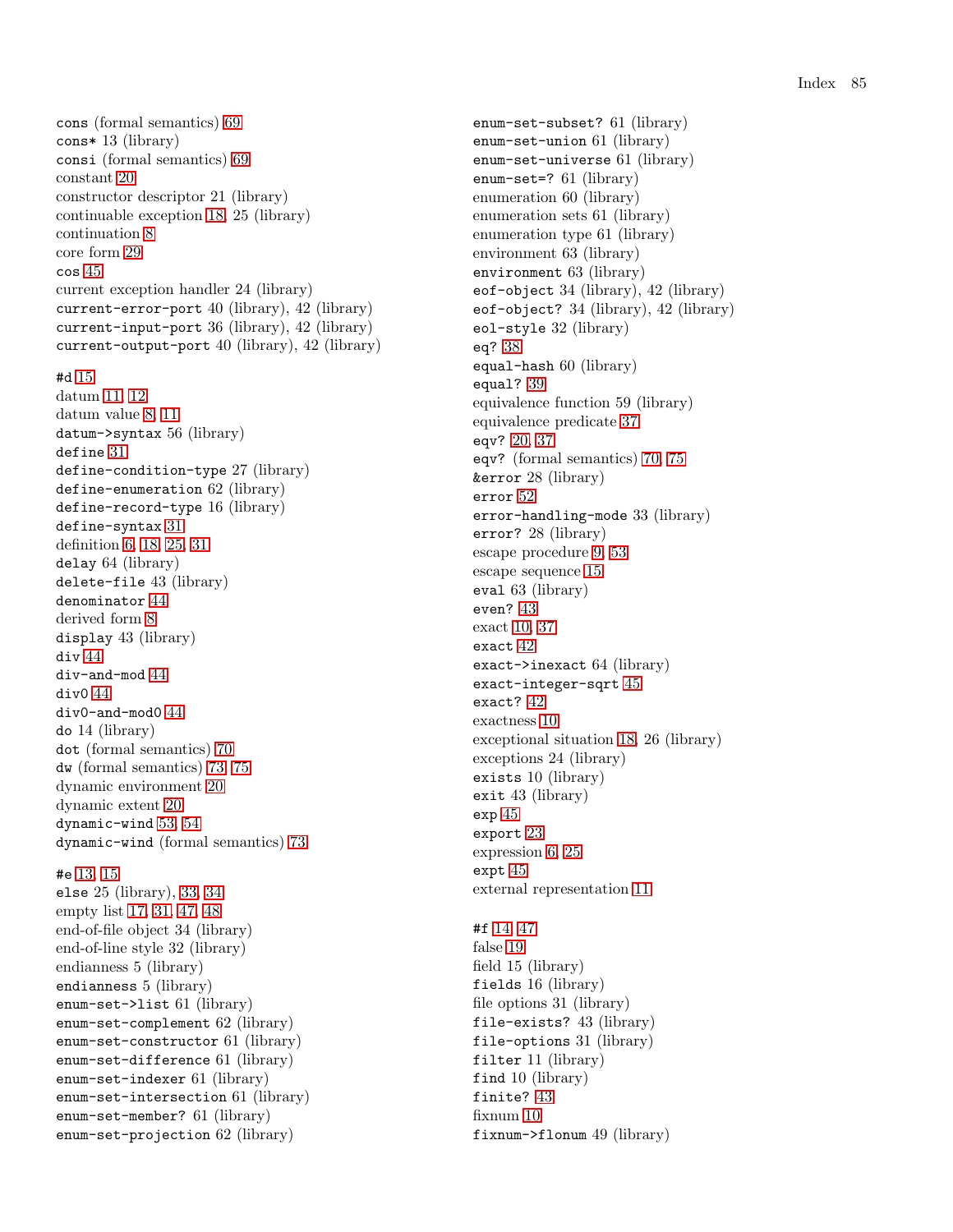fl [23](#page-22-0)  $f1* 47$  (library)  $f1+47$  (library) fl- 47 (library) fl/ 47 (library) fl<=?  $46$  (library)  $f1$ <?  $46$  (library)  $f1=?$  46 (library) fl>=? 46 (library) fl>? 46 (library) flabs 47 (library) flacos 48 (library) flasin 48 (library) flatan 48 (library) flceiling 48 (library) flcos 48 (library) fldenominator 47 (library) fldiv 47 (library) fldiv-and-mod 47 (library) fldiv0 47 (library) fldiv0-and-mod0 47 (library) fleven? 47 (library) flexp 48 (library) flexpt 48 (library) flfinite? 47 (library) flfloor 48 (library) flinfinite? 47 (library) flinteger? 47 (library) fllog 48 (library) flmax 47 (library) flmin 47 (library) flmod 47 (library) flmod0 47 (library) flnan? 47 (library) flnegative? 47 (library) flnumerator 47 (library) flodd? 47 (library) flonum [10](#page-9-1) flonum? 46 (library) floor [44](#page-43-0) flpositive? 47 (library) flround 48 (library) flsin 48 (library) flsqrt 48 (library) fltan 48 (library) fltruncate 48 (library) flush-output-port 39 (library) flzero? 47 (library) fold-left 11 (library) fold-right 11 (library) for-all 10 (library) for-each [49](#page-48-0) force 64 (library) form [7,](#page-6-0) [11](#page-10-0) free-identifier=? 55 (library)

fx [23](#page-22-0)  $f$ x\* 44 (library) fx\*/carry 45 (library) fx+ 44 (library) fx+/carry 44 (library)  $fx-44$  (library) fx-/carry 44 (library) fx $\leq$  24 (library) fx<?  $44$  (library)  $f_{x=?}$  44 (library) fx $\ge$ =? 44 (library) fx>? 44 (library) fxand 45 (library) fxarithmetic-shift 46 (library) fxarithmetic-shift-left 46 (library) fxarithmetic-shift-right 46 (library) fxbit-count 45 (library) fxbit-field 45 (library) fxbit-set? 45 (library) fxcopy-bit 45 (library) fxcopy-bit-field 45 (library) fxdiv 44 (library) fxdiv-and-mod 44 (library) fxdiv0 44 (library) fxdiv0-and-mod0 44 (library) fxeven? 44 (library) fxfirst-bit-set 45 (library) fxif 45 (library) fxior 45 (library) fxlength 45 (library) fxmax 44 (library) fxmin 44 (library) fxmod 44 (library) fxmod0 44 (library) fxnegative? 44 (library) fxnot 45 (library) fxodd? 44 (library) fxpositive? 44 (library) fxreverse-bit-field 46 (library) fxrotate-bit-field 46 (library) fxxor 45 (library) fxzero? 44 (library)

### gcd [44](#page-43-0)

generate-temporaries 57 (library) get-bytevector-all 37 (library) get-bytevector-n 37 (library) get-bytevector-n! 37 (library) get-bytevector-some 37 (library) get-char 38 (library) get-datum 38 (library) get-line 38 (library) get-string-all 38 (library) get-string-n 38 (library) get-string-n! 38 (library)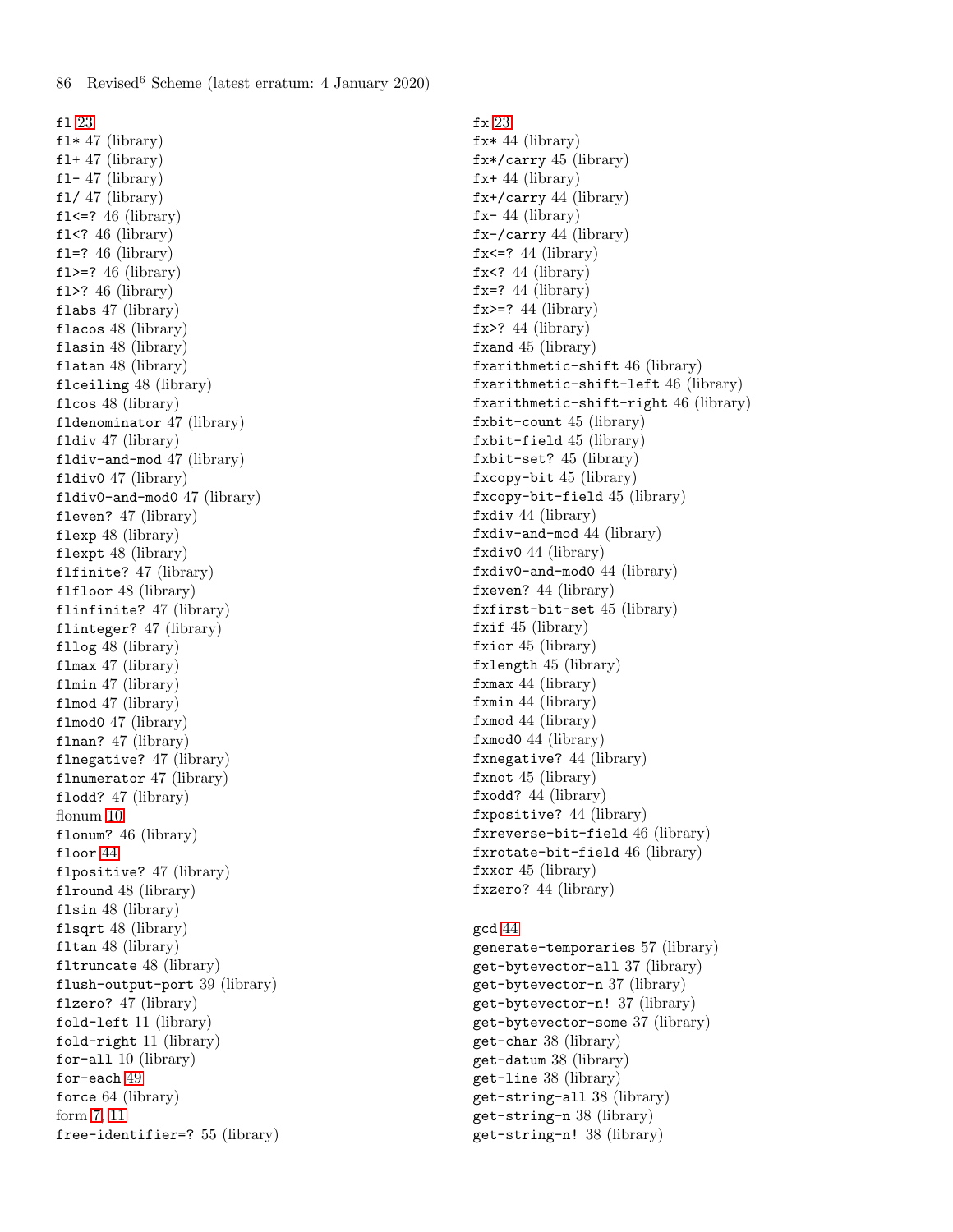get-u8 37 (library) guard 25 (library) hash function 59 (library) hashtable 59 (library) hashtable-clear! 60 (library) hashtable-contains? 60 (library) hashtable-copy 60 (library) hashtable-delete! 59 (library) hashtable-entries 60 (library) hashtable-equivalence-function 60 (library) hashtable-hash-function 60 (library) hashtable-keys 60 (library) hashtable-mutable? 60 (library) hashtable-ref 59 (library) hashtable-set! 59 (library) hashtable-size 59 (library) hashtable-update! 60 (library) hashtable? 59 (library) hole [61](#page-60-0) hygienic [29](#page-28-0) #i [13,](#page-12-0) [15](#page-14-0)  $k$ i/o 30 (library) &i/o-decoding 33 (library) i/o-decoding-error? 33 (library) &i/o-encoding 33 (library) i/o-encoding-error-char 33 (library) i/o-encoding-error? 33 (library) i/o-error-filename 30 (library) i/o-error-port 31 (library) i/o-error-position 30 (library) i/o-error? 30 (library) &i/o-file-already-exists 30 (library) i/o-file-already-exists-error? 30 (library) &i/o-file-does-not-exist 31 (library) i/o-file-does-not-exist-error? 31 (library) &i/o-file-is-read-only 30 (library) i/o-file-is-read-only-error? 30 (library) &i/o-file-protection 30 (library) i/o-file-protection-error? 30 (library) &i/o-filename 30 (library) i/o-filename-error? 30 (library) &i/o-invalid-position 30 (library) i/o-invalid-position-error? 30 (library) &i/o-port 31 (library) i/o-port-error? 31 (library) &i/o-read 30 (library) i/o-read-error? 30 (library) &i/o-write 30 (library) i/o-write-error? 30 (library) identifier [6,](#page-5-0) [12,](#page-11-0) [14,](#page-13-0) [17](#page-16-1) identifier macro 54 (library) identifier-syntax [59](#page-58-0) identifier? 54 (library) if [33](#page-32-1)

if (formal semantics) [68](#page-67-0) imag-part [46](#page-45-0) immutable [20](#page-19-0) immutable 16 (library) immutable record type 16 (library) implementation restriction [10,](#page-9-1) [18](#page-17-0) &implementation-restriction 29 (library) implementation-restriction-violation? 29 (library) implicit identifier 56 (library) import [23](#page-22-0) import level [26](#page-25-0) improper list [47](#page-46-0) inexact [10,](#page-9-1) [37](#page-36-0) inexact [42](#page-41-0) inexact->exact 64 (library) inexact? [42](#page-41-0) infinite? [43](#page-42-0) infinity [11](#page-10-0) input port 31 (library) input-port? 35 (library) instance [26](#page-25-0) instantiation [26](#page-25-0) integer object [10](#page-9-1) integer->char [50](#page-49-0) integer-valued? [41](#page-40-0) integer? [41](#page-40-0) &irritants 28 (library) irritants-condition? 28 (library) keyword [18,](#page-17-0) [29](#page-28-0) lambda [32](#page-31-0) lambda (formal semantics) [65,](#page-64-0) [70](#page-69-0) latin-1-codec 32 (library) lazy evaluation 64 (library) lcm [44](#page-43-0) length [48](#page-47-0) let [32,](#page-31-0) [35,](#page-34-1) [55,](#page-54-0) [59,](#page-58-0) [77](#page-76-0) let\* [32,](#page-31-0) [35,](#page-34-1) [76](#page-75-0) let\*-values [32,](#page-31-0) [36](#page-35-0) let-syntax [56](#page-55-0) let-values [32,](#page-31-0) [36](#page-35-0) letrec [32,](#page-31-0) [35,](#page-34-1) [76](#page-75-0) letrec (formal semantics) [74](#page-73-1) letrec\* [32,](#page-31-0) [36,](#page-35-0) [76](#page-75-0) letrec\* (formal semantics) [74](#page-73-1) letrec-syntax [57](#page-56-0) level [26](#page-25-0) lexeme [12](#page-11-0) &lexical 29 (library) lexical-violation? 29 (library) library [9,](#page-8-0) [17,](#page-16-1) [23](#page-22-0) library [23](#page-22-0) list [6](#page-5-0) list [48](#page-47-0) list (formal semantics) [69](#page-68-0)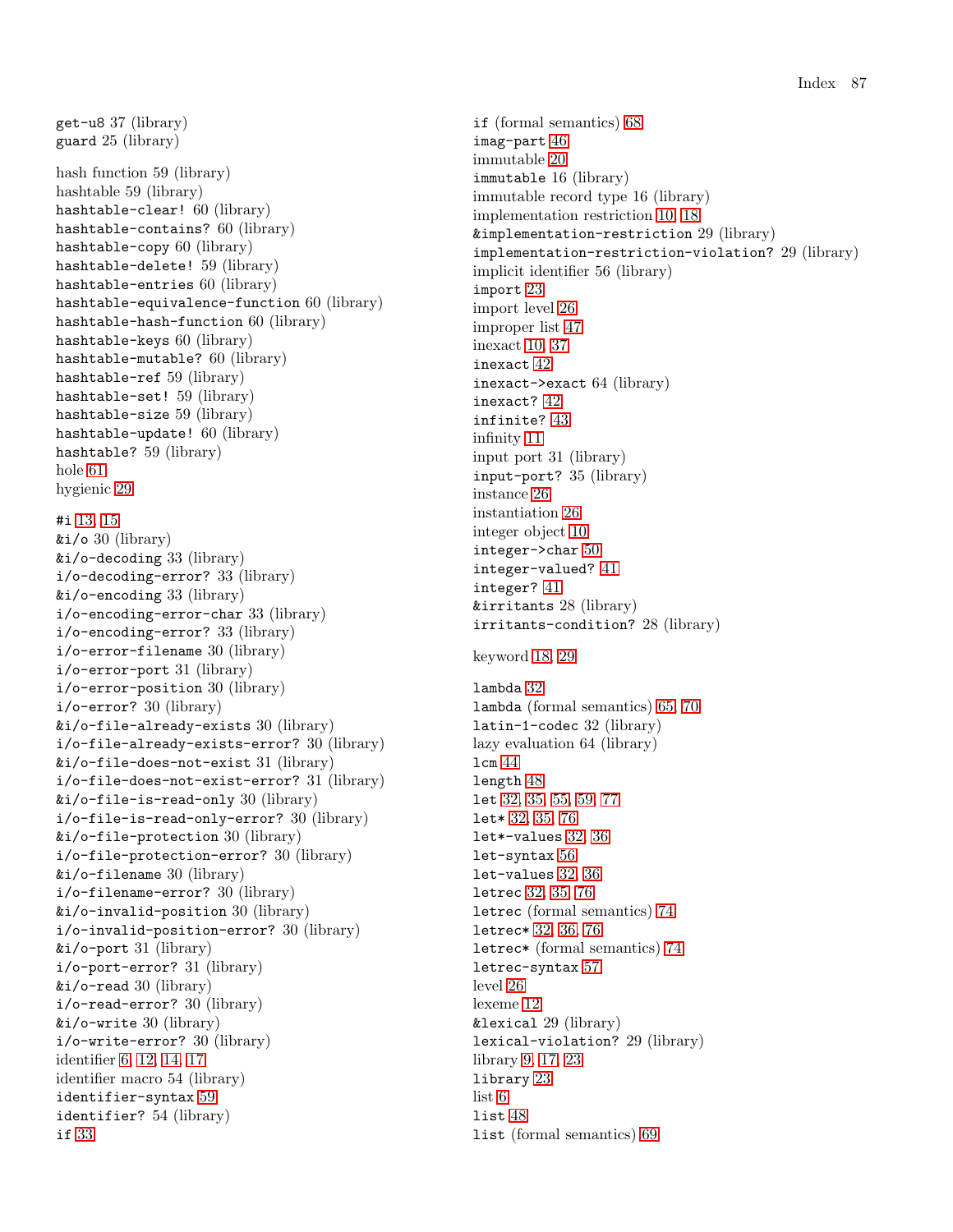list->string [51](#page-50-0) list->vector [52](#page-51-0) list-ref [48](#page-47-0) list-sort 13 (library) list-tail [48](#page-47-0) list? [48](#page-47-0) literal [28](#page-27-0) little-endian 5 (library) location [20](#page-19-0)  $log 45$  $log 45$ lookahead-char 38 (library) lookahead-u8 37 (library) macro [8,](#page-7-0) [29](#page-28-0) macro keyword [29](#page-28-0) macro transformer [29,](#page-28-0) 52 (library), [56](#page-55-0) macro use [29](#page-28-0) magnitude [46](#page-45-0) make-assertion-violation 28 (library) make-bytevector 5 (library) make-custom-binary-input-port 36 (library) make-custom-binary-input/output-port 41 (library) make-custom-binary-output-port 40 (library) make-custom-textual-input-port 36 (library) make-custom-textual-input/output-port 41 (library) make-custom-textual-output-port 40 (library) make-enumeration 61 (library) make-eq-hashtable 59 (library) make-eqv-hashtable 59 (library) make-error 28 (library) make-hashtable 59 (library) make-i/o-decoding-error 33 (library) make-i/o-encoding-error 33 (library) make-i/o-error 30 (library) make-i/o-file-already-exists-error 30 (library) make-i/o-file-does-not-exist-error 31 (library) make-i/o-file-is-read-only-error 30 (library) make-i/o-file-protection-error  $30$  (library) make-i/o-filename-error 30 (library) make-i/o-invalid-position-error 30 (library) make-i/o-port-error 31 (library) make-i/o-read-error 30 (library) make-i/o-write-error 30 (library) make-implementation-restriction-violation 29 (library) make-irritants-condition 28 (library) make-lexical-violation 29 (library) make-message-condition 28 (library) make-no-infinities-violation 48 (library) make-no-nans-violation 48 (library) make-non-continuable-violation 29 (library) make-polar [46](#page-45-0) make-record-constructor-descriptor 21 (library) make-record-type-descriptor 20 (library) make-rectangular [46](#page-45-0)

make-serious-condition 28 (library) make-string [50](#page-49-0) make-syntax-violation 29 (library) make-transcoder 33 (library) make-undefined-violation 29 (library) make-variable-transformer 52 (library) make-vector [51](#page-50-0) make-violation 28 (library) make-warning 28 (library) make-who-condition 29 (library) map [49](#page-48-0) mark 51 (library) max [43](#page-42-0) may [9](#page-8-0) member 12 (library) memp 12 (library) memq 12 (library) memv 12 (library) &message 28 (library) message-condition? 28 (library) min [43](#page-42-0) mod [44](#page-43-0) mod0 [44](#page-43-0) modulo 64 (library) must [9](#page-8-0) must be [21](#page-20-0) must not [9](#page-8-0) mutable [20](#page-19-0) mutable 16 (library) mutable record type 16 (library) mutator 15 (library) NaN [11](#page-10-0) nan? [43](#page-42-0) native-endianness 5 (library) native-eol-style 33 (library) native-transcoder 33 (library) negative infinity [11](#page-10-0) negative? [42](#page-41-0) newline 43 (library) nil [47](#page-46-0) &no-infinities 48 (library) no-infinities-violation? 48 (library) &no-nans 48 (library) no-nans-violation? 48 (library) &non-continuable 29 (library) non-continuable-violation? 29 (library) nongenerative 16 (library) nongenerative 16 (library) not [47](#page-46-0) null (formal semantics) [69,](#page-68-0) [72](#page-71-0) null-environment 65 (library) null? [31,](#page-30-0) [48](#page-47-0) null? (formal semantics) [69](#page-68-0) number [5,](#page-4-0) [10,](#page-9-1) 43 (library)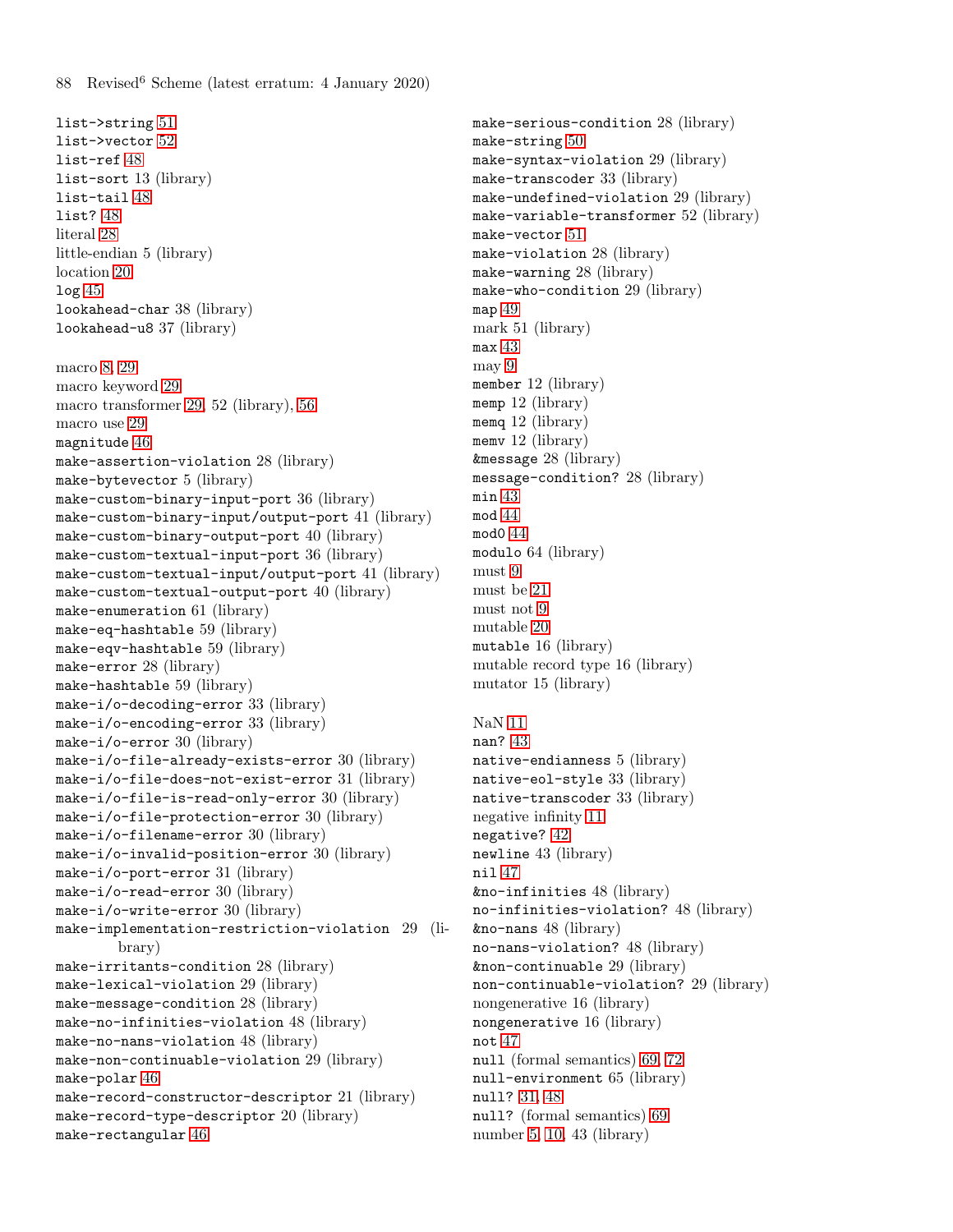number->string [46](#page-45-0) number? [31,](#page-30-0) [41](#page-40-0) numerator [44](#page-43-0) numerical types [10](#page-9-1)

#o [13,](#page-12-0) [15](#page-14-0) object [5](#page-4-0) octet 5 (library) odd? [42](#page-41-0) opaque 16 (library) open-bytevector-input-port 35 (library) open-bytevector-output-port 39 (library) open-file-input-port 35 (library) open-file-input/output-port 41 (library) open-file-output-port 39 (library) open-input-file 42 (library) open-output-file 42 (library) open-string-input-port 36 (library) open-string-output-port 39 (library) or [34,](#page-33-0) [35](#page-34-1) output ports 31 (library) output-port-buffer-mode 39 (library) output-port? 39 (library) pair [6,](#page-5-0) [47](#page-46-0) pair? [31,](#page-30-0) [47](#page-46-0) pair? (formal semantics) [69](#page-68-0) parent 16 (library) parent-rtd 16 (library) partition 11 (library) pattern variable 52 (library), [58](#page-57-0) peek-char 42 (library) phase [25](#page-24-0) port 31 (library) port-eof? 35 (library) port-has-port-position? 34 (library) port-has-set-port-position!? 34 (library) port-position 34 (library) port-transcoder 34 (library) port? 34 (library) position 34 (library) positive infinity [11](#page-10-0) positive? [42](#page-41-0) predicate [37](#page-36-0) prefix notation [6](#page-5-0) procedure [6,](#page-5-0) [7](#page-6-0) procedure call [7,](#page-6-0) [28](#page-27-0) procedure? [31,](#page-30-0) [39](#page-38-0) procedure? (formal semantics) [70](#page-69-0) promise 64 (library) proper tail recursion [20](#page-19-0) protocol 21 (library) protocol 16 (library) put-bytevector 40 (library) put-char 41 (library) put-datum 41 (library)

put-string 41 (library) put-u8 40 (library) quasiquote [55,](#page-54-0) [56](#page-55-0) quasisyntax 57 (library) quote [32](#page-31-0) quotient 64 (library) raise [18](#page-17-0) raise 25 (library) raise (formal semantics) [67](#page-66-0) raise-continuable 25 (library) raise-continuable (formal semantics) [67](#page-66-0) rational-valued? [41](#page-40-0) rational? [41](#page-40-0) rationalize [45](#page-44-0) read 42 (library) read-char 42 (library) real->flonum 46 (library) real-part [46](#page-45-0) real-valued? [41](#page-40-0) real? [41](#page-40-0) record 15 (library) record constructor 15 (library), 21 (library) record-accessor 22 (library) record-constructor 22 (library) record-constructor descriptor 21 (library) record-constructor-descriptor 19 (library) record-field-mutable? 24 (library) record-mutator 22 (library) record-predicate 22 (library) record-rtd 23 (library) record-type descriptor 15 (library), 20 (library) record-type-descriptor 19 (library) record-type-descriptor? 21 (library) record-type-field-names 24 (library) record-type-generative? 24 (library) record-type-name 24 (library) record-type-opaque? 24 (library) record-type-parent 24 (library) record-type-sealed? 24 (library) record-type-uid 24 (library) record? 23 (library) referentially transparent [29](#page-28-0) region 14 (library), [18,](#page-17-0) [33,](#page-32-1) [35](#page-34-1)[–37](#page-36-0) remainder 64 (library) remove 12 (library) remp 12 (library) remq 12 (library) remv 12 (library) responsibility [19](#page-18-0) reverse [48](#page-47-0) (rnrs (6)) 62 (library) (rnrs arithmetic bitwise (6)) 49 (library) (rnrs arithmetic fixnums (6)) 43 (library) (rnrs arithmetic flonums (6)) 46 (library)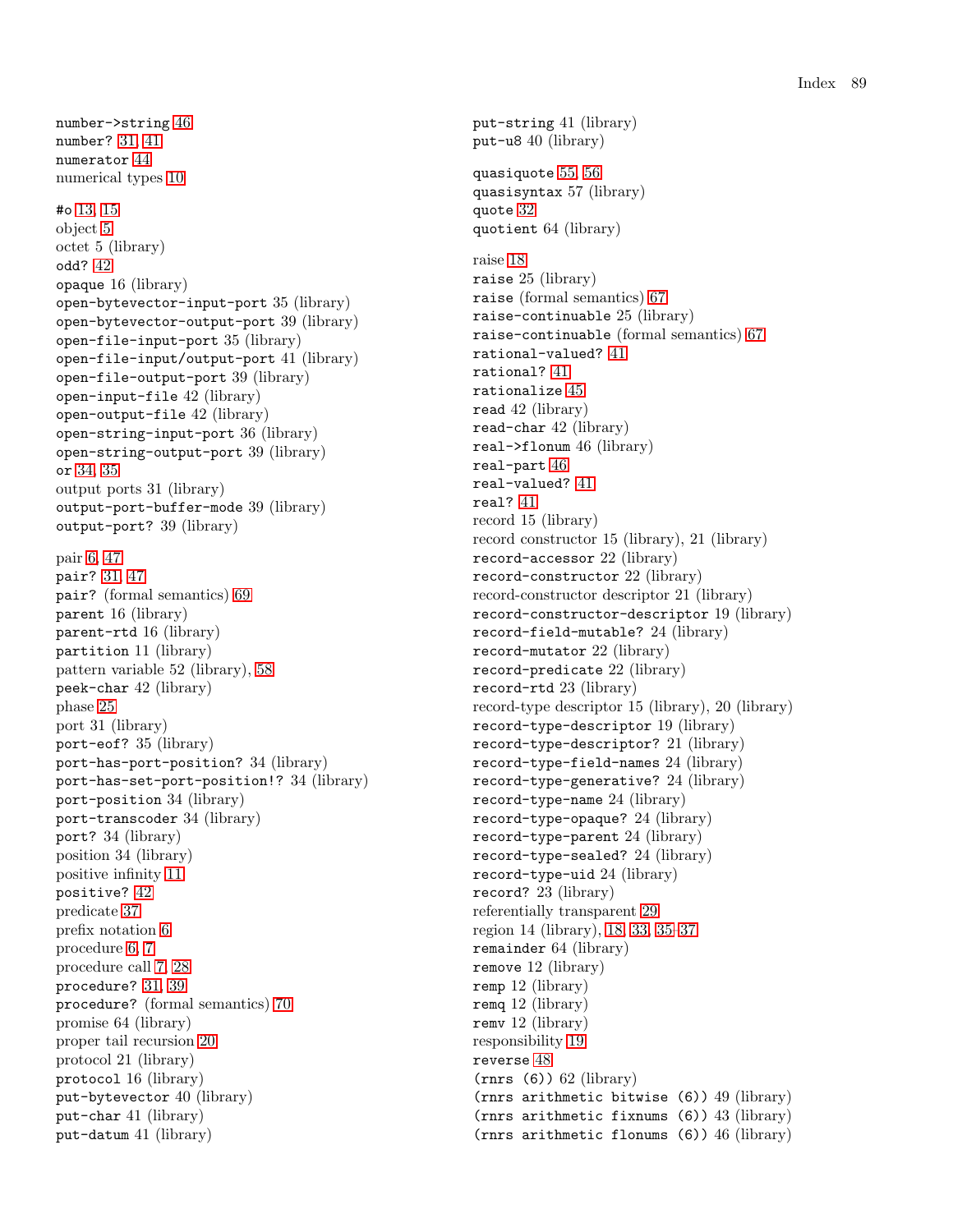(rnrs base  $(6)$ ) [31](#page-30-0) (rnrs bytevectors (6)) 5 (library) (rnrs conditions (6)) 26 (library) (rnrs control (6)) 14 (library) (rnrs enums (6)) 60 (library)  $(rnrs \text{ eval } (6)) 63$  (library) (rnrs exceptions (6)) 24 (library) (rnrs files (6)) 43 (library) (rnrs hashtables (6)) 59 (library) (rnrs io ports (6)) 31 (library) (rnrs io simple (6)) 42 (library)  $(rnrs$  lists  $(6))$  10 (library) (rnrs mutable-pairs (6)) 63 (library) (rnrs mutable-strings (6)) 63 (library) (rnrs programs (6)) 43 (library) (rnrs r5rs (6)) 64 (library) (rnrs records inspection (6)) 23 (library) (rnrs records procedural (6)) 20 (library) (rnrs records syntactic (6)) 16 (library) (rnrs sorting (6)) 13 (library) (rnrs syntax-case (6)) 50 (library) (rnrs unicode (6)) 3 (library) round [44](#page-43-0) rtd 20 (library) safe libraries [19](#page-18-0) scalar value [50](#page-49-0) scheme-report-environment 65 (library) sealed 16 (library) sealed 16 (library) &serious 28 (library) serious-condition? 28 (library) set! [33](#page-32-1) set! (formal semantics) [70,](#page-69-0) [74](#page-73-1) set-car! 63 (library) set-car! (formal semantics) [69](#page-68-0) set-cdr! 63 (library) set-cdr! (formal semantics) [69](#page-68-0) set-port-position! 34 (library) should [9](#page-8-0) should not [9](#page-8-0) simple condition 26 (library) simple-conditions 26 (library) simplest rational [45](#page-44-0) sin [45](#page-44-0) sint-list->bytevector 7 (library) special form [7](#page-6-0) splicing [37](#page-36-0) sqrt [45](#page-44-0) standard library [17](#page-16-1) standard-error-port 40 (library) standard-input-port 36 (library) standard-output-port 40 (library) string [5](#page-4-0) string [50](#page-49-0)

string->bytevector 34 (library) string->list [51](#page-50-0) string->number [47](#page-46-0) string->symbol [49](#page-48-0) string->utf16 9 (library) string->utf32 9 (library) string->utf8 9 (library) string-append [51](#page-50-0) string-ci-hash 60 (library) string-ci<=? 4 (library) string-ci<? 4 (library) string-ci=? 4 (library) string-ci>=? 4 (library) string-ci>? 4 (library) string-copy [51](#page-50-0) string-downcase 4 (library) string-fill! 64 (library) string-foldcase 4 (library) string-for-each [51](#page-50-0) string-hash 60 (library) string-length [50](#page-49-0) string-normalize-nfc 4 (library) string-normalize-nfd 4 (library) string-normalize-nfkc 4 (library) string-normalize-nfkd 4 (library) string-ref [50](#page-49-0) string-set! 63 (library) string-titlecase 4 (library) string-upcase 4 (library) string<=? [51](#page-50-0) string<? [51](#page-50-0) string=? [50](#page-49-0) string>=? [51](#page-50-0) string>? [51](#page-50-0) string? [31,](#page-30-0) [50](#page-49-0) subform [7,](#page-6-0) [11](#page-10-0) substitution 51 (library) substring [51](#page-50-0) surrogate [50](#page-49-0) symbol [6,](#page-5-0) [14](#page-13-0) symbol->string [20,](#page-19-0) [49](#page-48-0) symbol-hash 60 (library) symbol=? [49](#page-48-0) symbol? [31,](#page-30-0) [49](#page-48-0) syntactic abstraction [29](#page-28-0) syntactic datum [8,](#page-7-0) [11,](#page-10-0) [16](#page-15-0) syntactic keyword [7,](#page-6-0) [14,](#page-13-0) [18,](#page-17-0) [29](#page-28-0) &syntax 29 (library) syntax 53 (library) syntax object 51 (library) syntax violation [19](#page-18-0) syntax->datum 56 (library) syntax-case 52 (library) syntax-rules [57](#page-56-0) syntax-violation 58 (library)